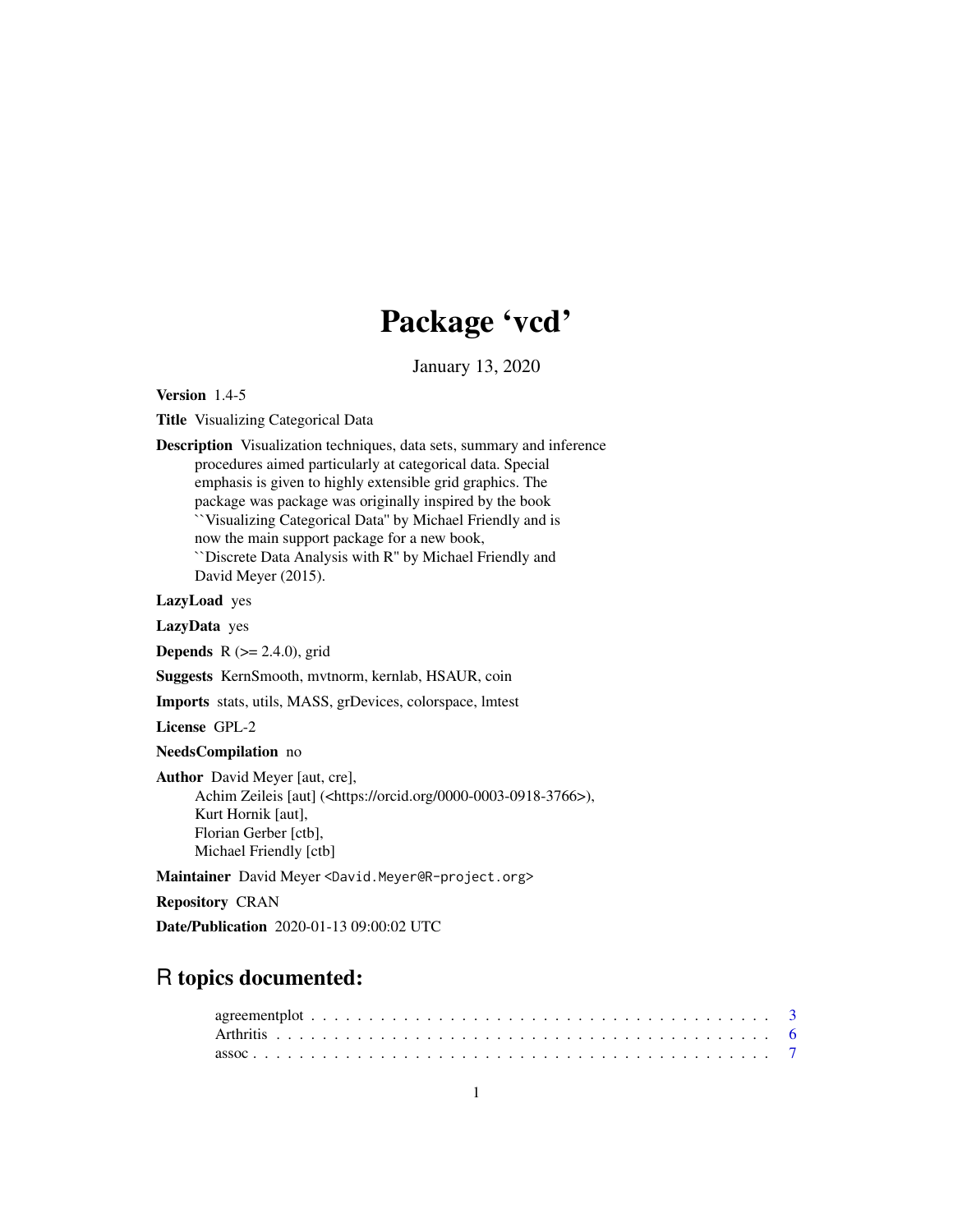|                                                                 | 10    |
|-----------------------------------------------------------------|-------|
|                                                                 | 11    |
|                                                                 | 13    |
|                                                                 | 16    |
|                                                                 | 17    |
|                                                                 | 18    |
|                                                                 | 20    |
|                                                                 | 21    |
|                                                                 | 23    |
|                                                                 | 24    |
|                                                                 | 26    |
|                                                                 | 28    |
|                                                                 | 30    |
|                                                                 | 31    |
|                                                                 | -32   |
| distplot                                                        |       |
|                                                                 | - 34  |
|                                                                 | 35    |
|                                                                 | 37    |
|                                                                 | 37    |
|                                                                 | 40    |
|                                                                 | 42    |
|                                                                 | 44    |
|                                                                 | 46    |
|                                                                 | 48    |
|                                                                 | 48    |
|                                                                 | 49    |
|                                                                 | - 50  |
|                                                                 | $-51$ |
|                                                                 | 52    |
|                                                                 | 53    |
|                                                                 | -55   |
|                                                                 | 59    |
|                                                                 | 61    |
|                                                                 | 63    |
|                                                                 | 64    |
|                                                                 | 68    |
|                                                                 | 72    |
|                                                                 |       |
|                                                                 | 73    |
| mplot                                                           | 76    |
| <b>MSPatients</b><br>$\mathbf{1}$ . $\mathbf{1}$ . $\mathbf{1}$ | 78    |
|                                                                 | 79    |
| Ord plot $\ldots$ .                                             | 80    |
| OvaryCancer                                                     | 82    |
|                                                                 | 83    |
| Pairs plot panel functions for off-diagonal cells               | 85    |
|                                                                 | 87    |
|                                                                 | 89    |
|                                                                 | 92    |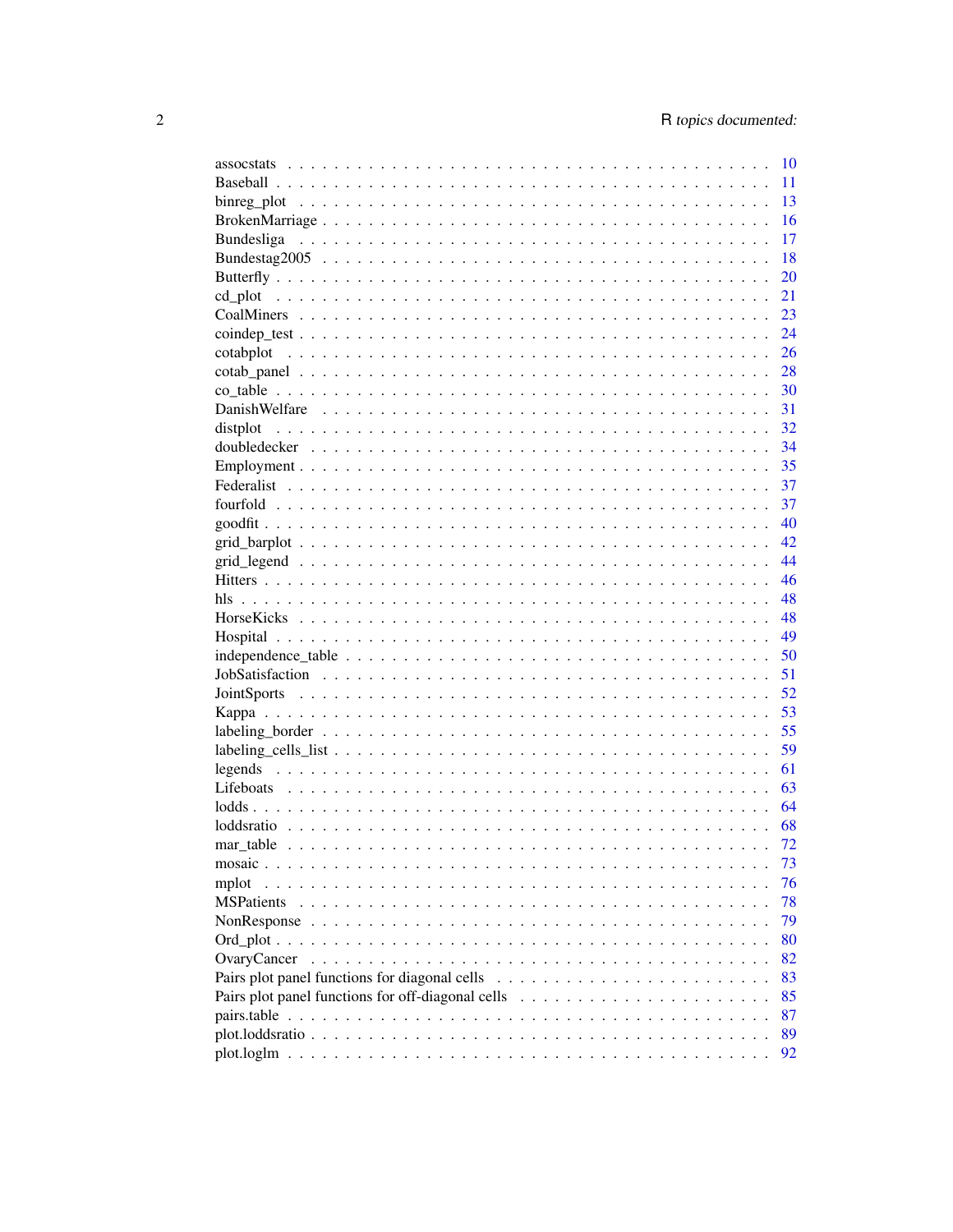<span id="page-2-0"></span>

|       |  | 94  |
|-------|--|-----|
|       |  | 95  |
|       |  | 96  |
|       |  | 97  |
|       |  | 98  |
|       |  |     |
|       |  |     |
|       |  |     |
|       |  |     |
|       |  |     |
|       |  |     |
|       |  |     |
|       |  |     |
|       |  |     |
|       |  |     |
|       |  |     |
|       |  |     |
|       |  |     |
|       |  |     |
|       |  |     |
|       |  |     |
|       |  |     |
|       |  |     |
|       |  |     |
|       |  |     |
|       |  |     |
|       |  |     |
|       |  |     |
| Index |  | 140 |

agreementplot *Bangdiwala's Observer Agreement Chart*

# Description

Representation of a  $k \times k$  confusion matrix, where the observed and expected diagonal elements are represented by superposed black and white rectangles, respectively. The function also computes a statistic measuring the strength of agreement (relation of respective area sums).

# Usage

```
## Default S3 method:
agreementplot(x, reverse_y = TRUE, main = NULL,
              weights = c(1, 1 - 1/(ncol(x) - 1)^2), margins = par("mar"),
              newpage = TRUE, pop = TRUE,xlab = names(dimnames(x))[2],
              ylab = names(dimnames(x))[1],
```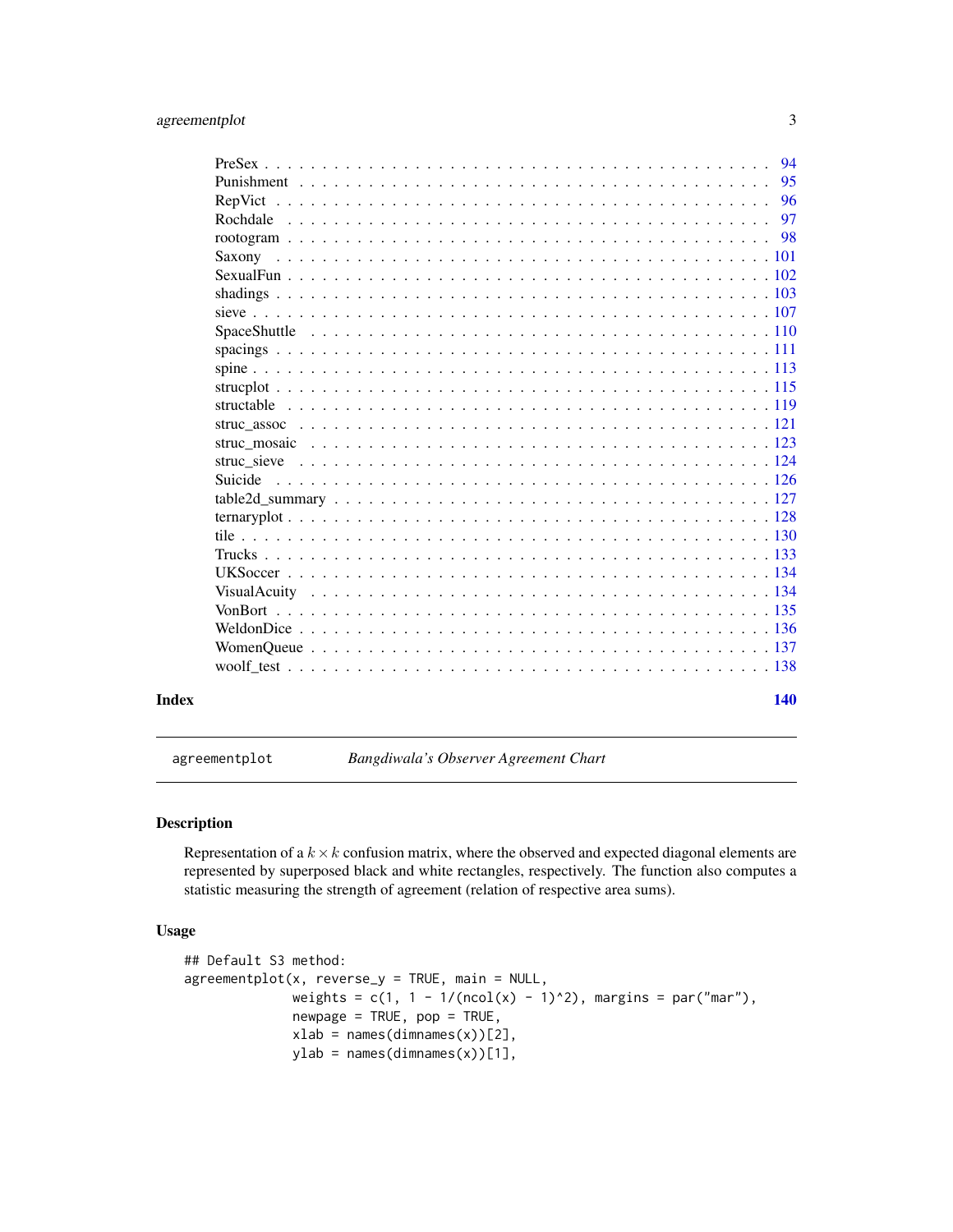```
xlab_{rot} = 0, xlab_{just} = "center",ylab_rot = 90, ylab_just = "center",
              fill_col = function(j) gray((1 - (weights[j]) \land 2) \land 0.5),
              line_col = "red", xscale = TRUE, yscale = TRUE,
              return_grob = FALSE,
              prefix = ", ...)
## S3 method for class 'formula'
agreementplot(formula, data = NULL, ..., subset)
```
# Arguments

| x                    | a confusion matrix, <i>i.e.</i> , a table with equal-sized dimensions.                                                                                        |
|----------------------|---------------------------------------------------------------------------------------------------------------------------------------------------------------|
| reverse_y            | if TRUE, the y axis is reversed (i.e., the rectangles' positions correspond to the<br>contingency table).                                                     |
| main                 | user-specified main title.                                                                                                                                    |
| weights              | vector of weights for successive larger observed areas, used in the agreement<br>strength statistic, and also for the shading. The first element should be 1. |
| margins              | vector of margins (see par).                                                                                                                                  |
| newpage              | logical; if TRUE, the plot is drawn on a new page.                                                                                                            |
| pop                  | logical; if TRUE, all newly generated viewports are popped after plotting.                                                                                    |
| return_grob          | logical. Should a snapshot of the display be returned as a grid grob?                                                                                         |
| xlab, ylab           | labels of x- and y-axis.                                                                                                                                      |
| xlab_rot, ylab_rot   |                                                                                                                                                               |
|                      | rotation angle for the category labels.                                                                                                                       |
| xlab_just, ylab_just |                                                                                                                                                               |
|                      | justification for the category labels.                                                                                                                        |
| fill_col             | a function, giving the fill colors used for exact and partial agreement                                                                                       |
| line_col             | color used for the diagonal reference line                                                                                                                    |
| formula              | a formula, such as $y \sim x$ . For details, see xtabs.                                                                                                       |
| data                 | a data frame (or list), or a contingency table from which the variables in formula<br>should be taken.                                                        |
| subset               | an optional vector specifying a subset of the rows in the data frame to be used<br>for plotting.                                                              |
| xscale, yscale       | logicals indicating whether the marginals should be added on the x-axis/y-axis,<br>respectively.                                                              |
| prefix               | character string used as prefix for the viewport name                                                                                                         |
| $\ldots$             | further graphics parameters (see par).                                                                                                                        |
|                      |                                                                                                                                                               |

# Details

Weights can be specified to allow for partial agreement, taking into account contributions from offdiagonal cells. Partial agreement is typically represented in the display by lighter shading, as given by fill\_col(j), corresponding to weights[j].

A weight vector of length 1 means strict agreement only, each additional element increases the maximum number of disagreement steps.

[cotabplot](#page-25-1) can be used for stratified analyses (see examples).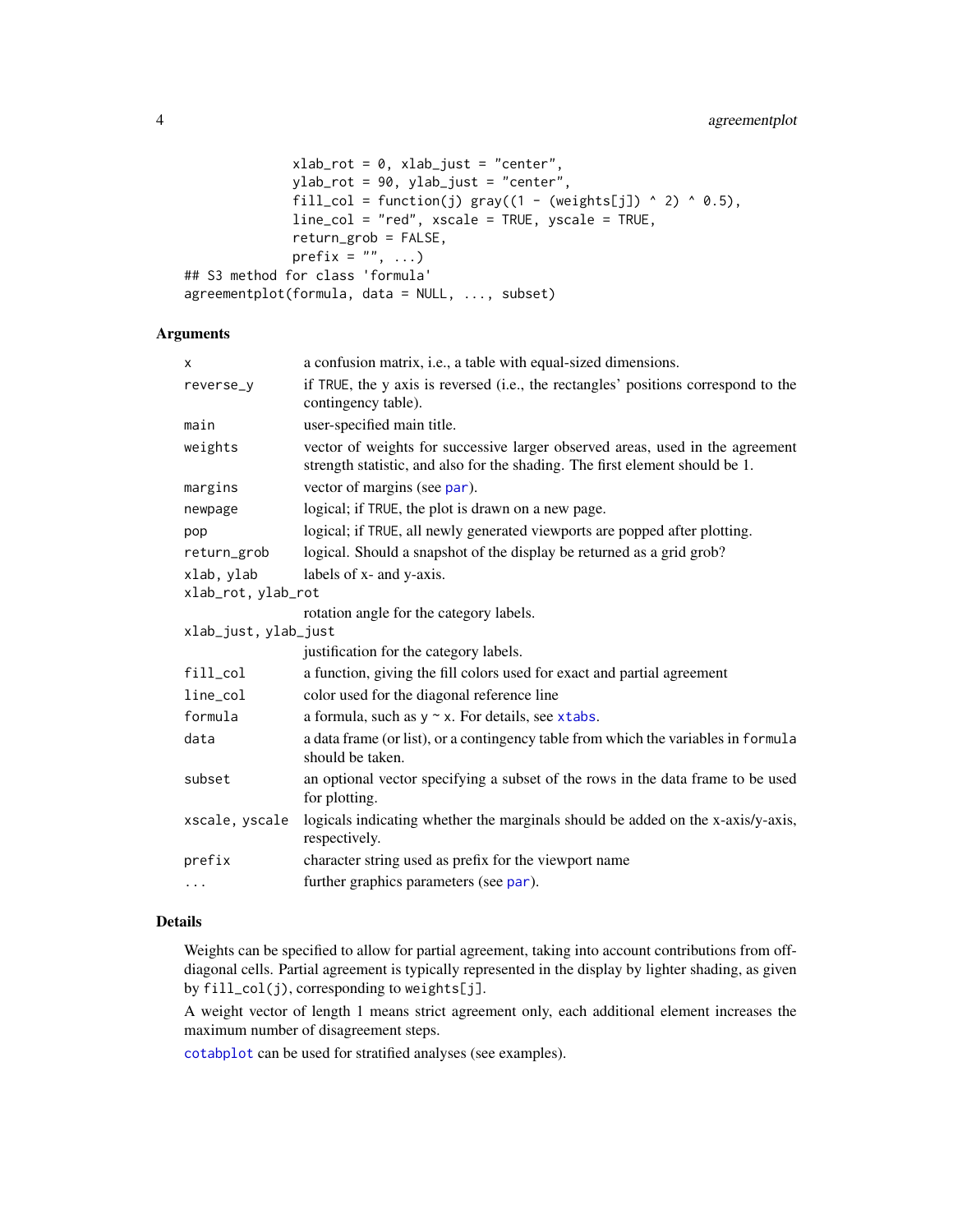# agreementplot 5

# Value

Invisibly returned, a list with components

| Bangdiwala          | the unweighted agreement strength statistic. |
|---------------------|----------------------------------------------|
| Bangdiwala_Weighted |                                              |
|                     | the weighted statistic.                      |
| weights             | the weight vector used.                      |

#### Author(s)

David Meyer <David.Meyer@R-project.org>

#### References

Bangdiwala, S. I. (1988). The Agreement Chart. Department of Biostatistics, University of North Carolina at Chapel Hill, Institute of Statistics Mimeo Series No. 1859, [https://repository.lib.](https://repository.lib.ncsu.edu/bitstream/handle/1840.4/3827/ISMS_1988_1859.pdf) [ncsu.edu/bitstream/handle/1840.4/3827/ISMS\\_1988\\_1859.pdf](https://repository.lib.ncsu.edu/bitstream/handle/1840.4/3827/ISMS_1988_1859.pdf)

Bangdiwala, S. I., Ana S. Haedo, Marcela L. Natal, and Andres Villaveces. The agreement chart as an alternative to the receiver-operating characteristic curve for diagnostic tests. *Journal of Clinical Epidemiology*, 61 (9), 866-874.

Michael Friendly (2000), *Visualizing Categorical Data*. SAS Institute, Cary, NC.

```
data("SexualFun")
agreementplot(t(SexualFun))
data("MSPatients")
## Not run:
## best visualized using a resized device, e.g. using:
## get(getOption("device"))(width = 12)
pushViewport(viewport(layout = grid.layout(ncol = 2)))
pushViewport(viewport(layout.pos.col = 1))
agreementplot(t(MSPatients[,,1]), main = "Winnipeg Patients",
              newpage = FALSE)
popViewport()
pushViewport(viewport(layout.pos.col = 2))
agreementplot(t(MSPatients[,,2]), main = "New Orleans Patients",
              newpage = FALSE)
popViewport(2)
dev.off()
## End(Not run)
## alternatively, use cotabplot:
cotabplot(MSPatients, panel = cotab_agreementplot)
```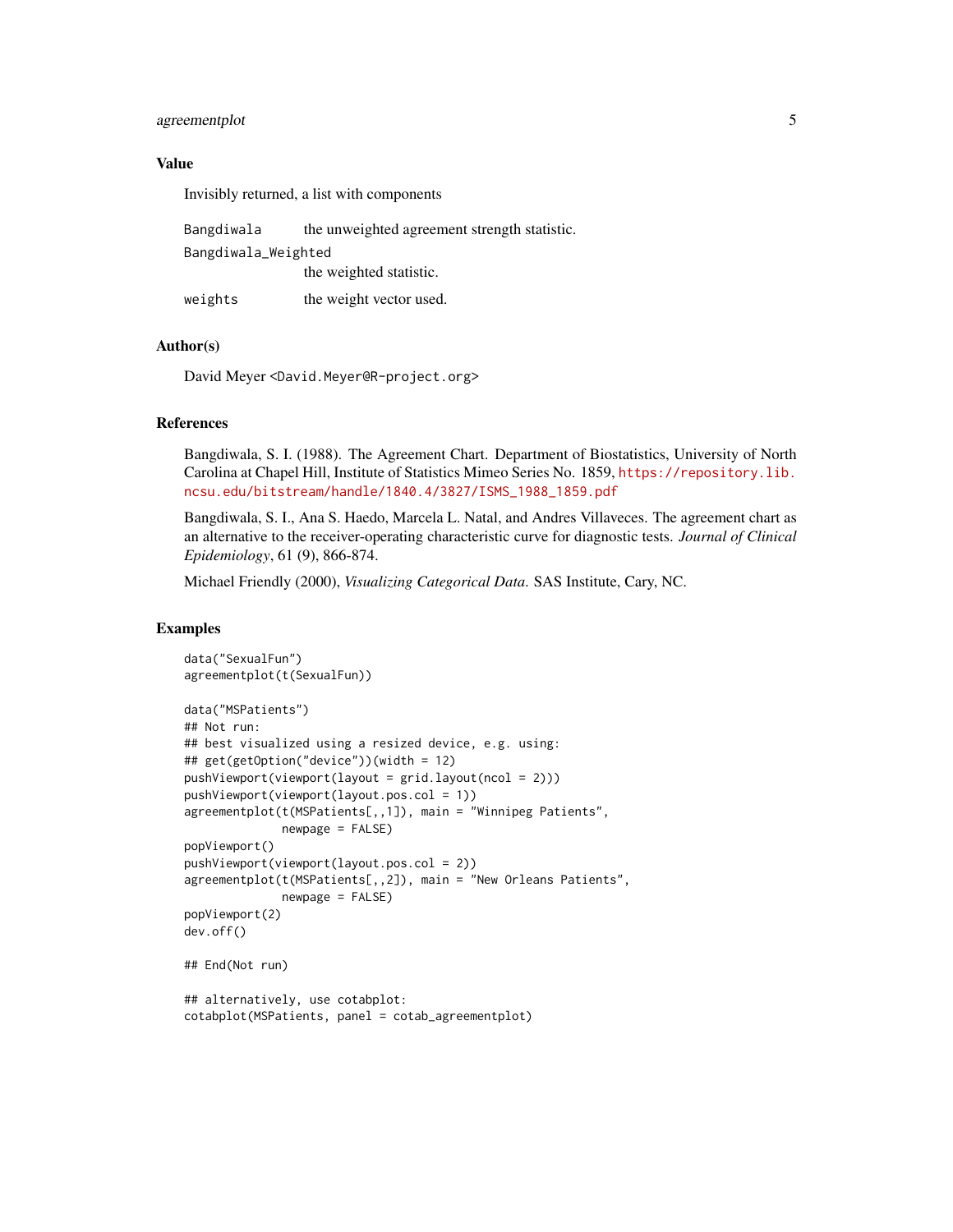<span id="page-5-0"></span>

# Description

Data from Koch \& Edwards (1988) from a double-blind clinical trial investigating a new treatment for rheumatoid arthritis.

### Usage

```
data("Arthritis")
```
# Format

A data frame with 84 observations and 5 variables.

ID patient ID.

Treatment factor indicating treatment (Placebo, Treated).

Sex factor indicating sex (Female, Male).

Age age of patient.

Improved ordered factor indicating treatment outcome (None, Some, Marked).

#### Source

Michael Friendly (2000), Visualizing Categorical Data: [http://euclid.psych.yorku.ca/ftp/](http://euclid.psych.yorku.ca/ftp/sas/vcd/catdata/arthrit.sas) [sas/vcd/catdata/arthrit.sas](http://euclid.psych.yorku.ca/ftp/sas/vcd/catdata/arthrit.sas)

# References

G. Koch \& S. Edwards (1988), Clinical efficiency trials with categorical data. In K. E. Peace (ed.), *Biopharmaceutical Statistics for Drug Development*, 403–451. Marcel Dekker, New York.

M. Friendly (2000), *Visualizing Categorical Data*. SAS Institute, Cary, NC.

```
data("Arthritis")
art <- xtabs(~ Treatment + Improved, data = Arthritis, subset = Sex == "Female")
art
mosaic(art, gp = shading_Friendly)
mosaic(art, gp = shading_max)
```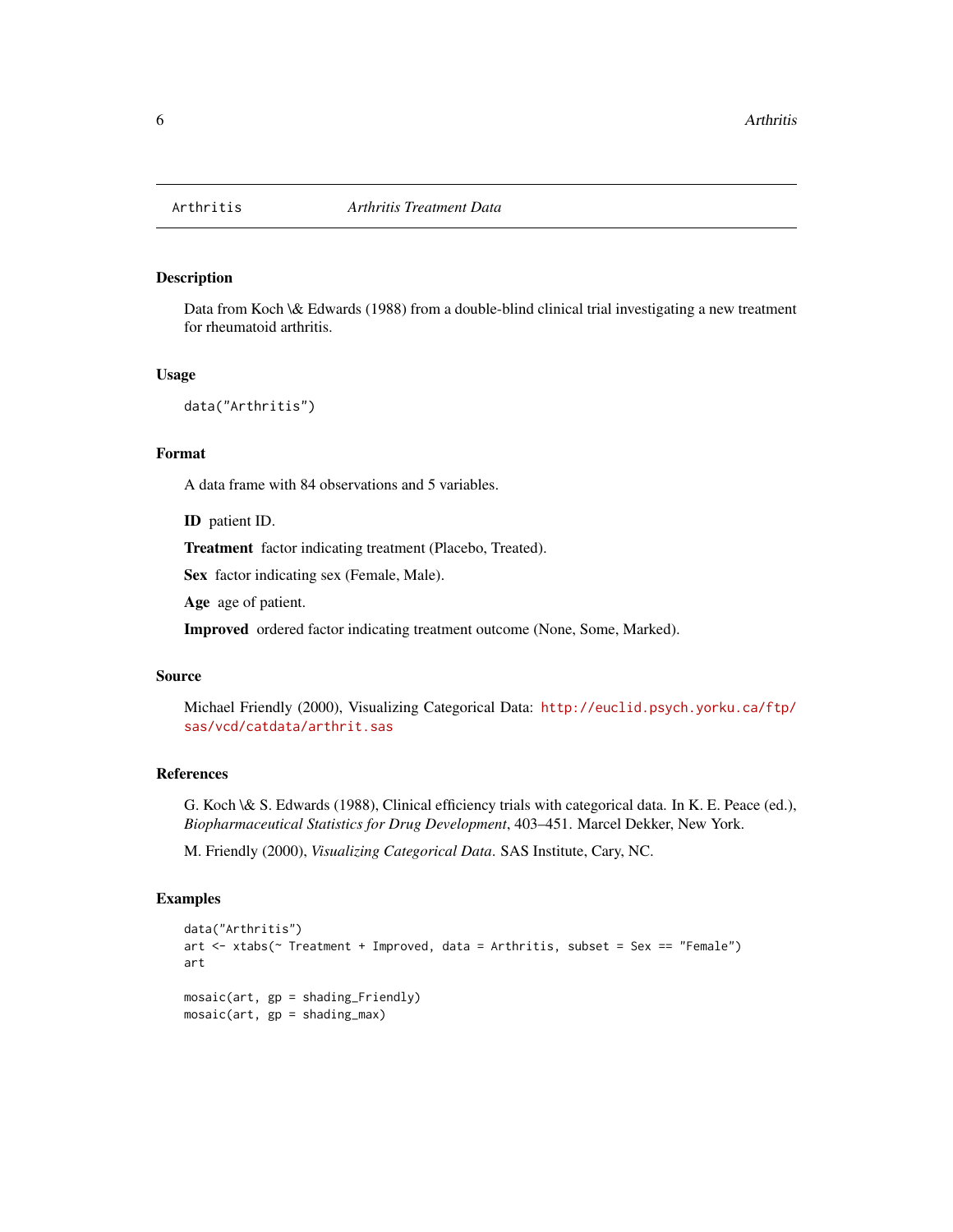<span id="page-6-1"></span><span id="page-6-0"></span> $\alpha$ ssoc $\alpha$ 

# Description

Produce an association plot indicating deviations from a specified independence model in a possibly high-dimensional contingency table.

#### Usage

```
## Default S3 method:
assoc(x, row_vars = NULL, col_vars = NULL, compress = TRUE,xlim = NULL, ylim = NULL,
  spacing = spacing_conditional(sp = 0), spacing_args = list(),
  split_vertical = NULL, keep_aspect_ratio = FALSE,
  xscale = 0.9, yspace = unit(0.5, 'lines''), main = NULL, sub = NULL,
  ..., residuals_type = "Pearson", gp_axis = gpar(lty = 3))
## S3 method for class 'formula'
assoc(formula, data = NULL, ..., subset = NULL, na.action = NULL, main = NULL, sub = NULL)
```

| x        | a contingency table in array form with optional category labels specified in the<br>$dimnames(x)$ attribute, or an object inheriting from the "ftable" class (such as<br>"structable" objects).                                                                                                                                                                                                                                             |
|----------|---------------------------------------------------------------------------------------------------------------------------------------------------------------------------------------------------------------------------------------------------------------------------------------------------------------------------------------------------------------------------------------------------------------------------------------------|
| row_vars | a vector of integers giving the indices, or a character vector giving the names of<br>the variables to be used for the rows of the association plot.                                                                                                                                                                                                                                                                                        |
| col_vars | a vector of integers giving the indices, or a character vector giving the names of<br>the variables to be used for the columns of the association plot.                                                                                                                                                                                                                                                                                     |
| compress | logical; if FALSE, the space between the rows (columns) are chosen such that<br>the total heights (widths) of the rows (columns) are all equal. If TRUE, the space<br>between rows and columns is fixed and hence the plot is more "compressed".                                                                                                                                                                                            |
| xlim     | a $2 \times k$ matrix of doubles, k number of total columns of the plot. The columns<br>of x1im correspond to the columns of the association plot, the rows describe<br>the column ranges (minimums in the first row, maximums in the second row).<br>If x1im is NULL, the ranges are determined from the residuals according to<br>compress (if TRUE: widest range from each column, if FALSE: from the whole<br>association plot matrix). |
| ylim     | a 2 $\times$ k matrix of doubles, k number of total rows of the plot. The columns of<br>ylim correspond to the rows of the association plot, the rows describe the col-<br>umn ranges (minimums in the first row, maximums in the second row). If ylim<br>is NULL, the ranges are determined from the residuals according to compress (if<br>TRUE: widest range from each row, if FALSE: from the whole association plot<br>matrix).        |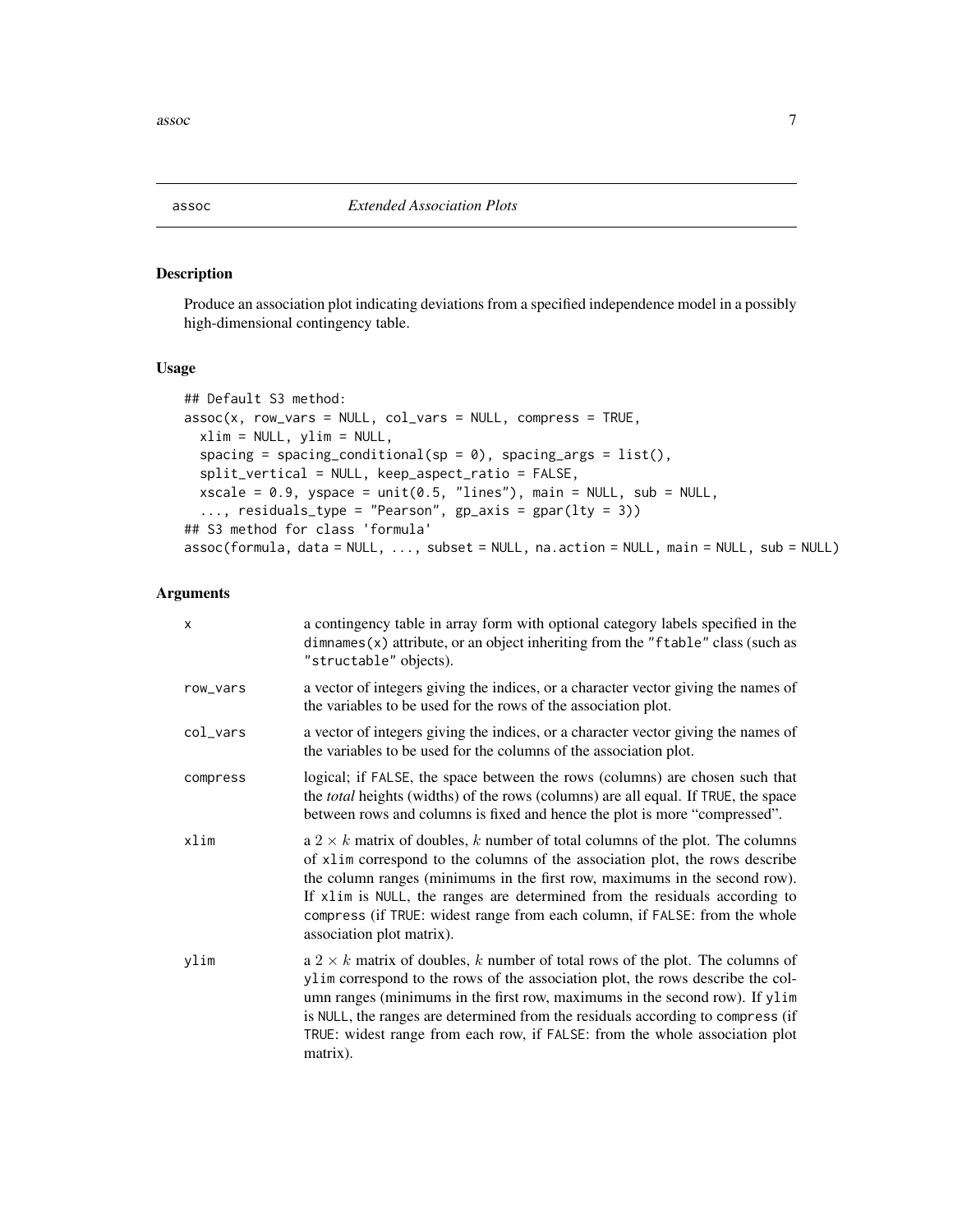| spacing           | a spacing object, a spacing function, or a corresponding generating function<br>(see strucplot for more information). The default is the spacing-generating<br>function spacing_conditional that is (by default) called with the argument<br>list spacing_args (see spacings for more details). |  |  |  |  |
|-------------------|-------------------------------------------------------------------------------------------------------------------------------------------------------------------------------------------------------------------------------------------------------------------------------------------------|--|--|--|--|
| spacing_args      | list of arguments for the spacing-generating function, if specified (see strucplot<br>for more information).                                                                                                                                                                                    |  |  |  |  |
|                   | split_vertical vector of logicals of length $k$ , where $k$ is the number of margins of $x$ (default:<br>FALSE). Values are recycled as needed. A TRUE component indicates that the<br>corresponding dimension is folded into the columns, FALSE folds the dimension<br>into the rows.          |  |  |  |  |
| keep_aspect_ratio |                                                                                                                                                                                                                                                                                                 |  |  |  |  |
|                   | logical indicating whether the aspect ratio should be fixed or not.                                                                                                                                                                                                                             |  |  |  |  |
| residuals_type    | a character string indicating the type of residuals to be computed. Currently,<br>only Pearson residuals are supported.                                                                                                                                                                         |  |  |  |  |
| xscale            | scale factor resizing the tile's width, thus adding additional space between the<br>tiles.                                                                                                                                                                                                      |  |  |  |  |
| yspace            | object of class "unit" specifying additional space separating the rows.                                                                                                                                                                                                                         |  |  |  |  |
| gp_axis           | object of class "gpar" specifying the visual aspects of the tiles' baseline.                                                                                                                                                                                                                    |  |  |  |  |
| formula           | a formula object with possibly both left and right hand sides specifying the col-<br>umn and row variables of the flat table.                                                                                                                                                                   |  |  |  |  |
| data              | a data frame, list or environment containing the variables to be cross-tabulated,<br>or an object inheriting from class table.                                                                                                                                                                  |  |  |  |  |
| subset            | an optional vector specifying a subset of observations to be used. Ignored if<br>data is a contingency table.                                                                                                                                                                                   |  |  |  |  |
| na.action         | an optional function which indicates what should happen when the data contain<br>NAs. Ignored if data is a contingency table.                                                                                                                                                                   |  |  |  |  |
| main, sub         | either a logical, or a character string used for plotting the main (sub) title. If<br>logical and TRUE, the name of the data object is used.                                                                                                                                                    |  |  |  |  |
| $\cdots$          | other parameters passed to strucplot                                                                                                                                                                                                                                                            |  |  |  |  |

#### Details

Association plots have been suggested by Cohen (1980) and extended by Friendly (1992) and provide a means for visualizing the residuals of an independence model for a contingency table.

assoc is a generic function and currently has a default method and a formula interface. Both are high-level interfaces to the [strucplot](#page-114-1) function, and produce (extended) association plots. Most of the functionality is described there, such as specification of the independence model, labeling, legend, spacing, shading, and other graphical parameters.

For a contingency table, the signed contribution to Pearson's  $\chi^2$  for cell  $\{ij...k\}$  is

$$
d_{ij...k} = \frac{(f_{ij...k} - e_{ij...k})}{\sqrt{e_{ij...k}}}
$$

where  $f_{ij...k}$  and  $e_{ij...k}$  are the observed and expected counts corresponding to the cell. In the association plot, each cell is represented by a rectangle that has (signed) height proportional to  $d_{ij...k}$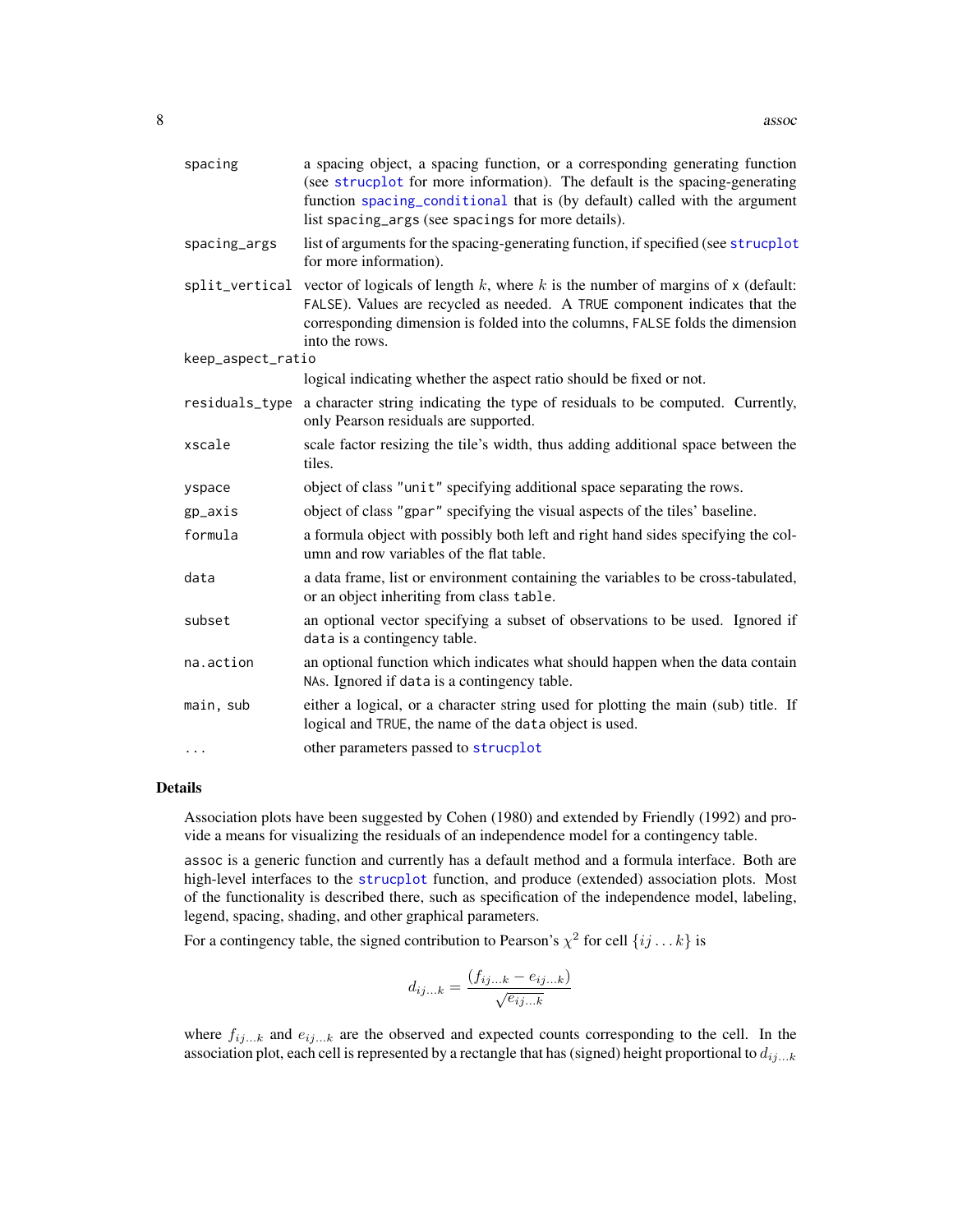and width proportional to  $\sqrt{e_{ij...k}}$ , so that the area of the box is proportional to the difference in observed and expected frequencies. The rectangles in each row are positioned relative to a baseline indicating independence  $(d_{ij...k} = 0)$ . If the observed frequency of a cell is greater than the expected one, the box rises above the baseline, and falls below otherwise.

Additionally, the residuals can be colored depending on a specified shading scheme (see Meyer et al., 2003). Package vcd offers a range of *residual-based* shadings (see the shadings help page). Some of them allow, e.g., the visualization of test statistics.

Unlike the [assocplot](#page-0-0) function in the **graphics** package, this function allows the visualization of contingency tables with more than two dimensions. Similar to the construction of 'flat' tables (like objects of class "ftable" or "structable"), the dimensions are folded into rows and columns.

The layout is very flexible: the specification of shading, labeling, spacing, and legend is modularized (see [strucplot](#page-114-1) for details).

#### Value

The "structable" visualized is returned invisibly.

#### Author(s)

David Meyer <David.Meyer@R-project.org>

#### References

Cohen, A. (1980), On the graphical display of the significant components in a two-way contingency table. *Communications in Statistics—Theory and Methods*, A9, 1025–1041.

Friendly, M. (1992), Graphical methods for categorical data. *SAS User Group International Conference Proceedings*, 17, 190–200. <http://datavis.ca/papers/sugi/sugi17.pdf>

Meyer, D., Zeileis, A., Hornik, K. (2003), Visualizing independence using extended association plots. *Proceedings of the 3rd International Workshop on Distributed Statistical Computing*, K. Hornik, F. Leisch, A. Zeileis (eds.), ISSN 1609-395X. [https://www.R-project.org/conferences](https://www.R-project.org/conferences/DSC-2003/Proceedings/)/ [DSC-2003/Proceedings/](https://www.R-project.org/conferences/DSC-2003/Proceedings/)

Meyer, D., Zeileis, A., and Hornik, K. (2006), The strucplot framework: Visualizing multi-way contingency tables with vcd. *Journal of Statistical Software*, 17(3), 1-48. URL http://www.jstatsoft.org/v17/i03/ and available as vignette("strucplot").

#### See Also

[mosaic](#page-72-1), [strucplot](#page-114-1), [structable](#page-118-1)

```
data("HairEyeColor")
## Aggregate over sex:
(x <- margin.table(HairEyeColor, c(1, 2)))
## Ordinary assocplot:
assoc(x)
## and with residual-based shading (of independence)
```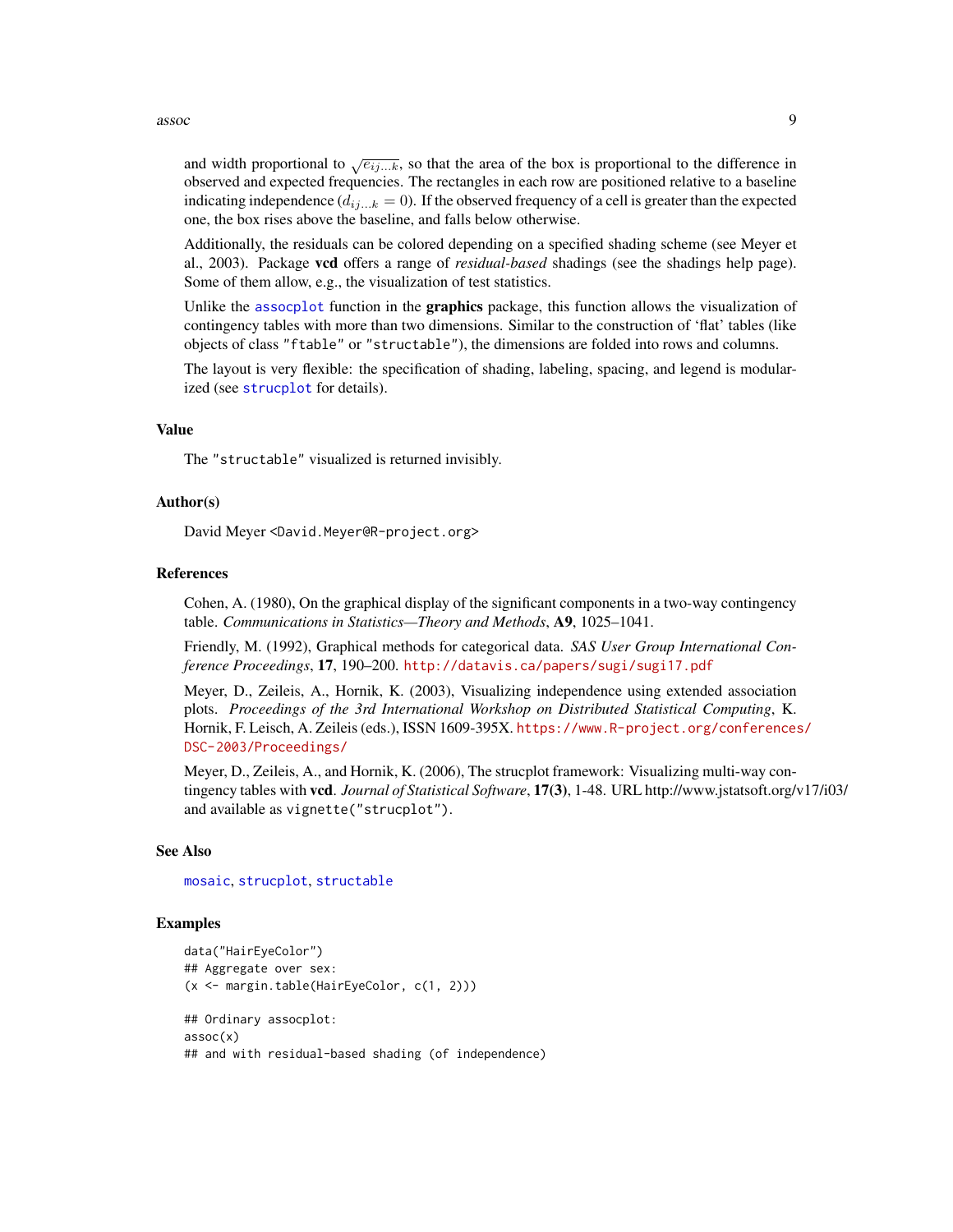```
assoc(x, main = "Relation between hair and eye color", shade = TRUE)## Aggregate over Eye color:
(x <- margin.table(HairEyeColor, c(1, 3)))
chisq.test(x)
assoc(x, main = "Relation between hair color and sex", shade = TRUE)# Visualize multi-way table
assoc(aperm(HairEyeColor), expected = ~ (Hair + Eye) * Sex,labeling_args = list(just_labels = c(Eye = "left",offset_labels = c(right = -0.5),
                           offset\_varnames = c(right = 1.2),
                            rot\_labels = c(right = 0),
                            tl\_varnames = c(Eye = TRUE)\mathcal{L}assoc(aperm(UCBAdmissions), expected = \sim (Admit + Gender) * Dept, compress = FALSE,
      labeling_args = list(abbreviate = c(Gender = TRUE), rot\_labels = 0)
\lambda
```
assocstats *Association Statistics*

#### Description

Computes the Pearson chi-Squared test, the Likelihood Ratio chi-Squared test, the phi coefficient, the contingency coefficient and Cramer's V for possibly stratified contingency tables.

#### Usage

assocstats(x)

#### Arguments

x a contingency table, with possibly more than 2 dimensions. In this case, all dimensions except the first two ones are considered as strata.

#### Value

In case of a 2-dimensional table, a list with components:

| chisq_tests | $a$ 2 $\times$ 3 table with the chi-squared statistics.                                  |
|-------------|------------------------------------------------------------------------------------------|
| phi         | The <i>absolute value</i> of the phi coefficient (only defined for $2 \times 2$ tables). |
| cont        | The contingency coefficient.                                                             |
| cramer      | Cramer's V.                                                                              |

In case of higher-dimensional tables, a list of the above mentioned structure, each list component representing one stratum defined by the combinations of all levels of the stratum dimensions.

<span id="page-9-0"></span>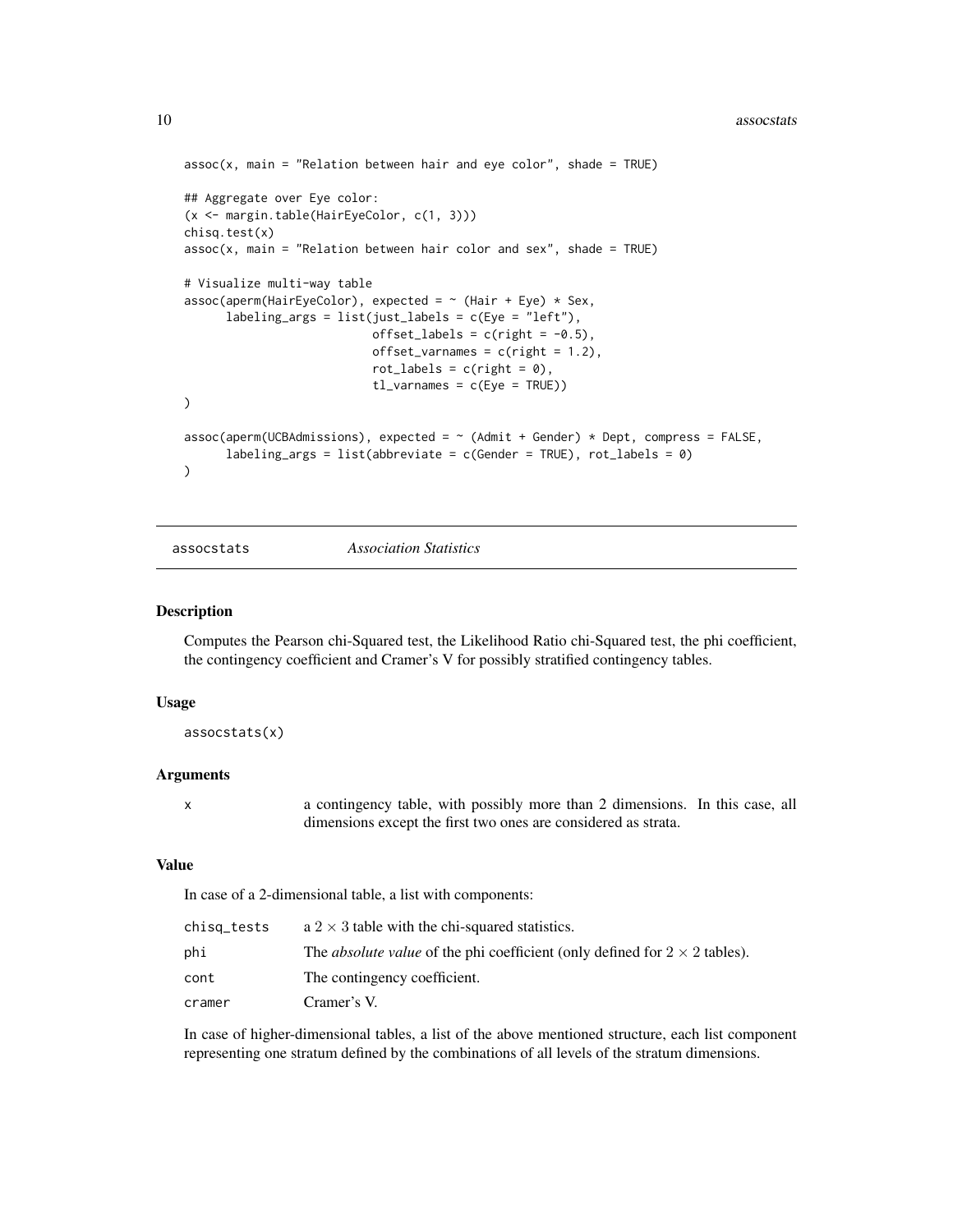#### <span id="page-10-0"></span>Baseball and the state of the state of the state of the state of the state of the state of the state of the state of the state of the state of the state of the state of the state of the state of the state of the state of t

#### Author(s)

David Meyer <David.Meyer@R-project.org>

#### References

Michael Friendly (2000), *Visualizing Categorical Data*. SAS Institute, Cary, NC. Fleiss, J. L. (1981). *Statistical methods for rates and proportions* (2nd ed). New York: Wiley

#### Examples

```
data("Arthritis")
tab <- xtabs(~Improved + Treatment, data = Arthritis)
summary(assocstats(tab))
```
assocstats(UCBAdmissions)

Baseball *Baseball Data*

#### **Description**

Baseball data.

#### Usage

data("Baseball")

#### Format

A data frame with 322 observations and 25 variables.

name1 player's first name.

- name2 player's last name.
- atbat86 times at Bat: number of official plate appearances by a hitter. It counts as an official at-bat as long as the batter does not walk, sacrifice, get hit by a pitch or reach base due to catcher's interference.

#### hits86 hits.

homer86 home runs.

- runs86 the number of runs scored by a player. A run is scored by an offensive player who advances from batter to runner and touches first, second, third and home base in that order without being put out.
- rbi86 Runs Batted In: A hitter earns a run batted in when he drives in a run via a hit, walk, sacrifice (bunt or fly) fielder's choice, hit-batsman or on an error (when the official scorer rules that the run would have scored anyway).
- walks86 A "walk" (or "base on balls") is an award of first base granted to a batter who receives four pitches outside the strike zone.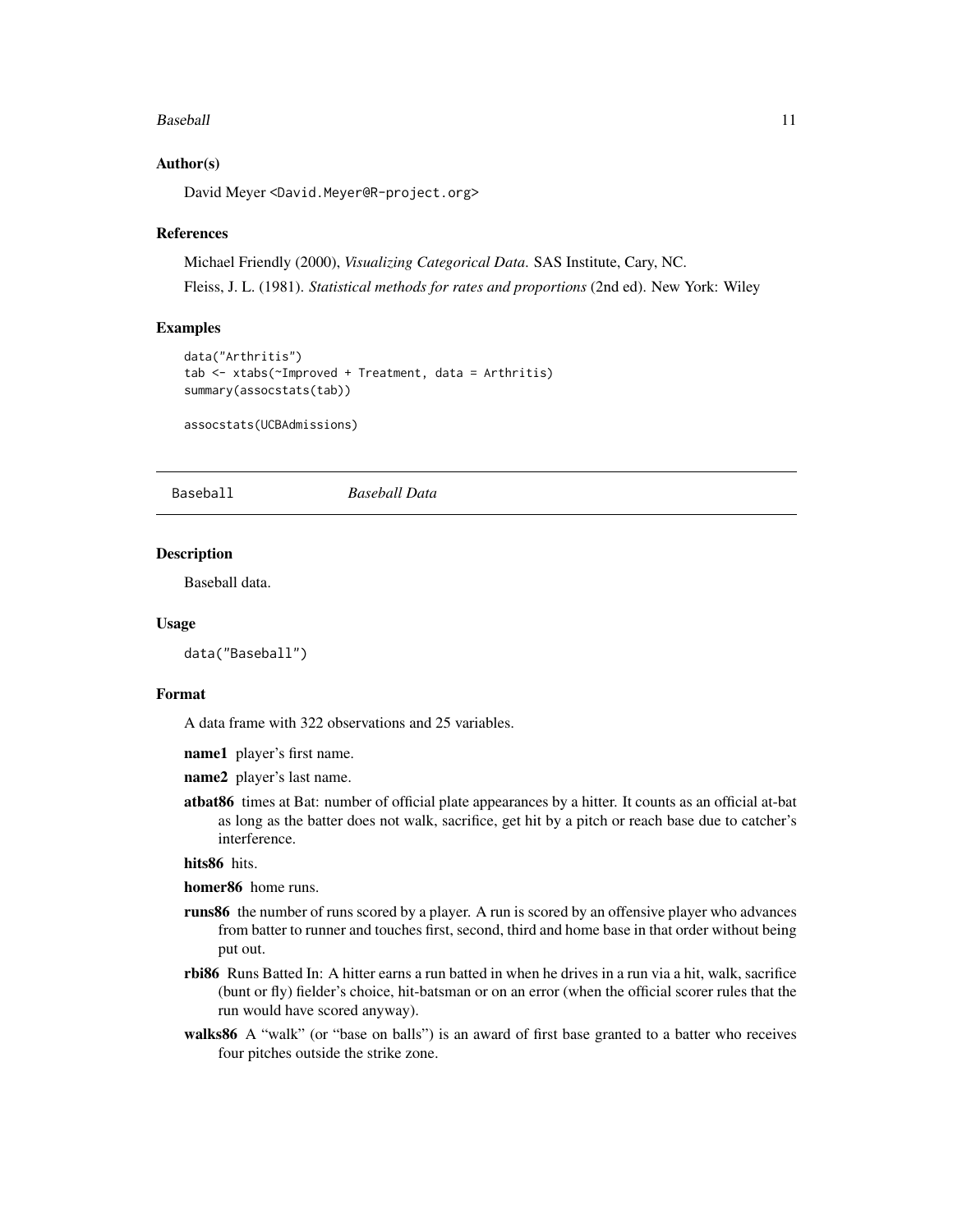years Years in the Major Leagues. Seems to count all years a player has actually played in the Major Leagues, not necessarily consecutive.

atbat career times at bat.

hits career hits.

homeruns career home runs.

runs career runs.

rbi career runs batted in.

walks career walks.

league86 player's league.

div86 player's division.

team86 player's team.

posit86 player's position (see [Hitters](#page-45-1)).

outs86 number of putouts (see [Hitters](#page-45-1))

assist86 number of assists (see [Hitters](#page-45-1))

error86 number of assists (see [Hitters](#page-45-1))

sal87 annual salary on opening day (in USD 1000).

league87 league in 1987.

team87 team in 1987.

#### Source

SAS System for Statistical Graphics, First Edition, page A2.3

#### References

M. Friendly (2000), *Visualizing Categorical Data*. SAS Institute, Cary, NC.

#### See Also

[Hitters](#page-45-1)

# Examples

data("Baseball")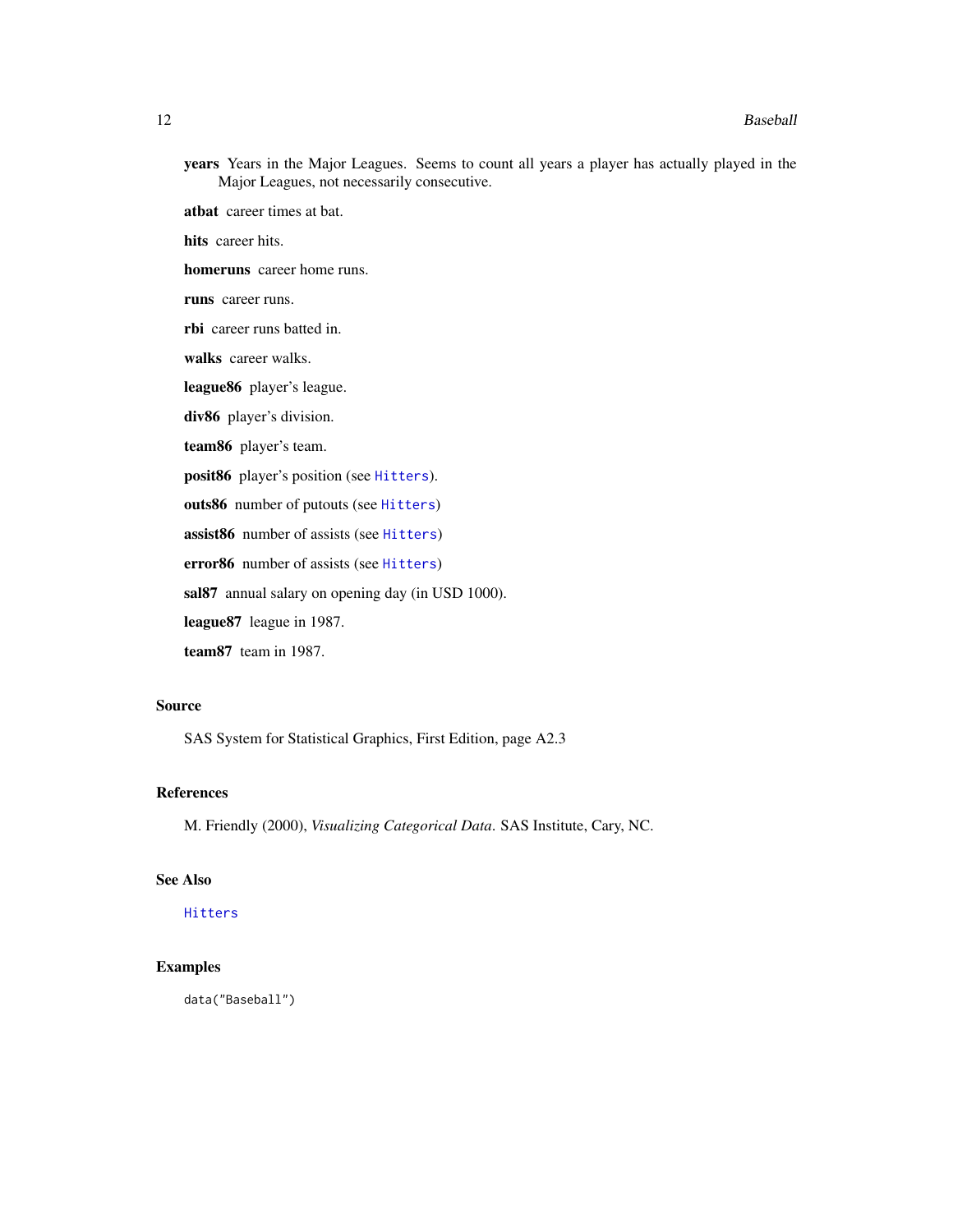#### <span id="page-12-0"></span>Description

Creates a display of observed and fitted values for a binary regression model with one numeric predictor, conditioned by zero or many co-factors.

#### Usage

```
binreg_plot(model, main = NULL, xlab = NULL, ylab = NULL,
            xlim = NULL, ylim = NULL,
            pred_var = NULL, pred_range = c("data", "xlim"),
            group_vars = NULL, base_level = NULL, subset,
            type = c("response", "link"), conf_level = 0.95, delta = FALSE,
            pch = NULL, cex = 0.6, jitter_factor = 0.1,
           lwd = 5, lty = 1, point\_size = 0, col\_lines = NULL, col\_bands = NULL,
            legend = TRUE, legend_pos = NULL, legend_inset = c(\theta, \theta.1),
            legend_vgap = unit(0.5, "lines"),labels = FALSE, labels_pos = c("right", "left"),
            labels_just = c("left","center"), labels_offset = c(0.01, 0),
            gp\_main = gpar(fontface = "bold", fontsize = 14),gp\_legend\_frame = gpar(lwd = 1, col = "black"),gp legend_title = gpar(fonfface = "bold"),
            newpage = TRUE, pop = FALSE, return_grob = FALSE)
grid_abline(a, b, ...)
```

| model      | a binary regression model fitted with glm.                                                                                                                                                                                                   |
|------------|----------------------------------------------------------------------------------------------------------------------------------------------------------------------------------------------------------------------------------------------|
| main       | user-specified main title.                                                                                                                                                                                                                   |
| xlab       | x-axis label. Defaults to the name of the (first) numeric predictor.                                                                                                                                                                         |
| ylab       | y-axis label. Defaults to the name of the response - within either $'P()$ or<br>$'logit()'$ , depending on the response type.                                                                                                                |
| xlim       | Range of the x-axis. Defaults to the range of the numeric predictor.                                                                                                                                                                         |
| ylim       | Range of the y-axis. Defaults to the unit interval on probability scale or the fitted<br>values range on the link scale, depending on type.                                                                                                  |
| pred_var   | character string of length 1 giving the name of the numeric predictor. Defaults<br>to the first one found in the data set.                                                                                                                   |
| pred_range | "data", "xlim", or a numeric vector. If "data", the numeric predictor corre-<br>sponds to the observed values. If "xlim", 100 values are taken from the "xlim"<br>range. A numeric vector will be interpreted as the values to be predicted. |
| group_vars | optional character string of conditioning variables. Defaults to all factors found<br>in the data set, response excluded. If FALSE, no variables are used for condition-<br>ing.                                                             |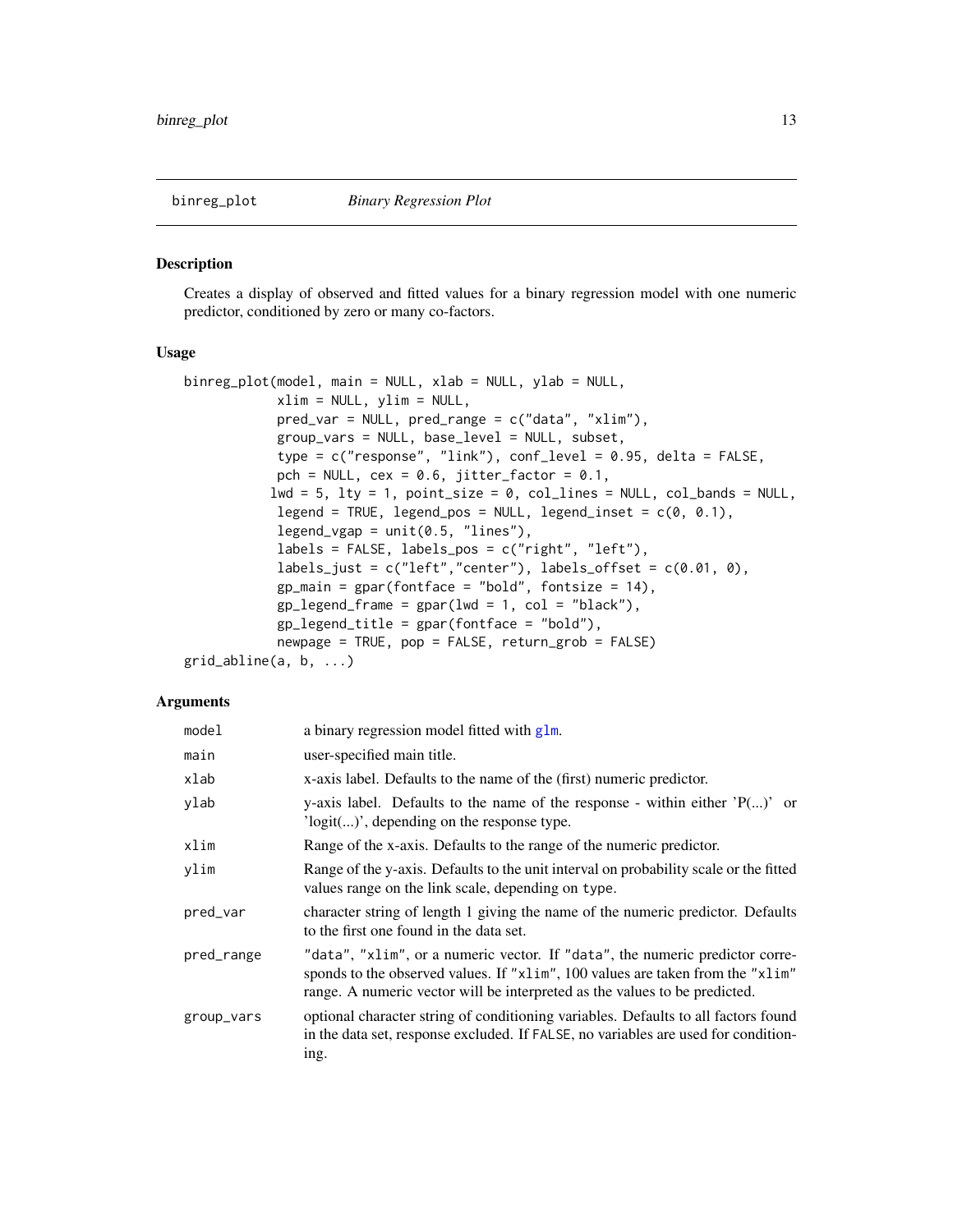| base_level           | vector of length one. If the response is a vector, this specifies the base ('no<br>effect') value of the response variable (e.g., "Placebo", 0, FALSE, etc.) and<br>defaults to the first level for factor responses, or 0 for numeric/binary variables.<br>This controls which observations will be plotted on the top or the bottom of<br>the display. If the response is a matrix with success and failure column, this<br>specifies the one to be interpreted as failure (default: 2), either as an integer,<br>or as a string ("success" or "failure"). The proportions of successes will be<br>plotted as observed values. |  |  |  |
|----------------------|----------------------------------------------------------------------------------------------------------------------------------------------------------------------------------------------------------------------------------------------------------------------------------------------------------------------------------------------------------------------------------------------------------------------------------------------------------------------------------------------------------------------------------------------------------------------------------------------------------------------------------|--|--|--|
| subset               | an optional vector specifying a subset of the data rows. The value is evaluated<br>in the data environment, so expressions can be used to select the data (see ex-<br>amples).                                                                                                                                                                                                                                                                                                                                                                                                                                                   |  |  |  |
| type                 | either "response" or "link" to select the scale of the fitted values. The y-axis will<br>be adapted accordingly.                                                                                                                                                                                                                                                                                                                                                                                                                                                                                                                 |  |  |  |
| conf_level           | confidence level used for calculating confidence bands.                                                                                                                                                                                                                                                                                                                                                                                                                                                                                                                                                                          |  |  |  |
| delta                | logical; indicates whether the delta method should be employed for calculating<br>the limits of the confidence band or not (see details).                                                                                                                                                                                                                                                                                                                                                                                                                                                                                        |  |  |  |
| pch                  | character or numeric vector of symbols used for plotting the (possibly condi-<br>tioned) observed values, recycled as needed.                                                                                                                                                                                                                                                                                                                                                                                                                                                                                                    |  |  |  |
| cex                  | size of the plot symbols (in lines).                                                                                                                                                                                                                                                                                                                                                                                                                                                                                                                                                                                             |  |  |  |
| jitter_factor        | argument passed to jitter used for the points representing the observed values.                                                                                                                                                                                                                                                                                                                                                                                                                                                                                                                                                  |  |  |  |
| lwd                  | Line width for the fitted values.                                                                                                                                                                                                                                                                                                                                                                                                                                                                                                                                                                                                |  |  |  |
| lty                  | Line type for the fitted values.                                                                                                                                                                                                                                                                                                                                                                                                                                                                                                                                                                                                 |  |  |  |
| point_size           | size of points for the fitted values in char units (default: 0, so no points are<br>plotted).                                                                                                                                                                                                                                                                                                                                                                                                                                                                                                                                    |  |  |  |
| col_lines, col_bands |                                                                                                                                                                                                                                                                                                                                                                                                                                                                                                                                                                                                                                  |  |  |  |
|                      | character vector specifying the colors of the fitted lines and confidence bands,<br>by default chosen with rainbow_hcl. The confidence bands are using alpha<br>blending with alpha $= 0.2$ .                                                                                                                                                                                                                                                                                                                                                                                                                                    |  |  |  |
| legend               | logical; if TRUE (default), a legend is drawn.                                                                                                                                                                                                                                                                                                                                                                                                                                                                                                                                                                                   |  |  |  |
| legend_pos           | numeric vector of length 2, specifying x and y coordinates of the legend, or a<br>character string (e.g., "topleft", "center" etc.). Defaults to "topleft" if the<br>fitted curve's slope is positive, and "topright" else.                                                                                                                                                                                                                                                                                                                                                                                                      |  |  |  |
| legend_inset         | numeric vector or length 2 specifying the inset from the legend's x and y coor-<br>dinates in npc units.                                                                                                                                                                                                                                                                                                                                                                                                                                                                                                                         |  |  |  |
| legend_vgap          | vertical space between the legend's line entries.                                                                                                                                                                                                                                                                                                                                                                                                                                                                                                                                                                                |  |  |  |
| labels               | logical; if TRUE, labels corresponding to the factor levels are plotted next to the<br>fitted lines.                                                                                                                                                                                                                                                                                                                                                                                                                                                                                                                             |  |  |  |
| labels_pos           | either "right" or "left", determining on which side of the fitted lines (start or<br>end) the labels should be placed.                                                                                                                                                                                                                                                                                                                                                                                                                                                                                                           |  |  |  |
| labels_just          | character vector of length 2, specifying the relative justification of the labels to<br>their coordinates. See the documentation of the just parameter of grid. text<br>for more details.                                                                                                                                                                                                                                                                                                                                                                                                                                        |  |  |  |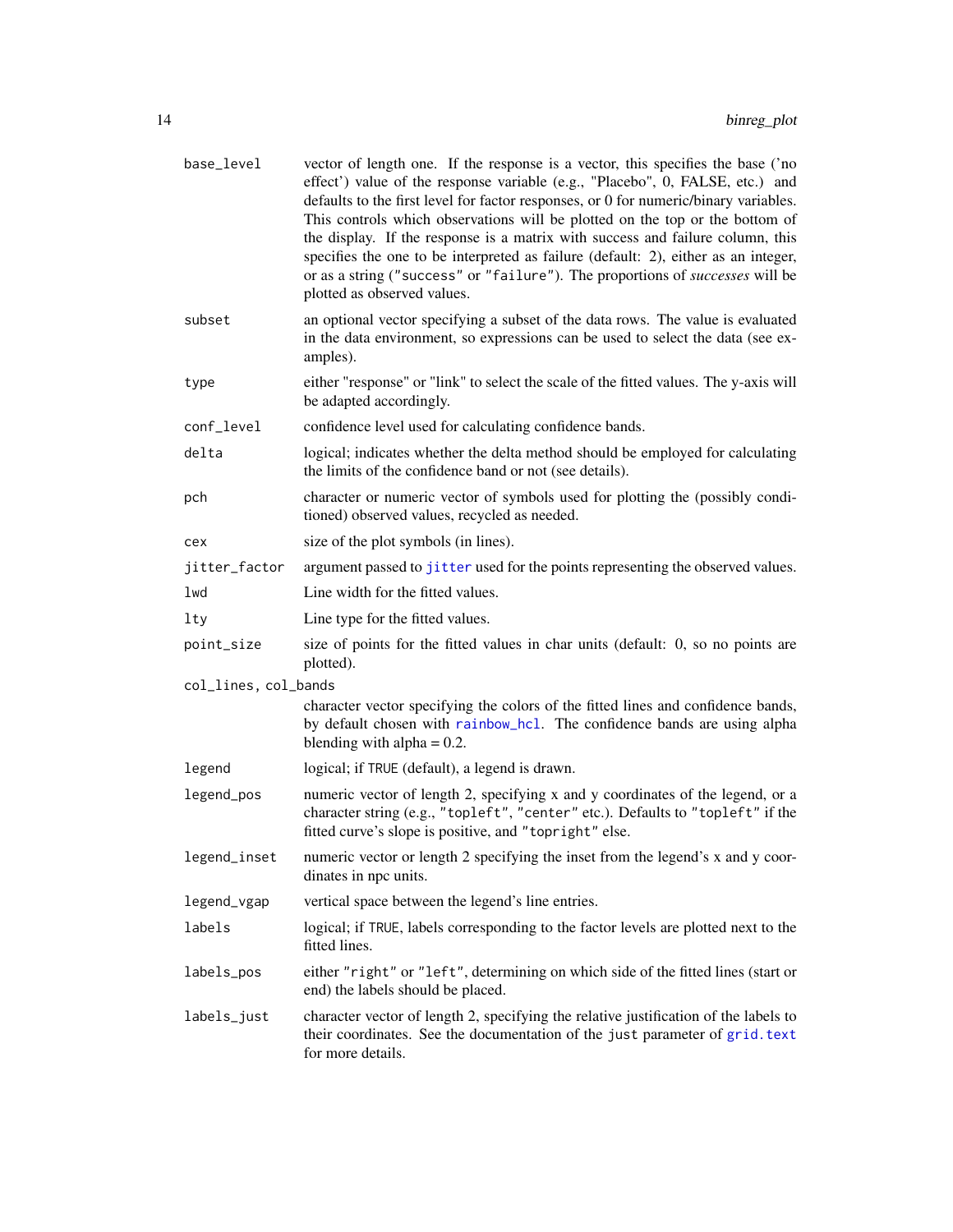#### binreg\_plot 15

| labels_offset   | numeric vector of length 2, specifying the offset of the labels' coordinates in npc<br>units.        |
|-----------------|------------------------------------------------------------------------------------------------------|
| gp_main         | object of class "gpar" used for the main title.                                                      |
| gp_legend_frame |                                                                                                      |
|                 | object of class "gpar" used for the legend frame.                                                    |
| gp_legend_title |                                                                                                      |
|                 | object of class "gpar" used for the legend title.                                                    |
| newpage         | logical; if TRUE, the plot is drawn on a new page.                                                   |
| pop             | logical; if TRUE, all newly generated viewports are popped after plotting.                           |
| return_grob     | logical. Should a snapshot of the display be returned as a grid grob?                                |
| a               | intercept; alternatively, a regression model from which coefficients can be ex-<br>tracted via coef. |
| $\mathbf b$     | slope.                                                                                               |
| $\cdot$         | Further arguments passed to grid. abline.                                                            |

### Details

The primary purpose of binreg\_plot() is to visualize observed and fitted values for binary regression models (like the logistic or probit regression model) with one numeric predictor. If one or more categorical predictors are used in the model, the *fitted* values are conditioned on them, i.e. separate curves are drawn corresponding to the factor level combinations. Thus, it shows a *full-model plot*, not a conditional plot where several models would be fit to data subsets.

The implementation relies on objects returned by  $g1m$ , as it uses its "terms" and "model" components.

The function tries to determine suitable values for the legend and/or labels, but depending on the data, this might require some tweaking.

By default, the limits of the confidence band are determined for the linear predictor (i.e., on the link scale) and transformed to response scale (if this is the chosen plot type) using the inverse link function. If delta is TRUE, the limits are determined on the response scale. Note that the resulting band using the delta method is symmetric around the fitted mean, but may exceed the unit interval (on the response scale) and will be cut off.

grid\_abline() is a simple convenience wrapper for [grid.abline](#page-0-0) with similar behavior than [abline](#page-0-0) in that it extracts coefficients from a regression model, if given instead of the intercept a.

#### Value

if return\_grob is TRUE, a grob object corresponding to the plot. NULL (invisibly) else.

#### Author(s)

David Meyer <David.Meyer@R-project.org>

#### References

Michael Friendly (2000), *Visualizing Categorical Data*. SAS Institute, Cary, NC.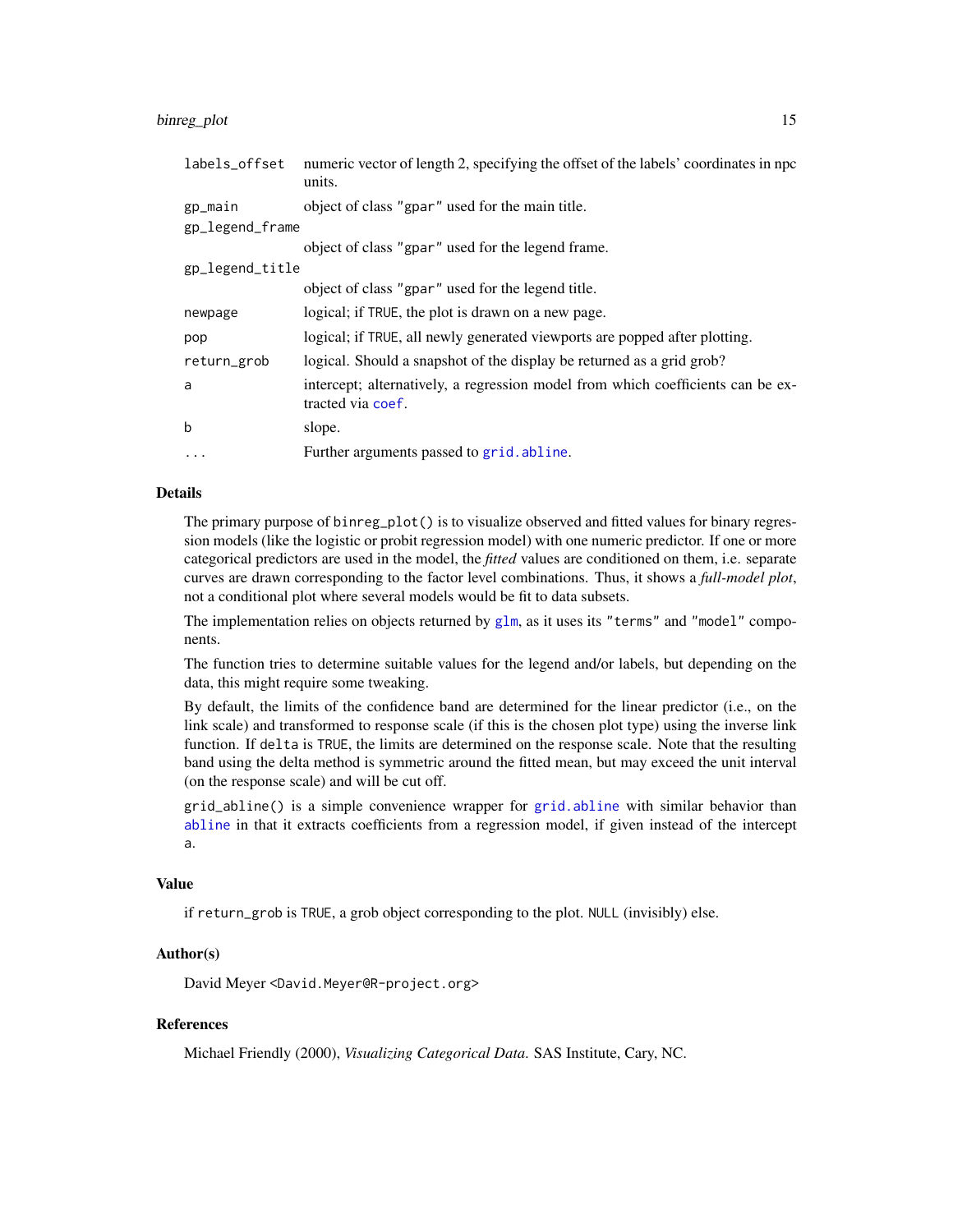#### Examples

```
## Simple model with no conditioning variables
art.mod0 <- glm(Improved > "None" \sim Age, data = Arthritis, family = binomial)
binreg_plot(art.mod0, "Arthritis Data")
binreg_plot(art.mod0, type = "link") ## logit scale
## one conditioning factor
art.mod1 \leq - update(art.mod0, . - . + Sex)binreg_plot(art.mod1)
binreg_plot(art.mod1, legend = FALSE, labels = TRUE, xlim = c(20, 80))
## two conditioning factors
art.mod2 \leq - update(art.mod1, . - . + Treatment)binreg_plot(art.mod2)
binreg_plot(art.mod2, subset = Sex == "Male") ## subsetting
## some tweaking
binreg_plot(art.mod2, gp_legend_frame = gpar(col = NA, fill = "white"), col_bands = NA)
binreg_plot(art.mod2, legend = FALSE, labels = TRUE,
            labels_pos = "left", labels_just = c("left", "top"))
## model with grouped response data
shuttle.mod <- glm(cbind(nFailures, 6 - nFailures) ~ Temperature,
                   data = SpaceShuttle, na.action = na.exclude, family = binomial)
binreg_plot(shuttle.mod, xlim = c(30, 81), pred_range = "xlim",
            ylab = "O-Ring Failure Probability", xlab = "Temperature (F)")
```
BrokenMarriage *Broken Marriage Data*

#### Description

Data from the Danish Welfare Study about broken marriages or permanent relationships depending on gender and social rank.

### Usage

```
data("BrokenMarriage")
```
#### Format

A data frame with 20 observations and 4 variables.

Freq frequency.

gender factor indicating gender (male, female).

rank factor indicating social rank (I, II, III, IV, V).

broken factor indicating whether the marriage or permanent relationship was broken (yes, no).

<span id="page-15-0"></span>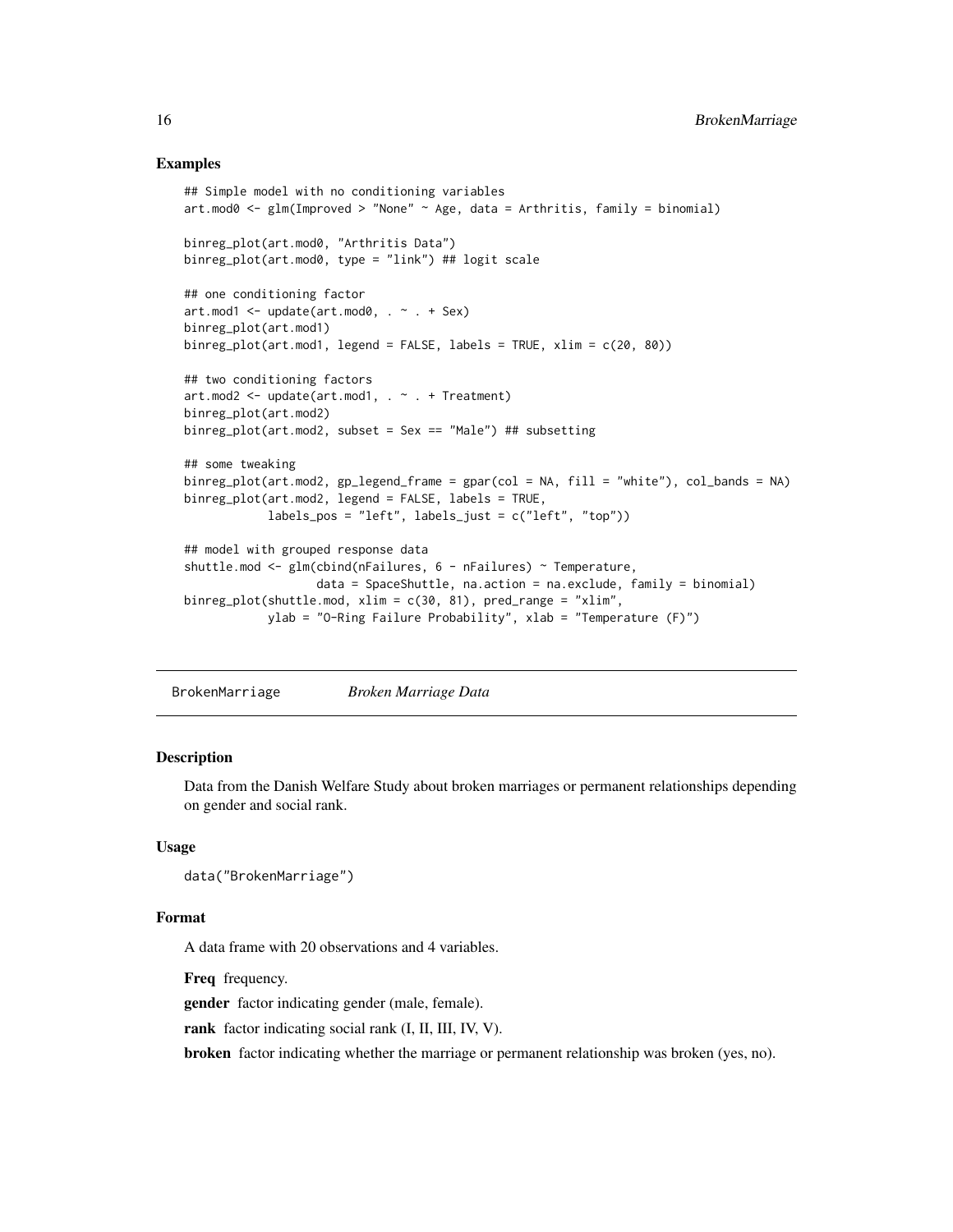# <span id="page-16-0"></span>Bundesliga 17

#### Source

E. B. Andersen (1991), The Statistical Analysis of Categorical Data, page 177.

#### References

E. B. Andersen (1991), *The Statistical Analysis of Categorical Data*. 2nd edition. Springer-Verlag, Berlin.

#### Examples

```
data("BrokenMarriage")
structable(~ ., data = BrokenMarriage)
```
Bundesliga *Ergebnisse der Fussball-Bundesliga*

#### Description

Results from the first German soccer league (1963-2008).

#### Usage

```
data("Bundesliga")
```
# Format

A data frame with 14018 observations and 7 variables.

HomeTeam factor. Name of the home team.

AwayTeam factor. Name of the away team.

HomeGoals number of goals scored by the home team.

AwayGoals number of goals scored by the away team.

Round round of the game.

Year year in which the season started.

Date starting time of the game (in "POSIXct" format).

#### Details

The data comprises all games in the first German soccer league since its foundation in 1963. The data have been queried online from the official Web page of the DFB and prepared as a data frame in R by Daniel Dekic, Torsten Hothorn, and Achim Zeileis (replacing earlier versions of the data in the package containing only subsets of years).

Each year/season comprises 34 rounds (except 1963, 1964, 1991) so that all 18 teams play twice against each other (switching home court advantage). In 1963/64, there were only 16 teams, hence only 30 rounds. In 1991, after the German unification, there was one season with 20 teams and 38 rounds.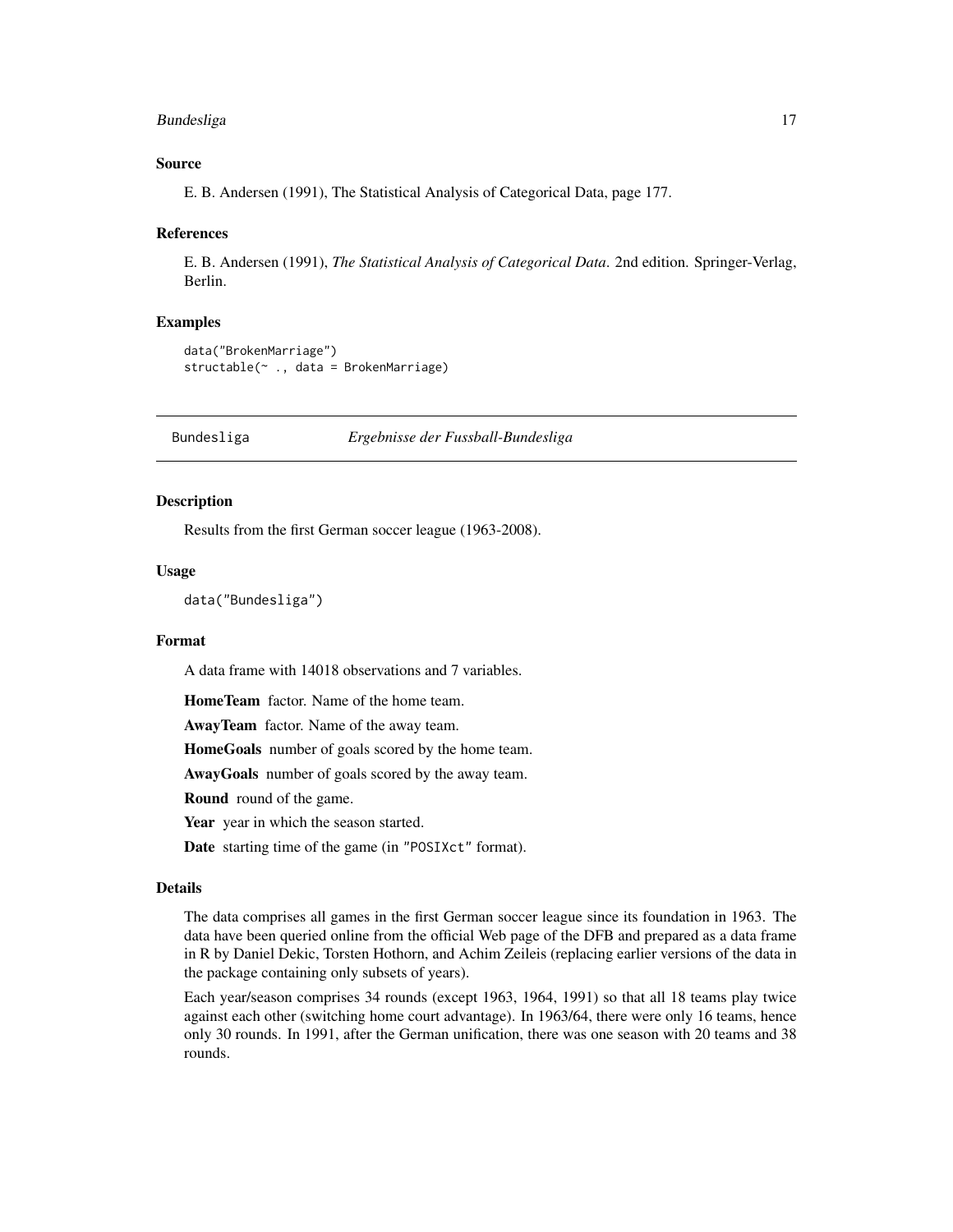#### <span id="page-17-0"></span>Source

Homepage of the Deutscher Fussball-Bund (DFB, German Football Association): [http://www.](http://www.dfb.de/) [dfb.de/](http://www.dfb.de/)

# References

Leonhard Knorr-Held (1999), Dynamic rating of sports teams. SFB 386 "Statistical Analysis of Discrete Structures", Discussion paper 98.

#### See Also

**[UKSoccer](#page-133-1)** 

#### Examples

data("Bundesliga")

```
## number of goals per game poisson distributed?
ngoals1 <- xtabs(~ HomeGoals, data = Bundesliga, subset = Year == 1995)
ngoals2 <- xtabs(~ AwayGoals, data = Bundesliga, subset = Year == 1995)
ngoals3 <- table(apply(subset(Bundesliga, Year == 1995)[,3:4], 1, sum))
gf1 <- goodfit(ngoals1)
gf2 <- goodfit(ngoals2)
gf3 <- goodfit(ngoals3)
summary(gf1)
summary(gf2)
summary(gf3)
plot(gf1)
plot(gf2)
plot(gf3)
Ord_plot(ngoals1)
distplot(ngoals1)
```
Bundestag2005 *Votes in German Bundestag Election 2005*

# Description

Number of votes by province in the German Bundestag election 2005 (for the parties that eventually entered the parliament).

#### Usage

data("Bundestag2005")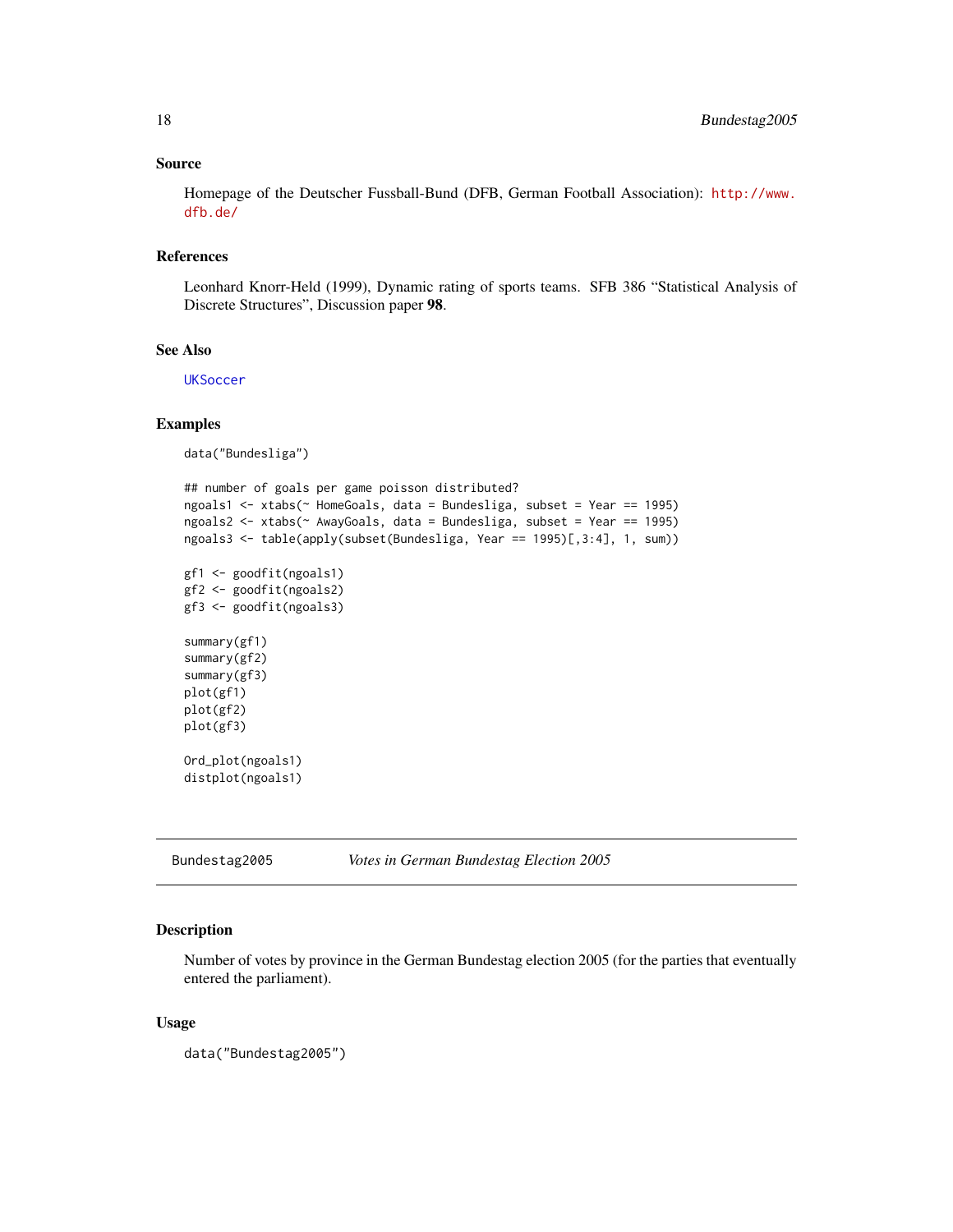#### Bundestag2005 19

#### Format

A 2-way "table" giving the number of votes for each party (Fraktion) in each of the 16 German provinces (Bundesland):

| No Name    | Levels                                                 |
|------------|--------------------------------------------------------|
|            | Bundesland Schleswig-Holstein, Mecklenburg-Vorpommern, |
| 2 Fraktion | SPD. CDU/CSU. Gruene. FDP. Linke                       |

#### Details

In the election for the German parliament "Bundestag", five parties obtained enough votes to enter the parliament: the social democrats SPD, the conservative CDU/CSU, the liberal FDP, the green party "Die Gruenen" and the leftist party "Die Linke". The table Bundestag2005 gives the number of votes for each party (Fraktion) in each of the 16 German provinces (Bundesland). The provinces are ordered from North to South.

The data have been obtained from the German statistical office (Statistisches Bundesamt) from the Web page given below.

Note that the number of seats in the parliament cannot be computed from the number of votes alone. The examples below show the distribution of seats that resulted from the election.

#### Source

Der Bundeswahlleiter, Statistisches Bundesamt. [https://www.bundeswahlleiter.de/bundestag](https://www.bundeswahlleiter.de/bundestagswahlen/2005.html)swahlen/ [2005.html](https://www.bundeswahlleiter.de/bundestagswahlen/2005.html)

```
library(colorspace)
## The outcome of the election in terms of seats in the
## parliament was:
seats <- structure(c(226, 61, 54, 51, 222),
  .Names = c("CDU/CSU", "FDP", "Linke", "Gruene", "SPD"))
```

```
## Hues are chosen as metaphors for the political parties
## CDU/CSU: blue, FDP: yellow, Linke: purple, Gruene: green, SPD: red
## using the respective hues from a color wheel with
## chroma = 60 and luminance = 75
parties \le rainbow_hcl(6, c = 60, l = 75)[c(5, 2, 6, 3, 1)]
names(parties) <- names(seats)
parties
```

```
## The pie chart shows that neither the SPD+Gruene coalition nor
## the opposition of CDU/CSU+FDP could assemble a majority.
## No party would enter a coalition with the leftists, leading to a
## big coalition.
pie(seats, clockwise = TRUE, col = parties)
```

```
## The regional distribution of the votes, stratified by province,
## is shown in a mosaic display: first for the 10 Western then the
## 6 Eastern provinces.
```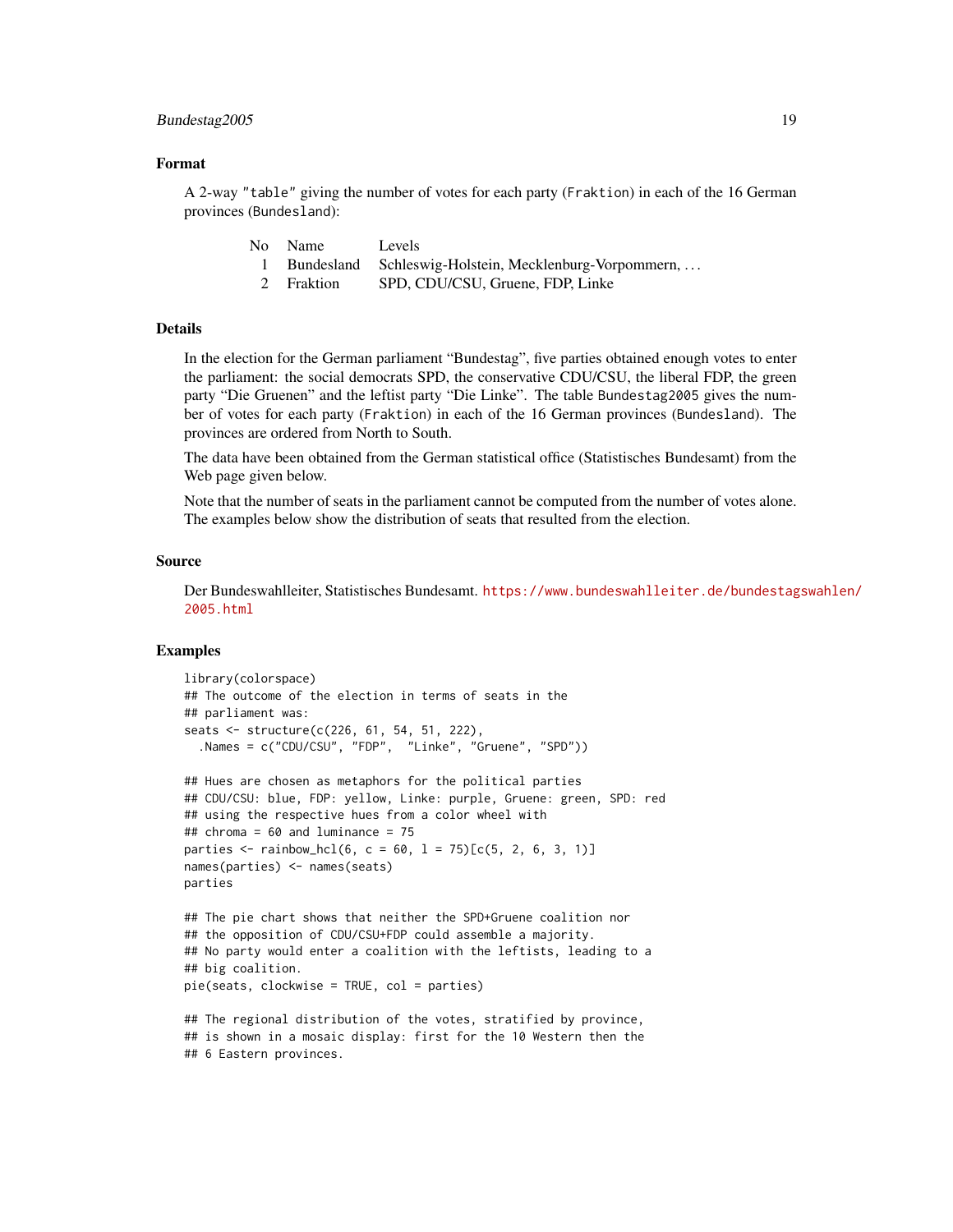```
data("Bundestag2005")
votes <- Bundestag2005[c(1, 3:5, 9, 11, 13:16, 2, 6:8, 10, 12),
                       c("CDU/CSU", "FDP", "SPD", "Gruene", "Linke")]
mosaic(votes, gp = gpar(fill = parties[colnames(votes)]),
 spacing = spacing_highlighting, labeling = labeling_left,
 labeling_args = list(rot_labels = c(0, 90, 0, 0), pos_labels = "center",
 just_labels = c("center","center","center","right"), varnames = FALSE),
 margins = unit(c(2.5, 1, 1, 12), "lines"),
 keep_aspect_ratio = FALSE)
```
Butterfly *Butterfly Species in Malaya*

# Description

Data from Fisher et al. (1943) giving the number of tokens found for each of 501 species of butterflies collected in Malaya.

#### Usage

data("Butterfly")

# Format

A 1-way table giving the number of tokens for 501 species of butterflies. The variable and its levels are

| No | Name    | Levels             |
|----|---------|--------------------|
|    | nTokens | $0, 1, \ldots, 24$ |

#### Source

Michael Friendly (2000), Visualizing Categorical Data, pages 21–22.

# References

R. A. Fisher, A. S. Corbet, C. B. Williams (1943), The relation between the number of species and the number of individuals, *Journal of Animal Ecology*, 12, 42–58.

M. Friendly (2000), *Visualizing Categorical Data*. SAS Institute, Cary, NC.

```
data("Butterfly")
Ord_plot(Butterfly)
```
<span id="page-19-0"></span>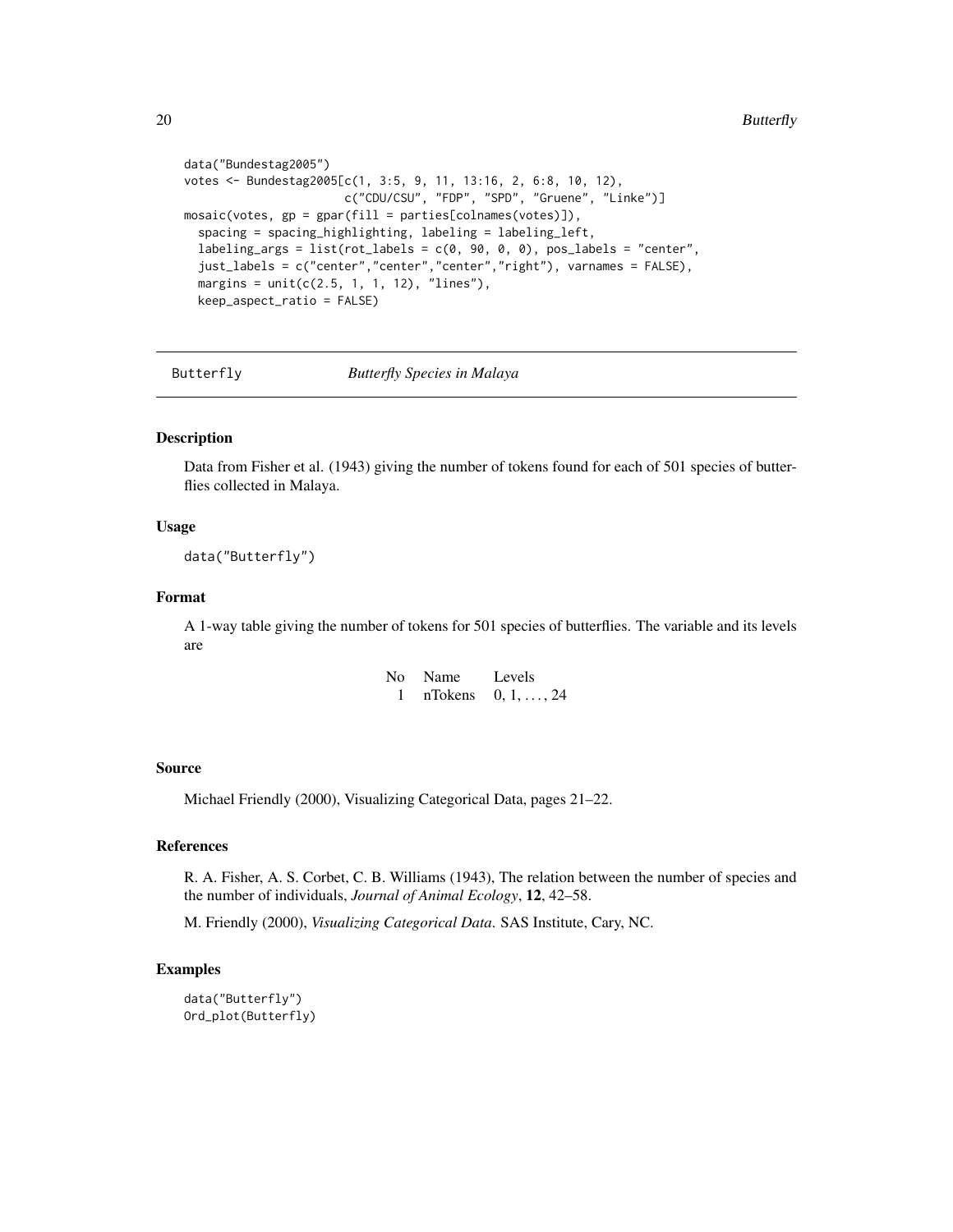<span id="page-20-0"></span>

#### Description

Computes and plots conditional densities describing how the distribution of a categorical variable y changes over a numerical variable x.

# Usage

```
cd\_plot(x, \ldots)## Default S3 method:
cd_plot(x, y,
  plot = TRUE, ylab_tol = 0.05,
 bw = "nrd0", n = 512, from = NULL, to = NULL,
 main = "", xlab = NULL, ylab = NULL, margins = c(5.1, 4.1, 4.1, 3.1),
 gp = gpar(), name = "cd_plot", newpage = TRUE, pop = TRUE, return_grob = FALSE, ...)
## S3 method for class 'formula'
cd_plot(formula, data = list(),
  plot = TRUE, ylab\_tol = 0.05,bw = "nrd0", n = 512, from = NULL, to = NULL,
  main = ", xlab = NULL, ylab = NULL, margins = c(5.1, 4.1, 4.1, 3.1),
 gp = gpar(), name = "cd_plot", newpage = TRUE, pop = TRUE, return_grob = FALSE, ...)
```

| X                          | an object, the default method expects either a single numerical variable.                                                                                                                                           |
|----------------------------|---------------------------------------------------------------------------------------------------------------------------------------------------------------------------------------------------------------------|
| У                          | a "factor" interpreted to be the dependent variable                                                                                                                                                                 |
| formula                    | a "formula" of type $y \sim x$ with a single dependent "factor" and a single nu-<br>merical explanatory variable.                                                                                                   |
| data                       | an optional data frame.                                                                                                                                                                                             |
| plot                       | logical. Should the computed conditional densities be plotted?                                                                                                                                                      |
| ylab_tol                   | convenience tolerance parameter for y-axis annotation. If the distance between<br>two labels drops under this threshold, they are plotted equidistantly.                                                            |
| bw, $n,$ from, to, $\dots$ |                                                                                                                                                                                                                     |
|                            | arguments passed to density                                                                                                                                                                                         |
| main, xlab, ylab           |                                                                                                                                                                                                                     |
|                            | character strings for annotation                                                                                                                                                                                    |
| margins                    | margins when calling plotViewport                                                                                                                                                                                   |
| gp                         | a "gpar" object controlling the grid graphical parameters of the rectangles.<br>It should specify in particular a vector of fill colors of the same length as<br>$levels(y)$ . The default is to call gray. colors. |
| name                       | name of the plotting viewport.                                                                                                                                                                                      |
| newpage                    | logical. Should grid. newpage be called before plotting?                                                                                                                                                            |
| return_grob                | logical. Should a snapshot of the display be returned as a grid grob?                                                                                                                                               |
| pop                        | logical. Should the viewport created be popped?                                                                                                                                                                     |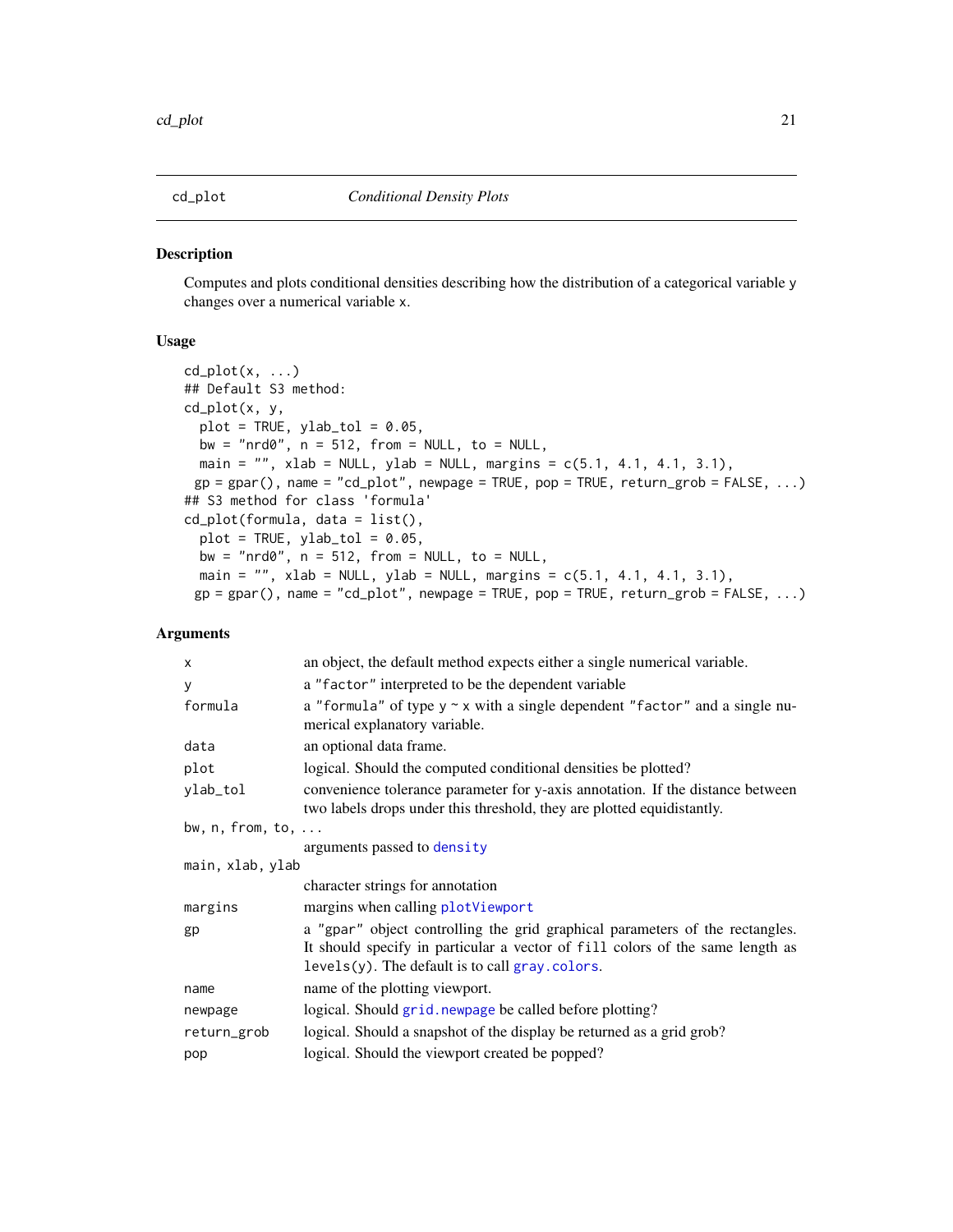#### Details

cd\_plot computes the conditional densities of x given the levels of y weighted by the marginal distribution of y. The densities are derived cumulatively over the levels of y.

This visualization technique is similar to spinograms (see [spine](#page-112-1)) but they do not discretize the explanatory variable, but rather use a smoothing approach. Furthermore, the original x axis and not a distorted x axis (as for spinograms) is used. This typically results in conditional densities that are based on very few observations in the margins: hence, the estimates are less reliable there.

### Value

The conditional density functions (cumulative over the levels of y) are returned invisibly.

#### Author(s)

Achim Zeileis <Achim.Zeileis@R-project.org>

#### References

Hofmann, H., Theus, M. (2005), *Interactive graphics for visualizing conditional distributions*, Unpublished Manuscript.

#### See Also

[spine](#page-112-1), [density](#page-0-0)

```
## Arthritis data
data("Arthritis")
cd\_plot(Improved ~ Age, data = Arthritis)cd\_plot(Imported ~ Age, data = Arthritis, bw = 3)cd\_plot(Improved \sim Age, data = Arthritis, bw = "SJ")## compare with spinogram
spine(Improved \sim Age, data = Arthritis, breaks = 3)
## Space shuttle data
data("SpaceShuttle")
cd\_plot(Fail ~ Temperature, data = SpaceShuttle, bw = 2)## scatter plot with conditional density
cdens \leq - cd_plot(Fail \sim Temperature, data = SpaceShuttle, bw = 2, plot = FALSE)
plot(I(-1 \star (as.numeric(Fail) - 2)) \sim jitter(Temperature, factor = 2), data = SpaceShuttle,
 xlab = "Temperature", ylab = "Failure")
lines(53:81, cdens[[1]](53:81), col = 2)
```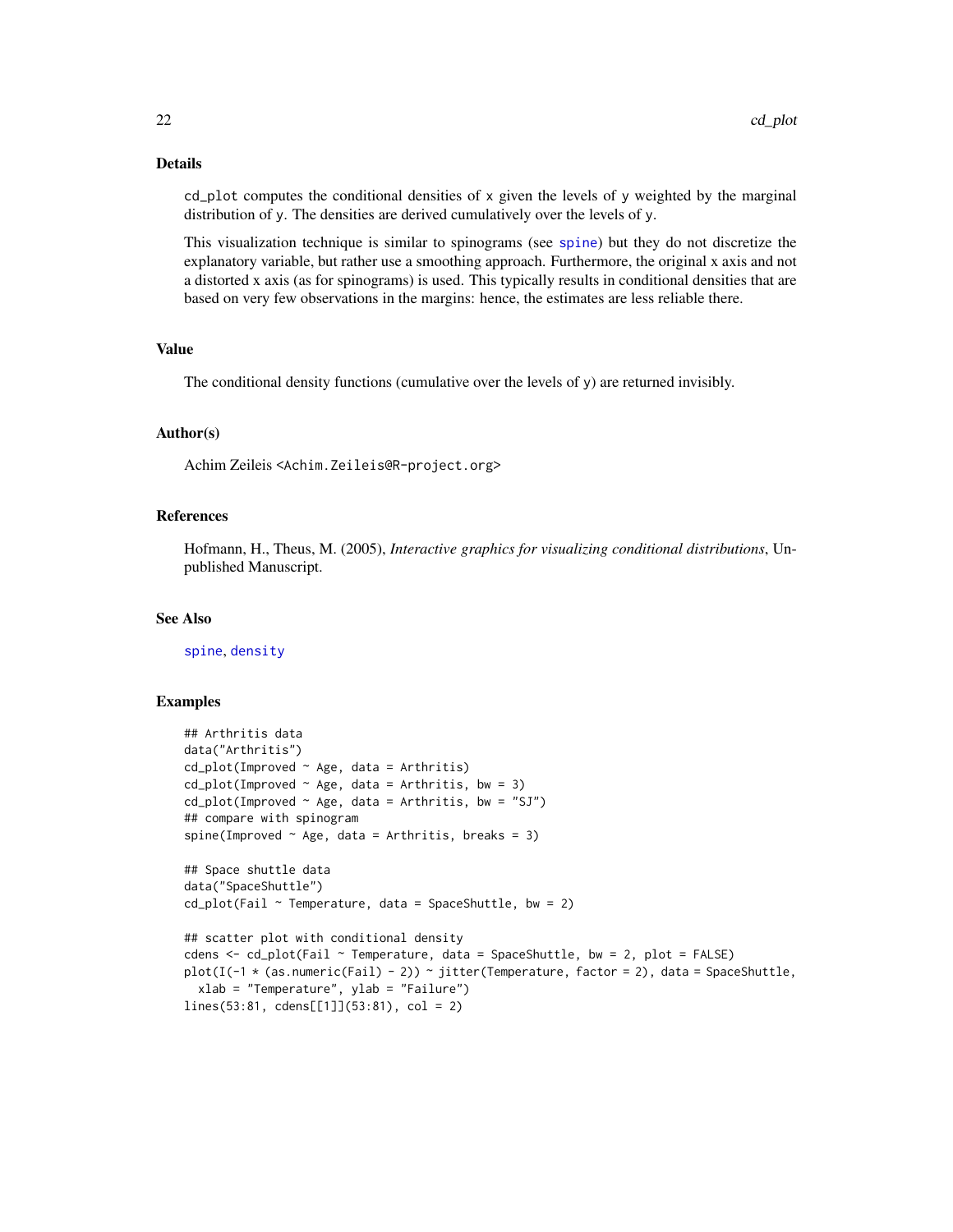<span id="page-22-0"></span>

#### Description

Data from Ashford & Sowden (1970) given by Agresti (1990) on the association between two pulmonary conditions, breathlessness and wheeze, in a large sample of coal miners who were smokers with no radiological evidence of pneumoconlosis, aged between 20–64 when examined. This data is frequently used as an example of fitting models for bivariate, binary responses.

#### Usage

data("CoalMiners")

### Format

A 3-dimensional table of size  $2 \times 2 \times 9$  resulting from cross-tabulating variables for 18,282 coal miners. The variables and their levels are as follows:

| No Name                 | Levels                               |
|-------------------------|--------------------------------------|
| 1 Breathlessness B. NoB |                                      |
| 2 Wheeze                | W. NoW                               |
| 3 Age                   | $20-24, 25-29, 30-34, \ldots, 60-64$ |

#### Details

In an earlier version of this data set, the first group, aged 20-24, was inadvertently omitted from this data table and the breathlessness variable was called wheeze and vice versa.

#### Source

Michael Friendly (2000), Visualizing Categorical Data, pages 82–83, 319–322.

#### References

A. Agresti (1990), *Categorical Data Analysis*. Wiley-Interscience, New York, Table 7.11, p. 237

J. R. Ashford and R. D. Sowdon (1970), Multivariate probit analysis, *Biometrics*, 26, 535–546.

M. Friendly (2000), *Visualizing Categorical Data*. SAS Institute, Cary, NC.

#### Examples

```
data("CoalMiners")
```
ftable(CoalMiners, row.vars = 3)

## Fourfold display, both margins equated  $fourfold(CoalMiners[, 2:9], mfcol = c(2,4))$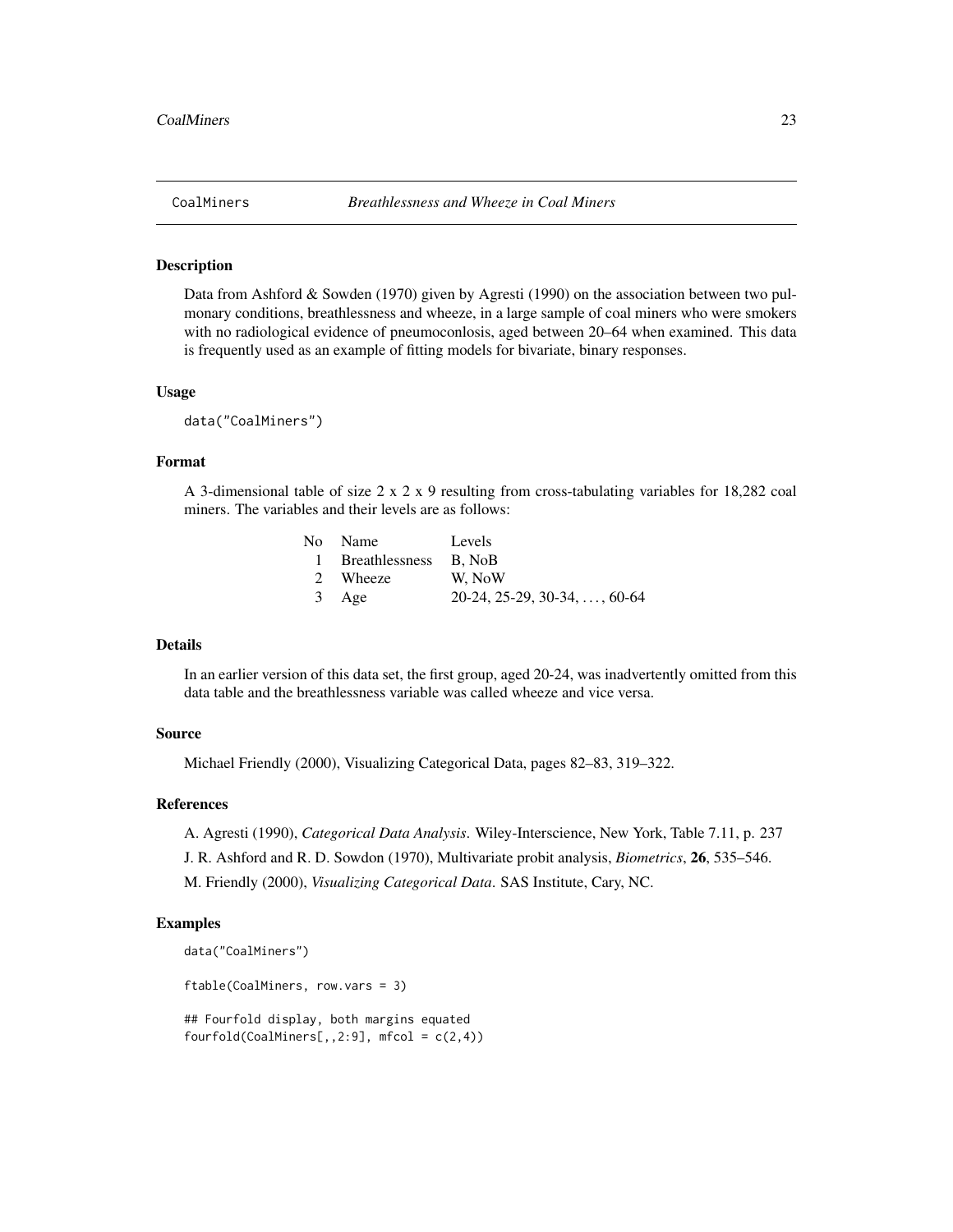```
## Fourfold display, strata equated
fourfold(CoalMiners[,,2:9], std = "ind.max", mfcol = c(2,4))
## Log Odds Ratio Plot
lor_CM <- loddsratio(CoalMiners)
summary(lor_CM)
plot(lor_CM)
lor_CM_df <- as.data.frame(lor_CM)
# fit linear models using WLS
age \leq seq(20, 60, by = 5)
lmod \leq lm(LOR \sim age, weights = 1 / ASE^{\wedge}2, data = lor_CM_df)
grid.lines(age, fitted(lmod), gp = gpar(col = "blue"))
qmod <- lm(LOR ~ poly(age, 2), weights = 1 / ASE^2, data = lor_CM_df)
grid.lines(age, fitted(qmod), gp = gpar(col = "red"))
```
<span id="page-23-1"></span>coindep\_test *Test for (Conditional) Independence*

#### Description

Performs a test of (conditional) independence of 2 margins in a contingency table by simulation from the marginal distribution of the input table under (conditional) independence.

### Usage

```
coindep\_test(x, margin = NULL, n = 1000,indepfun = function(x) max(abs(x)), aggfun = max,
  alternative = c("greater", "less"),
 pearson = TRUE)
```

| X           | a contingency table.                                                                                                                                        |
|-------------|-------------------------------------------------------------------------------------------------------------------------------------------------------------|
| margin      | margin index (es) or corresponding name(s) of the conditioning variables. Each<br>resulting conditional table has to be a 2-way table.                      |
| n           | number of (conditional) independence tables to be drawn.                                                                                                    |
| indepfun    | aggregation function capturing independence in (each conditional) 2-way table.                                                                              |
| aggfun      | aggregation function aggregating the test statistics computed by indepfun.                                                                                  |
| alternative | a character string specifying the alternative hypothesis; must be either "greater"<br>(default) or "less" (and may be abbreviated.)                         |
| pearson     | logical. Should the table of Pearson residuals under independence be computed<br>and passed to indepfun (default) or the raw table of observed frequencies? |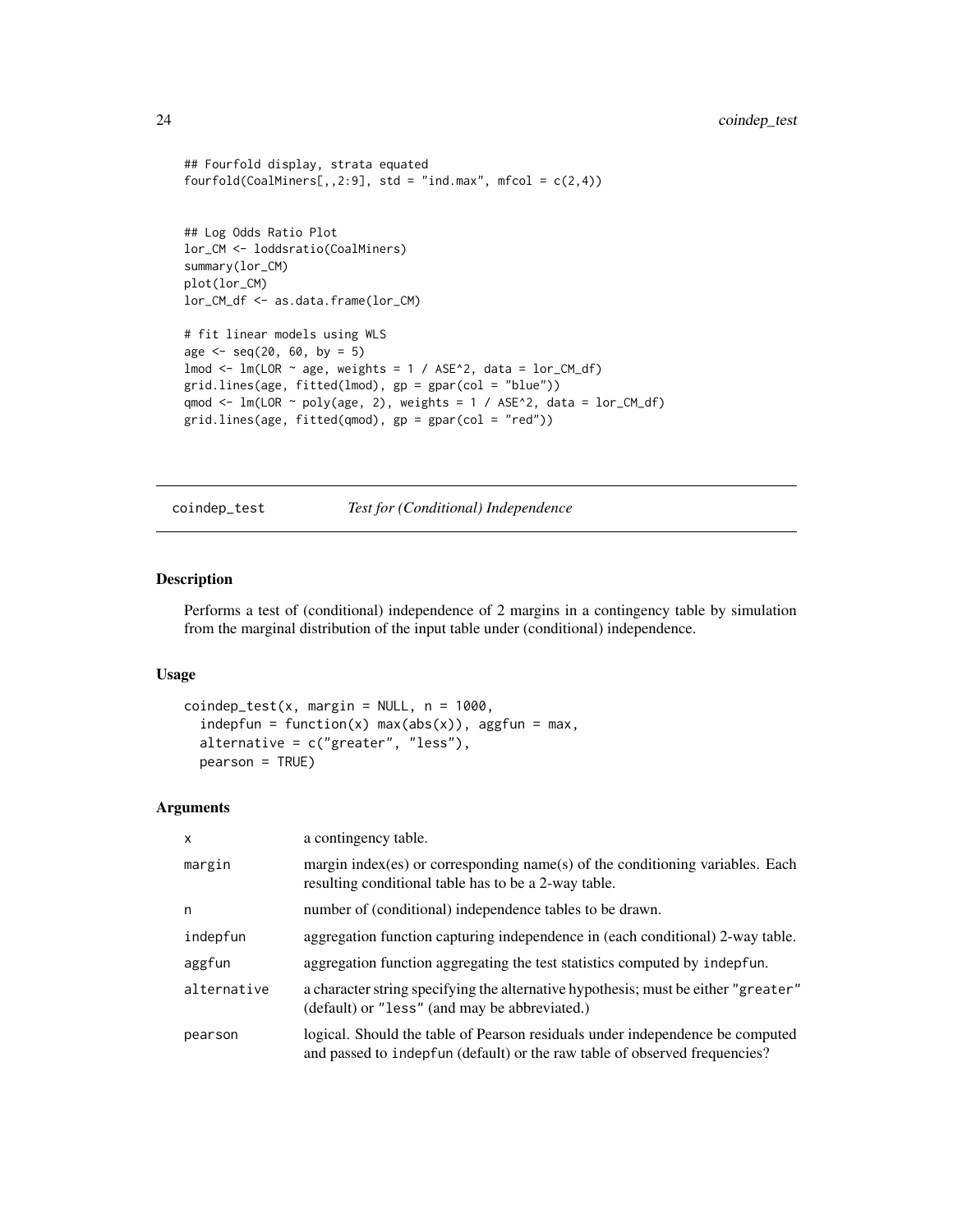# coindep\_test 25

# Details

If margin is NULL this computes a simple independence statistic in a 2-way table. Alternatively, margin can give several conditioning variables and then conditional independence in the resulting conditional table is tested.

By default, this uses a (double) maximum statistic of Pearson residuals. By changing indepfun or aggfun a (maximum of) Pearson Chi-squared statistic(s) can be computed or just the usual Pearson Chi-squared statistics and so on. Other statistics can be computed by changing pearson to FALSE.

The function uses [r2dtable](#page-0-0) to simulate the distribution of the test statistic under the null.

# Value

A list of class "coindep\_test" inheriting from "htest" with following components:

| statistic | the value of the test statistic.                                                                 |
|-----------|--------------------------------------------------------------------------------------------------|
| p.value   | the $p$ value for the test.                                                                      |
| method    | a character string indicating the type of the test.                                              |
| data.name | a character string giving the name(s) of the data.                                               |
| observed  | observed table of frequencies                                                                    |
| expctd    | expected table of frequencies                                                                    |
| residuals | corresponding Pearson residuals                                                                  |
| margin    | the margin used                                                                                  |
| dist      | a vector of size n with simulated values of the distribution of the statistic under<br>the null. |
| qdist     | the corresponding quantile function (for computing critical values).                             |
| pdist     | the corresponding distribution function (for computing $p$ values).                              |
|           |                                                                                                  |

# Author(s)

Achim Zeileis <Achim.Zeileis@R-project.org>

#### See Also

[chisq.test](#page-0-0), [fisher.test](#page-0-0), [r2dtable](#page-0-0)

```
library(MASS)
TeaTasting \leq matrix(c(3, 1, 1, 3), nr = 2,
                    dimnames = list(Guess = c("Milk", "Tea"),
                                     Truth = c("Milk", "Tea"))
## compute maximum statistic
coindep_test(TeaTasting)
## compute Chi-squared statistic
coindep\_test(TeaTasting, indepfun = function(x) sum(x^2))## use unconditional asymptotic distribution
```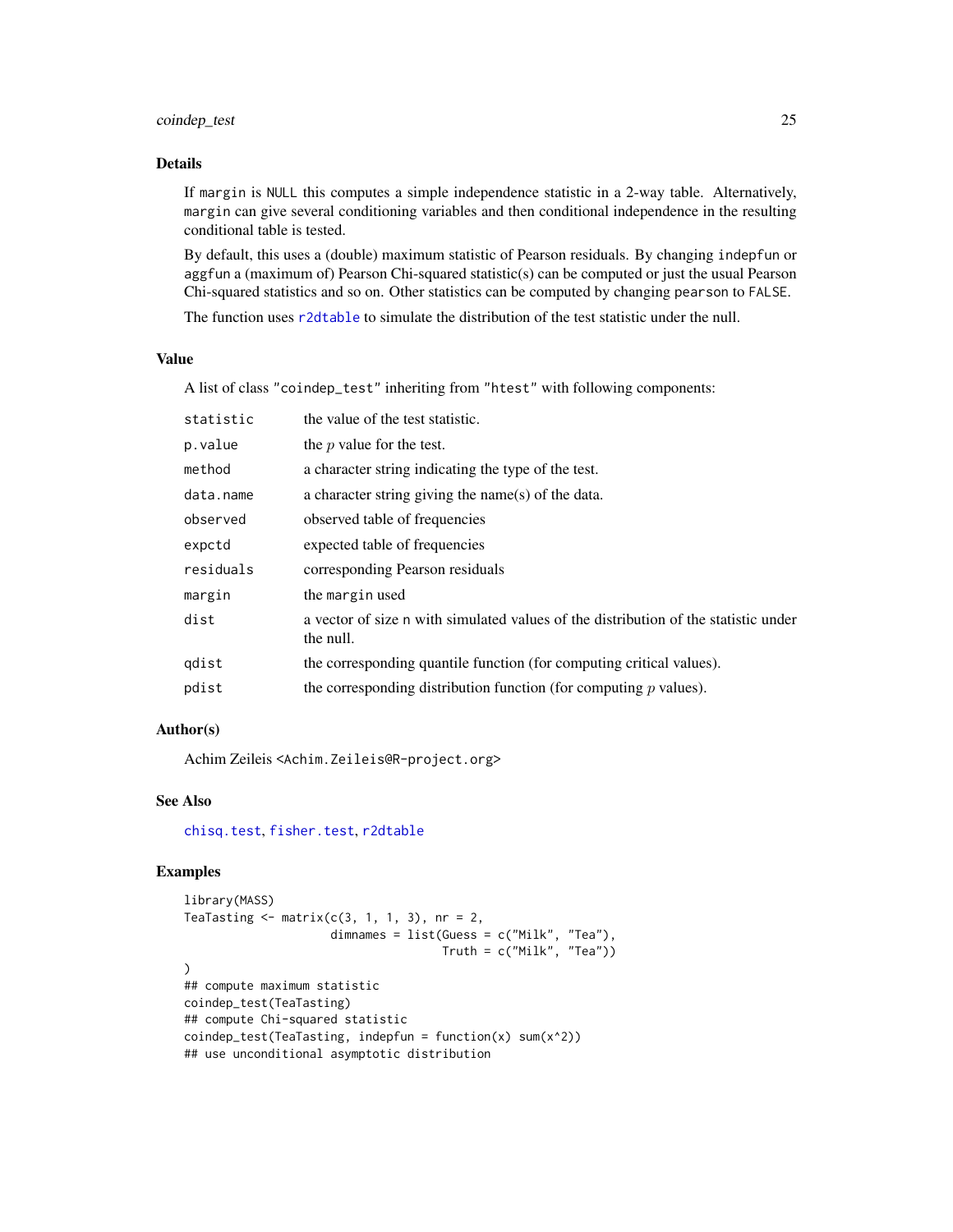```
chisq.test(TeaTasting, correct = FALSE)
chisq.test(TeaTasting)
data("UCBAdmissions")
## double maximum statistic
coindep_test(UCBAdmissions, margin = "Dept")
## maximum of Chi-squared statistics
coindep\_test(UCBAdmissions, margin = "Depth", indepfun = function(x) sum(x^2))## Pearson Chi-squared statistic
coindep_test(UCBAdmissions, margin = "Dept", indepfun = function(x) sum(x^2), aggfun = sum)
## use unconditional asymptotic distribution
loglm(~ Dept * (Gender + Admit), data = UCBAdmissions)
```
<span id="page-25-1"></span>cotabplot *Coplot for Contingency Tables*

# Description

cotabplot is a generic function for creating trellis-like coplots (conditional plots) for contingency tables.

#### Usage

```
cotabplot(x, ...)
## Default S3 method:
cotabplot(x, cond = NULL,panel = cotab_mosaic, panel_args = list(),
  margins = rep(1, 4), layout = NULL,
  text\_gp = gpar(fontsize = 12), rect\_gp = gpar(fill = grey(0.9)),
 pop = TRUE, newpage = TRUE, return_grob = FALSE,
  ...)
## S3 method for class 'formula'
cotabplot(formula, data = NULL, ...)
```

| $\mathsf{x}$ | an object. The default method can deal with contingency tables in array form.                                                                                    |
|--------------|------------------------------------------------------------------------------------------------------------------------------------------------------------------|
| cond         | margin index (es) or corresponding name(s) of the conditioning variables.                                                                                        |
| panel        | panel function applied for each conditioned plot, see details.                                                                                                   |
| panel_args   | list of arguments passed to panel if this is a panel-generating function inheriting<br>from class "grapcon_generator".                                           |
| margins      | either an object of class "unit" of length 4, or a numeric vector of length 4. The<br>elements are recycled as needed, giving the margins around the whole plot. |
| layout       | integer vector (of length two), giving the number of rows and columns for the<br>panel.                                                                          |

<span id="page-25-0"></span>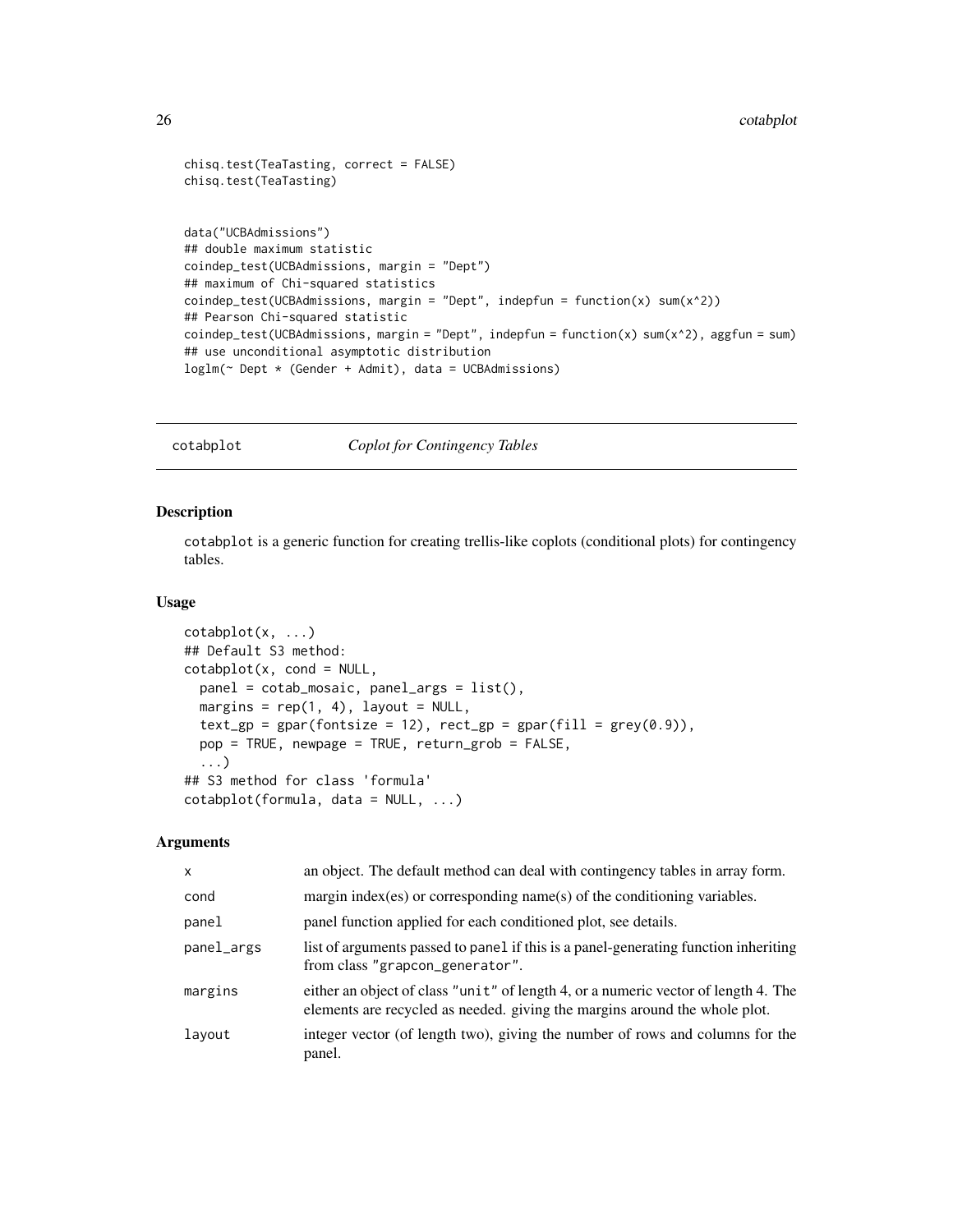#### cotabplot 27

| text_gp     | object of class "gpar" used for the text in the panel titles.                                                                                                               |
|-------------|-----------------------------------------------------------------------------------------------------------------------------------------------------------------------------|
| rect_gp     | object of class "gpar" used for the rectangles with the panel titles.                                                                                                       |
| pop         | logical indicating whether the generated viewport tree should be removed at the<br>end of the drawing or not.                                                               |
| newpage     | logical controlling whether a new grid page should be created.                                                                                                              |
| return_grob | logical. Should a snapshot of the display be returned as a grid grob?                                                                                                       |
| $\ddotsc$   | further arguments passed to the panel-generating function.                                                                                                                  |
| formula     | a formula specifying the variables used to create a contingency table from data.<br>It has to be of type $\sim x + y$   z where z is/are the conditioning variable(s) used. |
| data        | either a data frame, or an object of class "table" or "f table".                                                                                                            |

#### Details

cotabplot is a generic function designed to create coplots or conditional plots (see Cleveland, 1993, and Becker, Cleveland, Shyu, 1996) similar to [coplot](#page-0-0) but for contingency tables.

cotabplot takes on computing the conditioning information and setting up the trellis display, and then relies on a panel function to create plots from the full table and the conditioning information. A simple example would be a contingency table tab with margin names "x", "y" and "z". To produce this plot either the default interface can be used or the formula interface via

 $\cotabplot(tab, "z") \cotabplot(\sim x + y \mid z, data = tab)$ 

The panel function needs to be of the form

panel(x,condlevels)

where x is the *full* table (tab in the example above) and condlevels is a named vector with the levels (e.g.,  $c(z = "z1")$  in the example above).

Alternatively, panel can also be a panel-generating function of class "grapcon\_generator" which creates a function with the interface described above. The panel-generating function is called with the interface

```
panel(x,condvars,...)
```
where again  $x$  is the full table, condvars is now only a vector with the names of the conditioning variables (and not their levels, e.g., "z" in the example above). Further arguments can be passed to the panel-generating function via ... which also includes the arguments set in panel\_args.

Suitable panel-generating functions for mosaic, association and sieve plots can be found at [cotab\\_mosaic](#page-27-1).

A description of the underlying ideas is given in Zeileis, Meyer, Hornik (2005).

# Author(s)

Achim Zeileis <Achim.Zeileis@R-project.org>

#### References

Becker, R.A., Cleveland, W.S., Shyu, M.-J. (1996), The visual design and control of trellis display. *Journal of Computational and Graphical Statistics*, 5, 123–155.

Cleveland, W.S. (1993), *Visualizing Data*, Summit, New Jersey: Hobart Press.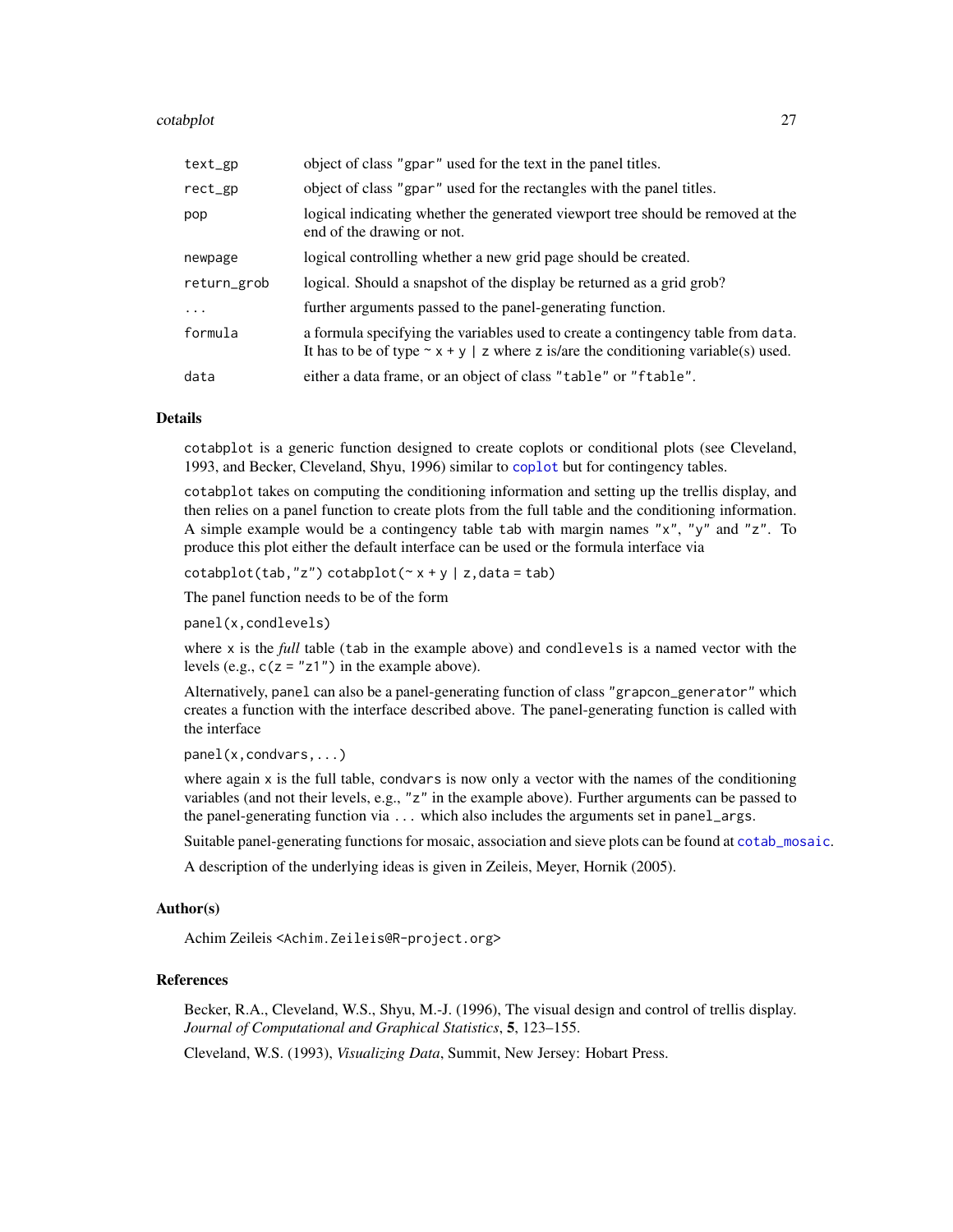Meyer, D., Zeileis, A., and Hornik, K. (2006), The strucplot framework: Visualizing multi-way contingency tables with vcd. *Journal of Statistical Software*, 17(3), 1-48. URL http://www.jstatsoft.org/v17/i03/ and available as vignette("strucplot").

Zeileis, A., Meyer, D., Hornik K. (2007), *Residual-based shadings for visualizing (conditional) independence*, *Journal of Computational and Graphical Statistics*, 16, 507–525.

#### See Also

[cotab\\_mosaic](#page-27-1), [cotab\\_coindep](#page-27-1), [co\\_table](#page-29-1), [coindep\\_test](#page-23-1)

#### Examples

```
data("UCBAdmissions")
cotabplot(~ Admit + Gender | Dept, data = UCBAdmissions)
cotabplot(~ Admit + Gender | Dept, data = UCBAdmissions, panel = cotab_assoc)
ucb <- cotab_coindep(UCBAdmissions, condvars = "Dept", type = "assoc",
                    n = 5000, margins = c(3, 1, 1, 3)cotabplot(~ Admit + Gender | Dept, data = UCBAdmissions, panel = ucb)
```
cotab\_panel *Panel-generating Functions for Contingency Table Coplots*

#### <span id="page-27-1"></span>Description

Panel-generating functions visualizing contingency tables that can be passed to cotabplot.

#### Usage

```
\cotab_mosaic(x = NULL, condvars = NULL, ...)\cotab\_\,assoc(x = \text{NULL}, \text{condvars} = \text{NULL}, \text{ylim} = \text{NULL}, \dots)\cotab\_size(x = NULL, condvars = NULL, ...)
\cotab\_loddsratio(x = NULL, condvars = NULL, ...)\cotab\_\{agreementplot(x = NULL, condvars = NULL, ...)}
\cotab_{f}ourfold(x = NULL, condvars = NULL, ...)
cotab_coindep(x, condvars,
  test = c("doublemax", "maxchisq", "sumchisq"),
  level = NULL, n = 1000, interpolate = c(2, 4),
  h = NULL, c = NULL, l = NULL, lty = 1,
  type = c("mosaic", "assoc"), legend = FALSE, ylim = NULL, ...)
```

| x        | a contingency tables in array form.                               |
|----------|-------------------------------------------------------------------|
| condvars | $margin name(s)$ of the conditioning variables.                   |
| vlim     | y-axis limits for assoc plot. By default this is computed from x. |

<span id="page-27-0"></span>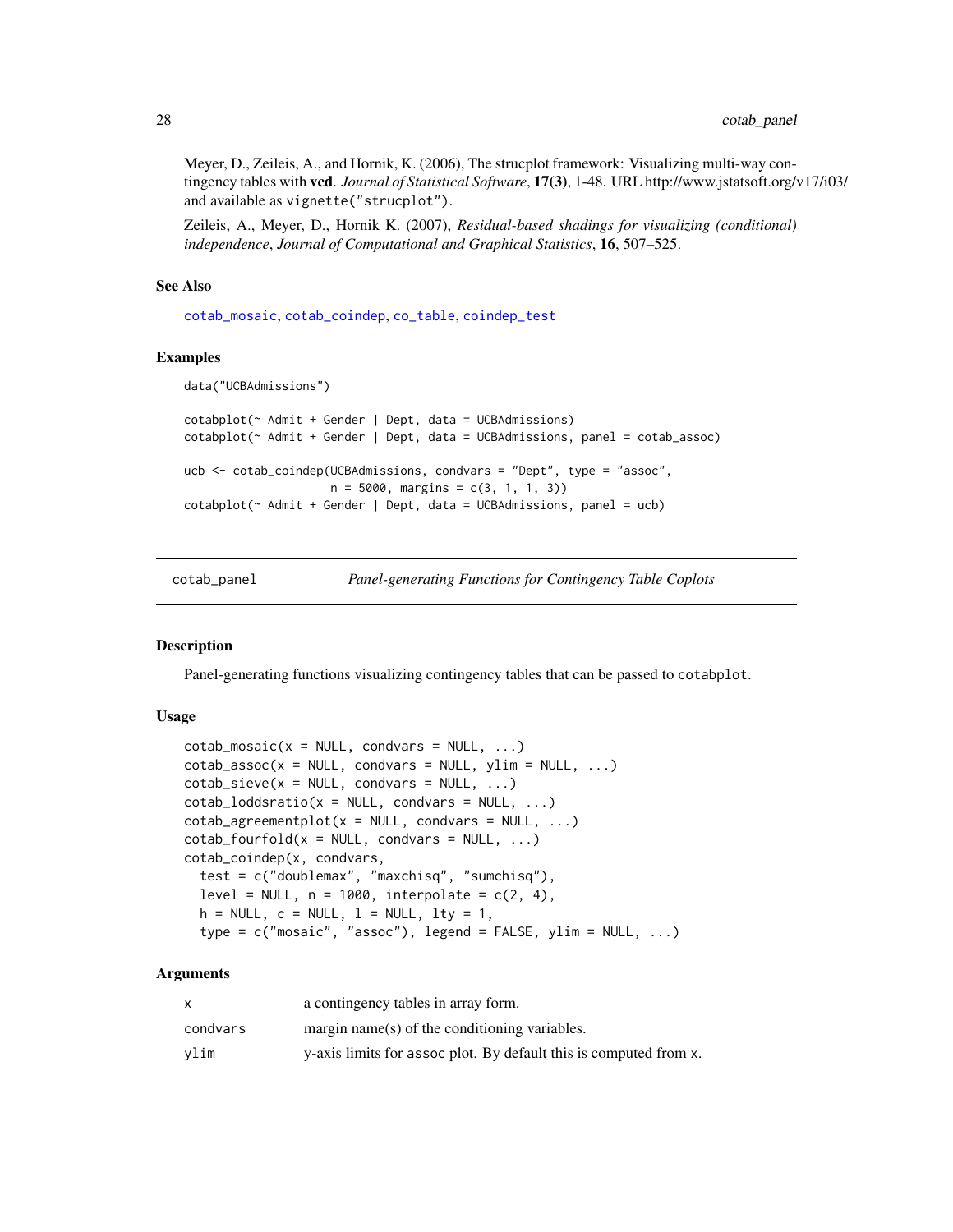# cotab\_panel 29

| test   | character indicating which type of statistic should be used for assessing condi-<br>tional independence. |
|--------|----------------------------------------------------------------------------------------------------------|
|        | level,n,h,c,l,lty,interpolate                                                                            |
|        | variables controlling the HCL shading of the residuals, see shadings for more<br>details.                |
| type   | character indicating which type of plot should be produced.                                              |
| legend | logical. Should a legend be produced in each panel?                                                      |
| .      | further arguments passed to the plotting function (such as mosaic or assoc or<br>sieve respectively).    |

### Details

These functions of class "panel\_generator" are panel-generating functions for use with [cotabplot](#page-25-1), i.e., they return functions with the interface

panel(x,condlevels)

required for cotabplot. The functions produced by cotab\_mosaic, cotab\_assoc and cotab\_sieve essentially only call co\_table to produce the conditioned table and then call [mosaic](#page-72-1), [assoc](#page-6-1) or [sieve](#page-106-1) respectively with the arguments specified.

The function cotab\_coindep is similar but additionally chooses an appropriate residual-based shading visualizing the associated conditional independence model. The conditional independence test is carried out via [coindep\\_test](#page-23-1) and the shading is set up via [shading\\_hcl](#page-102-2).

A description of the underlying ideas is given in Zeileis, Meyer, Hornik (2005).

#### Author(s)

Achim Zeileis <Achim.Zeileis@R-project.org>

# References

Meyer, D., Zeileis, A., and Hornik, K. (2006), The strucplot framework: Visualizing multi-way contingency tables with vcd. *Journal of Statistical Software*, 17(3), 1-48. URL http://www.jstatsoft.org/v17/i03/ and available as vignette("strucplot").

Zeileis, A., Meyer, D., Hornik K. (2007), *Residual-based shadings for visualizing (conditional) independence*, *Journal of Computational and Graphical Statistics*, 16, 507–525.

# See Also

[cotabplot](#page-25-1), [mosaic](#page-72-1), [assoc](#page-6-1), [sieve](#page-106-1), [co\\_table](#page-29-1), [coindep\\_test](#page-23-1), [shading\\_hcl](#page-102-2)

```
data("UCBAdmissions")
```

```
cotabplot(~ Admit + Gender | Dept, data = UCBAdmissions)
cotabplot(~ Admit + Gender | Dept, data = UCBAdmissions, panel = cotab_assoc)
cotabplot(~ Admit + Gender | Dept, data = UCBAdmissions, panel = cotab_fourfold)
```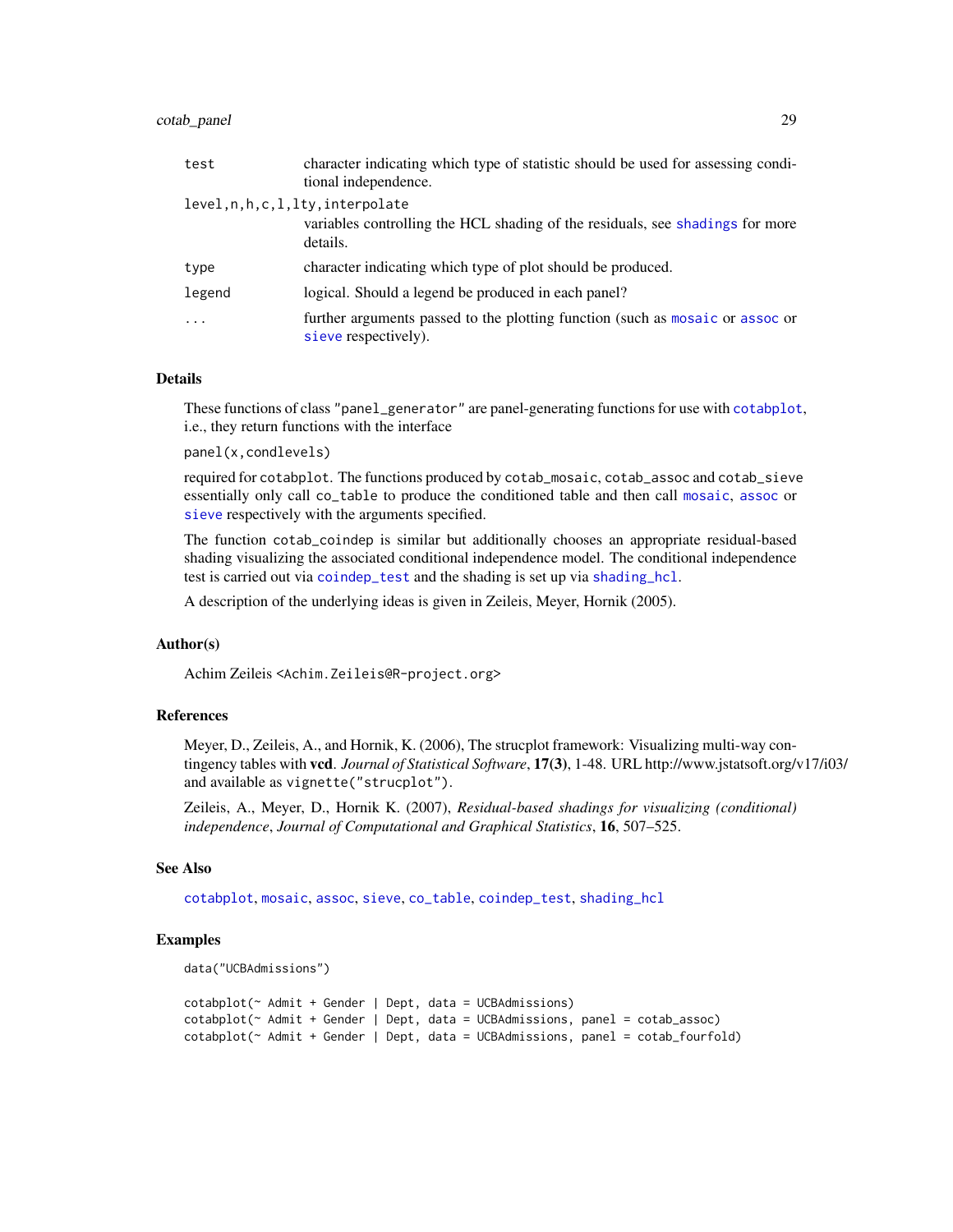```
ucb <- cotab_coindep(UCBAdmissions, condvars = "Dept", type = "assoc",
                    n = 5000, margins = c(3, 1, 1, 3)cotabplot(~ Admit + Gender | Dept, data = UCBAdmissions, panel = ucb)
```
<span id="page-29-1"></span>co\_table *Compute Conditional Tables*

# Description

For a contingency table in array form, compute a list of conditional tables given some margins.

#### Usage

```
co_table(x, margin, collapse = ".")
```
# Arguments

|          | a contingency table in array form.                                               |
|----------|----------------------------------------------------------------------------------|
| margin   | margin index (es) or corresponding name (s) of the conditioning variables.       |
| collapse | character used when collapsing level names (if more than 1 margin is specified). |

# Details

This is essentially an interface to [\[](#page-0-0) which is more convenient for arrays of arbitrary dimension.

# Value

A list of the resulting conditional tables.

# Author(s)

Achim Zeileis <Achim.Zeileis@R-project.org>

```
data("HairEyeColor")
co_table(HairEyeColor, 1)
co_table(HairEyeColor, c("Hair", "Eye"))
co_table(HairEyeColor, 1:2, collapse = "")
```
<span id="page-29-0"></span>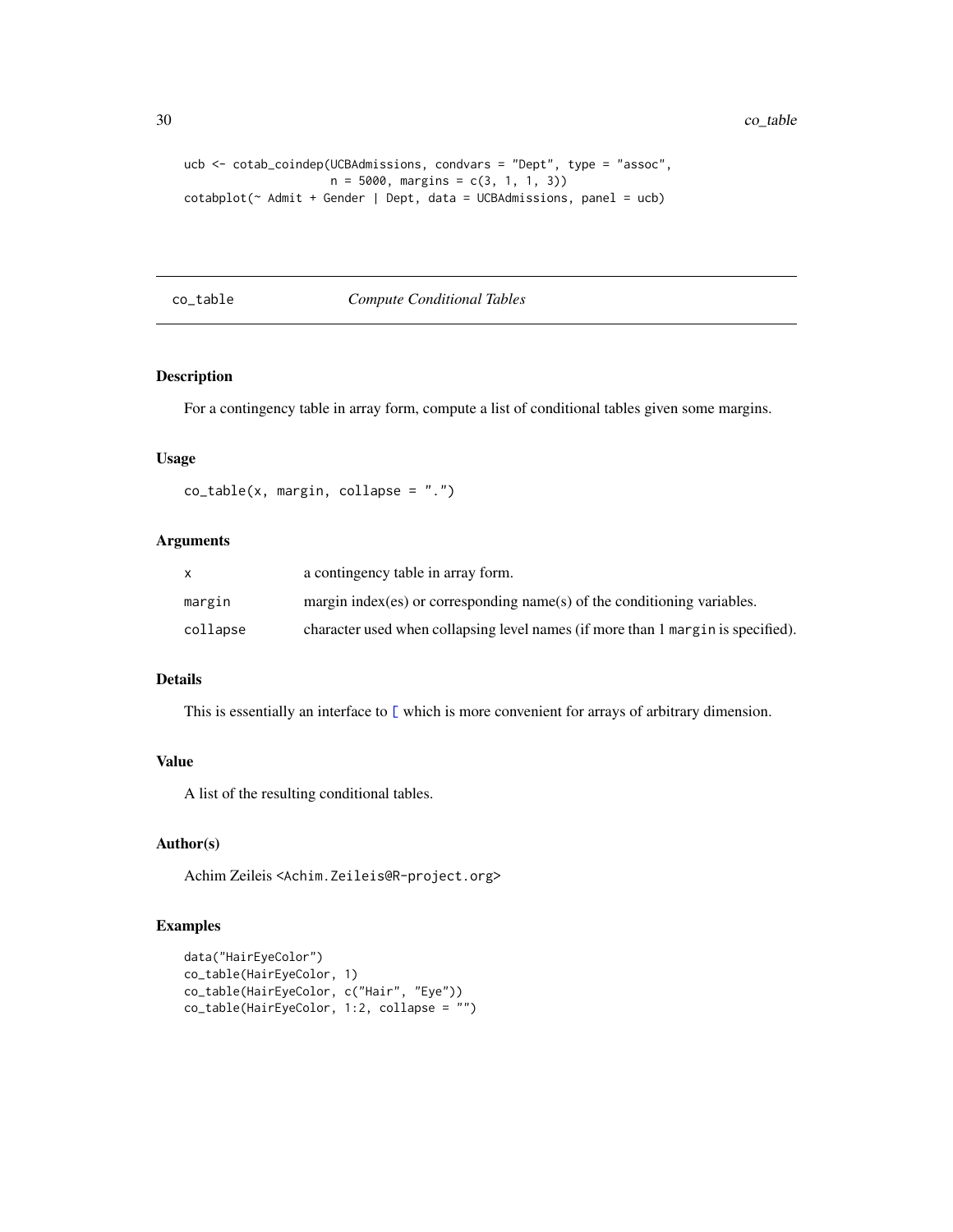<span id="page-30-0"></span>DanishWelfare *Danish Welfare Study Data*

#### Description

Data from the Danish Welfare Study.

#### Usage

```
data("DanishWelfare")
```
# Format

A data frame with 180 observations and 5 variables.

Freq frequency.

- Alcohol factor indicating daily alcohol consumption: less than 1 unit  $(\langle 1 \rangle, 1\text{-}2 \text{ units } (1\text{-}2)$  or more than 2 units (>2). 1 unit is approximately 1 bottle of beer or 4cl 40% alcohol.
- Income factor indicating income group in 1000 DKK (0-50, 50-100, 100-150, >150).

Status factor indicating marriage status (Widow, Married, Unmarried).

Urban factor indicating urbanization: Copenhagen (Copenhagen), Suburbian Copenhagen (Sub-Copenhagen), three largest cities (LargeCity), other cities (City), countryside (Country).

#### Source

E. B. Andersen (1991), The Statistical Analysis of Categorical Data, page 205.

#### References

E. B. Andersen (1991), *The Statistical Analysis of Categorical Data*. 2nd edition. Springer-Verlag, Berlin.

```
data("DanishWelfare")
ftable(xtabs(Freq ~ ., data = DanishWelfare))
```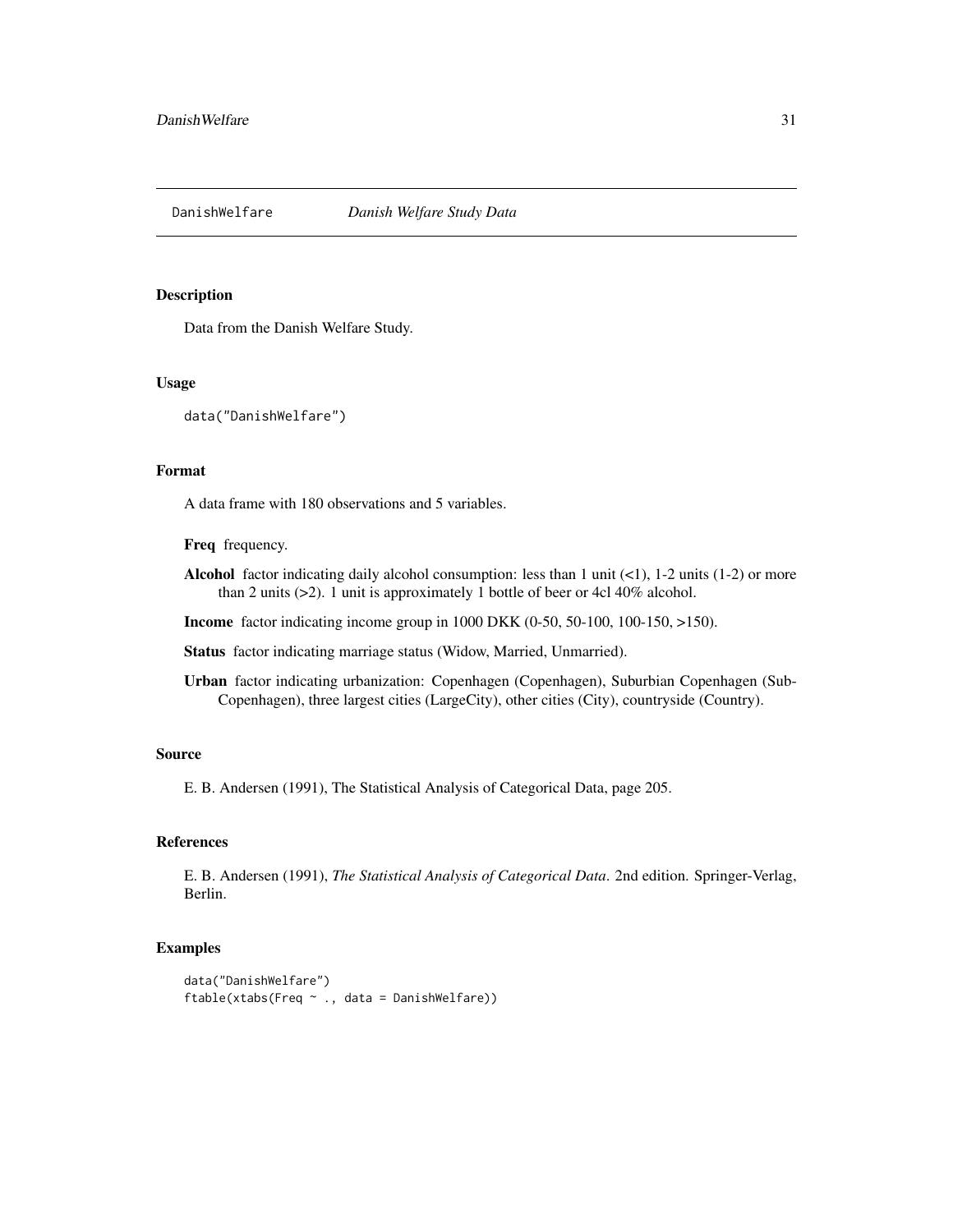### <span id="page-31-0"></span>Description

Diagnostic distribution plots: poissonness, binomialness and negative binomialness plots.

# Usage

```
distplot(x, type = c("poisson", "binomial", "nbinomial"),
 size = NULL, lambda = NULL, legend = TRUE, xlim = NULL, ylim = NULL,
 conf_int = TRUE, conf_level = 0.95, main = NULL,
 xlab = "Number of occurrences", ylab = "Distribution metameter",
 gp = gpar(cex = 0.8), lwd=2, gp\_conf\_int = gpar(lty = 2),
 name = "distplot", newpage = TRUE,
 pop =TRUE, return_grob = FALSE, ...)
```

| x           | either a vector of counts, a 1-way table of frequencies of counts or a data frame<br>or matrix with frequencies in the first column and the corresponding counts in<br>the second column.                                                     |
|-------------|-----------------------------------------------------------------------------------------------------------------------------------------------------------------------------------------------------------------------------------------------|
| type        | a character string indicating the distribution.                                                                                                                                                                                               |
| size        | the size argument for the binomial and negative binomial distribution. If set to<br>NULL and type is "binomial", then size is taken to be the maximum count. If<br>set to NULL and type is "nbinomial", then size is estimated from the data. |
| lambda      | parameter of the poisson distribution. If type is "poisson" and lambda is spec-<br>ified a leveled poissonness plot is produced.                                                                                                              |
| legend      | logical. Should a legend be plotted?                                                                                                                                                                                                          |
| xlim        | limits for the x axis.                                                                                                                                                                                                                        |
| ylim        | limits for the y axis.                                                                                                                                                                                                                        |
| $conf_$ int | logical. Should confidence intervals be plotted?                                                                                                                                                                                              |
| conf_level  | confidence level for confidence intervals.                                                                                                                                                                                                    |
| main        | a title for the plot.                                                                                                                                                                                                                         |
| xlab        | a label for the x axis.                                                                                                                                                                                                                       |
| ylab        | a label for the y axis.                                                                                                                                                                                                                       |
| gp          | a "gpar" object controlling the grid graphical parameters of the points.                                                                                                                                                                      |
| gp_conf_int | a "gpar" object controlling the grid graphical parameters of the confidence in-<br>tervals.                                                                                                                                                   |
| lwd         | line width for the fitted line                                                                                                                                                                                                                |
| name        | name of the plotting viewport.                                                                                                                                                                                                                |
| newpage     | logical. Should grid. newpage be called before plotting?                                                                                                                                                                                      |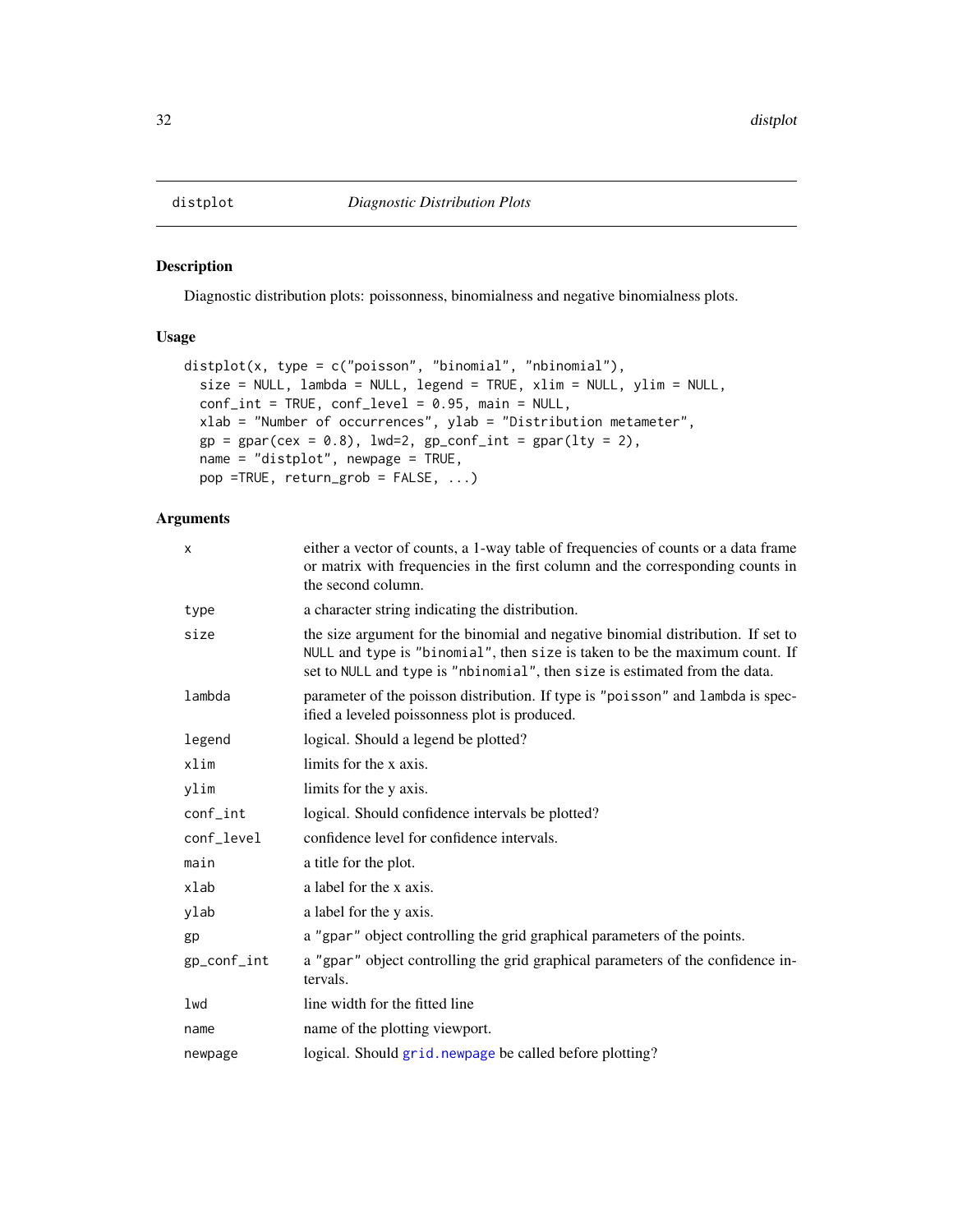#### distplot 33

| pop         | logical. Should the viewport created be popped?                       |
|-------------|-----------------------------------------------------------------------|
| return_grob | logical. Should a snapshot of the display be returned as a grid grob? |
| $\cdots$    | further arguments passed to grid.points.                              |

#### Details

distplot plots the number of occurrences (counts) against the distribution metameter of the specified distribution. If the distribution fits the data, the plot should show a straight line. See Friendly (2000) for details.

In these plots, the open points show the observed count metameters; the filled points show the confidence interval centers, and the dashed lines show the conf\_level confidence intervals for each point.

# Value

Returns invisibly a data frame containing the counts (Counts), frequencies (Freq) and other details of the computations used to construct the plot.

#### Author(s)

Achim Zeileis <Achim.Zeileis@R-project.org>

#### References

D. C. Hoaglin (1980), A poissonness plot, *The American Statistican*, 34, 146–149.

D. C. Hoaglin & J. W. Tukey (1985), Checking the shape of discrete distributions. In D. C. Hoaglin, F. Mosteller, J. W. Tukey (eds.), *Exploring Data Tables, Trends and Shapes*, chapter 9. John Wiley & Sons, New York.

M. Friendly (2000), *Visualizing Categorical Data*. SAS Institute, Cary, NC.

```
## Simulated data examples:
dummy \le rnbinom(1000, size = 1.5, prob = 0.8)
distplot(dummy, type = "nbinomial")
```

```
## Real data examples:
data("HorseKicks")
data("Federalist")
data("Saxony")
distplot(HorseKicks, type = "poisson")
distplot(HorseKicks, type = "poisson", lambda = 0.61)
distplot(Federalist, type = "poisson")
distplot(Federalist, type = "nbinomial", size = 1)
distplot(Federalist, type = "nbinomial")
distplot(Saxony, type = "binomial", size = 12)
```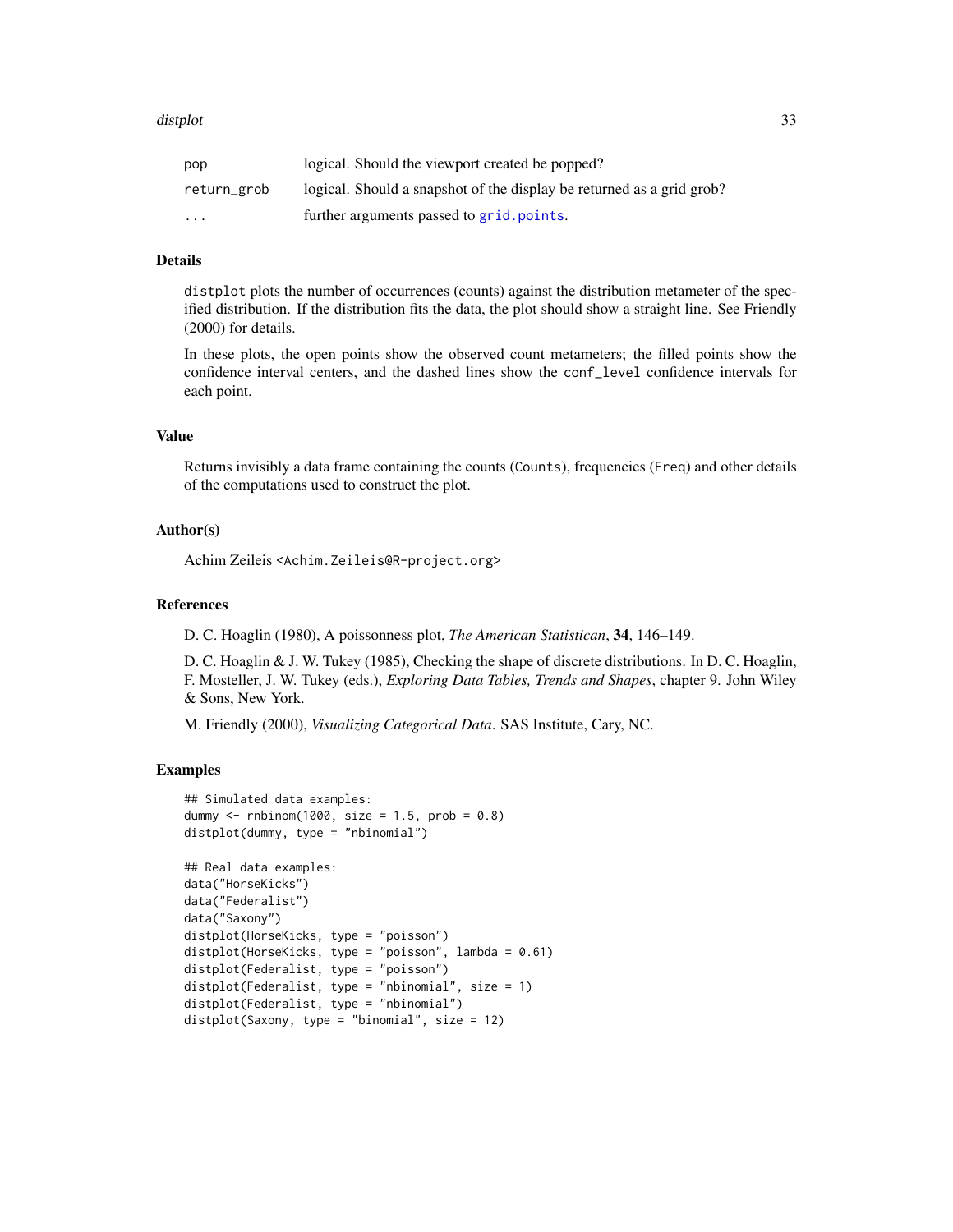<span id="page-33-0"></span>

# Description

This function creates a doubledecker plot visualizing a classification rule.

### Usage

```
## S3 method for class 'formula'
doubledecker(formula, data = NULL, ..., main = NULL)
## Default S3 method:
doubledecker(x, depvar = length(dim(x)),
 margins = c(1,4, length(dim(x)) + 1, 1),gp = gpar(fill = rev(gray.colors(tail(dim(x), 1)))),
 labeling = labeling_doubledecker,
 spacing = spacing_highlighting,
 main = NULL, keep_aspect_ratio = FALSE, ...)
```

| formula           | a formula specifying the variables used to create a contingency table from data.<br>The dependent variable is used last for splitting.          |  |
|-------------------|-------------------------------------------------------------------------------------------------------------------------------------------------|--|
| data              | either a data frame, or an object of class "table" or "ftable".                                                                                 |  |
| $\mathsf{x}$      | a contingency table in array form, with optional category labels specified in the<br>$dimnames(x)$ attribute.                                   |  |
| depvar            | dimension index or character string specifying the dependent variable. That will<br>be sorted last in the table.                                |  |
| margins           | margins of the plot. Note that by default, all factor names (except the last one)<br>and their levels are visualized as a block under the plot. |  |
| gp                | object of class "gpar" used for the tiles of the last variable.                                                                                 |  |
| labeling          | labeling function or corresponding generating generating function (see strucplot<br>for details).                                               |  |
| spacing           | spacing object, spacing function or corresponding generating function (see strucplot<br>for details).                                           |  |
| main              | either a logical, or a character string used for plotting the main title. If main is<br>TRUE, the name of the data object is used.              |  |
| keep_aspect_ratio |                                                                                                                                                 |  |
|                   | logical indicating whether the aspect ratio should be maintained or not.                                                                        |  |
| $\cdots$          | Further parameters passed to mosaic.                                                                                                            |  |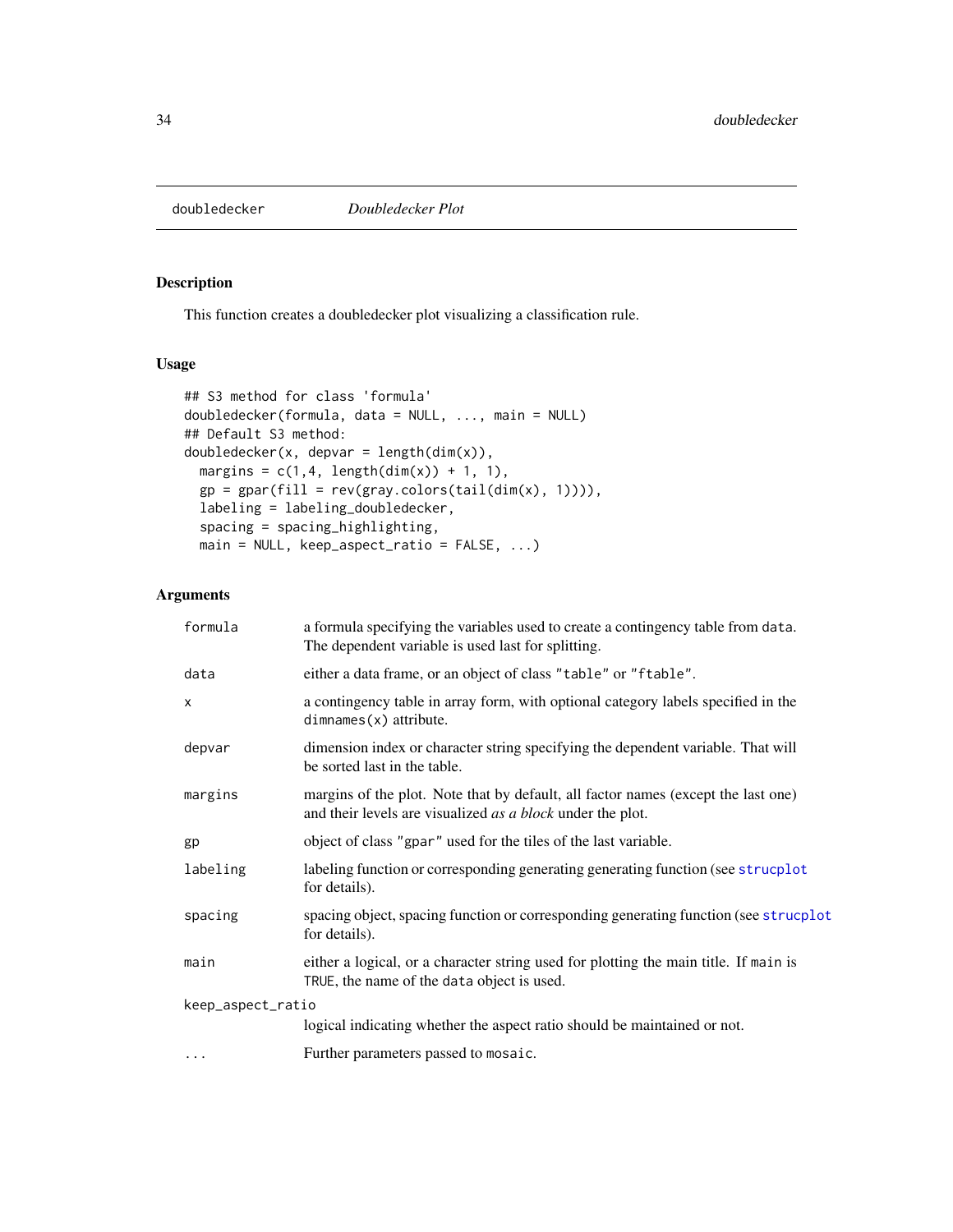#### <span id="page-34-0"></span>Employment 35

# Details

Doubledecker plots visualize the the dependence of one categorical (typically binary) variable on further categorical variables. Formally, they are mosaic plots with vertical splits for all dimensions (antecedents) except the last one, which represents the dependent variable (consequent). The last variable is visualized by horizontal splits, no space between the tiles, and separate colors for the levels.

# Value

The "structable" visualized is returned invisibly.

#### Author(s)

David Meyer <David.Meyer@R-project.org>

# References

H. Hoffmann (2001), Generalized odds ratios for visual modeling. *Journal of Computational and Graphical Statistics*, 10, 4, 628–640.

Meyer, D., Zeileis, A., and Hornik, K. (2006), The strucplot framework: Visualizing multi-way contingency tables with vcd. *Journal of Statistical Software*, 17(3), 1-48. URL http://www.jstatsoft.org/v17/i03/ and available as vignette("strucplot").

#### See Also

[strucplot](#page-114-1), [mosaic](#page-72-1)

#### Examples

```
data("Titanic")
doubledecker(Titanic)
doubledecker(Titanic, depvar = "Survived")
doubledecker(Survived ~ ., data = Titanic)
```
Employment *Employment Status*

# Description

Data from a 1974 Danish study given by Andersen (1991) on the employees who had been laid off. The workers are classified by their employment status on 1975-01-01, the cause of their layoff and the length of employment before they were laid off.

#### Usage

data("Employment")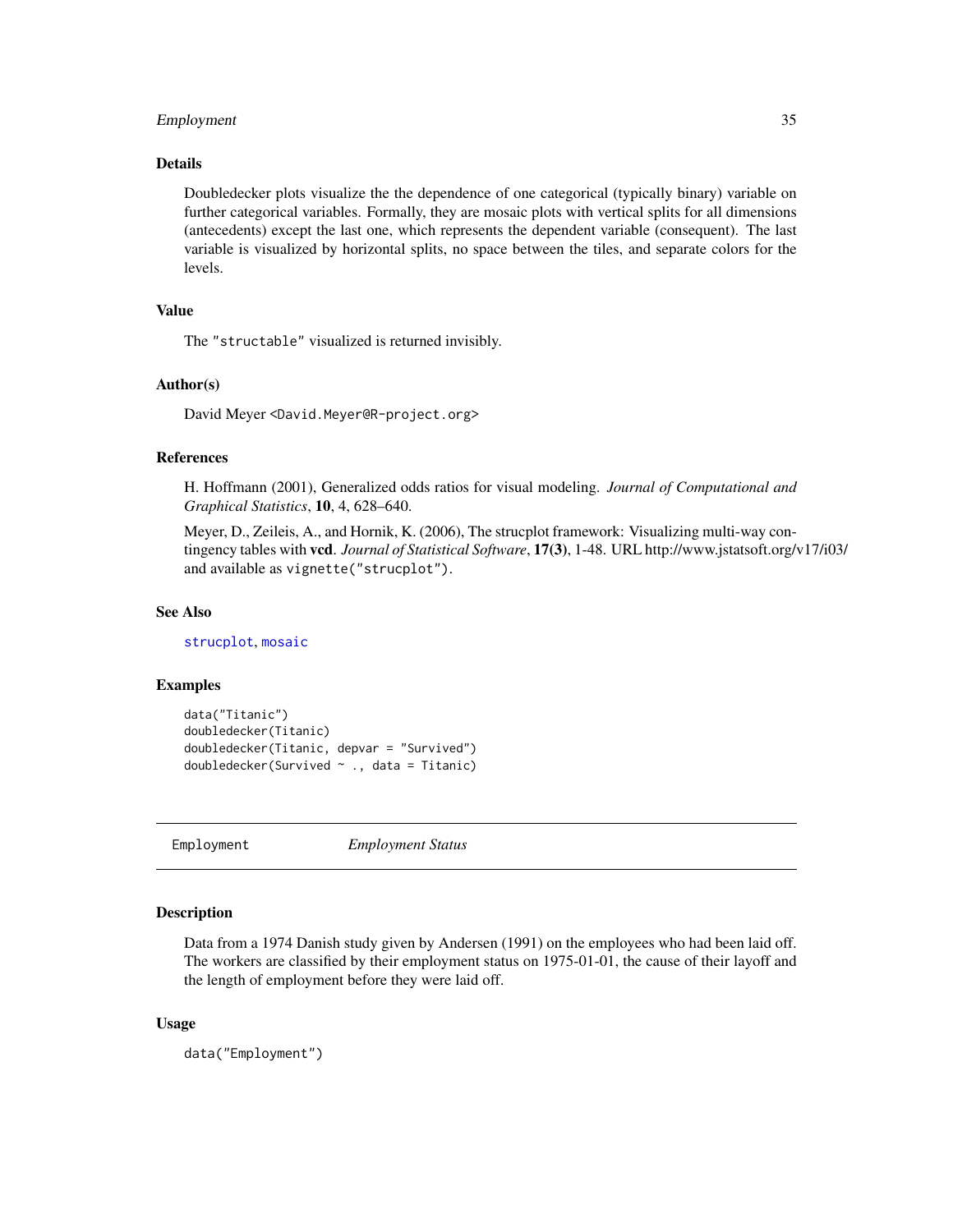# Format

A 3-dimensional array resulting from cross-tabulating variables for 1314 employees. The variables and their levels are as follows:

| No Name            | Levels                                                       |
|--------------------|--------------------------------------------------------------|
| 1 EmploymentStatus | NewJob, Unemployed                                           |
|                    | 2 EmploymentLength <1Mo, 1-3Mo, 3-12Mo, 1-2Yr, 2-5Yr, $>5Yr$ |
| 3 LayoffCause      | Closure, Replaced                                            |

# Source

Michael Friendly (2000), Visualizing Categorical Data, pages 126–129.

# References

E. B. Andersen (1991), *The Statistical Analysis of Categorical Data*. Springer-Verlag, Berlin.

M. Friendly (2000), *Visualizing Categorical Data*. SAS Institute, Cary, NC.

```
data("Employment")
## Employment Status
mosaic(Employment,
       expected = ~ LayoffCause * EmploymentLength + EmploymentStatus,
       main = "Layoff*EmployLength + EmployStatus")
mosaic(Employment,
       expected = \sim LayoffCause * EmploymentLength + LayoffCause * EmploymentStatus,
       main = "Layoff*EmployLength + Layoff*EmployStatus")
## Stratified view
grid.newpage()
pushViewport(viewport(layout = grid.layout(ncol = 2)))
pushViewport(viewport(layout.pos.col = 1))
## Closure
mosaic(Employment[,,1], main = "Layoff: Closure", newpage = FALSE)
popViewport(1)
pushViewport(viewport(layout.pos.col = 2))
## Replaced
mosaic(Employment[,,2], main = "Layoff: Replaced", newpage = FALSE)
popViewport(2)
```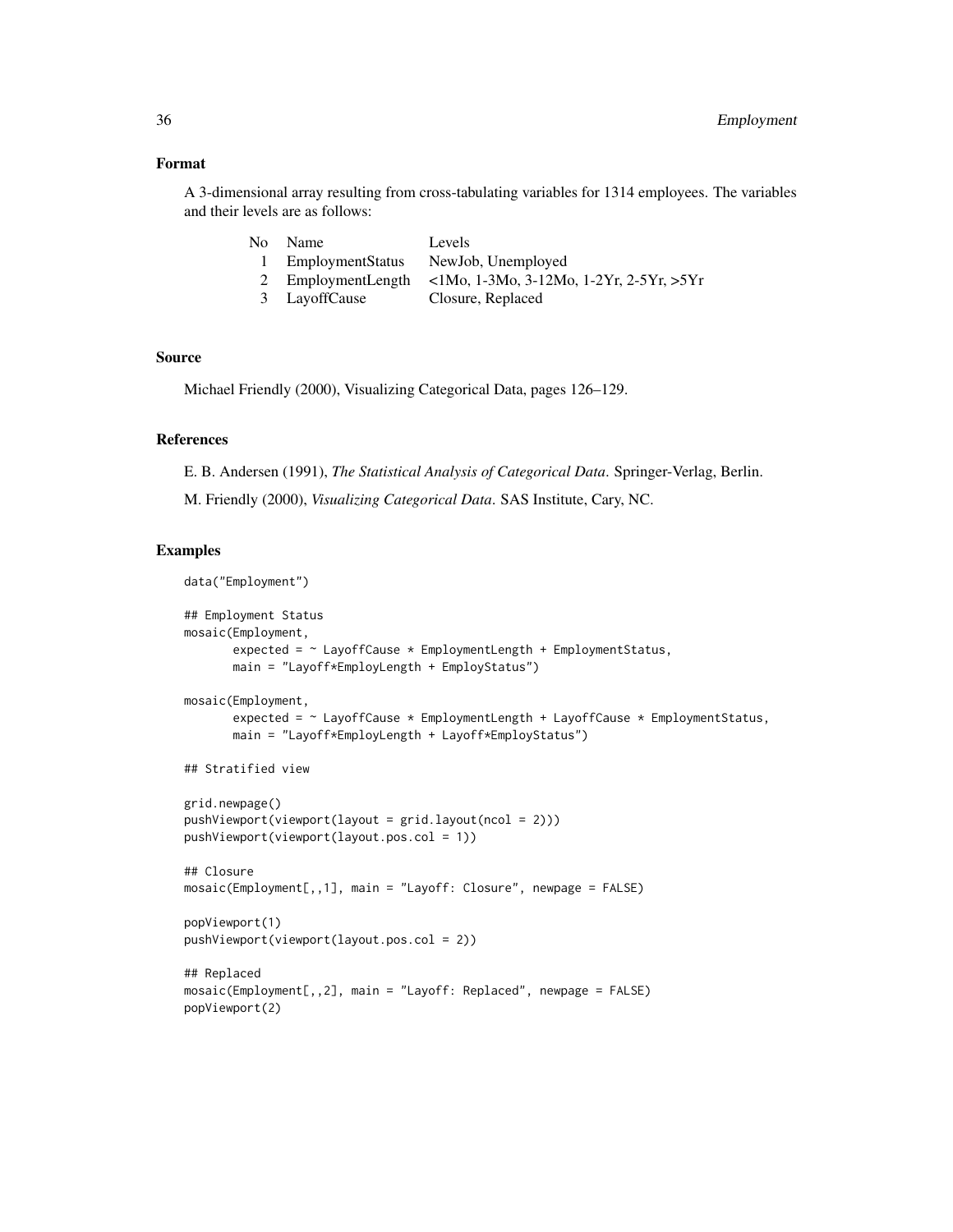## Description

Data from Mosteller & Wallace (1984) investigating the use of certain keywords ('may' in this data set) to identify the author of 12 disputed 'Federalist Papers' by Alexander Hamilton, John Jay and James Madison.

## Usage

```
data("Federalist")
```
# Format

A 1-way table giving the number of occurrences of 'may' in 262 blocks of text. The variable and its levels are

| No. |      | Name Levels       |
|-----|------|-------------------|
|     | nMay | $0, 1, \ldots, 6$ |

# Source

Michael Friendly (2000), Visualizing Categorical Data, page 19.

## References

F. Mosteller & D. L. Wallace (1984), *Applied Bayesian and Classical Inference: The Case of the Federalist Papers*. Springer-Verlag, New York, NY.

M. Friendly (2000), *Visualizing Categorical Data*. SAS Institute, Cary, NC.

## Examples

```
data("Federalist")
gf <- goodfit(Federalist, type = "nbinomial")
summary(gf)
plot(gf)
```
fourfold *Fourfold Plots*

#### Description

Creates an (extended) fourfold display of a  $2 \times 2 \times k$  contingency table, allowing for the visual inspection of the association between two dichotomous variables in one or several populations (strata).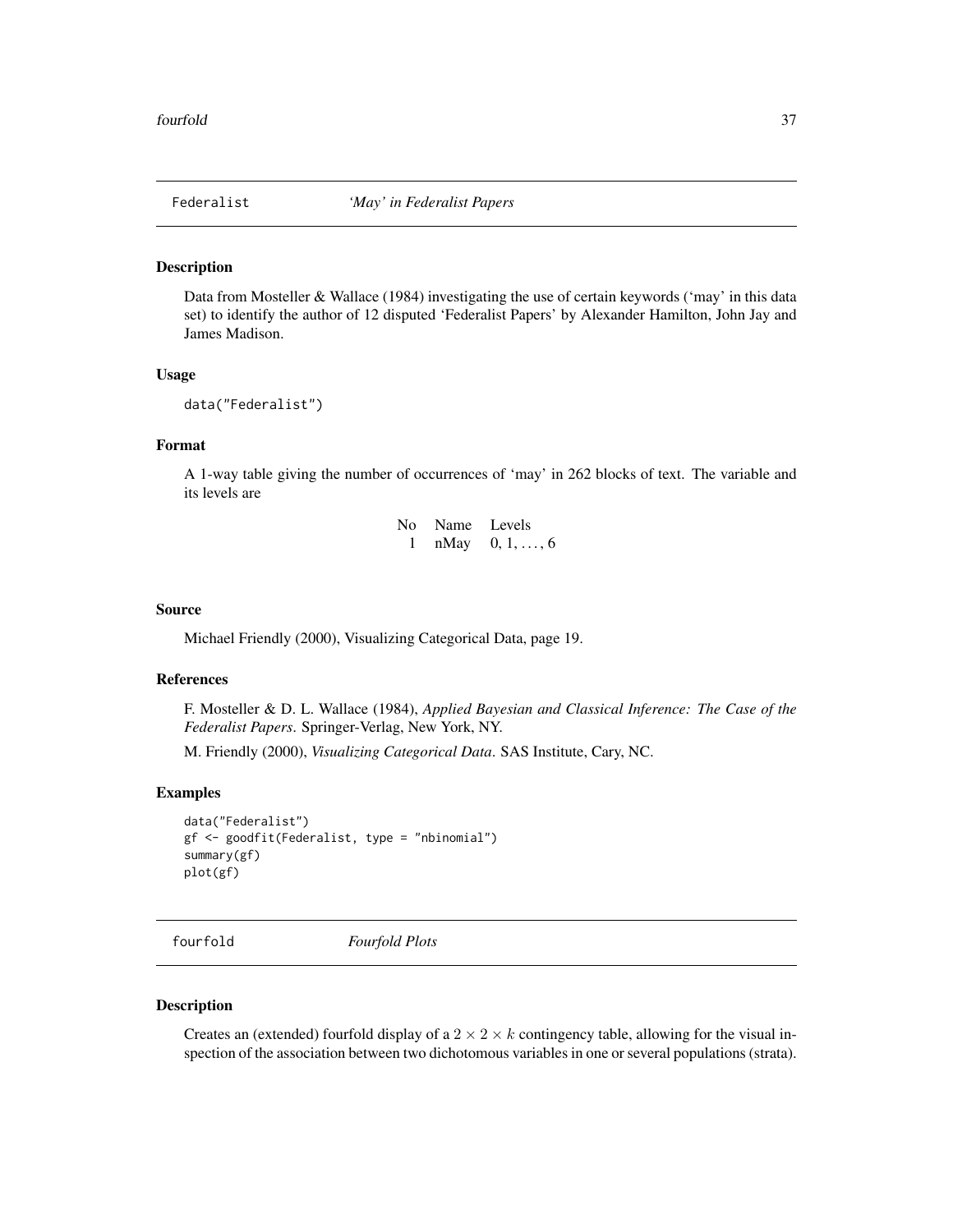# Usage

```
fourfold(x,
 color = c("#99CCFF", "#6699CC", "#FFA0A0", "#A0A0FF", "#FF0000", "#000080"),
 conf_level = 0.95, std = c("margins", "ind.max", "all.max"),
 margin = c(1, 2), space = 0.2, main = NULL, sub = NULL,
 m Frow = NULL, m Fcol = NULL, extended = TRUE, ticks = 0.15,
 p_adjust_method = p.adjust.methods, newpage = TRUE,
  fontsize = 12, default_prefix = c("Row", "Col", "Strata"),
  sep = ": ", varnames = TRUE, return_grob = FALSE)
```

| X               | a $2 \times 2 \times k$ contingency table in array form, or a $2 \times 2$ matrix if k is 1. If<br>length( $dim(x)$ >3, dimensions 3:length( $dim(x)$ are silently raveled into a<br>combined strata dimension with $k = prod(dim(x)[-(1:2)]$ ).                                                                                                                                                                                                     |  |
|-----------------|------------------------------------------------------------------------------------------------------------------------------------------------------------------------------------------------------------------------------------------------------------------------------------------------------------------------------------------------------------------------------------------------------------------------------------------------------|--|
| color           | a vector of length 6 specifying the colors to use for the smaller and larger diag-<br>onals of each $2 \times 2$ table. The first pair is used for the standard (non-extended)<br>plots, the other two for the extended version: the second/third pair is used for<br>tables with non-significant/significant log-odds ratios, respectively, the latter be-<br>ing visualized in brighter colors.                                                    |  |
| conf_level      | confidence level used for the confidence rings on the odds ratios. Must be a sin-<br>gle non-negative number less than 1; if set to 0, confidence rings are suppressed.                                                                                                                                                                                                                                                                              |  |
| std             | a character string specifying how to standardize the table. Must be one of<br>"margins", "ind.max", or "all.max", and can be abbreviated by the initial<br>letter. If set to "margins", each $2 \times 2$ table is standardized to equate the mar-<br>gins specified by margin while preserving the odds ratio. If "ind.max" or<br>"all.max", the tables are either individually or simultaneously standardized to<br>a maximal cell frequency of 1. |  |
| margin          | a numeric vector with the margins to equate. Must be one of 1, 2, or $c(1, 2)$<br>(the default), which corresponds to standardizing only the row, only column, or<br>both row and column in each $2 \times 2$ table. Only used if std equals "margins".                                                                                                                                                                                              |  |
| space           | the amount of space (as a fraction of the maximal radius of the quarter circles)<br>used for the row and column labels.                                                                                                                                                                                                                                                                                                                              |  |
| main, sub       | character string for the fourfold plot title/subtitle.                                                                                                                                                                                                                                                                                                                                                                                               |  |
| mfrow, mfcol    | a numeric vector with two components: <i>nr</i> and <i>nc</i> , indicating that the dis-<br>plays for the $2 \times 2$ tables should be arranged in an <i>nr</i> by <i>nc</i> layout, filled by<br>rows/columns. The defaults are calculated to give a collection of plots in land-<br>scape orientation when $k$ is not a perfect square.                                                                                                           |  |
| extended        | logical; if TRUE, extended plots are plotted, i.e., colors are brighter for significant<br>log-odds ratios, and ticks are plotted showing the direction of association for<br>positive log-odds.                                                                                                                                                                                                                                                     |  |
| ticks           | the length of the ticks. If set to 0, no ticks are plotted.                                                                                                                                                                                                                                                                                                                                                                                          |  |
| p_adjust_method |                                                                                                                                                                                                                                                                                                                                                                                                                                                      |  |
|                 | method to be used for p-value adjustments for multi-stratum plots, as provided<br>by link[stats]{p.adjust}. Use p_adjust_method="none" to disable this                                                                                                                                                                                                                                                                                               |  |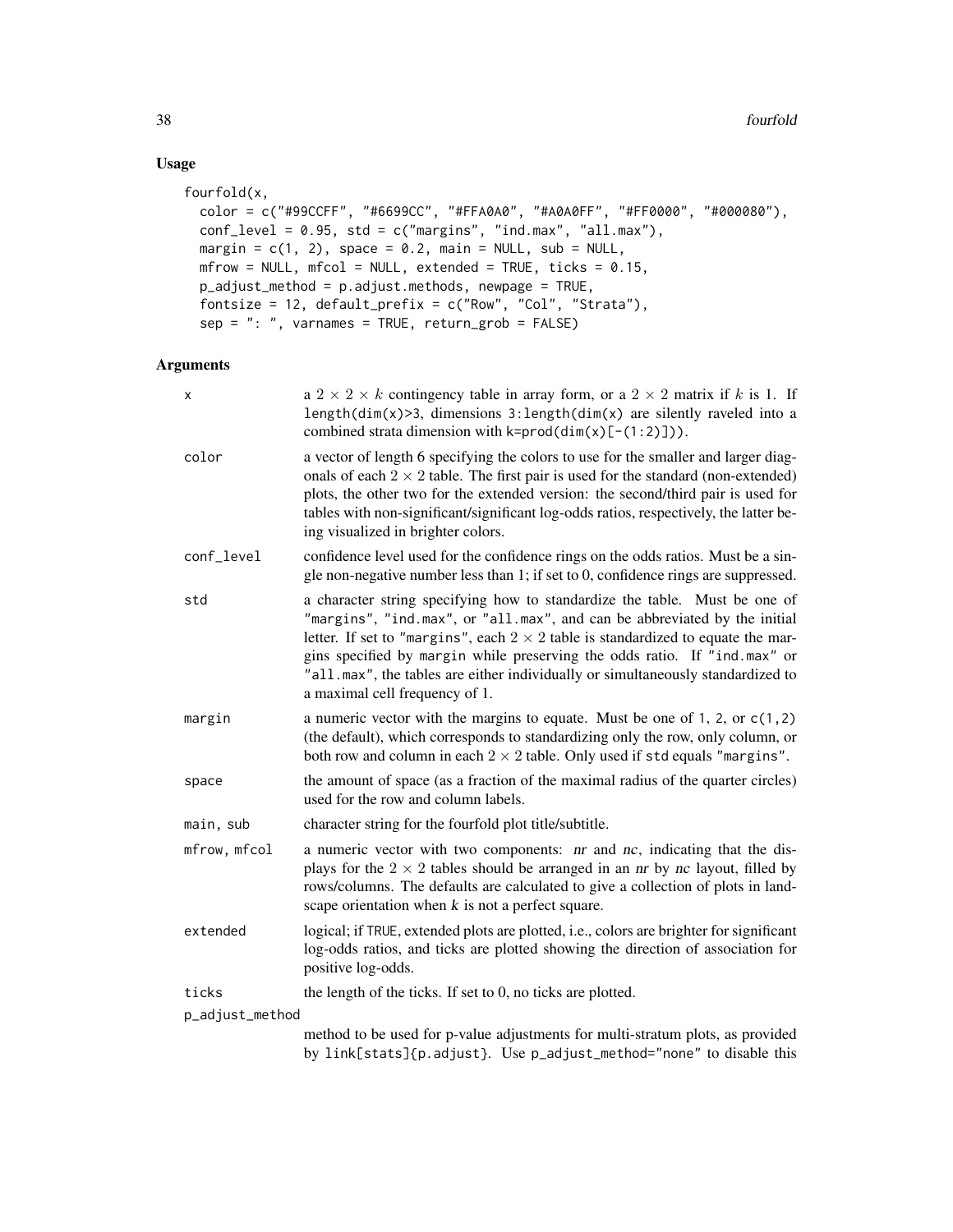|             | adjustment. The p-values are used for the visual significance lests of the odus<br>ratios.                                |
|-------------|---------------------------------------------------------------------------------------------------------------------------|
| newpage     | logical; if TRUE, grid. newpage() is called before plotting.                                                              |
| fontsize    | fontsize of main title. Other labels are scaled relative to this.                                                         |
|             | default_prefix character vector of length 3 with default labels for possibly missing row/column/strata<br>variable names. |
| sep         | default separator between variable names and levels for labels.                                                           |
| varnames    | Logical; should the variable names be printed in the labeling of stratifed plots?                                         |
| return_grob | Logical; shall a snapshot of the display be returned as a grob object?                                                    |

adjustment. The p-values are used for the 'visual' significance tests of the odds

#### Details

The fourfold display is designed for the display of  $2 \times 2 \times k$  tables.

Following suitable standardization, the cell frequencies  $f_{ij}$  of each  $2\times 2$  table are shown as a quarter circle whose radius is proportional to  $\sqrt{f_{ij}}$  so that its area is proportional to the cell frequency. An association (odds ratio different from 1) between the binary row and column variables is indicated by the tendency of diagonally opposite cells in one direction to differ in size from those in the other direction; color is used to show this direction. Confidence rings for the odds ratio allow a visual test of the null of no association; the rings for adjacent quadrants overlap iff the observed counts are consistent with the null hypothesis.

Typically, the number  $k$  corresponds to the number of levels of a stratifying variable, and it is of interest to see whether the association is homogeneous across strata. The fourfold display visualizes the pattern of association. Note that the confidence rings for the individual odds ratios are not adjusted for multiple testing.

#### References

Friendly, M. (1994), *A fourfold display for 2 by 2 by* k *tables*. Technical Report 217, York University, Psychology Department, <http://datavis.ca/papers/4fold/4fold.pdf>.

Friendly, M. (2000), *Visualizing Categorical Data*. SAS Institute, Cary, NC.

# See Also

```
mosaic, assoc
```
link[stats]{p.adjust} for methods of p value adjustment

#### Examples

```
data("UCBAdmissions")
## Use the Berkeley admission data as in Friendly (1995).
x <- aperm(UCBAdmissions, c(2, 1, 3))
dimnames(x)[[2]] <- c("Yes", "No")
names(dimnames(x)) <- c("Sex", "Admit?", "Department")
ftable(x)
```
## Fourfold display of data aggregated over departments, with ## frequencies standardized to equate the margins for admission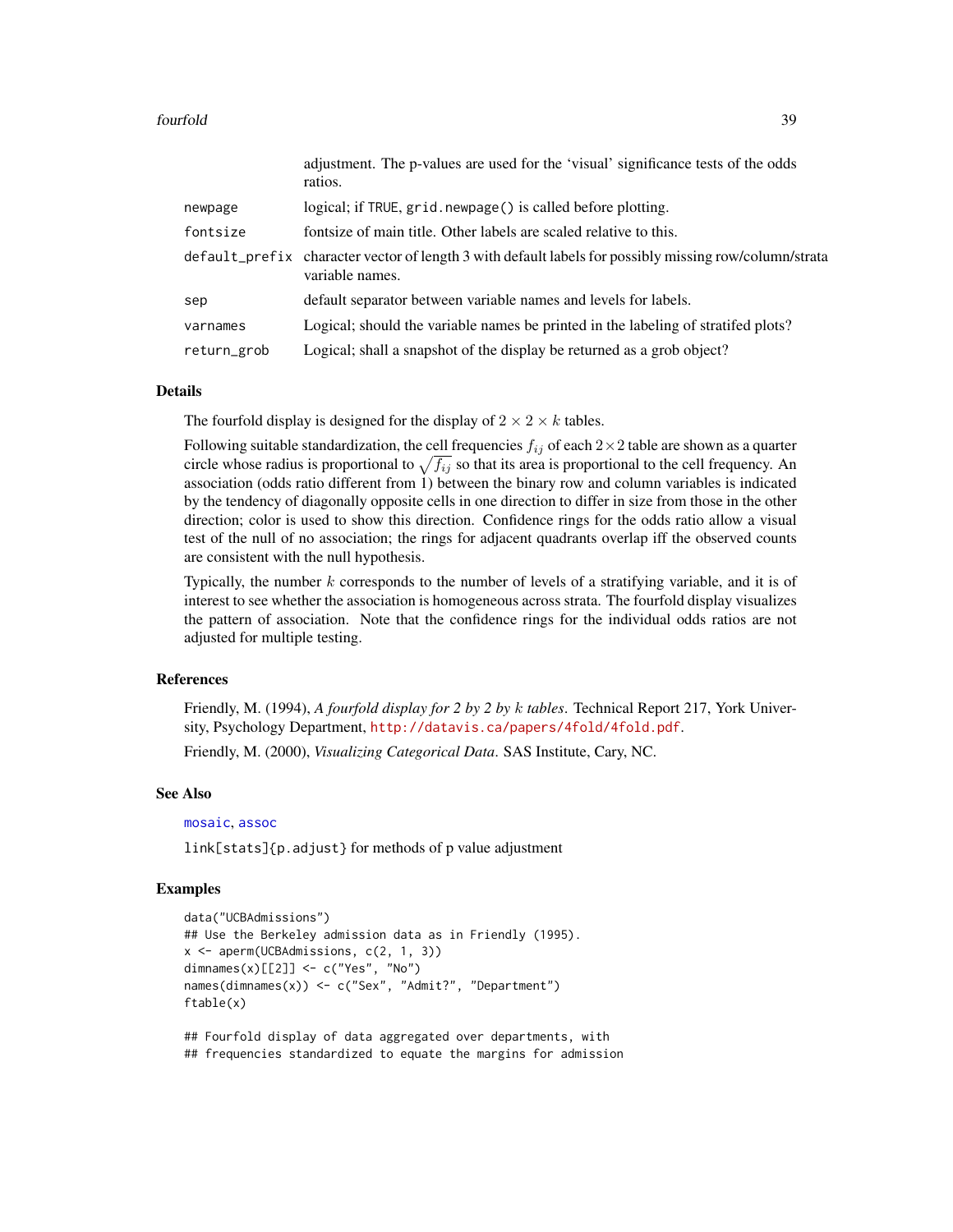#### 40 goodfit

```
## and sex.
## Figure 1 in Friendly (1994).
fourfold(margin.table(x, c(1, 2)))
## Fourfold display of x, with frequencies in each table
## standardized to equate the margins for admission and sex.
## Figure 2 in Friendly (1994).
fourfold(x)
cotabplot(x, panel = cotab_fourfold)
## Fourfold display of x, with frequencies in each table
## standardized to equate the margins for admission. but not
## for sex.
## Figure 3 in Friendly (1994).
fourfold(x, \text{margin} = 2)
```
goodfit *Goodness-of-fit Tests for Discrete Data*

# Description

Fits a discrete (count data) distribution for goodness-of-fit tests.

#### Usage

```
goodfit(x, type = c("poisson", "binomial", "nbinomial"),
 method = c("ML", "MinChisq"), par = NULL)## S3 method for class 'goodfit'
predict(object, newcount = NULL, type = c("response", "prob"), ...)## S3 method for class 'goodfit'
residuals(object, type = c("pearson", "deviance",
"raw"), ...)
## S3 method for class 'goodfit'
print(x, residuals_type = c("pearson", "deviance","raw"), ...)
```

| $\mathsf{x}$ | either a vector of counts, a 1-way table of frequencies of counts or a data frame<br>or matrix with frequencies in the first column and the corresponding counts in<br>the second column.                       |
|--------------|-----------------------------------------------------------------------------------------------------------------------------------------------------------------------------------------------------------------|
| type         | character string indicating: for goodfit, which distribution should be fit; for<br>predict, the type of prediction (fitted response or probabilities); for residuals,<br>either "pearson", "deviance" or "raw". |
|              | residuals_type character string indicating the type of residuals: either "pearson", "deviance"<br>or $"raw"$ .                                                                                                  |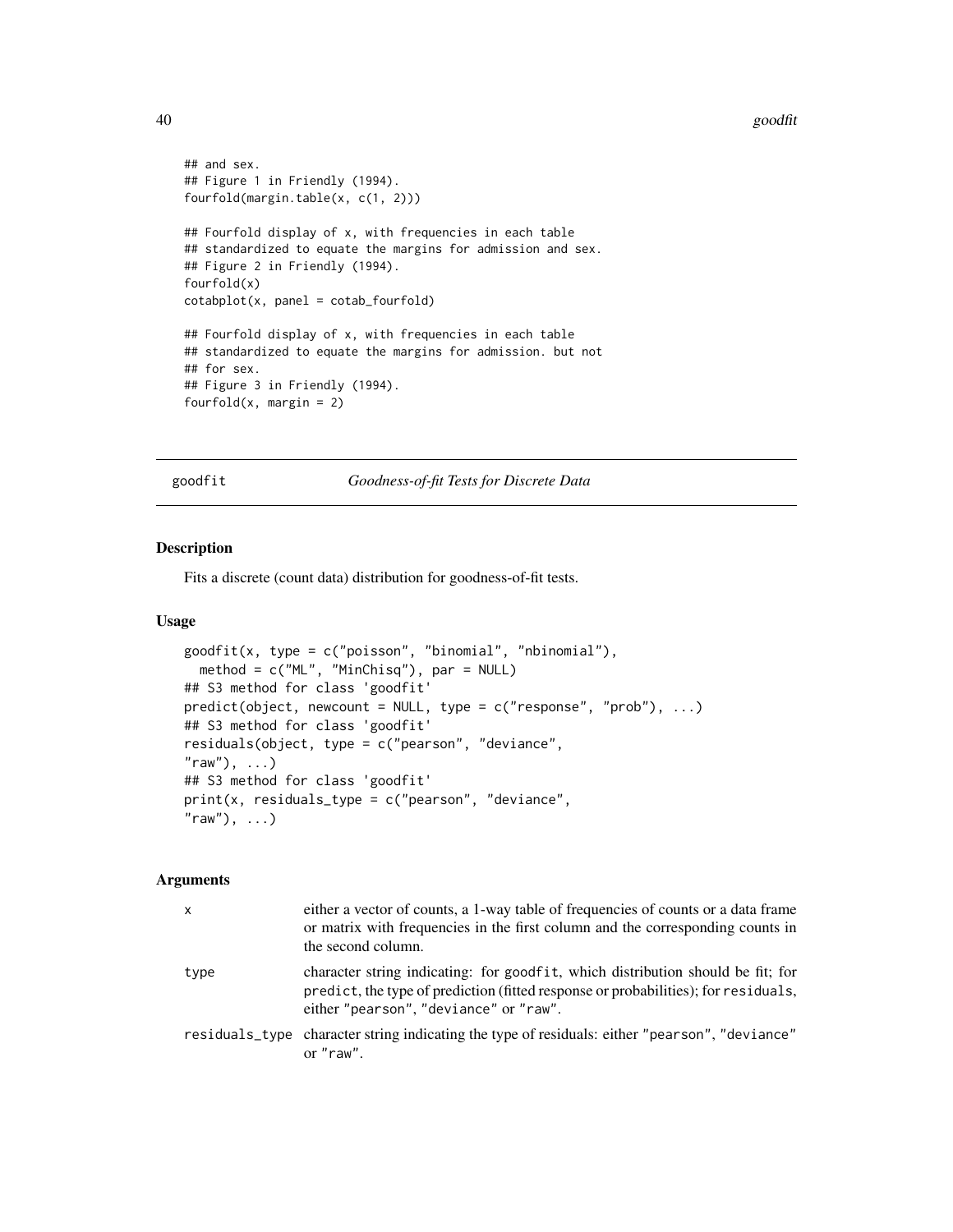#### goodfit the set of the set of the set of the set of the set of the set of the set of the set of the set of the set of the set of the set of the set of the set of the set of the set of the set of the set of the set of the s

| method   | a character string indicating whether the distribution should be fit via ML (Max-<br>imum Likelihood) or Minimum Chi-squared.                                                                                                                                                                                                                                                                                                    |
|----------|----------------------------------------------------------------------------------------------------------------------------------------------------------------------------------------------------------------------------------------------------------------------------------------------------------------------------------------------------------------------------------------------------------------------------------|
| par      | a named list giving the distribution parameters (named as in the corresponding<br>density function), if set to NULL, the default, the parameters are estimated. If<br>the parameter size is not specified if type is "binomial" it is taken to be the<br>maximum count. If type is "nbinomial", then parameter size can be specified<br>to fix it so that only the parameter prob will be estimated (see the examples<br>below). |
| object   | an object of class "goodfit".                                                                                                                                                                                                                                                                                                                                                                                                    |
| newcount | a vector of counts. By default the counts stored in object are used, i.e., the<br>fitted values are computed. These can also be extracted by fitted (object).                                                                                                                                                                                                                                                                    |
| $\cdot$  | currently not used.                                                                                                                                                                                                                                                                                                                                                                                                              |

# Details

goodfit essentially computes the fitted values of a discrete distribution (either Poisson, binomial or negative binomial) to the count data given in x. If the parameters are not specified they are estimated either by ML or Minimum Chi-squared.

To fix parameters, par should be a named list specifying the parameters lambda for "poisson" and prob and size for "binomial" or "nbinomial", respectively. If for "binomial", size is not specified it is not estimated but taken as the maximum count.

The corresponding Pearson Chi-squared or likelihood ratio statistic, respectively, is computed and given with their  $p$  values by the summary method. The summary method always prints this information and returns a matrix with the printed information invisibly. The plot method produces a [rootogram](#page-97-0) of the observed and fitted values.

In case of count distribtions (Poisson and negative binomial), the minimum Chi-squared approach is somewhat ad hoc. Strictly speaking, the Chi-squared asymptotics would only hold if the number of cells were fixed or did not increase too quickly with the sample size. However, in goodfit the number of cells is data-driven: Each count is a cell of its own. All counts larger than the maximal count are merged into the cell with the last count for computing the test statistic.

#### Value

A list of class "goodfit" with elements:

| observed | observed frequencies.                                                                                                             |
|----------|-----------------------------------------------------------------------------------------------------------------------------------|
| count    | corresponding counts.                                                                                                             |
| fitted   | expected frequencies (fitted by ML).                                                                                              |
| type     | a character string indicating the distribution fitted.                                                                            |
| method   | a character string indicating the fitting method (can be either "ML", "MinChisq"<br>or "fixed" if the parameters were specified). |
| df       | degrees of freedom.                                                                                                               |
| par      | a named list of the (estimated) distribution parameters.                                                                          |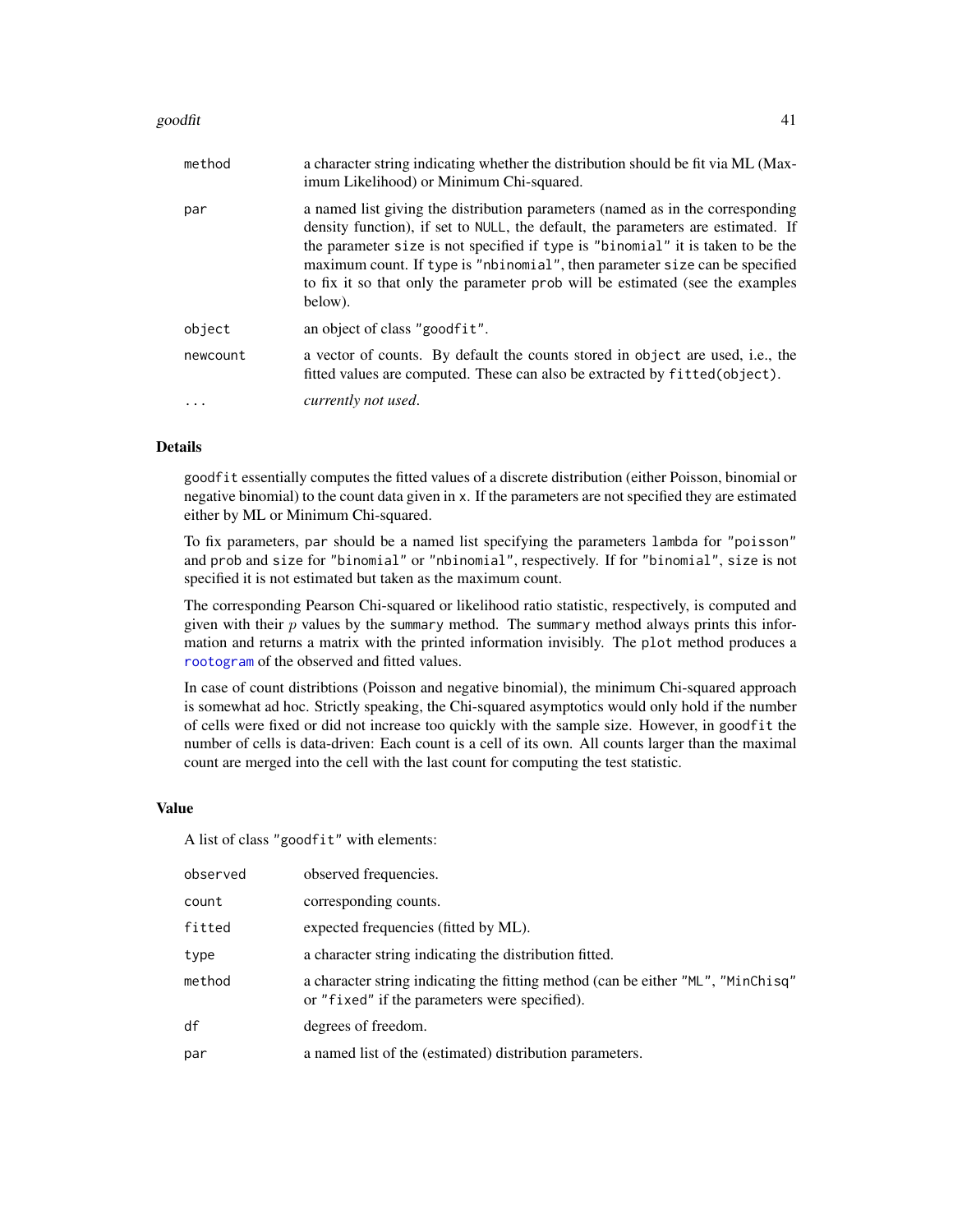## Author(s)

Achim Zeileis <Achim.Zeileis@R-project.org>

## References

M. Friendly (2000), *Visualizing Categorical Data*. SAS Institute, Cary, NC.

#### See Also

[rootogram](#page-97-0)

## Examples

```
## Simulated data examples:
dummy \le - rnbinom(200, size = 1.5, prob = 0.8)
gf \leftarrow goodfit(dummy, type = "nbinomial", method = "MinChisq")summary(gf)
plot(gf)
dummy \le rbinom(100, size = 6, prob = 0.5)
gf1 <- goodfit(dummy, type = "binomial", par = list(size = 6))
gf2 \leq-goodfit(dummy, type = "binomial", par = list(prob = 0.6, size = 6))summary(gf1)
plot(gf1)
summary(gf2)
plot(gf2)
## Real data examples:
data("HorseKicks")
HK.fit <- goodfit(HorseKicks)
summary(HK.fit)
plot(HK.fit)
data("Federalist")
## try geometric and full negative binomial distribution
F.fit <- goodfit(Federalist, type = "nbinomial", par = list(size = 1))
F.fit2 <- goodfit(Federalist, type = "nbinomial")
summary(F.fit)
summary(F.fit2)
plot(F.fit)
plot(F.fit2)
```

```
grid_barplot Barplot
```
#### Description

Bar plots of 1-way tables in grid.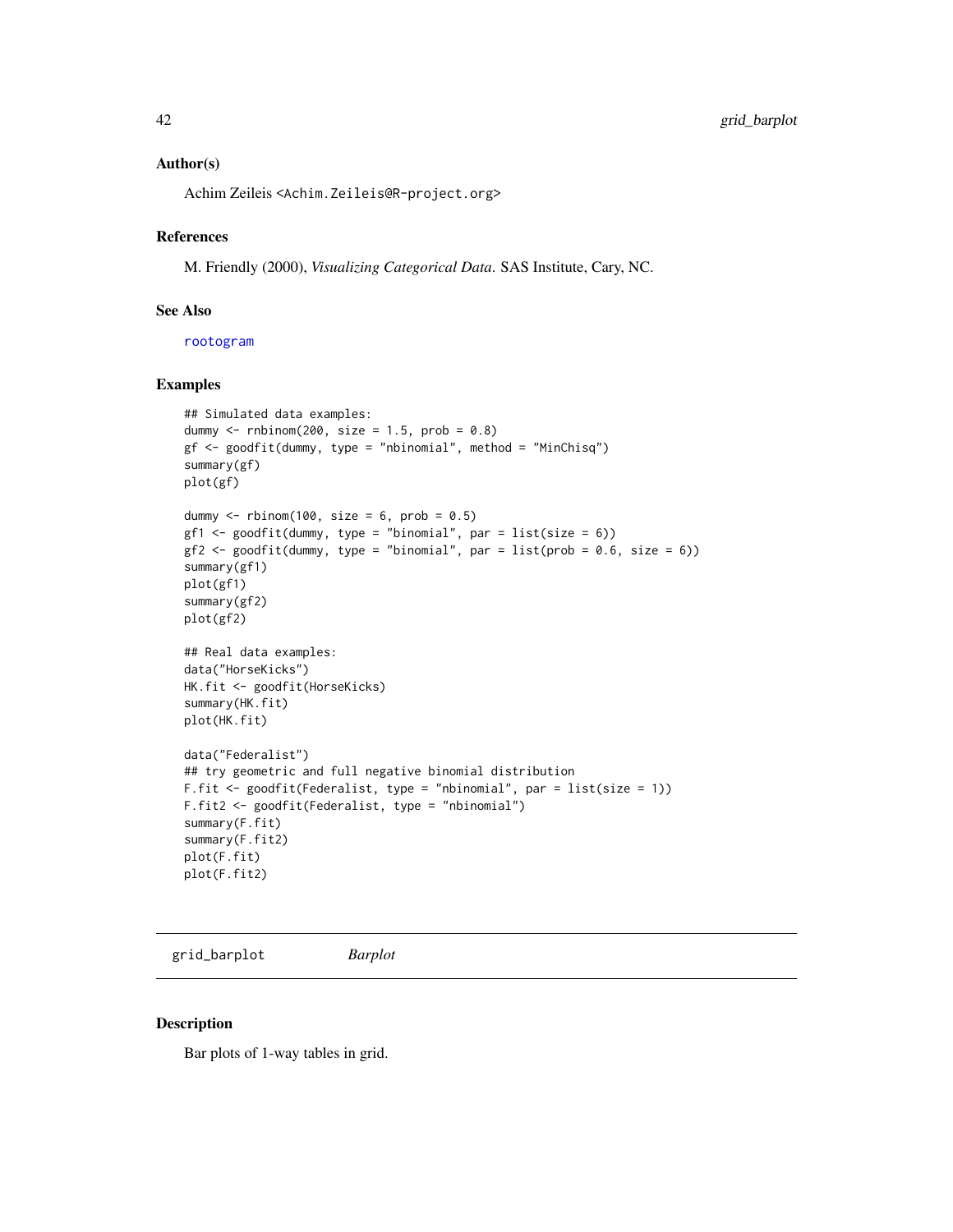# grid\_barplot 43

# Usage

```
grid_barplot(height, width = 0.8, offset = 0,
 names = NULL, xlim = NULL, ylim = NULL, xlab = "", ylab = "", main = "",
 gp = gpar(fill = "lightgray"), name = "grid_barplot",
 newpage = TRUE, pop = FALSE, return_grob = FALSE)
```
# Arguments

| height      | either a vector or a 1-way table of frequencies.                             |  |
|-------------|------------------------------------------------------------------------------|--|
| width       | width of the bars (recycled if needed to the number of bars).                |  |
| offset      | offset of the bars (recycled if needed to the number of bars).               |  |
| names       | a vector of names for the bars, if set to NULL the names of height are used. |  |
| xlim        | limits for the x axis.                                                       |  |
| ylim        | limits for the y axis.                                                       |  |
| xlab        | a label for the x axis.                                                      |  |
| ylab        | a label for the y axis.                                                      |  |
| main        | a title for the plot.                                                        |  |
| gp          | a "gpar" object controlling the grid graphical parameters of the rectangles. |  |
| name        | name of the plotting viewport.                                               |  |
| newpage     | logical. Should grid. newpage be called before plotting?                     |  |
| pop         | logical. Should the viewport created be popped?                              |  |
| return_grob | logical. Shall the plot be returned as a grob object?                        |  |

# Details

grid\_barplot mimics (some of) the features of [barplot](#page-0-0), but currently it only supports 1-way tables.

## Author(s)

Achim Zeileis <Achim.Zeileis@R-project.org>

```
grid_barplot(sample(1:6), names = letters[1:6])
```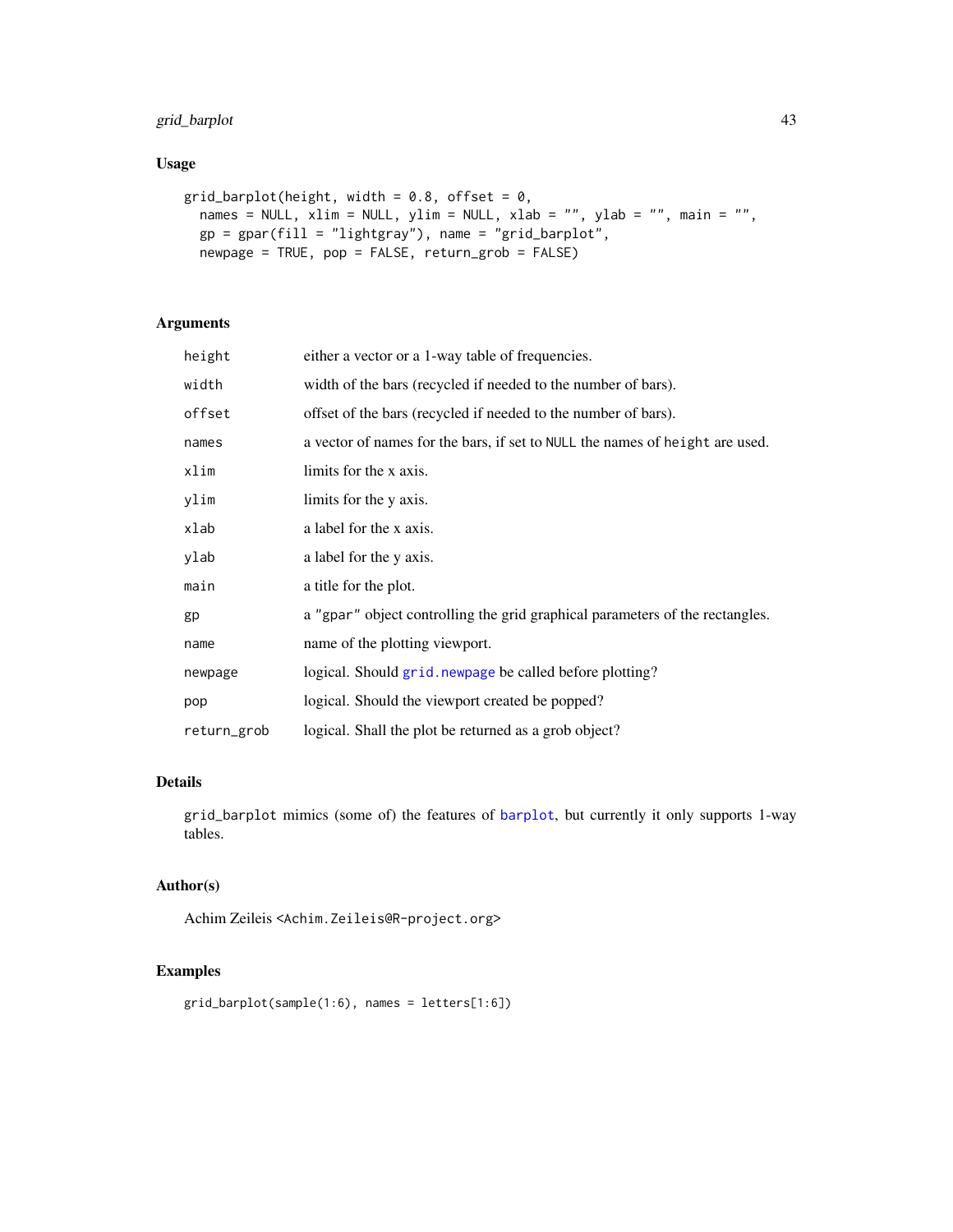## Description

This function can be used to add legends to *grid-based* plots.

# Usage

```
grid_legend(x, y, pch = NA, col = par('col'), labels, frame = TRUE,
            hgap = unit(0.8, 'lines''), vgap = unit(0.8, 'lines''),
            default_units = "lines", gp = gpar(), draw = TRUE,
            title = NULL, just = 'center', lwd = NA, lty = NA,
            size = 1,
            gp_title = NULL, gp_labels = NULL,
            gp_frame = gpar(fill = "transparent"),
            inset = c(\emptyset, \emptyset)
```

| X             | character string "topright", "topleft", "bottomright", "bottomleft", "top",<br>"bottom", "left", "right", "center" or x coordinate of the legend. |  |
|---------------|---------------------------------------------------------------------------------------------------------------------------------------------------|--|
| У             | y coordinates of the legend.                                                                                                                      |  |
| pch           | integer vector of plotting symbols, if any.                                                                                                       |  |
| col           | character vector of colors for the symbols.                                                                                                       |  |
| labels        | character vector of labels corresponding to the symbols.                                                                                          |  |
| frame         | logical indicating whether the legend should have a border or not.                                                                                |  |
| hgap          | object of class "unit" specifying the space between symbols and labels.                                                                           |  |
| vgap          | object of class "unit" specifying the space between the lines.                                                                                    |  |
| default_units | character string indicating the default unit.                                                                                                     |  |
| gp            | object of class "gpar" used for the legend.                                                                                                       |  |
| draw          | logical indicating whether the legend be drawn or not.                                                                                            |  |
| title         | character string indicating the plot's title.                                                                                                     |  |
| just          | justification of the legend relative to its $(x, y)$ location. see ?viewport for more<br>details.                                                 |  |
| lwd           | positive number to set the line width. if specified lines are drawn.                                                                              |  |
| lty           | line type. if specified lines are drawn.                                                                                                          |  |
| size          | size of the group symbols (in char units).                                                                                                        |  |
| gp_title      | object of class "gpar" used for the title.                                                                                                        |  |
| gp_labels     | object of class "gpar" used for the labels.                                                                                                       |  |
| gp_frame      | object of class "gpar" used for the frame.                                                                                                        |  |
| inset         | numeric vector of length 2 specifying the inset of the legend in npc units, relative<br>to the specified x and y coordinates.                     |  |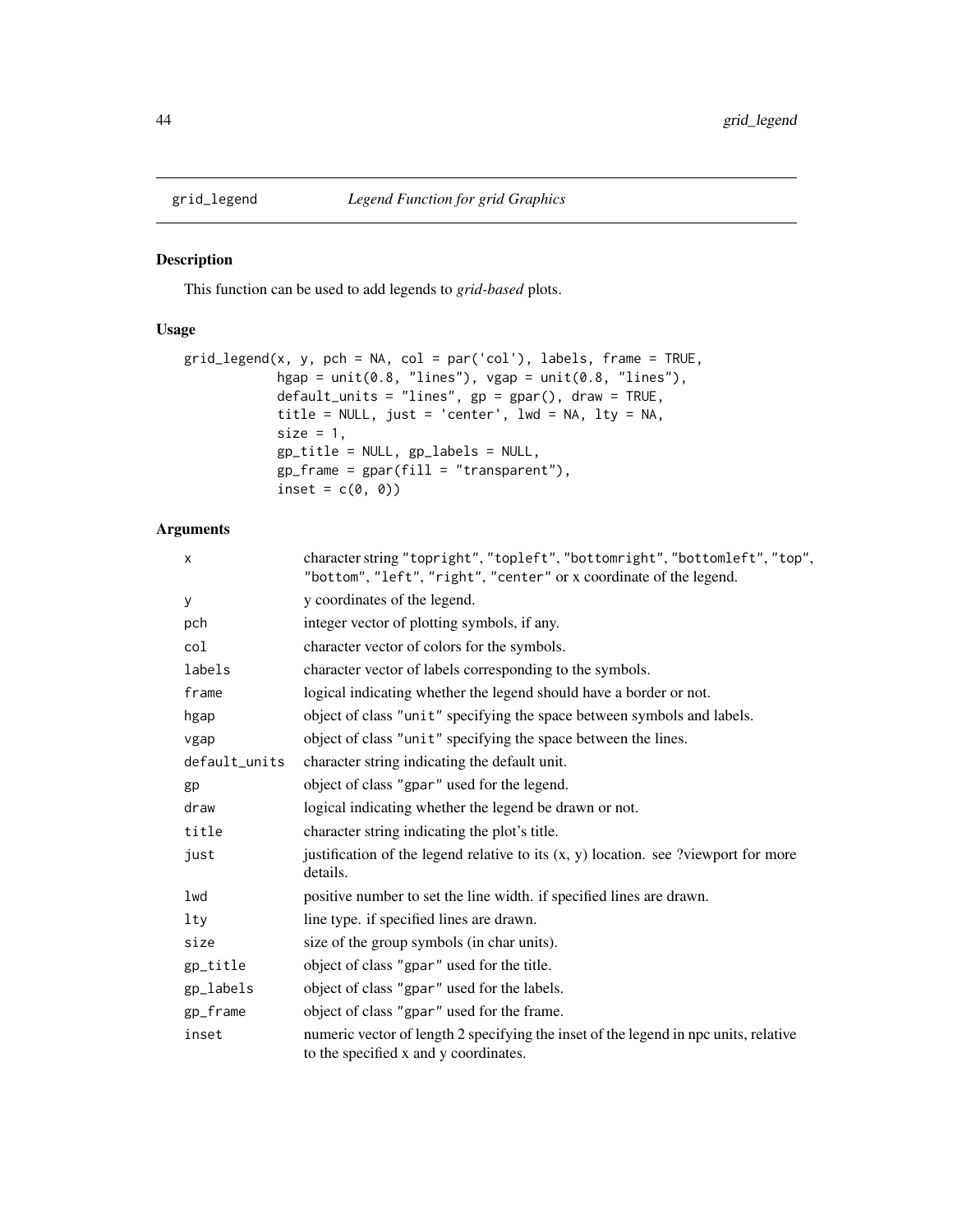# grid\_legend 45

# Value

Invisibly, the legend as a "grob" object.

## Author(s)

David Meyer <David.Meyer@R-project.org> Florian Gerber <florian.gerber@math.uzh.ch>

# See Also

[legend](#page-0-0)

```
data("Lifeboats")
attach(Lifeboats)
ternaryplot(Lifeboats[,4:6],
  pch = ifelse(side == "Port", 1, 19),
  col = ifelse(side == "Port", "red", "blue"),
  id = ifelse(men / total > 0.1, as-character(boat), NA),prop\_size = 2,
  dimnames_position = "edge",
  main = "Lifeboats on Titanic")
grid_legend(0.8, 0.9, c(1, 19), c("red", "blue"),
  c("Port", "Starboard"), title = "SIDE")
grid.newpage()
pushViewport(viewport(height = .9, width = .9 ))
grid.rect(gp = gpar(lwd = 2, lty = 2))grid\_legend(x = unit(.05, 'npc'),y = unit(.05,'npc'),
            just = c(\emptyset, \emptyset),
            pch = c(1, 2, 3),
            col = c(1, 2, 3),lwd=NA,
            lty=NA,
            labels = c("b", 'r', 'g'),title = NULL,
            gp=gpar(lwd=2, cex=1),
            hgap = unit(.8, 'lines''),
            vgap = unit(.9, 'lines'))grid\_legend(x = unit(1, 'npc'),y = unit(1,'npc'),just = c(1,1),pch = NA,
            col = c(1, 2, 3, 4),lwd=c(1,1,1,3),
            lty=c(1,2,1,3),
            labels = c("black",'red','green','blue'),
            gp_labels = list(gpar(col = 1), gpar(col = 2), gpar(col = 3), gpar(col = 4)),
```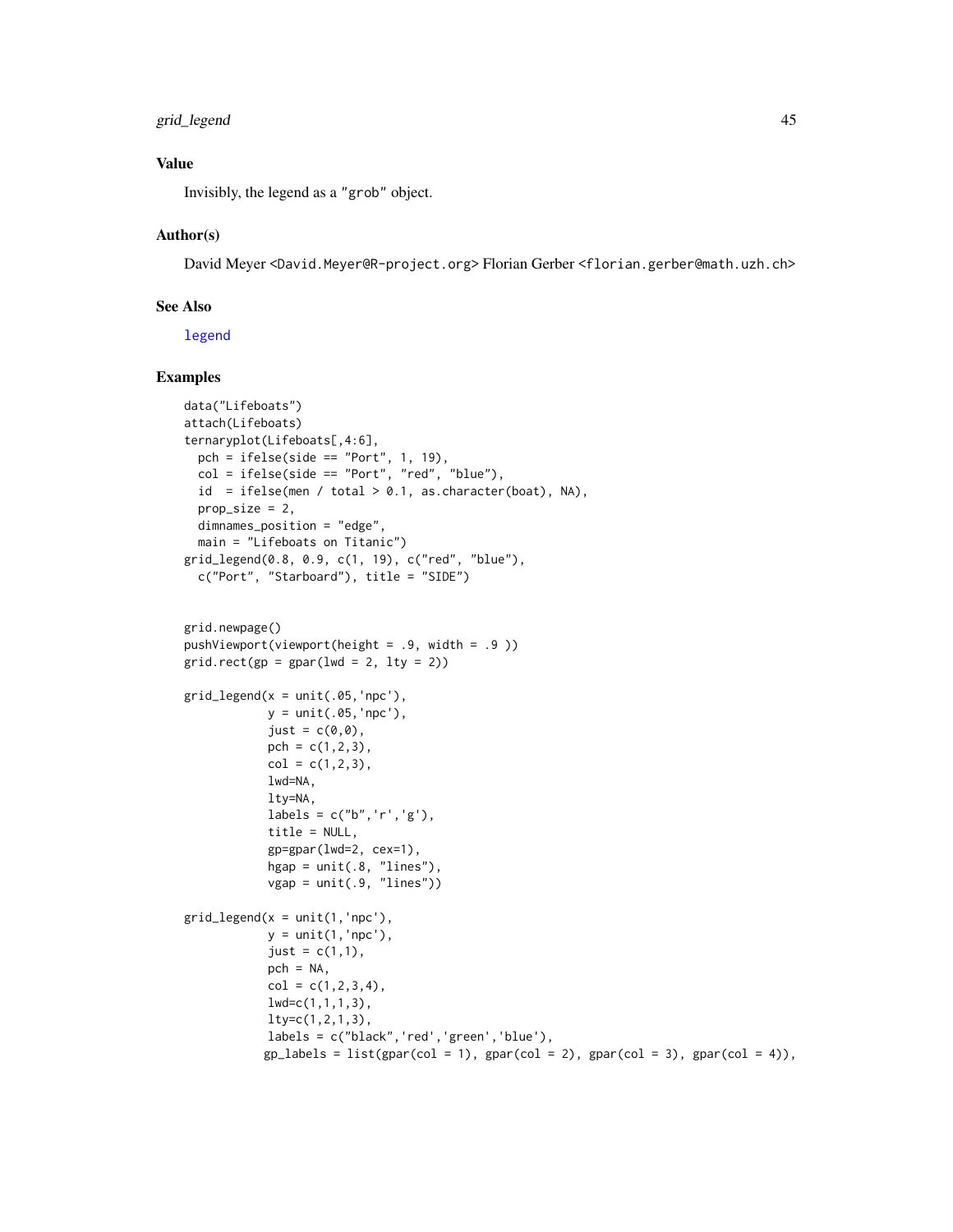```
title = NULL,
            gp=gpar(lwd=2, cex=1),
            hgap = unit(.8, "lines"),
            vgap = unit(.9, 'lines')
grid_legend(x = 'topleft',
            pch = c(1, NA, 2, NA),
            col = c(1, 2, 3, 4),lwd=NA,
            lty=c(NA,2,NA,3),
            labels = c("black",'red','green','blue'),
            title = 'Some LONG Title',
            gp_{\text{title}} = gpar(\text{col} = 3),gp_frame = gpar(col = 4, lty = 2, fill = "transport"),gp\_labels = gpar(col = 6),
            gp = gpar(lwd=2, cex=2, col = 1),hgap = unit(.8, 'lines''),
            vgap = unit(.9, "lines"))
grid\_legend(x = .7,y = .7,
            pch = c(1, NA, 2, NA),
            col = c(1, 2, 3, 4),1wd=1,
            lty=c(NA,2,NA,3),
            labels = c("black",'red','green','blue'),
            title = 'short T',
            gp=gpar(lwd=1, cex=.7,col = 1),
            hgap = unit(.8, "lines"),
            vgap = unit(.9, "lines"))
grid\_legend(x = 'bottomright',pch = c(1, NA, 2, NA),
            col = c(2),
            lwd=NA,
            lty=c(NA,2,NA,3),
            labels = c("black",'red','green','blue'),
            title = NULL,
            gp = gpar(lwd=2, cex=1, col = 1),hgap = unit(.8, 'lines'),
            vgap = unit(.9, "lines"))
```
Hitters *Hitters Data*

## Description

This data set is deduced from the [Baseball](#page-10-0) fielding data set: fielding performance basically includes the numbers of Errors, Putouts and Assists made by each player. In order to reduce the number of observations, the was compressed by calculating the mean number of errors, putouts and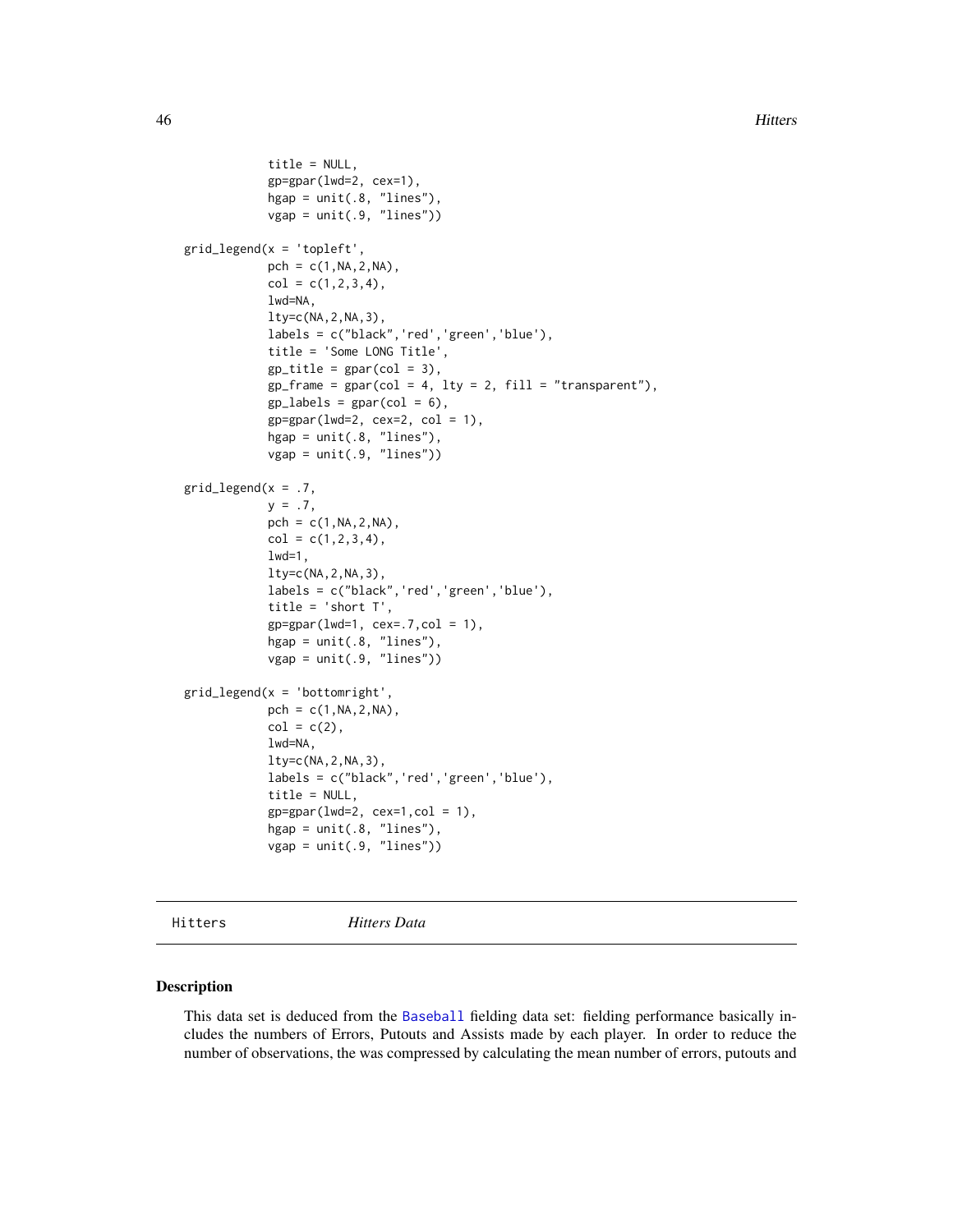#### Hitters 47

assists for each team and for only 6 positions (1B, 2B, 3B, C, OF, SS and UT). In addition, each of these three variables was scaled to a common range by dividing each variable by the maximum of the variable.

# Usage

```
data("Hitters")
```
# Format

A data frame with 154 observations and 4 variables.

Positions factor indicating the field position (1B=first baseman, 2B=second baseman, 3B=third baseman, C=catcher, OF=outfielder, SS=Short Stop, UT=Utility Players).

Putouts occur when a fielder causes an opposing player to be tagged or forced out.

Assists are credited to other fielders involved in making that putout.

Errors count the errors made by a player.

#### Source

SAS System for Statistical Graphics, First Edition, Page A2.3

## References

M. Friendly (2000), *Visualizing Categorical Data*. SAS Institute, Cary, NC.

```
data("Hitters")
attach(Hitters)
colors <- c("black","red","green","blue","red","black","blue")
pch <- substr(levels(Positions), 1, 1)
ternaryplot(Hitters[,2:4],
 pch = as.character(Positions),
 col = colors[as.numeric(Positions)],
 main = "Baseball Hitters Data")
grid_legend(0.8, 0.9, pch, colors, levels(Positions),
 title = "POSITION(S)")
detach(Hitters)
```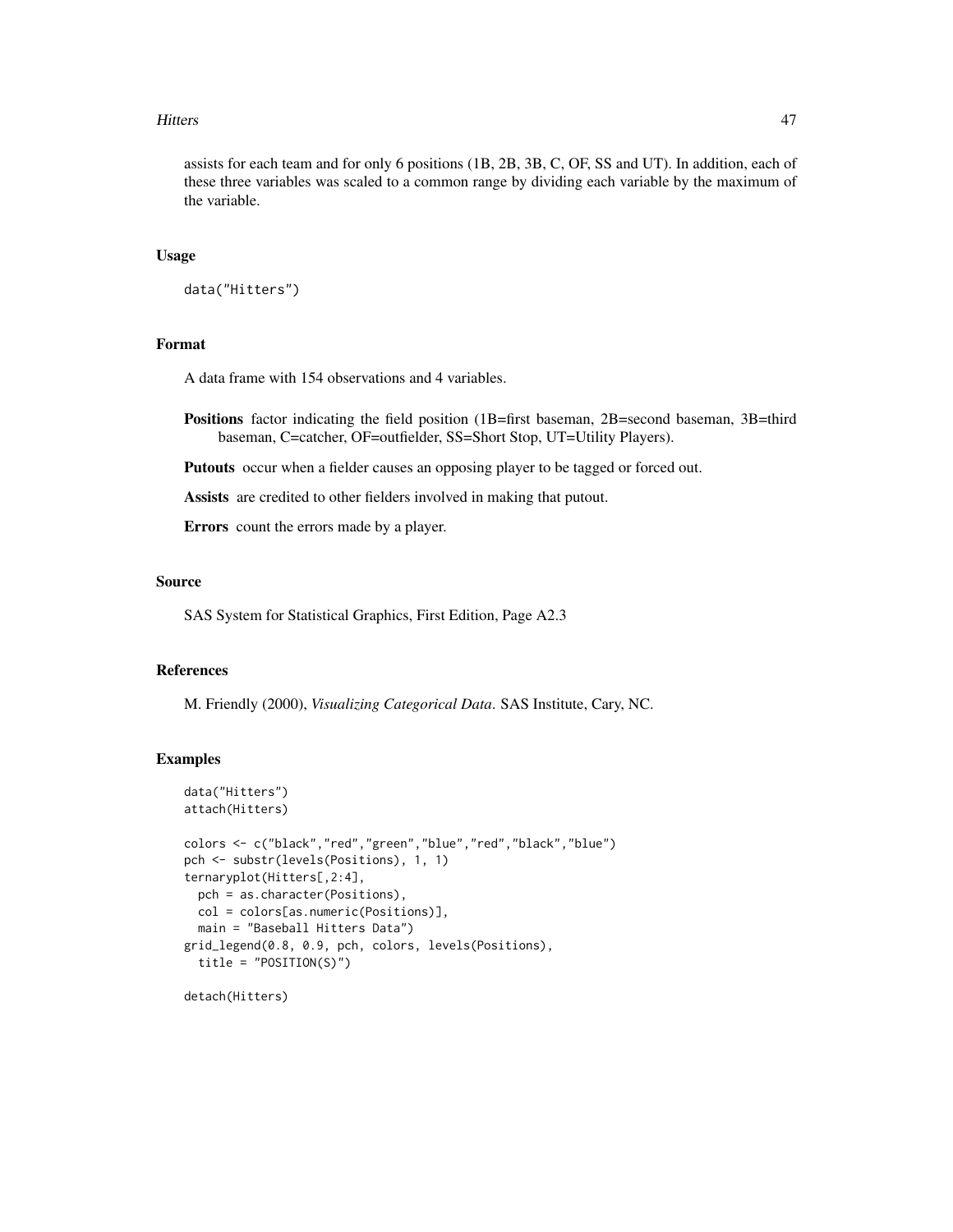#### Description

Create a HLS color from specifying hue, luminance and saturation.

# Usage

hls( $h = 1$ ,  $l = 0.5$ ,  $s = 1$ )

#### Arguments

| h  | hue value in $[0, 1]$ .        |
|----|--------------------------------|
|    | luminance value in $[0, 1]$ .  |
| -S | saturation value in $[0, 1]$ . |

# Details

HLS colors are a similar specification of colors as HSV colors, but using hue/luminance/saturation rather that hue/saturation/value.

## Author(s)

Achim Zeileis <Achim.Zeileis@R-project.org>

# See Also

[hsv](#page-0-0), [hcl2hex](#page-102-0), [polarLUV](#page-0-0)

#### Examples

```
## an HLS color wheel
pie(rep(1, 12), col = sapply(1:12/12, function(x) hls(x)))
```
HorseKicks *Death by Horse Kicks*

## Description

Data from von Bortkiewicz (1898), given by Andrews \& Herzberg (1985), on number of deaths by horse or mule kicks in 10 (of 14 reported) corps of the Prussian army. 4 corps were not considered by Fisher (1925) as they had a different organization. This data set is a popular subset of the [VonBort](#page-134-0) data.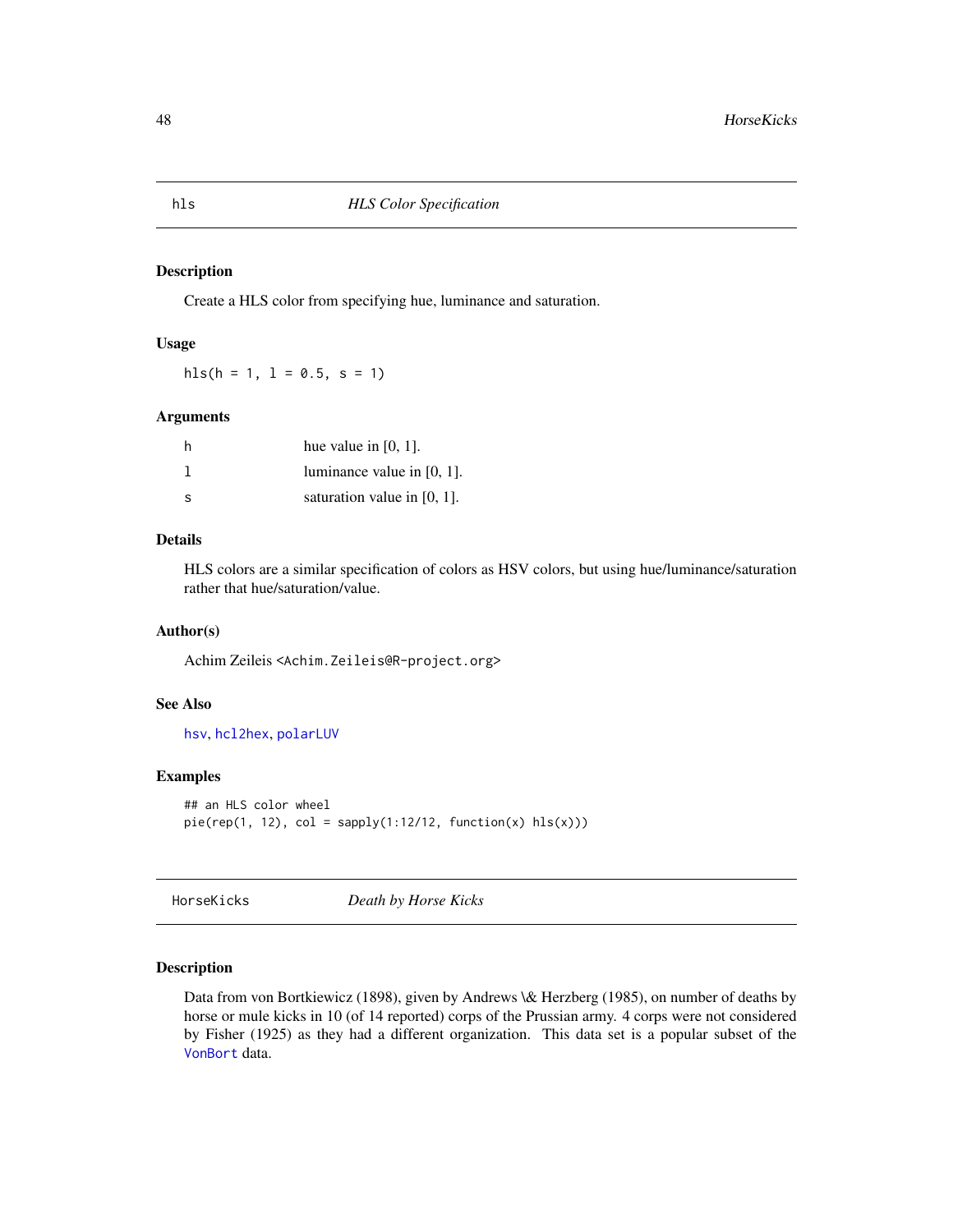## Hospital 49

## Usage

data("HorseKicks")

### Format

A 1-way table giving the number of deaths in 200 corps-years. The variable and its levels are

| No - | Name    | Levels            |
|------|---------|-------------------|
|      | nDeaths | $0, 1, \ldots, 4$ |

# Source

Michael Friendly (2000), Visualizing Categorical Data, page 18.

# References

D. F. Andrews & A. M. Herzberg (1985), *Data: A Collection of Problems from Many Fields for the Student and Research Worker*. Springer-Verlag, New York, NY.

R. A. Fisher (1925), *Statistical Methods for Research Workers*. Oliver \& Boyd, London.

L. von Bortkiewicz (1898), *Das Gesetz der kleinen Zahlen*. Teubner, Leipzig.

M. Friendly (2000), *Visualizing Categorical Data*. SAS Institute, Cary, NC.

#### See Also

[VonBort](#page-134-0)

# Examples

```
data("HorseKicks")
gf <- goodfit(HorseKicks)
summary(gf)
plot(gf)
```
Hospital *Hospital data*

## Description

The table relates the length of stay (in years) of 132 long-term schizophrenic patients in two London mental hospitals with the frequency of visits.

## Usage

data("Hospital")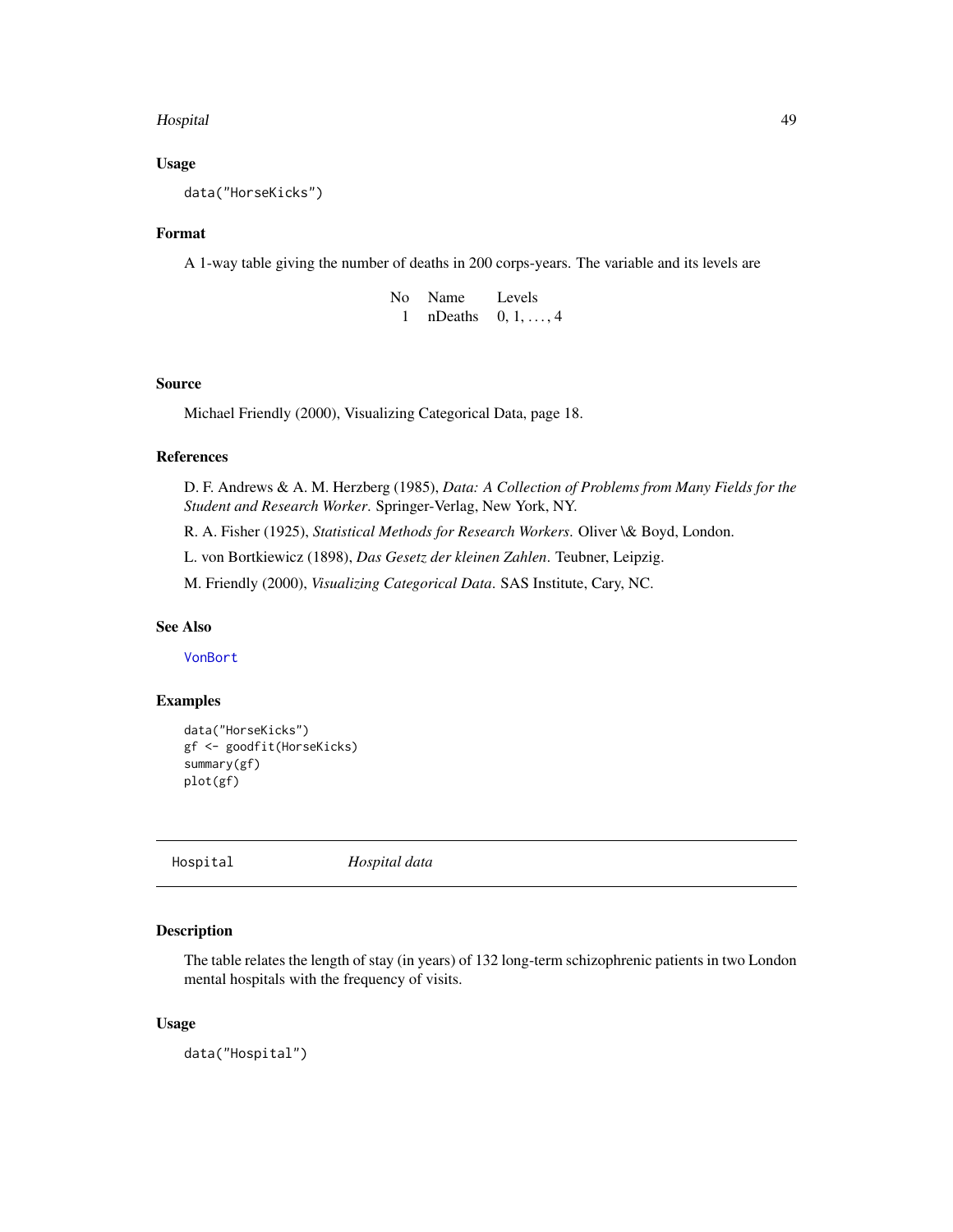#### Format

A 2-dimensional array resulting from cross-tabulating 132 patients. The variables and their levels are as follows:

| No- | Name             | Levels                                            |
|-----|------------------|---------------------------------------------------|
|     |                  | Visit Frequency Regular, Less than monthly, Never |
|     | 2 Length of Stay | 2–9 years, $10-19$ years, $20+$ years             |

# Details

Wing (1962) who collected this data concludes that the longer the length of stay in hospital, the less frequent the visits.

Haberman (1974) notes that this pattern does not increase from the "Less than monthly" to the "Never" group, which are homogeneous.

## Source

S.J Haberman (1974): Log-linear models for frequency tables with ordered classifications. Biometrics, 30:689–700.

#### References

J.K. Wing (1962): Institutionalism in mental hospitals. British Journal of Social Clinical Psychology, 1:38–51.

## Examples

```
data("Hospital")
```

```
mosaic(t(Hospital), shade = TRUE)
mosaic(Hospital, shade = TRUE)
sieve(Hospital, shade = TRUE)
assoc(Hospital, shade = TRUE)
```
independence\_table *Independence Table*

# Description

Computes table of expected frequencies (under the null hypotheses of independence) from an  $n$ -way table.

## Usage

```
independence_table(x, frequency = c("absolute", "relative"))
```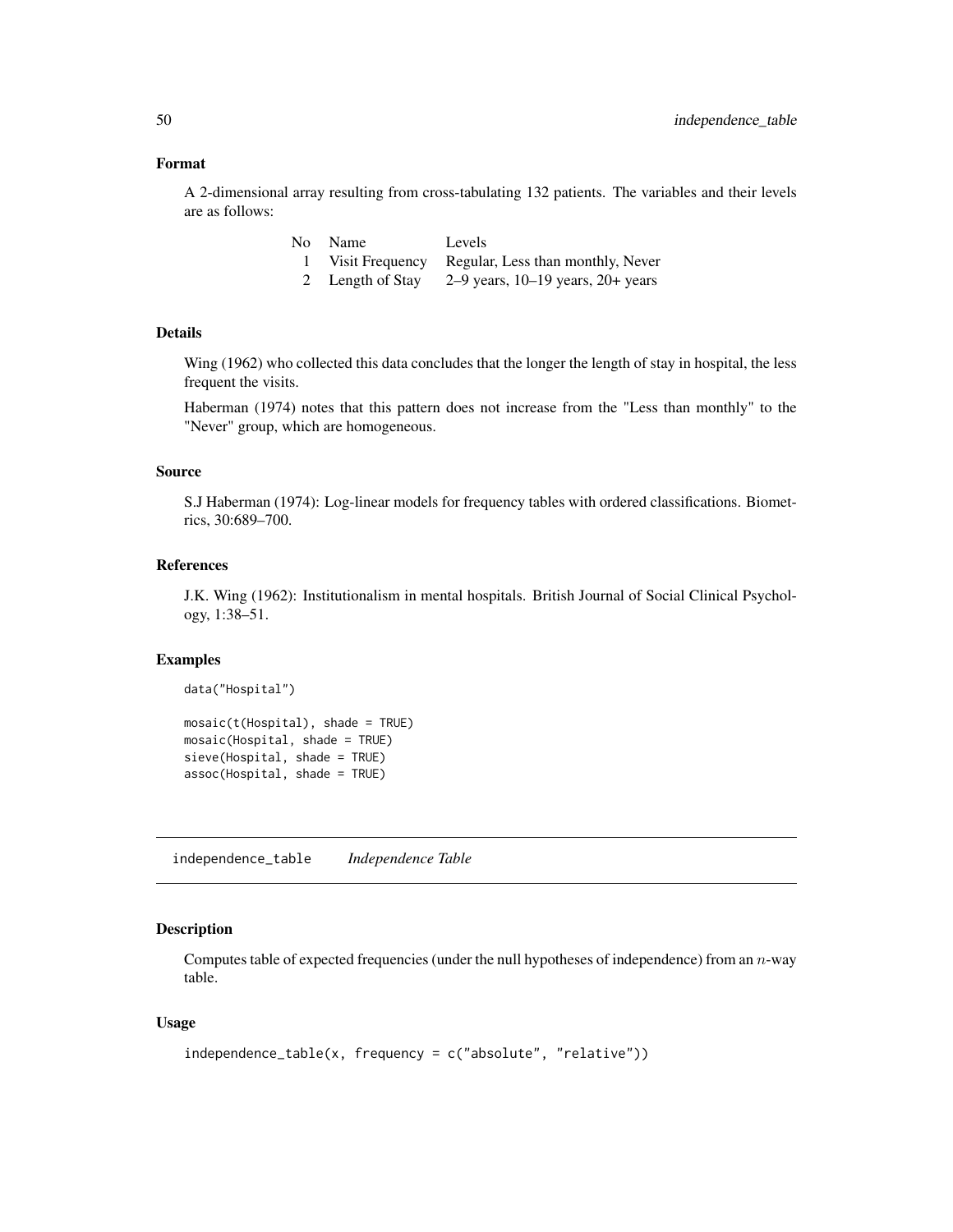## JobSatisfaction 51

## Arguments

|           | a table.                                                               |
|-----------|------------------------------------------------------------------------|
| frequency | indicates whether absolute or relative frequencies should be computed. |

## Value

A table with either absolute or relative frequencies.

## Author(s)

David Meyer <David.Meyer@R-project.org>

# Examples

```
data("MSPatients")
independence_table(MSPatients)
independence_table(MSPatients, frequency = "relative")
```
JobSatisfaction *Job Satisfaction Data*

# Description

Data from Petersen (1968) about the job satisfaction of 715 blue collar workers, selected from Danish Industry in 1968.

## Usage

```
data("JobSatisfaction")
```
## Format

A data frame with 8 observations and 4 variables.

Freq frequency.

management factor indicating quality of management (bad, good).

supervisor factor indicating supervisor's job satisfaction (low, high).

own factor indicating worker's own job satisfaction (low, high).

## Source

E. B. Andersen (1991), The Statistical Analysis of Categorical Data, Table 5.4.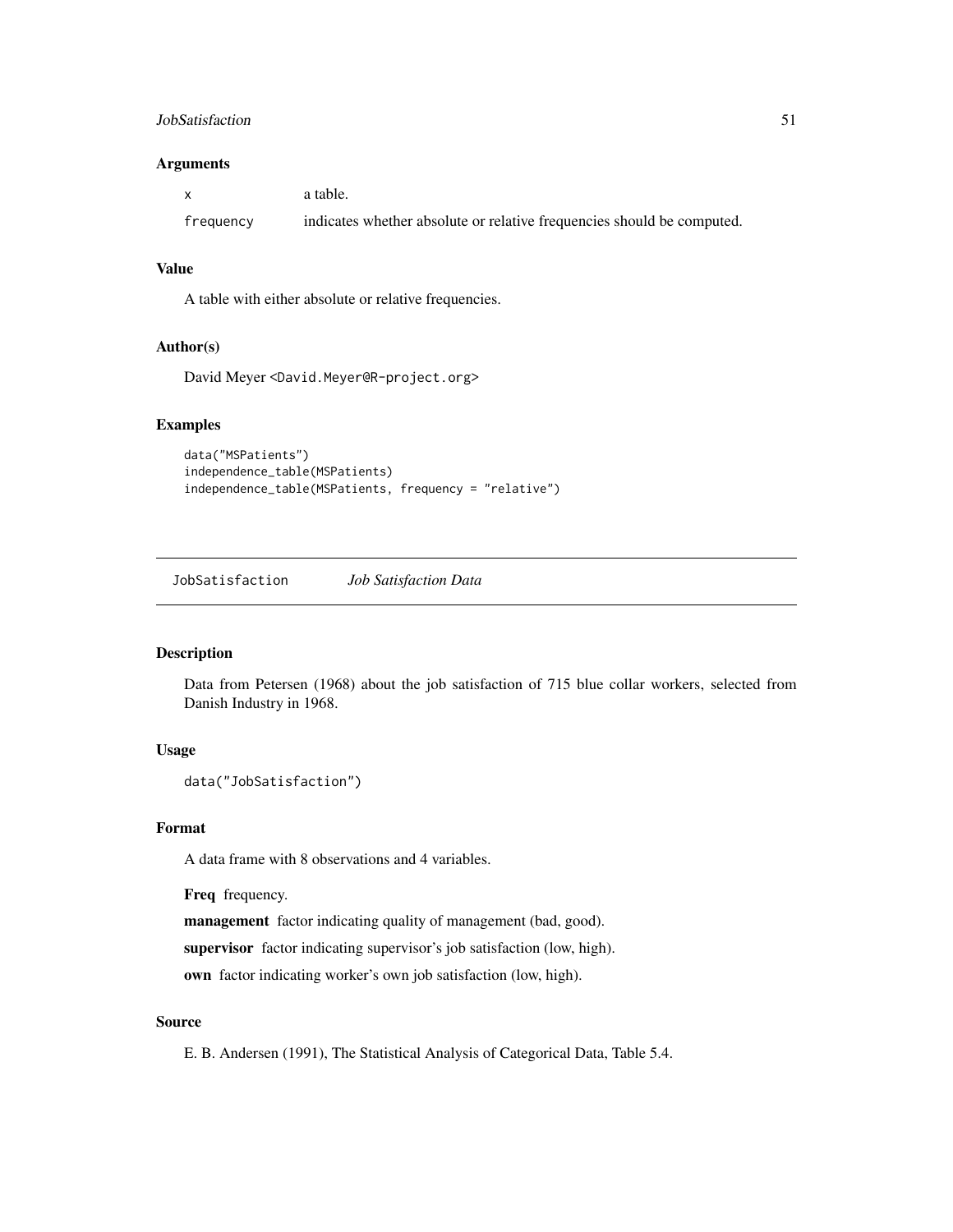## References

E. B. Andersen (1991), *The Statistical Analysis of Categorical Data*. 2nd edition. Springer-Verlag, Berlin.

E. Petersen (1968), *Job Satisfaction in Denmark*. (In Danish). Mentalhygiejnisk Forlag, Copenhagen.

## Examples

```
data("JobSatisfaction")
structable(~ ., data = JobSatisfaction)
mantelhaen.test(xtabs(Freq ~ own + supervisor + management,
                      data = JobSatisfaction))
```
JointSports *Opinions About Joint Sports*

#### Description

Data from a Danish study in 1983 and 1985 about sports activities and the opinion about joint sports with the other gender among 16–19 year old high school students.

# Usage

```
data("JointSports")
```
## Format

A data frame with 40 observations and 5 variables.

Freq frequency.

opinion factor indicating opinion about sports joint with the other gender (very good, good, indifferent, bad, very bad).

year factor indicating year of study (1983, 1985).

grade factor indicating school grade (1st, 3rd).

gender factor indicating gender (Boy, Girl).

## Source

E. B. Andersen (1991), The Statistical Analysis of Categorical Data, page 210.

#### References

E. B. Andersen (1991), *The Statistical Analysis of Categorical Data*. 2nd edition. Springer-Verlag, Berlin.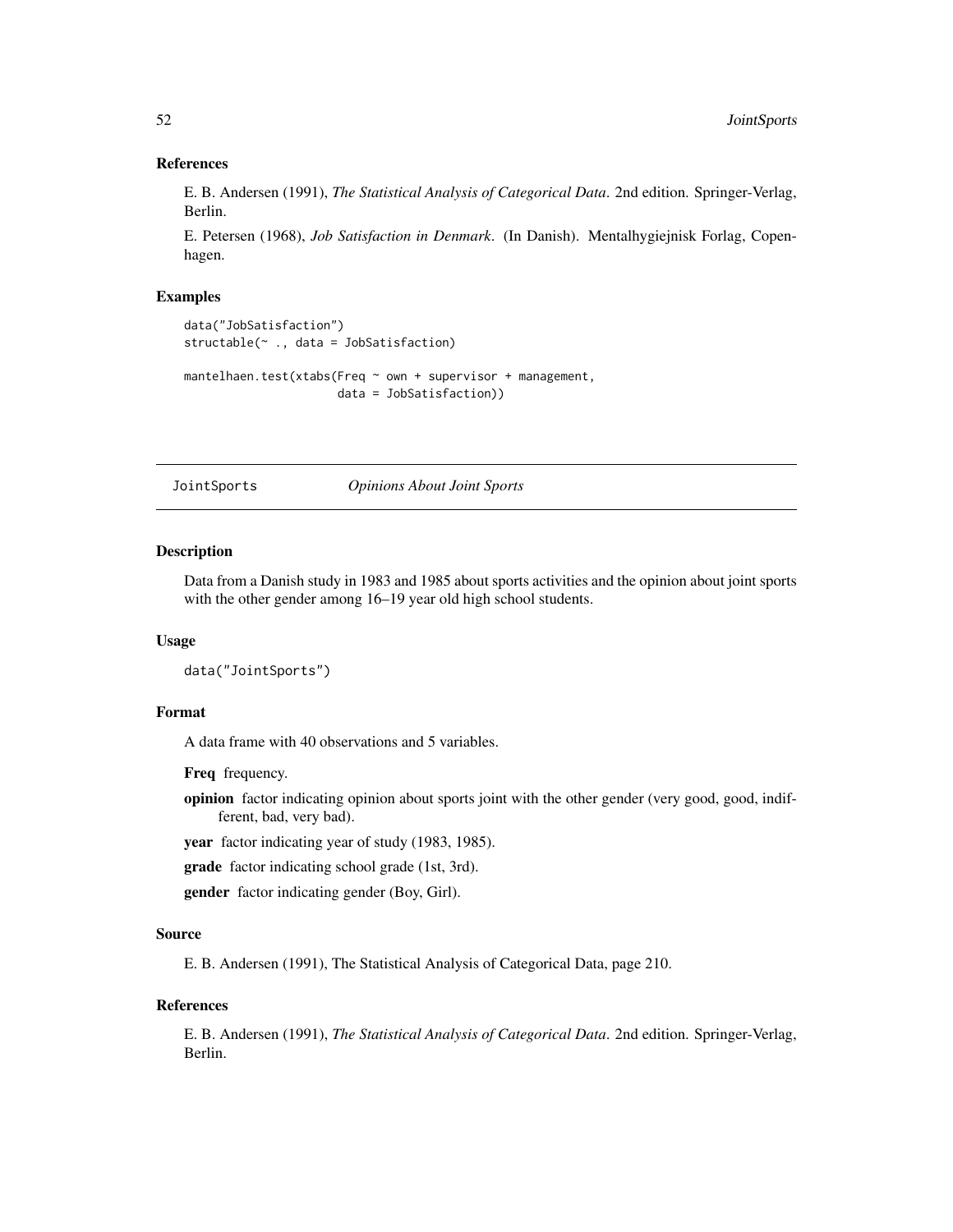#### Kappa 53 Santa Kabupatén Kabupatén Ing Kabupatén Kabupatén Ing Kabupatén Kabupatén Ing Kabupatén Kabupatén Ing K

## Examples

```
library(MASS)
data("JointSports")
tab \le xtabs(Freq \sim gender + opinion + grade + year, data = JointSports)
doubledecker(opinion \sim gender + year + grade, data = tab)
loglm(~ opinion* (gender + grade+ year) + gender*year*grade, data = tab)
```
## Kappa *Cohen's Kappa and Weighted Kappa*

#### Description

Computes two agreement rates: Cohen's kappa and weighted kappa, and confidence bands.

#### Usage

```
Kappa(x, weights = c("Equal-Spacking", "Fleiss-Chen"))## S3 method for class 'Kappa'
print(x, digits=max(getOption("digits") - 3, 3),
CI=FALSE, level=0.95, ...)
## S3 method for class 'Kappa'
confint(object, parm, level = 0.95, ...)## S3 method for class 'Kappa'
summary(object, ...)
## S3 method for class 'summary.Kappa'
print(x, \ldots)
```
## Arguments

| $\mathsf{x}$ | For Kappa: a confusion matrix. For the print methods: object of class "Kappa"<br>or "summary.Kappa"                      |
|--------------|--------------------------------------------------------------------------------------------------------------------------|
| weights      | either one of the character strings given in the default value, or a user-specified<br>matrix with same dimensions as x. |
| digits       | minimal number of significant digits.                                                                                    |
| CI           | logical; shall confidence limits be added to the output?                                                                 |
| level        | confidence level between 0 and 1 used for the confidence interval.                                                       |
| object       | object of class "Kappa".                                                                                                 |
| parm         | Currently, ignored.                                                                                                      |
| $\ddotsc$    | Further arguments passed to the default print method.                                                                    |

## Details

Cohen's kappa is the diagonal sum of the (possibly weighted) relative frequencies, corrected for expected values and standardized by its maximum value. The equal-spacing weights are defined by  $1-|i-j|/(r-1)$ , r number of columns/rows, and the Fleiss-Cohen weights by  $1-|i-j|^2/(r-1)^2$ . The latter one attaches greater importance to near disagreements.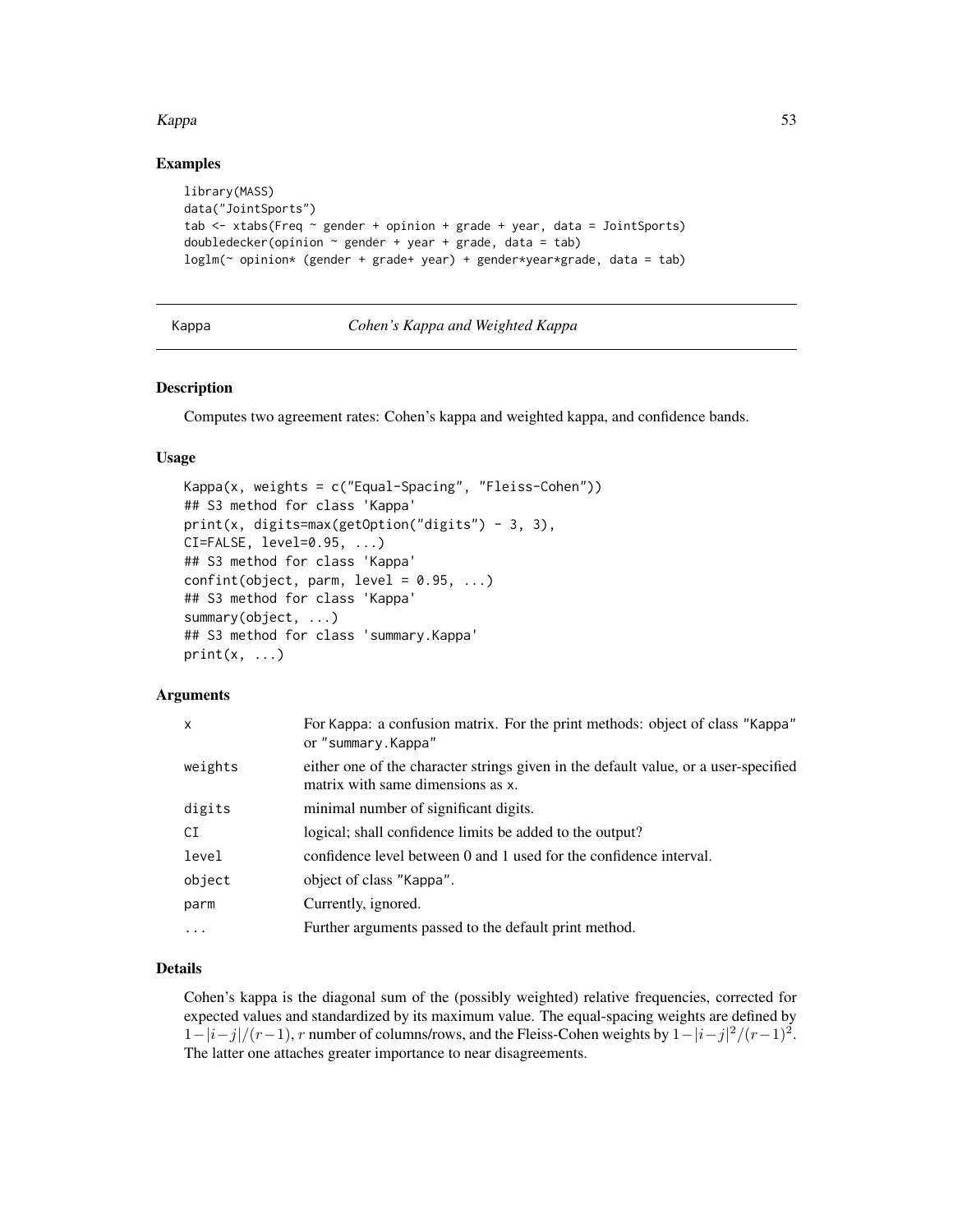# Value

An object of class "Kappa" with three components:

| Unweighted | numeric vector of length 2 with the kappa statistic (value component), along<br>with Approximate Standard Error (ASE component) |
|------------|---------------------------------------------------------------------------------------------------------------------------------|
| Weighted   | idem for the weighted kappa.                                                                                                    |
| Weights    | numeric matrix with weights used.                                                                                               |

# Note

The summary method also prints the weights.

There is a confint method for computing approximate confidence intervals.

## Author(s)

David Meyer <David.Meyer@R-project.org>

# References

Cohen, J. (1960), A coefficient of agreement for nominal scales. *Educational and Psychological Measurement*, 20, 37–46.

Everitt, B.S. (1968), Moments of statistics kappa and weighted kappa. *The British Journal of Mathematical and Statistical Psychology*, 21, 97–103.

Fleiss, J.L., Cohen, J., and Everitt, B.S. (1969), Large sample standard errors of kappa and weighted kappa. *Psychological Bulletin*, 72, 332–327.

## See Also

[agreementplot](#page-2-0), [confint](#page-0-0)

```
data("SexualFun")
K <- Kappa(SexualFun)
K
confint(K)
summary(K)
print(K, CI = TRUE)
```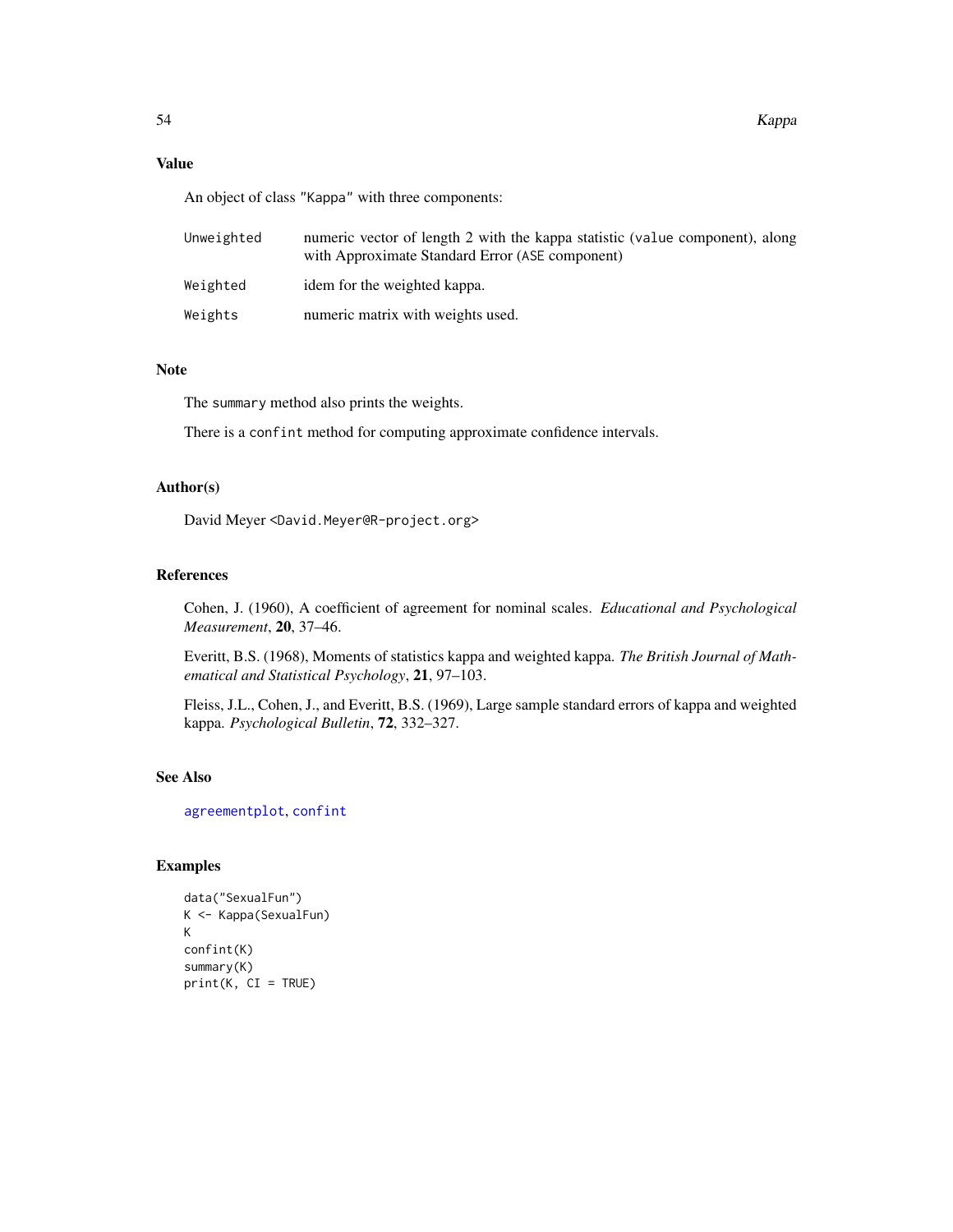<span id="page-54-0"></span>

#### **Description**

These functions generate labeling functions used for strucplots.

#### Usage

```
labeling_border(labels = TRUE, varnames = labels,
  set_labels = NULL, set_varnames = NULL,
  tl_labels = NULL, alternate_labels = FALSE, tl_varnames = NULL,
  gp abels = gpar(fontsize = 12),
  gp_{varnames} = gpar(fontsize = 12, fontface = 2),rot_{\text{labels}} = c(0, 90, 0, 90), rot_{\text{varnames}} = c(0, 90, 0, 90),
  pos_labels = "center", pos_varnames = "center",
  just_labels = "center", just_varnames = pos_varnames,
  boxes = FALSE, fill_boxes = FALSE,
  offset_labels = c(0, 0, 0, 0), offset_varnames = offset_labels,
  labbl_varnames = NULL, labels_varnames = FALSE, sep = ": ",
  abbreviate_labs = FALSE, rep = TRUE, clip = FALSE, \ldots)
labeling_values(value_type = c("observed", "expected", "residuals"),
                suppress = NULL, digits = 1, clip_cells = FALSE, ...)labeling_residuals(suppress = NULL, digits = 1, clip_cells = FALSE, ...)
labeling_conditional(...)
labeling_left(rep = FALSE, pos_varnames = "left",
  pos\_labels = "left", just\_labels = "left", ...labeling_left2(tl_labels = TRUE, clip = TRUE, pos_varnames = "left",
  pos_labels = "left", just_labels = "left", ...)
labeling_cboxed(tl_labels = TRUE, boxes = TRUE, clip = TRUE,
  pos\_labels = "center", ...)labeling_lboxed(tl_labels = FALSE, boxes = TRUE, clip = TRUE,
  pos_labels = "left", just_labels = "left",
  labbl_varnames = FALSE, ...)labeling_doubledecker(lab_pos = c("bottom", "top"), dep_varname = TRUE,
  boxes = NULL, clip = NULL, labbl_varnames = FALSE,
  rot\_labels = rep.int(0, 4),pos_labels = c("left", "center", "left", "center"),
  just_labels = c("left", "left", "left", "center"),
  varnames = NULL, gp_varnames = gpar(fontsize = 12, fontface = 2),
  offset_varnames = c(0, -0.6, 0, 0), tl_labels = NULL, ...)
```
#### Arguments

labels vector of logicals indicating whether labels should be drawn for a particular dimension.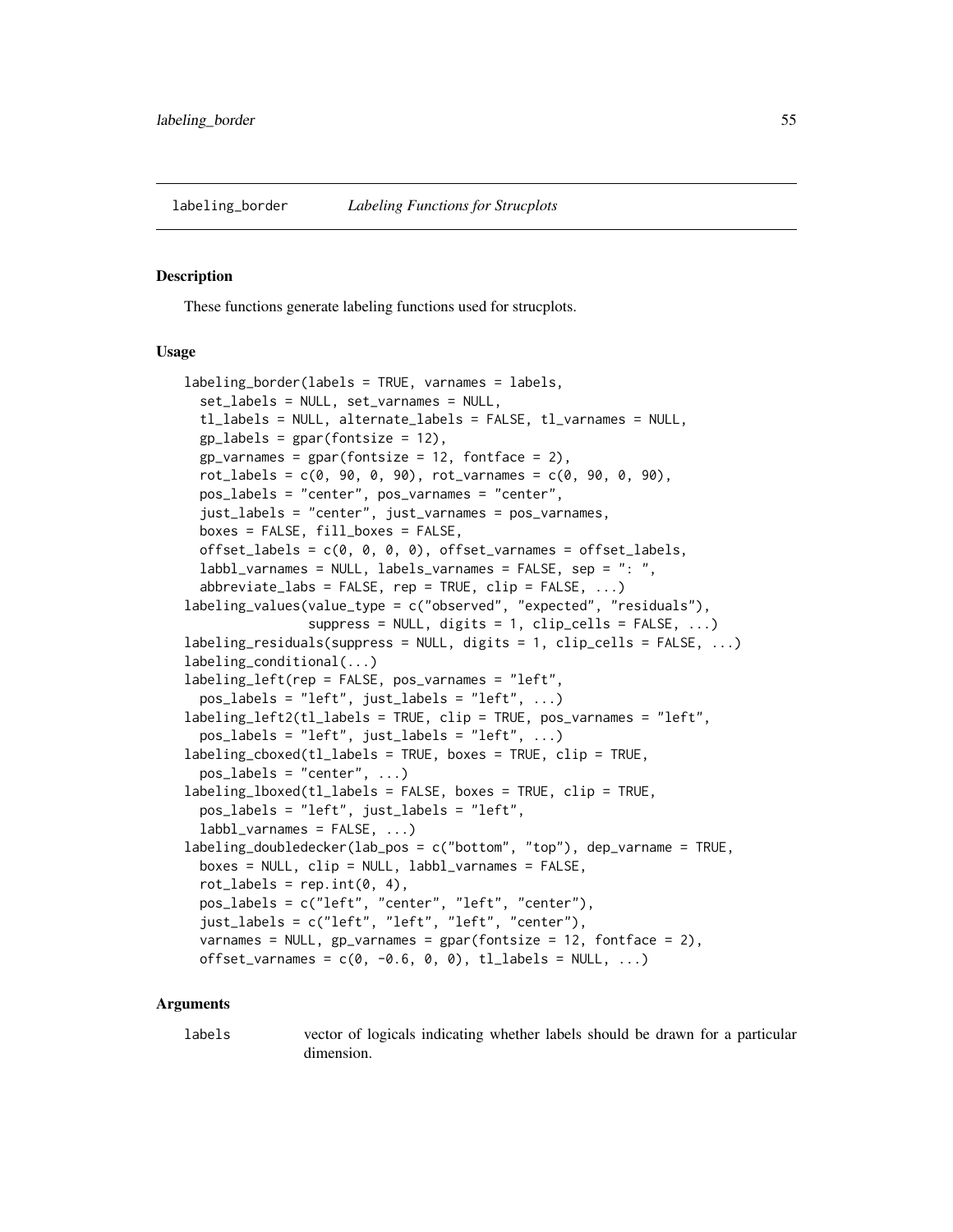| varnames         | vector of logicals indicating whether variable names should be drawn for a par-<br>ticular dimension.                                                                                                                                                                                                                                                                                                                                                                                                                                                                                                                                                          |
|------------------|----------------------------------------------------------------------------------------------------------------------------------------------------------------------------------------------------------------------------------------------------------------------------------------------------------------------------------------------------------------------------------------------------------------------------------------------------------------------------------------------------------------------------------------------------------------------------------------------------------------------------------------------------------------|
| set_labels       | An optional character vector with named components replacing the so-specified<br>variable names. The component names must exactly match the variable names<br>to be replaced.                                                                                                                                                                                                                                                                                                                                                                                                                                                                                  |
| set_varnames     | An optional list with named components of character vectors replacing the labels<br>of the so-specified variables. The component names must exactly match the<br>variable names whose labels should be replaced.                                                                                                                                                                                                                                                                                                                                                                                                                                               |
| tl_labels        | vector of logicals indicating whether labels should be positioned on top (column<br>labels) / left (row labels) for a particular dimension.                                                                                                                                                                                                                                                                                                                                                                                                                                                                                                                    |
| alternate_labels |                                                                                                                                                                                                                                                                                                                                                                                                                                                                                                                                                                                                                                                                |
|                  | vector of logicals indicating whether labels should be alternated on the top/bottom<br>(left/right) side of the plot for a particular dimension.                                                                                                                                                                                                                                                                                                                                                                                                                                                                                                               |
| tl_varnames      | vector of logicals indicating whether variable names should be positioned on top<br>(column labels) / on left (row labels) for a particular dimension.                                                                                                                                                                                                                                                                                                                                                                                                                                                                                                         |
| gp_labels        | list of objects of class "gpar" used for drawing the labels.                                                                                                                                                                                                                                                                                                                                                                                                                                                                                                                                                                                                   |
| gp_varnames      | list of objects of class "gpar" used for drawing the variable names.                                                                                                                                                                                                                                                                                                                                                                                                                                                                                                                                                                                           |
| rot_labels       | vector of rotation angles for the labels for each of the four sides of the plot.                                                                                                                                                                                                                                                                                                                                                                                                                                                                                                                                                                               |
| rot_varnames     | vector of rotation angles for the variable names for each of the four sides of the<br>plot.                                                                                                                                                                                                                                                                                                                                                                                                                                                                                                                                                                    |
| pos_labels       | character string of label positions ("left", "center", "right") for each of the<br>variables.                                                                                                                                                                                                                                                                                                                                                                                                                                                                                                                                                                  |
| pos_varnames     | character string of variable names positions ("left", "center", "right") for<br>each of the four sides of the plot.                                                                                                                                                                                                                                                                                                                                                                                                                                                                                                                                            |
| just_labels      | character string of label justifications ("left", "center", "right") for each of<br>the variables.                                                                                                                                                                                                                                                                                                                                                                                                                                                                                                                                                             |
| just_varnames    | character string of variable names justifications ("left", "center", "right")<br>for each of the four sides of the plot.                                                                                                                                                                                                                                                                                                                                                                                                                                                                                                                                       |
| boxes            | vector of logicals indicating whether boxes should be drawn around the labels<br>for a particular dimension.                                                                                                                                                                                                                                                                                                                                                                                                                                                                                                                                                   |
| fill_boxes       | Either a vector of logicals, or a vector of characters, or a list of such vectors,<br>specifying the fill colors for the boxes. "TRUE" and "FALSE" values are trans-<br>formed into "grey" and "white", respectively. If fill_boxes is atomic, each<br>component specifies a basic color for the corresponding dimension. This color<br>is transformed into its HSV representation, and the value is varied from 50% to<br>100% to give a sequential color palette for the levels. For NA components, no<br>palette is produced (no fill color). If fill_boxes is a list of vectors, each vector<br>specifies the level colors of the corresponding dimension. |
|                  | offset_labels, offset_varnames                                                                                                                                                                                                                                                                                                                                                                                                                                                                                                                                                                                                                                 |
|                  | numeric vector of length 4 indicating the offset of the labels (variable names)<br>for each of the four sides of the plot.                                                                                                                                                                                                                                                                                                                                                                                                                                                                                                                                     |
| labbl_varnames   | vector of logicals indicating whether variable names should be drawn on the left<br>(column variables) / on top (row variables) of the corresponding labels.                                                                                                                                                                                                                                                                                                                                                                                                                                                                                                   |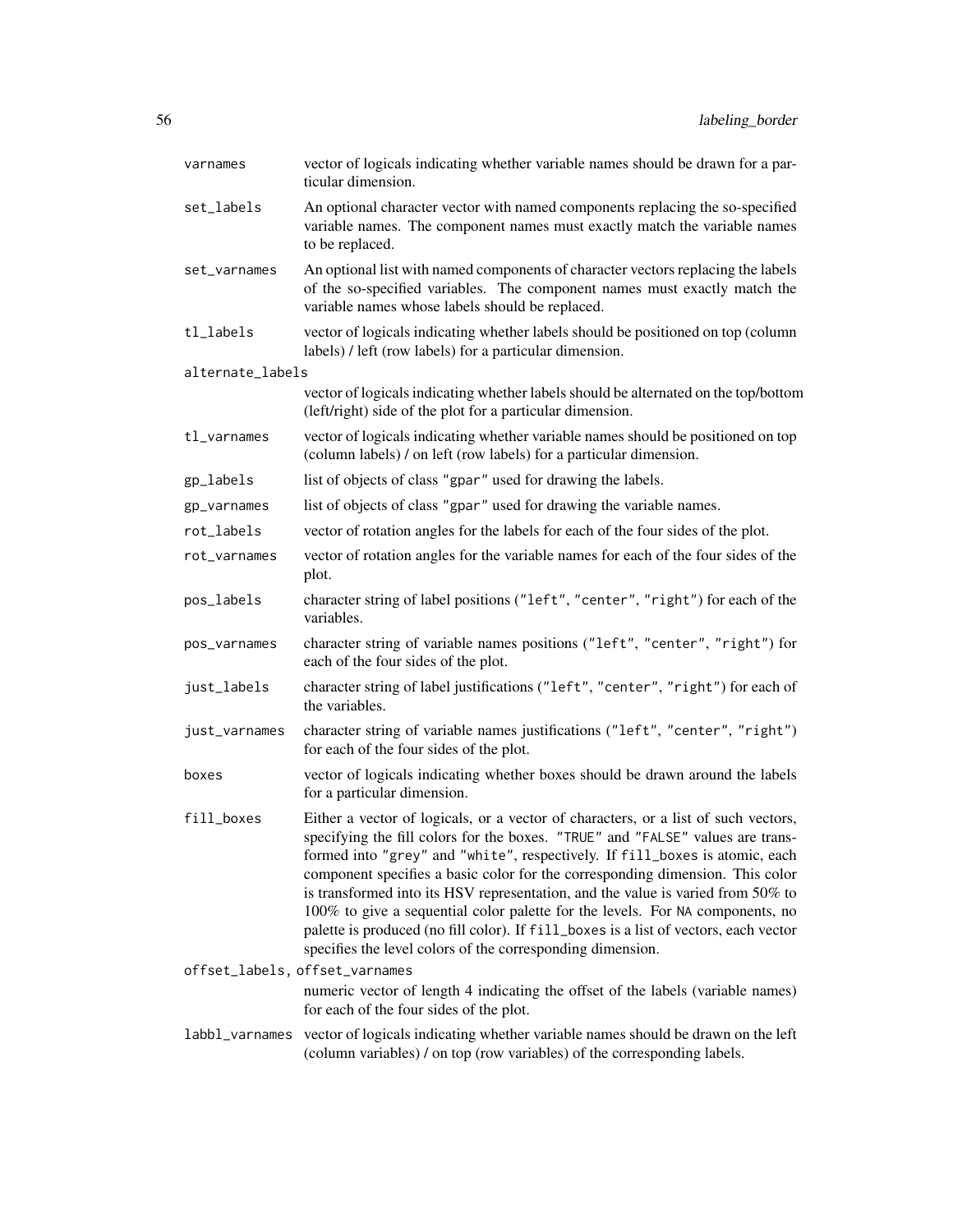## labeling\_border 57

| labels_varnames |                                                                                                                                                                                                                                                                             |  |
|-----------------|-----------------------------------------------------------------------------------------------------------------------------------------------------------------------------------------------------------------------------------------------------------------------------|--|
|                 | vector of logicals indicating, for each dimension, whether the variable name<br>should be added to the corresponding labels or not.                                                                                                                                         |  |
| sep             | separator used if any component of "labels_varnames" is TRUE.                                                                                                                                                                                                               |  |
| abbreviate_labs |                                                                                                                                                                                                                                                                             |  |
|                 | vector of integers or logicals indicating, for each dimension, the number of char-<br>acters the labels should be abbreviated to. TRUE means 1 character, FALSE causes<br>no abbreviation. Values are recycled as needed.                                                   |  |
| rep             | vector of logicals indicating, for each dimension, whether labels should be re-<br>peated for all conditioning strata, or appear only once.                                                                                                                                 |  |
| clip            | vector of integers indicating, for each dimension, whether labels should be clipped<br>to not overlap.                                                                                                                                                                      |  |
| lab_pos         | character string switching between "top" or "bottom" position of the labels<br>(only used for labeling_doubledecker).                                                                                                                                                       |  |
| dep_varname     | logical or character string. If logical, this is indicating whether the name of the<br>dependent variable should be printed or not. A character string will be printed<br>instead of the variable name taken from the dimnames.                                             |  |
| value_type      | character string specifying which values should be displayed in the cells.                                                                                                                                                                                                  |  |
| suppress        | numeric vector of length 2 specifying an interval of values that are not displayed.<br>0 values are never displayed. A single number, k, is treated as $c(-k, k)$ . The<br>default for labeling residuals is $c(-2, 2)$ . Use suppress = 0 to show all non-<br>zero values. |  |
| digits          | integer specifying the number of digits used for rounding.                                                                                                                                                                                                                  |  |
| clip_cells      | logical indicating whether the values should be clipped at the cell borders.                                                                                                                                                                                                |  |
| $\cdots$        | only used for labeling_conditional and labeling_doubledecker: parame-<br>ters passed to labeling_cells and labeling_border.                                                                                                                                                 |  |

## Details

These functions generate labeling functions called by [strucplot](#page-114-0) for their side-effect of adding labels to the plot. They suppose that a strucplot has been drawn and the corresponding viewport structure is pushed, since the positions of the viewports are used for the label positioning. Note that the functions can also be used 'stand-alone' as shown in the examples.

All values supplied to vectorized arguments can be 'abbreviated' by using named components which override the default component values. In addition, these defaults can be overloaded by the sequence of non-named components which are recycled as needed (see examples).

This help page only documents labeling\_border and derived functions, more functions are described on the help page for [labeling\\_cells](#page-58-0) and [labeling\\_list](#page-58-0).

labeling\_left, labeling\_left2, labeling\_cboxed, and labeling\_lboxed are really just wrappers to labeling\_border, and good examples for the parameter usage.

labeling\_residuals is a trivial wrapper for labeling\_values, which in turn calls labeling\_border by additionally adding the observed or expected frequencies or residuals to the cells.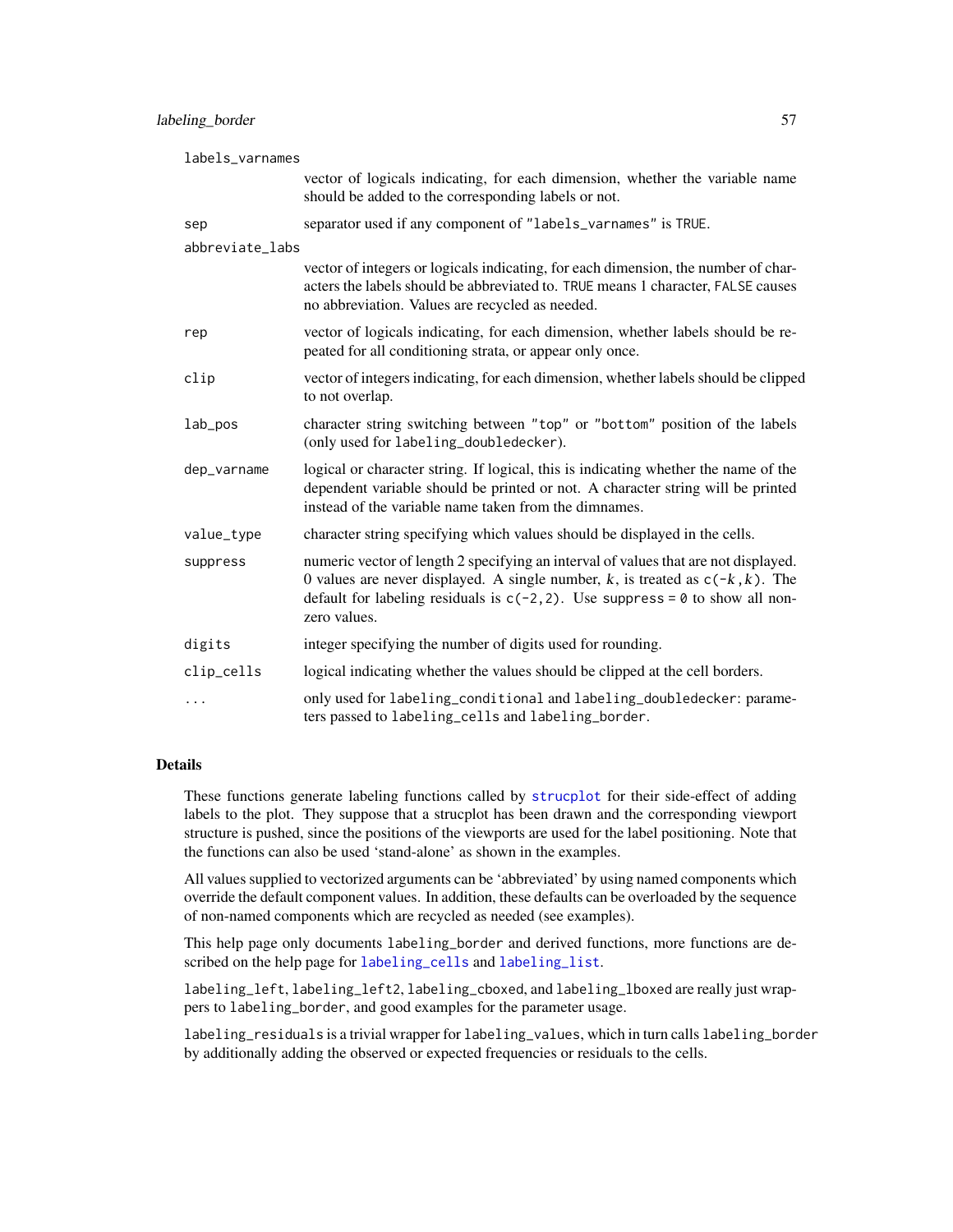# Value

A function with arguments:

|          | "dimnames" attribute from the visualized contingency table, or the visualized<br>table itself from which the "dimnames" attributes will then be extracted. |
|----------|------------------------------------------------------------------------------------------------------------------------------------------------------------|
|          | split_vertical vector of logicals indicating the split directions.                                                                                         |
| condvars | integer vector of conditioning dimensions.                                                                                                                 |

# Author(s)

David Meyer <David.Meyer@R-project.org>

# References

Meyer, D., Zeileis, A., and Hornik, K. (2006), The strucplot framework: Visualizing multi-way contingency tables with vcd. *Journal of Statistical Software*, 17(3), 1-48. URL http://www.jstatsoft.org/v17/i03/ and available as vignette("strucplot").

## See Also

[labeling\\_cells](#page-58-0), [labeling\\_list](#page-58-0), [structable](#page-118-0), [grid.text](#page-0-0)

```
data("Titanic")
mosaic(Titanic)
mosaic(Titanic, labeling = labeling_left)
labeling_left
mosaic(Titanic, labeling = labeling_cboxed)
labeling_cboxed
mosaic(Titanic, labeling = labeling_lboxed)
labeling_lboxed
data("PreSex")
mosaic(~ PremaritalSex + ExtramaritalSex | Gender + MaritalStatus,
  data = PreSex, labeling = labeling_conditional)
## specification of vectorized arguments
mosaic(Titanic, labeling_args = list(abbreviate_labs = c(Survived = TRUE)))
mosaic(Titanic, labeling_args = list(clip = TRUE, boxes = TRUE,
  fill_boxes = c(Survived = "green", "red")))
mosaic(Titanic, labeling_args = list(clip = TRUE, boxes = TRUE,
  fill_boxes = list(Sex = "red", "green")))
mosaic(Titanic, labeling_args = list(clip = TRUE, boxes = TRUE,
```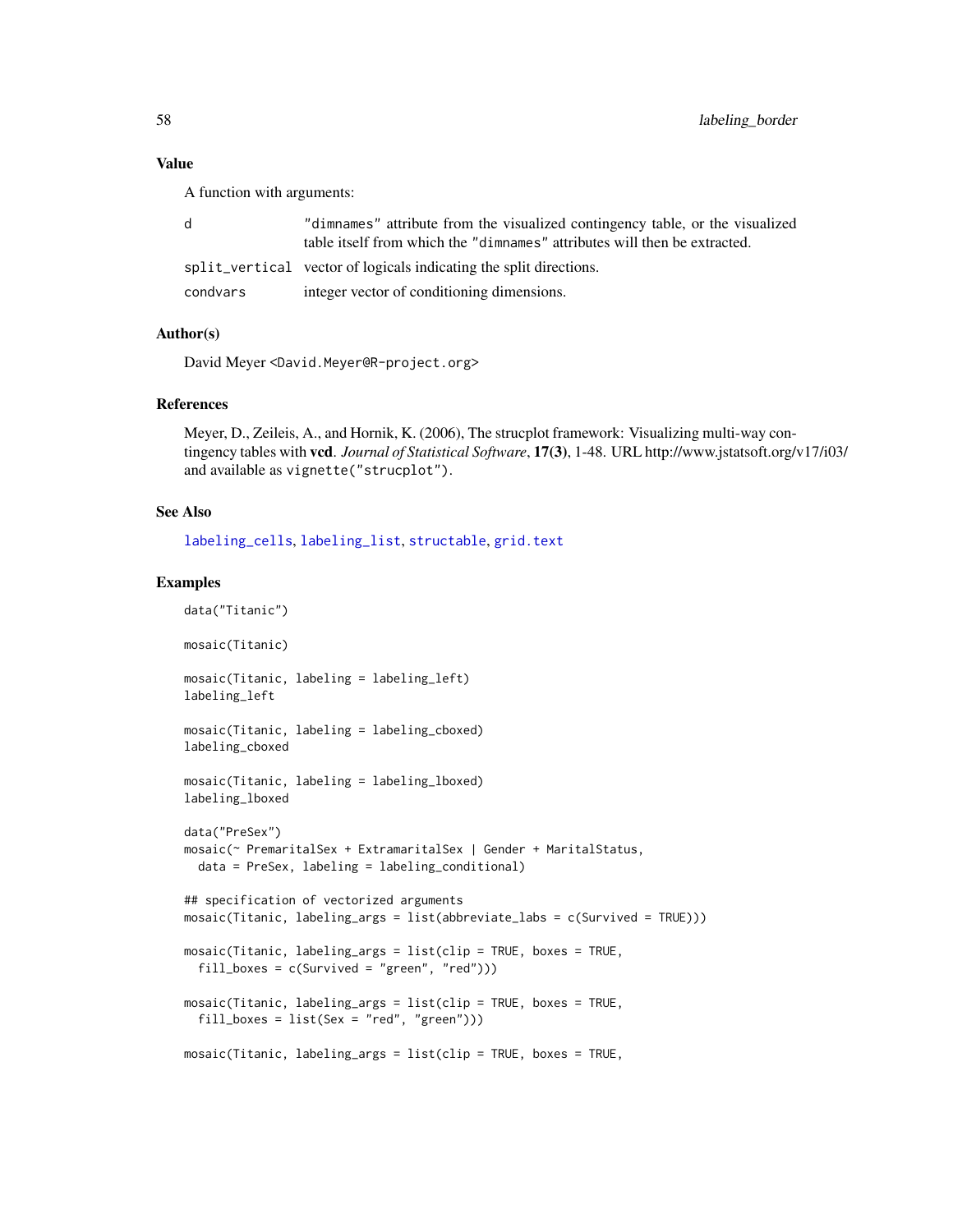```
fill_boxes = list(Sex = c(Male = "red", "blue"), "green")))
## change variable names
mosaic(Titanic, labeling_args = list(set_varnames = c(Sex = "Gender")))
## change labels
mosaic(Titanic, labeling_args = list(set_varnames = c(Survived = "Status"),
  set_labels = list(Survived = c("Survived", "Not Survived")), rep = FALSE))
## show frequencies
mosaic(Titanic, labeling = labeling_values)
```
labeling\_cells\_list *Labeling Functions for Strucplots*

#### <span id="page-58-0"></span>Description

These functions generate labeling functions that produce labels for strucplots.

# Usage

```
labeling_cells(labels = TRUE, varnames = TRUE,
  abbreviate_labels = FALSE, abbreviate_varnames = FALSE,
  gp\_text = gpar(), lsep = ": ", lcollapse = "\\n",just = "center", pos = "center", rot = 0,
 margin = unit(0.5, 'lines''), clip_cells = TRUE,
  text = NULL, ...labeling_list(gp_text = gpar(), just = "left", pos = "left", lsep = ": ",
  sep = " ", offset = unit(c(2, 2), "lines"),
  varnames = TRUE, cols = 2, ...)
```

| labels              | vector of logicals indicating, for each dimension, whether labels for the factor<br>levels should be drawn or not. Values are recycled as needed.                                                                                                            |  |
|---------------------|--------------------------------------------------------------------------------------------------------------------------------------------------------------------------------------------------------------------------------------------------------------|--|
| varnames            | vector of logicals indicating, for each dimension, whether variable names should<br>be drawn. Values are recycled as needed.                                                                                                                                 |  |
| abbreviate_labels   |                                                                                                                                                                                                                                                              |  |
|                     | vector of integers or logicals indicating, for each dimension, the number of char-<br>acters the labels should be abbreviated to. TRUE means 1 character, FALSE causes<br>no abbreviation. Values are recycled as needed.                                    |  |
| abbreviate_varnames |                                                                                                                                                                                                                                                              |  |
|                     | vector of integers or logicals indicating, for each dimension, the number of char-<br>acters the variable ( <i>i.e.</i> , dimension) names should be abbreviated to. TRUE means<br>1 character, FALSE causes no abbreviation. Values are recycled as needed. |  |
| gp_text             | object of class "gpar" used for the text drawn.                                                                                                                                                                                                              |  |
| lsep                | character that separates variable names from the factor levels.                                                                                                                                                                                              |  |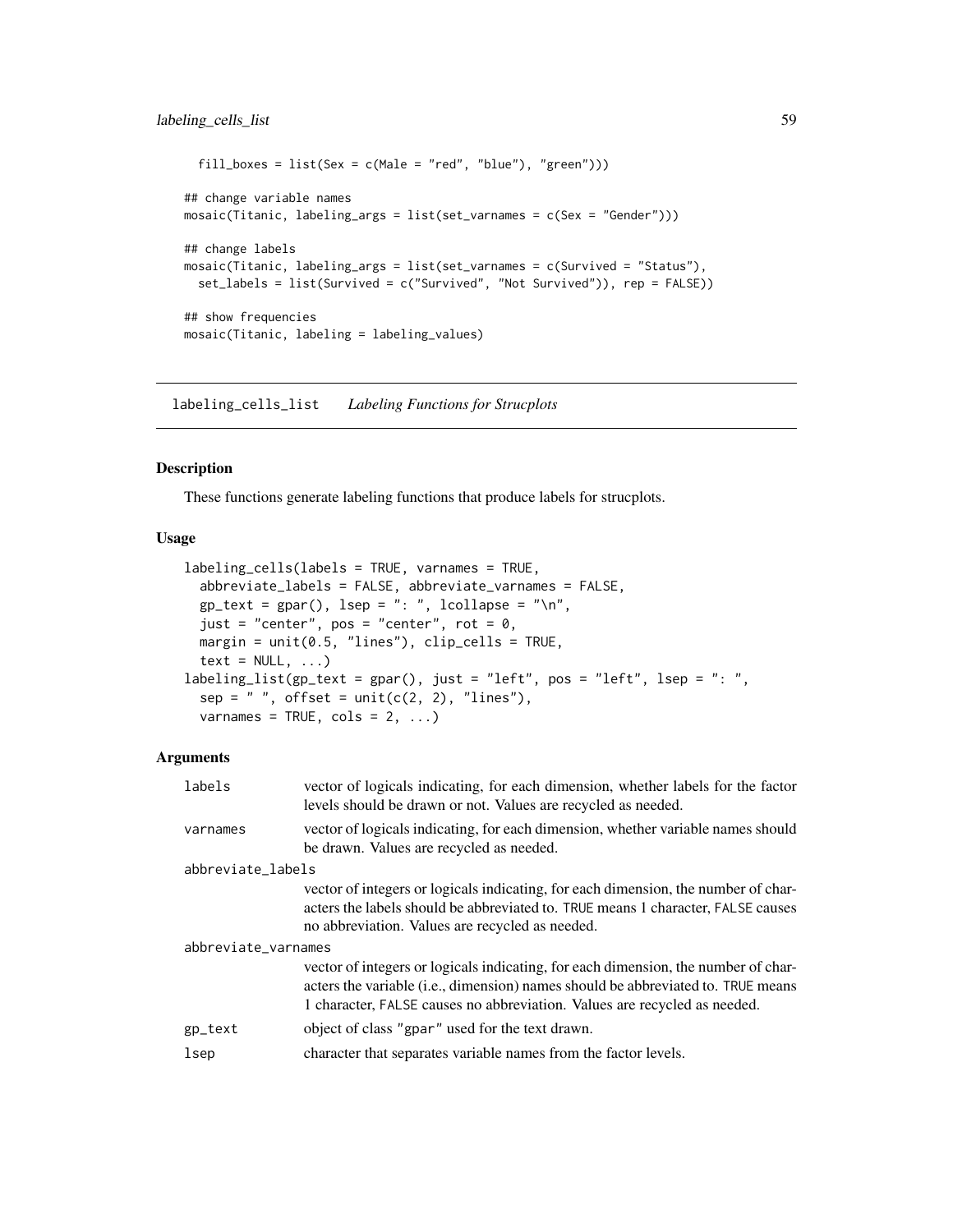| sep        | character that separates the factor levels (only used for labeling_list).                                                                                                                                                                                     |
|------------|---------------------------------------------------------------------------------------------------------------------------------------------------------------------------------------------------------------------------------------------------------------|
| offset     | object of class "unit" of length 2 specifying the offset in x- and y-direction of<br>the text block drawn under the strucplot (only used for labeling_list).                                                                                                  |
| cols       | number of text columns (only used for labeling_list).                                                                                                                                                                                                         |
| lcollapse  | character that separates several variable name/factor level-combinations. Typi-<br>cally a line break. (Only used for labeling_cells.)                                                                                                                        |
| just, pos  | character string of length 1 (labeling_list) or at most 2 (labeling_cells)<br>specifying the labels' horizontal position and justification (horizontal and verti-<br>cal for labeling_cells).                                                                 |
| rot        | rotation angle in degrees, used for all labels (only used for labeling_cells).                                                                                                                                                                                |
| margin     | object of class "unit" (a numeric value is converted to "lines") specifying an<br>offset from the cell borders (only used for labeling_cells).                                                                                                                |
| clip_cells | logical indicating whether text should be clipped at the cell borders (only used<br>for labeling_cells).                                                                                                                                                      |
| text       | Optionally, a character table of the same dimensions than the contingency ta-<br>ble whose entries will then be used instead of the labels. NA entries are not<br>drawn. This allows custom cell annotations (see examples). Only used for<br>labeling_cells. |
| $\ddots$ . | Currently not used.                                                                                                                                                                                                                                           |
|            |                                                                                                                                                                                                                                                               |

## Details

These functions generate labeling functions that can add different kinds of labels to an existing plot. Typically they are supplied to [strucplot](#page-114-0) which then generates and calls the labeling function. They assume that a strucplot has been drawn and the corresponding viewport structure is pushed, so that by navigating through the viewport tree the labels can be positioned appropriately.

This help page only documents labeling\_list and labeling\_cells; more functions are described on the help page for [labeling\\_border](#page-54-0).

The functions can also be used 'stand-alone' as shown in the examples.

Using labeling\_list will typically necessitate a bottom margin adjustment.

#### Value

A function with arguments:

| d        | "dimnames" attribute from the visualized contingency table, or the visualized<br>table itself from which the "dimnames" attributes will then be extracted. |
|----------|------------------------------------------------------------------------------------------------------------------------------------------------------------|
|          | split_vertical vector of logicals indicating the split directions.                                                                                         |
| condvars | integer vector of conditioning dimensions                                                                                                                  |

# Author(s)

David Meyer <David.Meyer@R-project.org>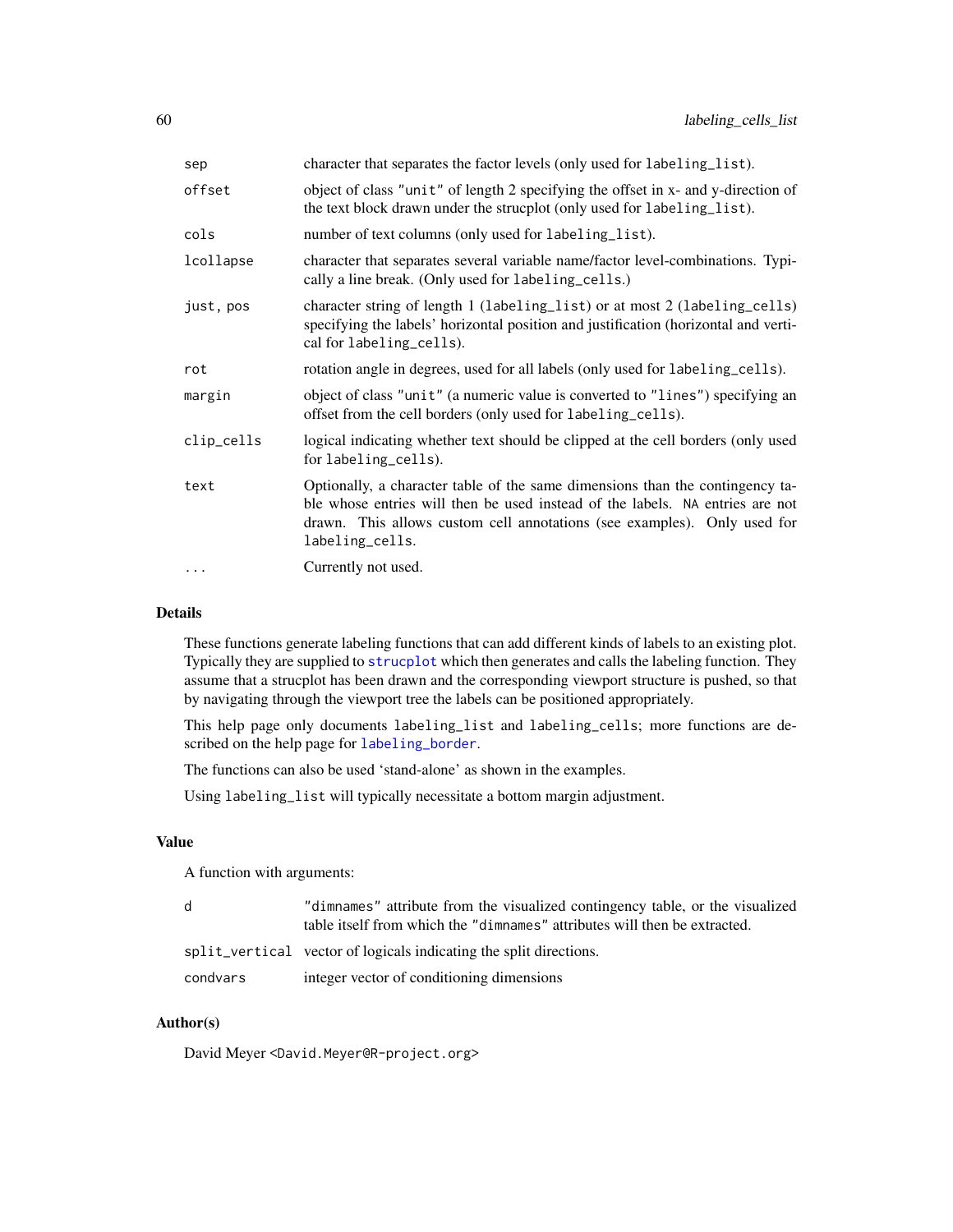#### legends 61

## References

Meyer, D., Zeileis, A., and Hornik, K. (2006), The strucplot framework: Visualizing multi-way contingency tables with vcd. *Journal of Statistical Software*, 17(3), 1-48. URL http://www.jstatsoft.org/v17/i03/ and available as vignette("strucplot").

## See Also

[labeling\\_border](#page-54-0), [structable](#page-118-0), [grid.text](#page-0-0)

## Examples

```
data("Titanic")
mosaic(Titanic, labeling = labeling_cells)
mosaic(Titanic, labeling = labeling_list)
## A more complex example, adding the observed frequencies
## to a mosaic plot:
tab <- ifelse(Titanic < 6, NA, Titanic)
mosaic(Titanic, pop = FALSE)
labeling_cells(text = tab, margin = 0)(Titanic)
```
legends *Legend Functions for Strucplots*

#### Description

These functions generate legend functions for residual-based shadings.

# Usage

```
legend_resbased(fontsize = 12, fontfamily = "",
  x = unit(1, "lines"), y = unit(0.1, "npc"),height = unit(0.8, "npc"),width = unit(0.7, 'lines'),
  digits = 2, check_overlap = TRUE, text = NULL,
  steps = 200, ticks = 10, pvalue = TRUE, range = NULL)
legend_fixed(fontsize = 12, fontfamily = "", x = unit(1, "lines"), y = NULL,height = NULL, width = unit(1.5, 'lines''), steps = 200,
  digits = 1, space = 0.05, text = NULL, range = NULL)
```

| fontsize   | fontsize of title and p-value text.                                                                                                                                  |
|------------|----------------------------------------------------------------------------------------------------------------------------------------------------------------------|
| fontfamily | fontfamily of all text.                                                                                                                                              |
| x, y       | objects of class "unit" indicating the coordinates of the title. For legend fixed,<br>the default for y is computed as to leave enough space for the specified text. |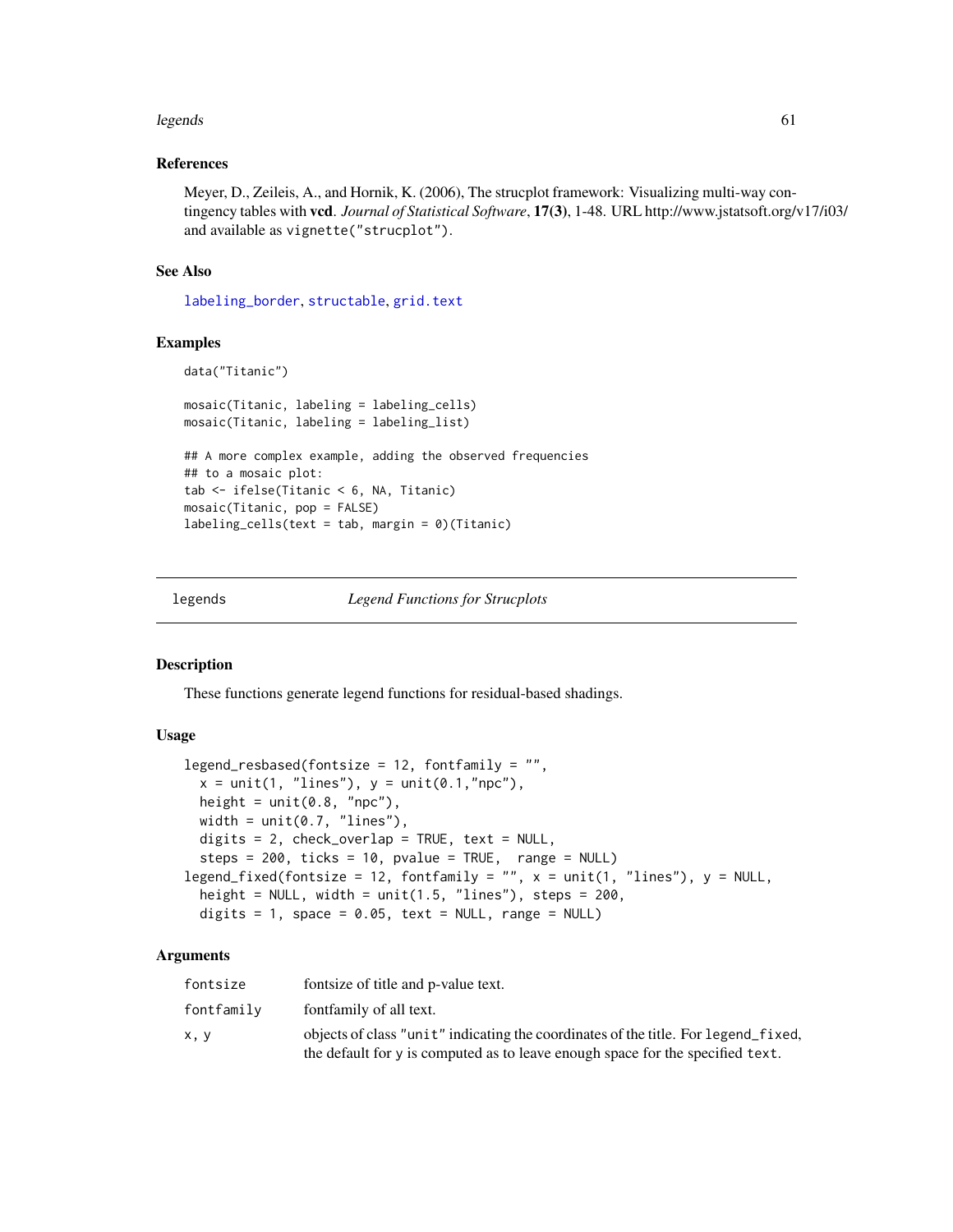| object of class "unit" indicating the height/width of the legend. For legend_fixed,<br>the default for y is computed as to align upper margins of legend and actual plot.              |
|----------------------------------------------------------------------------------------------------------------------------------------------------------------------------------------|
| number of digits for the scale labels.                                                                                                                                                 |
| logical indicating whether overlap of scale labels should be inhibited or not.                                                                                                         |
| For legend_fixed only: proportion of space between the tiles.                                                                                                                          |
| character string indicating the title of the legend.                                                                                                                                   |
| granularity of the color gradient.                                                                                                                                                     |
| number of scale ticks.                                                                                                                                                                 |
| logical indicating whether the $p$ -value should be visualized under the scale or<br>not.                                                                                              |
| Numeric vector of length 2 for setting the legend range. Computed from the<br>residuals if omitted. NA values are replaced by the corresponding minimum /<br>maximum of the residuals. |
|                                                                                                                                                                                        |

# Details

These functions generate legend functions for residual-based shadings, visualizing deviations from expected values of an hypothesized independence model. Therefore, the legend uses a supplied shading function to visualize the color gradient for the residuals range. legend\_fixed is inspired by the legend used in [mosaicplot](#page-0-0). For more details on the shading functions and their return values, see [shadings](#page-102-1).

## Value

A function with arguments:

| residuals | residuals from the fitted independence model to be visualized.                                                                                                               |
|-----------|------------------------------------------------------------------------------------------------------------------------------------------------------------------------------|
| shading   | shading function computing colors from residuals (see details).                                                                                                              |
| autotext  | character vector indicating the title to be used when no text argument is spec-<br>ified. Allows strucplot to generate sensible defaults depending on the residuals<br>type. |

# Author(s)

David Meyer <David.Meyer@R-project.org>

## References

Meyer, D., Zeileis, A., and Hornik, K. (2006), The strucplot framework: Visualizing multi-way contingency tables with vcd. *Journal of Statistical Software*, 17(3), 1-48. URL http://www.jstatsoft.org/v17/i03/ and available as vignette("strucplot").

Meyer, D., Zeileis, A., Hornik, K. (2003), Visualizing independence using extended association plots. *Proceedings of the 3rd International Workshop on Distributed Statistical Computing*, K. Hornik, F. Leisch, A. Zeileis (eds.), ISSN 1609-395X. [https://www.R-project.org/conferences](https://www.R-project.org/conferences/DSC-2003/Proceedings/)/ [DSC-2003/Proceedings/](https://www.R-project.org/conferences/DSC-2003/Proceedings/)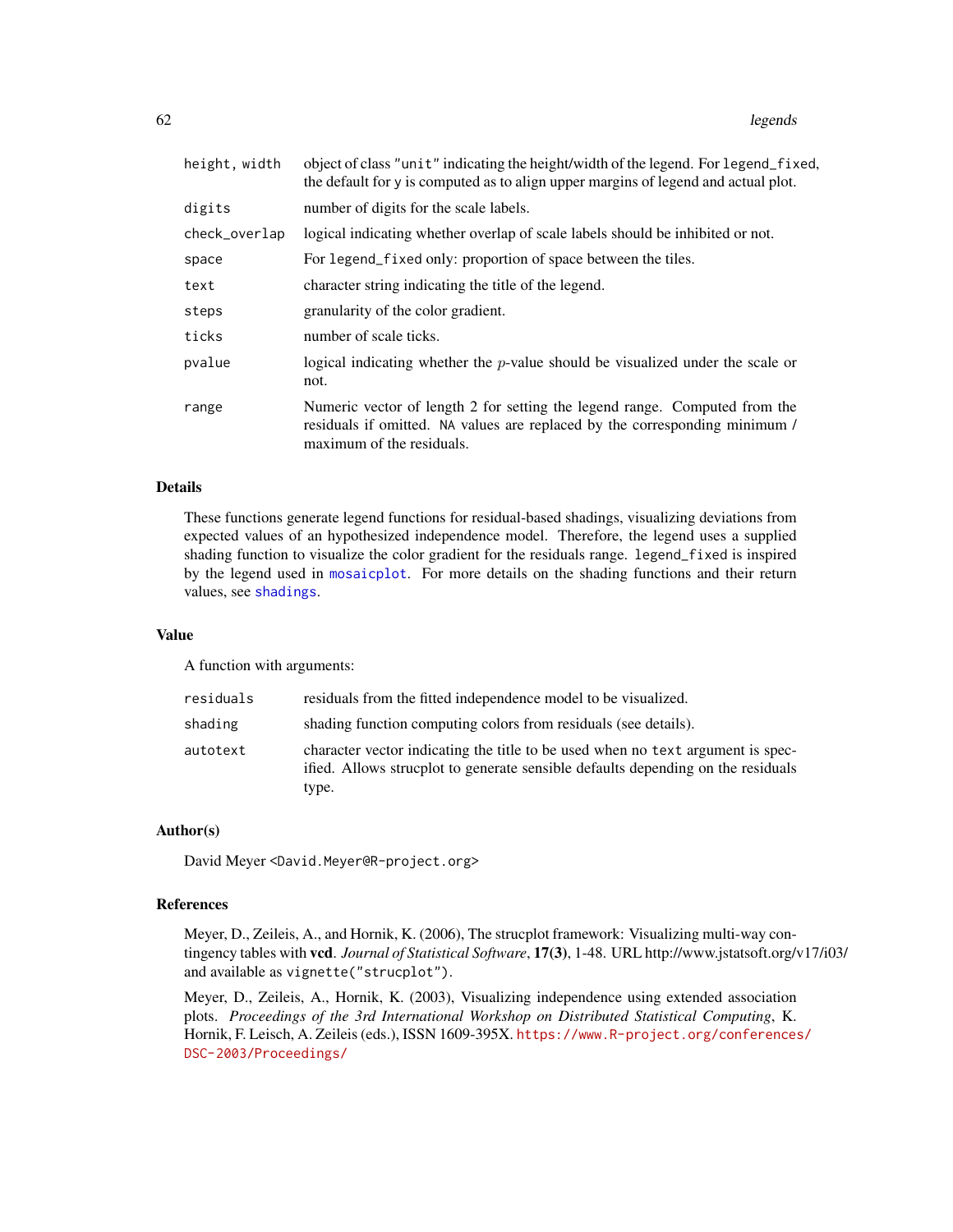#### Lifeboats 63

# See Also

[structable](#page-118-0), [shadings](#page-102-1)

## Examples

```
data("Titanic")
```

```
mosaic(Titanic, shade = TRUE, legend = legend_resbased)
mosaic(Titanic, shade = TRUE, legend = legend_fixed, gp = shading_Friendly)
```
Lifeboats *Lifeboats on the Titanic*

# Description

Data from Mersey (1912) about the 18 (out of 20) lifeboats launched before the sinking of the S. S. Titanic.

## Usage

data("Lifeboats")

## Format

A data frame with 18 observations and 8 variables.

launch launch time in ["POSIXt"](#page-0-0) format.

side factor. Side of the boat.

boat factor indicating the boat.

crew number of male crew members on board.

men number of men on board.

women number of women (including female crew) on board.

total total number of passengers.

cap capacity of the boat.

## Source

M. Friendly (2000), Visualizing Categorical Data: [http://euclid.psych.yorku.ca/ftp/sas/](http://euclid.psych.yorku.ca/ftp/sas/vcd/catdata/lifeboat.sas) [vcd/catdata/lifeboat.sas](http://euclid.psych.yorku.ca/ftp/sas/vcd/catdata/lifeboat.sas)

#### References

L. Mersey (1912), Report on the loss of the "Titanic" (S. S.). Parliamentary command paper 6452. M. Friendly (2000), *Visualizing Categorical Data*. SAS Institute, Cary, NC.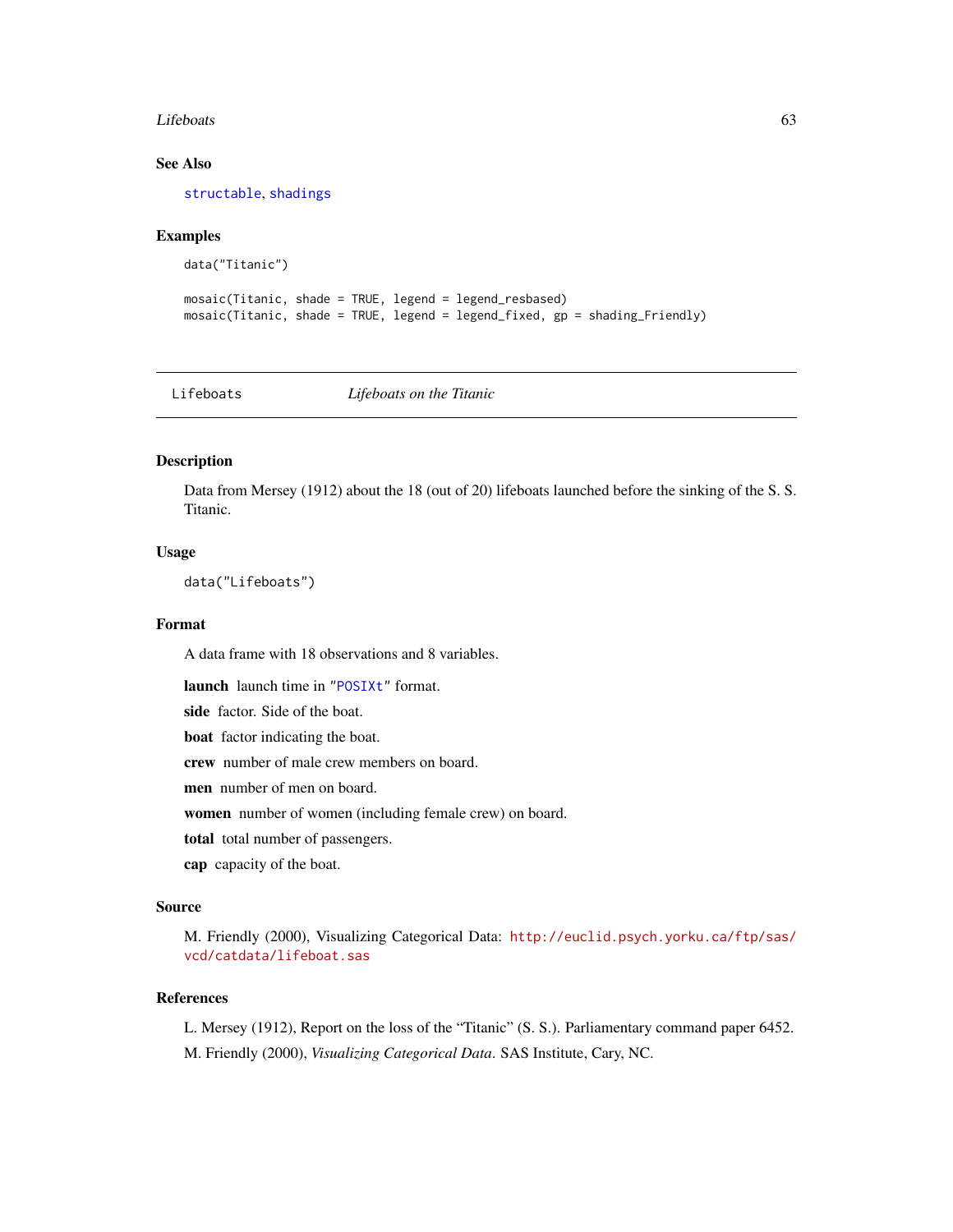## Examples

```
data("Lifeboats")
attach(Lifeboats)
ternaryplot(
 Lifeboats[,4:6],
  pch = ifelse(side == "Port", 1, 19),col = ifelse(side == "Port", "red", "blue"),id = ifelse(men / total > 0.1, as-character(boat), NA),prop\_size = 2,
  dimnames_position = "edge",
  main = "Lifeboats on the Titanic"
)
grid_legend(0.8, 0.9, c(1, 19), c("red", "blue"),
  c("Port", "Starboard"), title = "SIDE")
detach(Lifeboats)
```
lodds *Calculate Generalized Log Odds for Frequency Tables*

## Description

Computes (log) odds and their asymptotic variance covariance matrix for R (by strata) tables. Odds are calculated for pairs of levels of one array dimension (typically a response or focal variable) separately for each level of all stratifying dimensions. See Friendly et al. (2011) for a sketch of a general theory.

## Usage

```
lodds(x, \ldots)## Default S3 method:
lodds(x, response = NULL, strata = NULL, log = TRUE,ref = NULL, correct = any(x == 0), ...)## S3 method for class 'formula'
lodds(formula, data = NULL, ...,subset = NULL, na.action = NULL)
odds(x, log = FALSE, ...)## S3 method for class 'lodds'
coef(object, log = object$log, ...)
## S3 method for class 'lodds'
vcov(object, log = object$log, ...)
## S3 method for class 'lodds'
print(x, log = x$log, ...)## S3 method for class 'lodds'
confint(object, parm, level = 0.95, log = object$log, ...)
```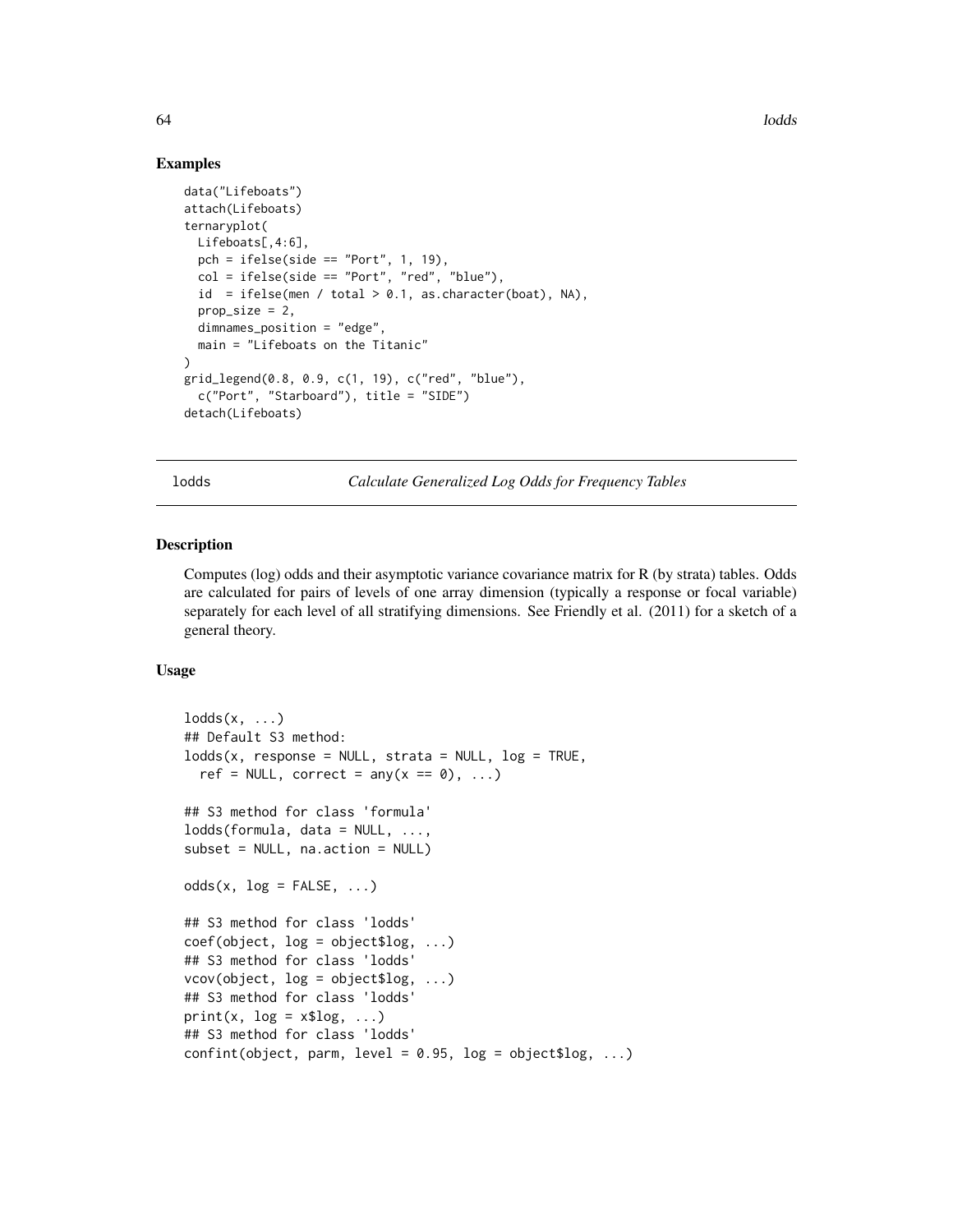## lodds 65

```
## S3 method for class 'lodds'
dim(x, \ldots)## S3 method for class 'lodds'
dimnames(x, ...)
## S3 method for class 'lodds'
as.array(x, log=x$log, ...)
## S3 method for class 'lodds'
t(x)## S3 method for class 'lodds'
aperm(a, perm, ...)
```

| х         | an object. For the default method a k-way matrix/table/array of frequencies. The<br>number of margins has to be at least 2.                                                                                                                                                                                                                                                                                |
|-----------|------------------------------------------------------------------------------------------------------------------------------------------------------------------------------------------------------------------------------------------------------------------------------------------------------------------------------------------------------------------------------------------------------------|
| response  | Numeric or character indicating the margin of a \$k\$-way table x (with \$k\$<br>greater than 2) that should be employed as the response variable. By default<br>the first dimension is used.                                                                                                                                                                                                              |
| strata    | Numeric or character indicating the margins of a \$k\$-way table x (with \$k\$<br>greater than 2) that should be employed as strata. Ignored if response is speci-<br>fied. By default all dimensions except the first are used as strata.                                                                                                                                                                 |
| ref       | numeric or character. Reference categories for the (non-stratum) row and col-<br>umn dimensions that should be employed for computing the odds. By default,<br>odds for profile contrasts (or sequential contrasts, i.e., successive differences of<br>adjacent categories) are used. See details below.                                                                                                   |
| formula   | a formula specifying the variables used to create a contingency table from data.<br>A conditioning formula can be specified; the conditioning variables will then be<br>used as strata variables.                                                                                                                                                                                                          |
| data      | either a data frame, or an object of class "table" or "ftable".                                                                                                                                                                                                                                                                                                                                            |
| subset    | an optional vector specifying a subset of observations to be used.                                                                                                                                                                                                                                                                                                                                         |
| na.action | a function which indicates what should happen when the data contain NAs. Ig-<br>nored if data is a contingency table.                                                                                                                                                                                                                                                                                      |
| log       | logical. Should the results be displayed on a log scale or not? All internal com-<br>putations are always on the log-scale but the results are transformed by default<br>if $log = TRUE$ .                                                                                                                                                                                                                 |
| correct   | logical or numeric. Should a continuity correction be applied before computing<br>odds? If TRUE, 0.5 is added to all cells; if numeric (or an array conforming to<br>the data) that value is added to all cells. By default, this not employed unless<br>there are any zero cells in the table, but this correction is often recommended to<br>reduce bias when some frequencies are small (Fleiss, 1981). |
| a, object | an object of class lodds as computed by lodds.                                                                                                                                                                                                                                                                                                                                                             |
| perm      | numeric or character vector specifying a permutation of strata.                                                                                                                                                                                                                                                                                                                                            |
| $\cdots$  | arguments passed to methods.                                                                                                                                                                                                                                                                                                                                                                               |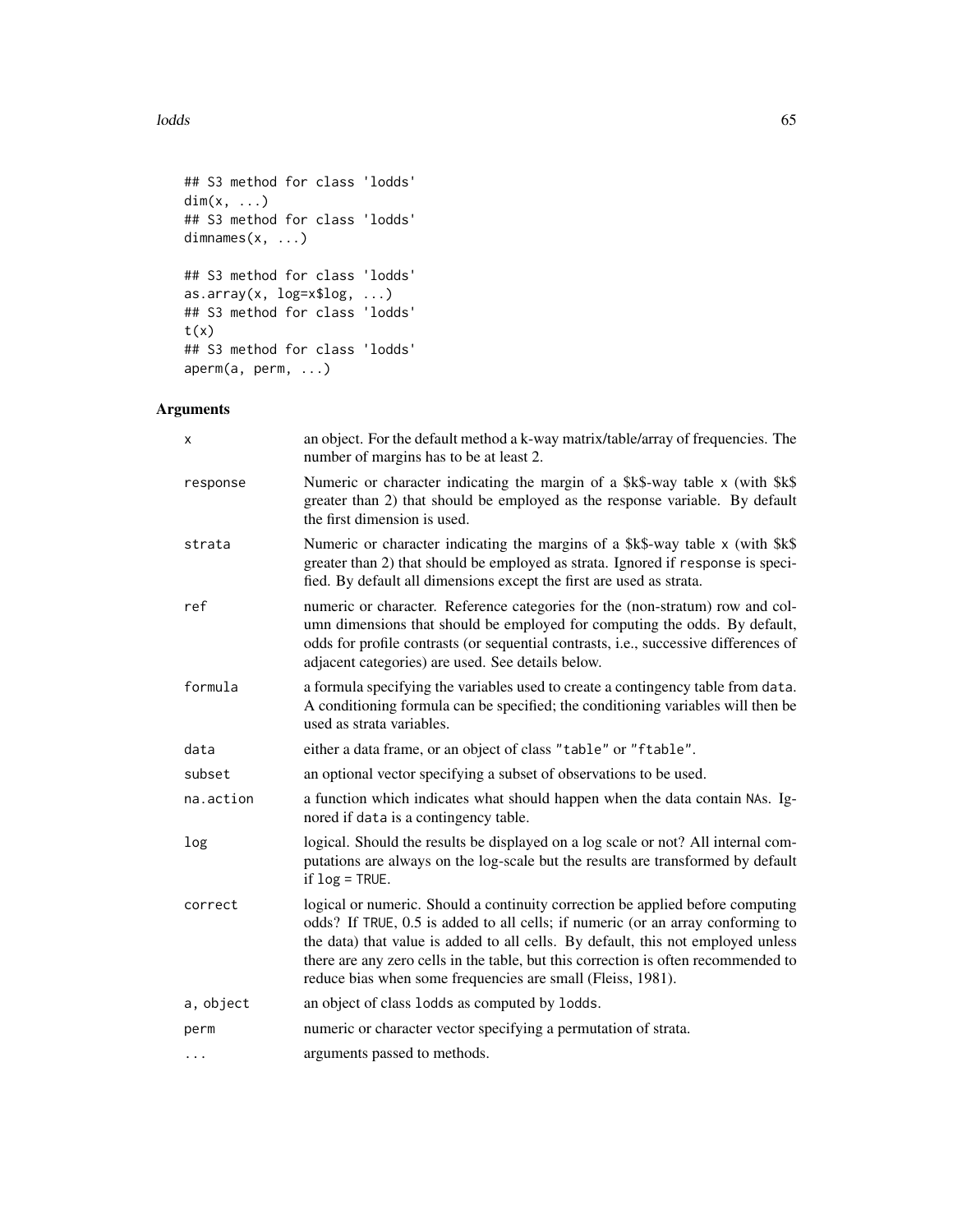| parm  | a specification of which parameters are to be given confidence intervals, either |
|-------|----------------------------------------------------------------------------------|
|       | a vector of numbers or a vector of names. If missing, all parameters are consid- |
|       | ered.                                                                            |
| level | the confidence level required for the confint method.                            |

## Details

For an n-way table with the response variable containing R levels, (log) odds are formed (by default) for the set of (R-1) contrasts among the response levels. The ref argument allows these to be specified in a general way.

ref = NULL (default) corresponds to "profile contrasts" (or sequential contrasts or successive differences) for ordered categories, i.e., R1–R2, R2–R3, R3–R4, etc., and similarly for the column categories. These are sometimes called "local odds" or "adjacent odds".

ref  $= 1$  gives contrasts with the first category; ref  $= \dim(x)$  gives contrasts with the last category.

Note that all such parameterizations are equivalent, in that one can derive all other possible odds from any non-redundant set, but the interpretation of these values depends on the parameterization.

See the help page of [plot.loddsratio](#page-88-0) for related visualization methods. There is as yet no plot method for lodds objects.

#### Value

An object of class lodds, with the following components:

| coefficients | A named vector, of length $(R-1)$ x $(C-1)$ x prod( $dim(x)$ [strata]) containing<br>the log odds. Use the coef method to extract these from the object, and the<br>confint method for confidence intervals. For a two-way table, the names for<br>the log oddsare constructed in the form Ri: Rj using the table names for rows and<br>columns. For a stratified table, the names are constructed in the form Ri:RjlLk. |
|--------------|--------------------------------------------------------------------------------------------------------------------------------------------------------------------------------------------------------------------------------------------------------------------------------------------------------------------------------------------------------------------------------------------------------------------------|
| <b>VCOV</b>  | Variance covariance matrix of the log odds.                                                                                                                                                                                                                                                                                                                                                                              |
| dimnames     | Dimension names for the log odds, considered as a table of size (R-1, C-1,<br>$dim(x)[strata]).$ Use the dim and dimnames methods to extract these and<br>manipulate the log odds in relation to the original table.                                                                                                                                                                                                     |
| dim          | Corresponding dimension vector.                                                                                                                                                                                                                                                                                                                                                                                          |
| contrasts    | A matrix C, such that $C$ %*% as vector( $log(x)$ ) gives the log odds ratios.<br>Each row corresponds to one log odds, and is all zero, except for 2 elements<br>of $c(1, -1)$ for a given 2 x 1 subtable.                                                                                                                                                                                                              |
| log          | A logical, indicating the value of log in the original call.                                                                                                                                                                                                                                                                                                                                                             |

## Note

The method of calculation is an example of the use of the delta method described by Agresti (2013), Section 16.1.6, giving estimates of log odds ratios and their asymptotic covariance matrix.

The coef method returns the coefficients component as a vector of length  $(R-1)$  x prod(dim(x)[strata]). The dim and dimnames methods provide the proper attributes for treating the coefficients vector as an (R-1) x strata array. as.matrix and as.array methods are also provided for this purpose.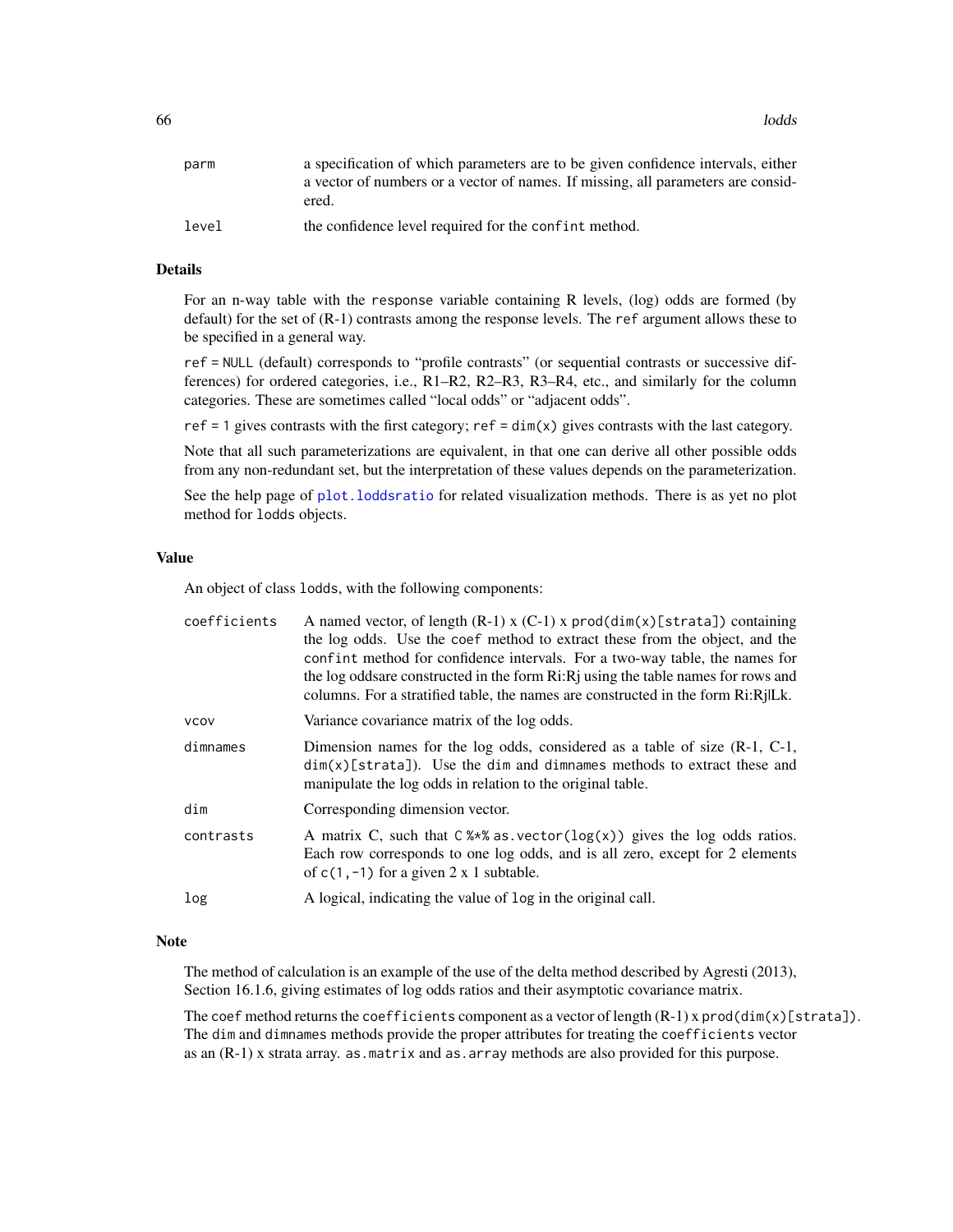#### lodds 67

The confint method computes confidence intervals for the log odds (or for odds, with  $log =$ FALSE). The [coeftest](#page-0-0) method (summary is an alias) prints the asymptotic standard errors, z tests (standardized log odds), and the corresponding p values.

*Structural zeros*: In addition to the options for zero cells provided by correct, the function allows for structural zeros to be represented as NA in the data argument. NA in the data yields NA as the LOR estimate, but does not affect other cells.

odds is just an alias to lodds with the default log=FALSE for convenience.

## Author(s)

Achim Zeileis, Michael Friendly and David Meyer.

## References

A. Agresti (2013), *Categorical Data Analysis*, 3rd Ed. New York: Wiley.

Fleiss, J. L. (1981). *Statistical Methods for Rates and Proportions*. 2nd Edition. New York: Wiley.

M. Friendly (2000), *Visualizing Categorical Data*. SAS Institute, Cary, NC.

Friendly, M., Turner, H., Firth, D., Zeileis, A. (2011). *Advances in Visualizing Categorical Data Using the vcd, gnm and vcdExtra Packages in R*. Correspondence Analysis and Related Methods (CARME 2011). <http://www.datavis.ca/papers/adv-vcd-4up.pdf>

## See Also

[loddsratio](#page-67-0) for log odds *ratios*;

[confint](#page-0-0) for confidence intervals; [coeftest](#page-0-0) for z-tests of significance

```
## artificial example
set.seed(1)
x \le matrix(rpois(5 * 3, 7), ncol = 5, nrow = 3)
dimnames(x) <- list(Row = head(letters, 3), Col = tail(letters, 5))
x_lodds \left\langle -\right\ranglelodds(x)coef(x_lodds)
x_lodds
confint(x_lodds)
summary(x_lodds)
### 2 x 2 x k cases
##data(CoalMiners, package = "vcd")
#lor_CM <- loddsratio(CoalMiners)
#lor_CM
#coef(lor_CM)
#confint(lor_CM)
#confint(lor_CM, log = FALSE)
#
### 2 x k x 2
#lor_Emp <-loddsratio(Employment)
```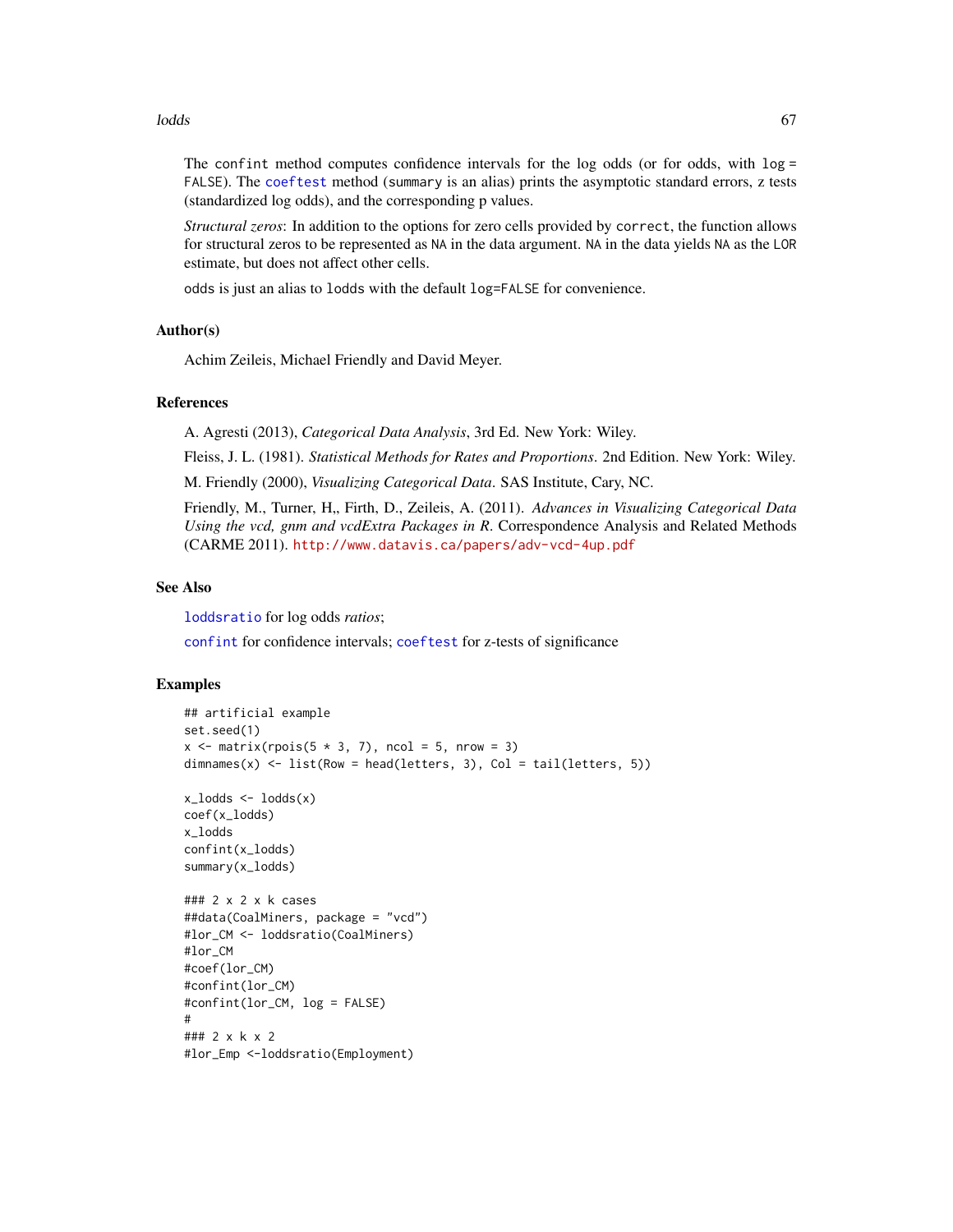```
#lor_Emp
#confint(lor_Emp)
#
### 4 way tables
#data(Punishment, package = "vcd")
#lor_pun <- loddsratio(Freq ~ memory + attitude | age + education, data = Punishment)
#lor_pun
#confint(lor_pun)
#summary(lor_pun)
#
## fit linear model using WLS
#lor_pun_df <- as.data.frame(lor_pun)
#pun_mod1 <- lm(LOR ~ as.numeric(age) * as.numeric(education),
# data = lor_pun_df, weights = 1 / ASE^2)
#anova(pun_mod1)
#
### illustrate ref levels
#VA.fem <- xtabs(Freq ~ left + right, subset=gender=="female", data=VisualAcuity)
#VA.fem
#loddsratio(VA.fem) # profile contrasts
#loddsratio(VA.fem, ref=1) # contrasts against level 1
#loddsratio(VA.fem, ref=dim(VA.fem)) # contrasts against level 4
#
```
<span id="page-67-0"></span>loddsratio *Calculate Generalized Log Odds Ratios for Frequency Tables*

## Description

Computes (log) odds ratios and their asymptotic variance covariance matrix for R x C (x strata) tables. Odds ratios are calculated for two array dimensions, separately for each level of all stratifying dimensions. See Friendly et al. (2011) for a sketch of a general theory.

## Usage

```
loddsratio(x, ...)
## Default S3 method:
loddsratio(x, strata = NULL, log = TRUE,ref = NULL, correct = any(x == 0L), ...## S3 method for class 'formula'
loddsratio(formula, data = NULL, ...,
subset = NULL, na.action = NULL)
oddsratio(x, stratum = NULL, log = TRUE)## S3 method for class 'loddsratio'
```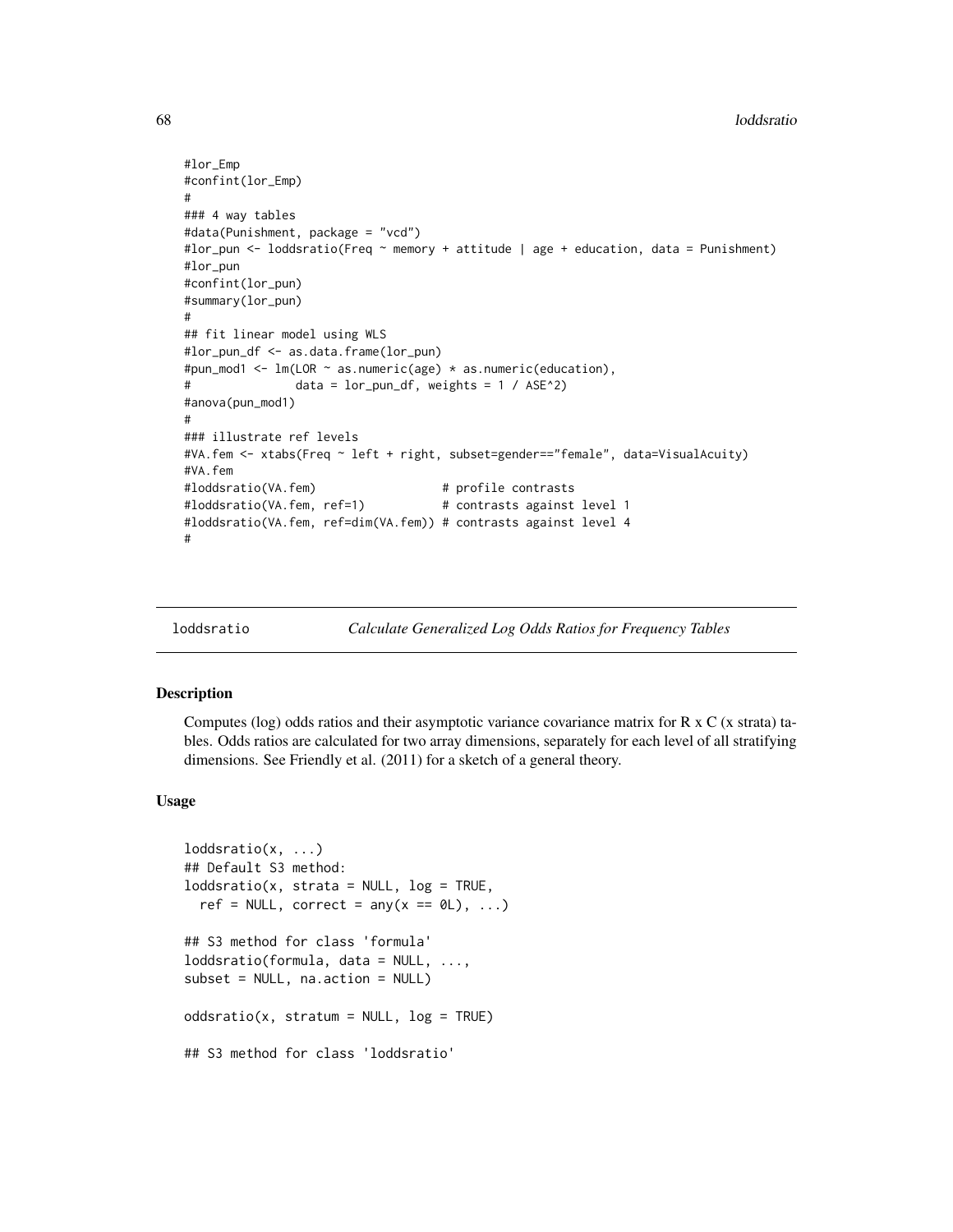## loddsratio 69

```
coef(object, log = object$log, ...)
## S3 method for class 'loddsratio'
vcov(object, log = object$log, ...)
## S3 method for class 'loddsratio'
print(x, log = x$log, ...)## S3 method for class 'loddsratio'
confint(object, parm, level = 0.95, log = object$log, ...)## S3 method for class 'loddsratio'
as.array(x, log=x$log, ...)
## S3 method for class 'loddsratio'
```

```
t(x)## S3 method for class 'loddsratio'
aperm(a, perm, ...)
```

| x               | an object. For the default method a k-way matrix/table/array of frequencies. The<br>number of margins has to be at least 2.                                                                                                                                                                                                                                                                                       |
|-----------------|-------------------------------------------------------------------------------------------------------------------------------------------------------------------------------------------------------------------------------------------------------------------------------------------------------------------------------------------------------------------------------------------------------------------|
| strata, stratum |                                                                                                                                                                                                                                                                                                                                                                                                                   |
|                 | Numeric or character indicating the margins of a \$k\$-way table x (with \$k\$)<br>greater than 2) that should be employed as strata. By default all dimensions<br>except the first two are used.                                                                                                                                                                                                                 |
| ref             | numeric or character. Reference categories for the (non-stratum) row and col-<br>umn dimensions that should be employed for computing the odds ratios. By<br>default, odds ratios for profile contrasts (or sequential contrasts, i.e., successive<br>differences of adjacent categories) are used. See details below.                                                                                            |
| formula         | a formula specifying the variables used to create a contingency table from data.<br>A conditioning formula can be specified; the conditioning variables will then be<br>used as strata variables.                                                                                                                                                                                                                 |
| data            | either a data frame, or an object of class "table" or "ftable".                                                                                                                                                                                                                                                                                                                                                   |
| subset          | an optional vector specifying a subset of observations to be used.                                                                                                                                                                                                                                                                                                                                                |
| na.action       | a function which indicates what should happen when the data contain NAs. Ig-<br>nored if data is a contingency table.                                                                                                                                                                                                                                                                                             |
| log             | logical. Should the results be displayed on a log scale or not? All internal com-<br>putations are always on the log-scale but the results are transformed by default<br>if $log = TRUE$ .                                                                                                                                                                                                                        |
| correct         | logical or numeric. Should a continuity correction be applied before computing<br>odds ratios? If TRUE, 0.5 is added to all cells; if numeric (or an array conforming<br>to the data) that value is added to all cells. By default, this not employed unless<br>there are any zero cells in the table, but this correction is often recommended to<br>reduce bias when some frequencies are small (Fleiss, 1981). |
| a, object       | an object of class loddsratio as computed by loddsratio.                                                                                                                                                                                                                                                                                                                                                          |
| perm            | numeric or character vector specifying a permutation of strata.                                                                                                                                                                                                                                                                                                                                                   |
| $\cdots$        | arguments passed to methods.                                                                                                                                                                                                                                                                                                                                                                                      |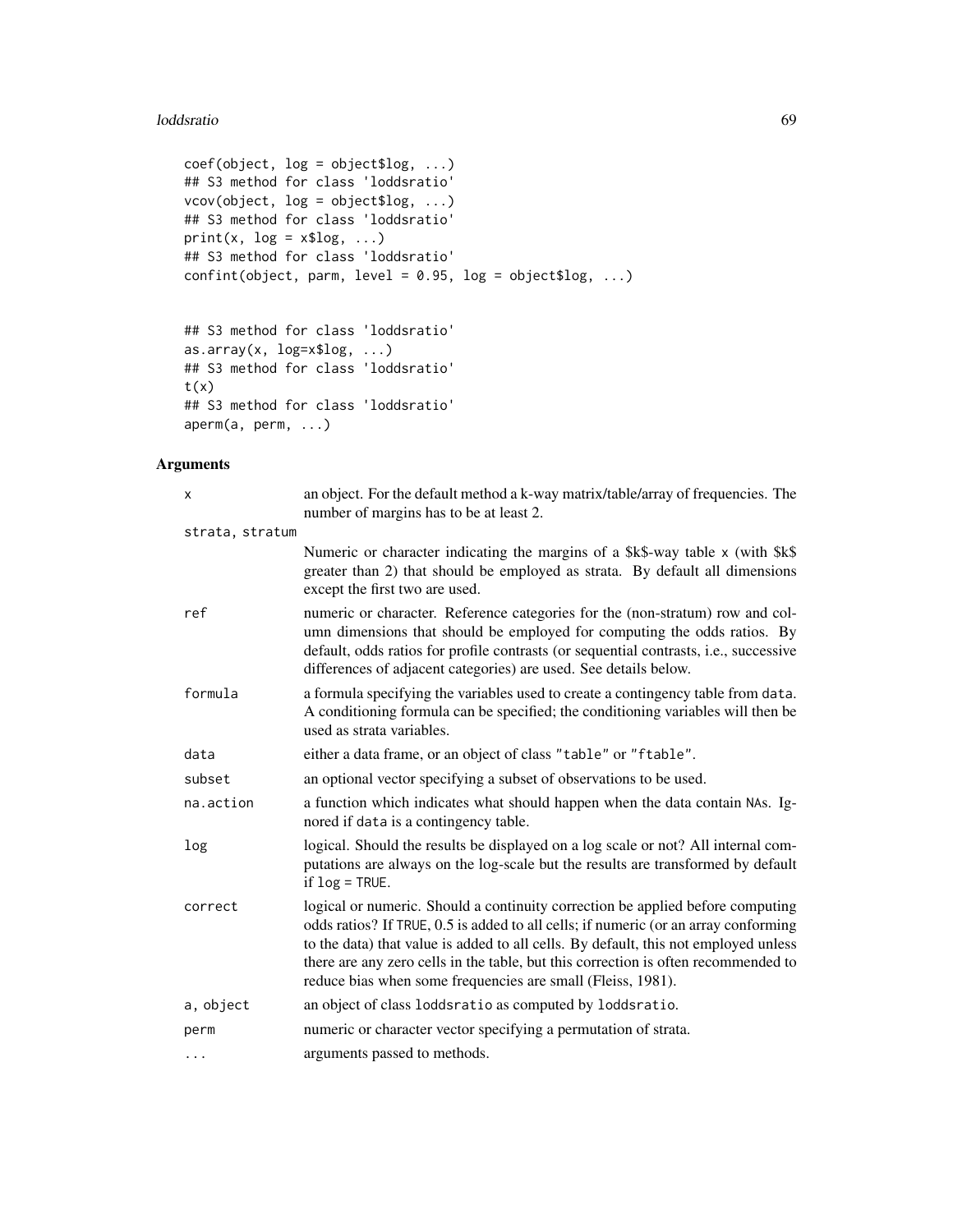| parm  | a specification of which parameters are to be given confidence intervals, either |
|-------|----------------------------------------------------------------------------------|
|       | a vector of numbers or a vector of names. If missing, all parameters are consid- |
|       | ered.                                                                            |
| level | the confidence level required for the confint method.                            |

## Details

For an R x C table, (log) odds ratios are formed for the set of  $(R-1)$  x  $(C-1)$  2 x 2 tables, corresponding to some set of contrasts among the row and column variables. The ref argument allows these to be specified in a general way.

ref = NULL (default) corresponds to "profile contrasts" (or sequential contrasts or successive differences) for ordered categories, i.e., R1–R2, R2–R3, R3–R4, etc., and similarly for the column categories. These are sometimes called "local odds ratios".

ref = 1 gives contrasts with the first category; ref =  $\dim(x)$  gives contrasts with the last category; ref =  $c(2, 4)$  or ref = list(2,4) corresponds to the reference being the second category in rows and the fourth in columns.

Combinations like ref = list( $NULL,3$ ) are also possible, as are character vectors, e.g., ref = c("foo","bar") also works ("foo" pertaining again to the row reference and "bar" to column reference).

Note that all such parameterizations are equivalent, in that one can derive all other possible odds ratios from any non-redundant set, but the interpretation of these values depends on the parameterization.

Note also that these reference level parameterizations only have meaning when the primary (nonstrata) table dimensions are larger than  $2x2$ . In the  $2x2$  case, the odds ratios are defined by the order of levels of those variables in the table, so you can achieve a desired interpretation by manipulating the table.

See the help page of plot. loddsratio for visualization methods.

#### Value

An object of class loddsratio, with the following components:

| coefficients | A named vector, of length $(R-1)$ x $(C-1)$ x prod $(dim(x)[strata])$ containing<br>the log odds ratios. Use the coef method to extract these from the object, and<br>the confirm method for confidence intervals. For a two-way table, the names<br>for the log odds ratios are constructed in the form $Ri:Rj/Ci:Cj$ using the table<br>names for rows and columns. For a stratified table, the names are constructed in<br>the form $Ri:Rj/Ci:CjILk$ . |
|--------------|-----------------------------------------------------------------------------------------------------------------------------------------------------------------------------------------------------------------------------------------------------------------------------------------------------------------------------------------------------------------------------------------------------------------------------------------------------------|
| <b>VCOV</b>  | Variance covariance matrix of the log odds ratios.                                                                                                                                                                                                                                                                                                                                                                                                        |
| dimnames     | Dimension names for the log odds ratios, considered as a table of size (R-1, C-<br>1, $dim(x)$ [strata]). Use the dim and dimnames methods to extract these and<br>manipulate the log odds ratios in relation to the original table.                                                                                                                                                                                                                      |
| dim          | Corresponding dimension vector.                                                                                                                                                                                                                                                                                                                                                                                                                           |
| contrasts    | A matrix C, such that C $\frac{1}{2}$ as vector (log(x)) gives the log odds ratios. Each<br>row corresponds to one log odds ratio, and is all zero, except for 4 elements of<br>$c(1, -1, -1, 1)$ for a given 2 x 2 subtable.                                                                                                                                                                                                                             |
| log          | A logical, indicating the value of log in the original call.                                                                                                                                                                                                                                                                                                                                                                                              |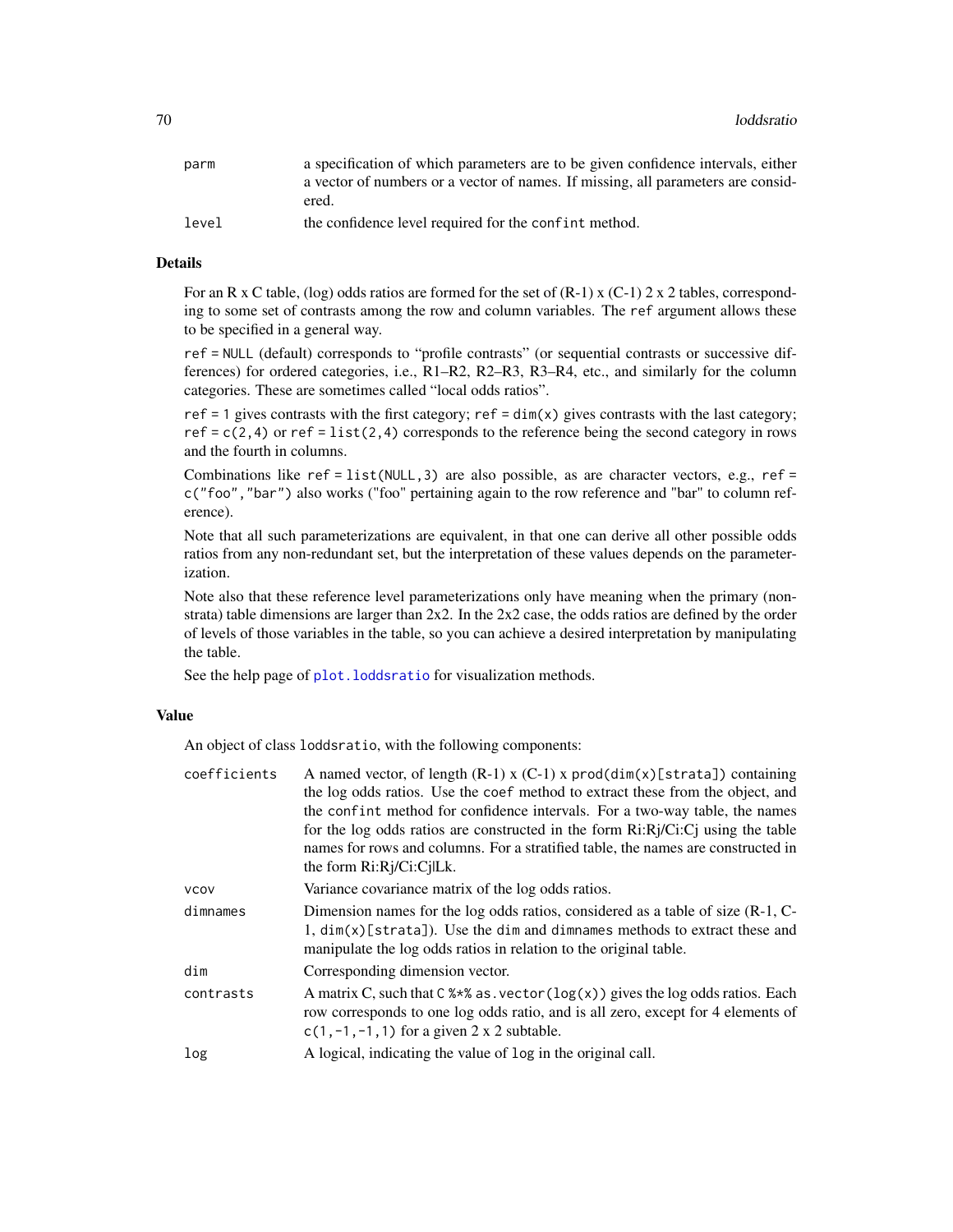## loddsratio 71

## **Note**

The method of calculation is an example of the use of the delta method described by Agresti (2013), Section 16.1.6, giving estimates of log odds ratios and their asymptotic covariance matrix.

The coef method returns the coefficients component as a vector of length  $(R-1)$  x  $(C-1)$  x  $prod(dim(x)[strata])$ . The dim and dimnames methods provide the proper attributes for treating the coefficients vector as an  $(R-1)$  x  $(C-1)$  x strata array. as matrix and as. array methods are also provided for this purpose.

The confint method computes confidence intervals for the log odds ratios (or for odds ratios, with log = FALSE). The [coeftest](#page-0-0) method (summary is an alias) prints the asymptotic standard errors, z tests (standardized log odds ratios), and the corresponding p values.

*Structural zeros*: In addition to the options for zero cells provided by correct, the function allows for structural zeros to be represented as NA in the data argument. NA in the data yields NA as the LOR estimate, but does not affect other cells.

oddsratio is just an alias to loddsratio for backward compatibility.

## Author(s)

Achim Zeileis, Michael Friendly and David Meyer.

## References

A. Agresti (2013), *Categorical Data Analysis*, 3rd Ed. New York: Wiley.

Fleiss, J. L. (1981). *Statistical Methods for Rates and Proportions*. 2nd Edition. New York: Wiley.

M. Friendly (2000), *Visualizing Categorical Data*. SAS Institute, Cary, NC.

Friendly, M., Turner, H., Firth, D., Zeileis, A. (2011). *Advances in Visualizing Categorical Data Using the vcd, gnm and vcdExtra Packages in R*. Correspondence Analysis and Related Methods (CARME 2011). <http://www.datavis.ca/papers/adv-vcd-4up.pdf>

## See Also

[plot.loddsratio](#page-88-0) for some plotting methods; [confint](#page-0-0) for confidence intervals; [coeftest](#page-0-0) for ztests of significance

```
## artificial example
set.seed(1)
x \le matrix(rpois(5 * 3, 7), ncol = 5, nrow = 3)
dimnames(x) <- list(Row = head(letters, 3), Col = tail(letters, 5))
x_l and \leq loddsratio(x)
coef(x_lor)
x_lor
confint(x_lor)
summary(x_lor)
## 2 x 2 x k cases
#data(CoalMiners, package = "vcd")
```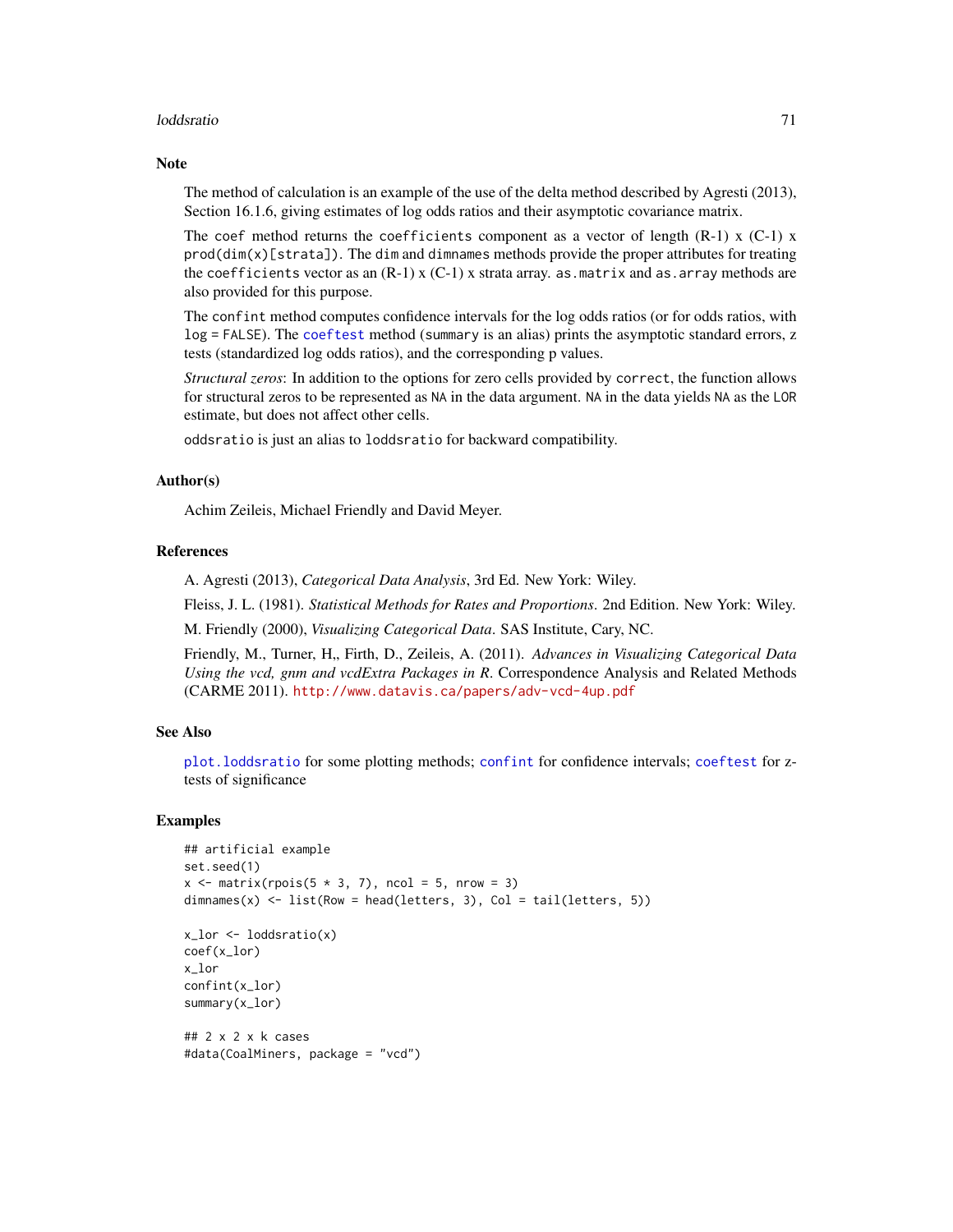```
lor_CM <- loddsratio(CoalMiners)
lor_CM
coef(lor_CM)
confint(lor_CM)
confint(lor_CM, log = FALSE)
## 2 x k x 2
lor_Emp <-loddsratio(Employment)
lor_Emp
confint(lor_Emp)
## 4 way tables
data(Punishment, package = "vcd")
lor_pun <- loddsratio(Freq ~ memory + attitude | age + education, data = Punishment)
lor_pun
confint(lor_pun)
summary(lor_pun)
# fit linear model using WLS
lor_pun_df <- as.data.frame(lor_pun)
pun_mod1 <- lm(LOR \sim as.numeric(age) * as.numeric(education),data = lor\_pun\_df, weights = 1 / ASE^2)
anova(pun_mod1)
## illustrate ref levels
VA.fem <- xtabs(Freq ~ left + right, subset=gender=="female", data=VisualAcuity)
VA.fem
loddsratio(VA.fem) # profile contrasts
loddsratio(VA.fem, ref=1) # contrasts against level 1
loddsratio(VA.fem, ref=dim(VA.fem)) # contrasts against level 4
```
mar\_table *Table with Marginal Sums*

## Description

Adds row and column sums to a two-way table.

#### Usage

mar\_table(x)

#### Arguments

x a two-way table.

#### Value

A table with row and column totals added.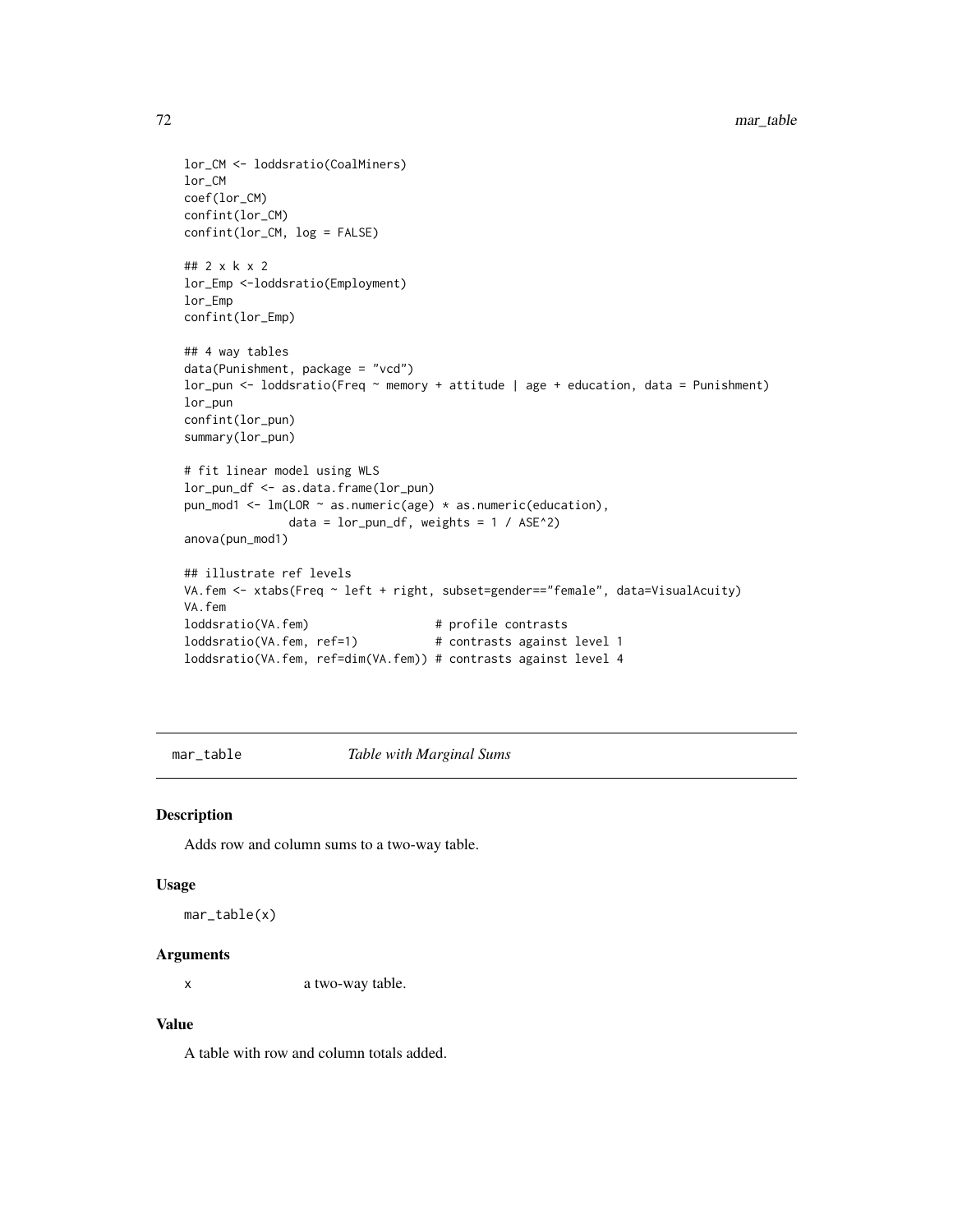#### mosaic 73

## Author(s)

David Meyer <David.Meyer@R-project.org>

## Examples

```
data("SexualFun")
mar_table(SexualFun)
```
<span id="page-72-0"></span>mosaic *Extended Mosaic Plots*

# Description

Plots (extended) mosaic displays.

## Usage

```
## Default S3 method:
mosaic(x, condvars = NULL,split_vertical = NULL, direction = NULL, spacing = NULL,
  spacing_args = list(), gp = NULL, expected = NULL, shade = NULL,
 highlighting = NULL, highlighting_fill = grey.colors, highlighting_direction = NULL,
 zero_size = 0.5, zero_split = FALSE, zero_shade = NULL,
 zero\_gp = gpar(col = 0), panel = NULL, mail = NULL, sub = NULL, ...)
## S3 method for class 'formula'
mosaic(formula, data, highlighting = NULL,
  ..., main = NULL, sub = NULL, subset = NULL, na.action = NULL)
```

| X         | a contingency table in array form, with optional category labels specified in the<br>dimnames(x) attribute, or an object of class "structable".                                                                                                                                                |
|-----------|------------------------------------------------------------------------------------------------------------------------------------------------------------------------------------------------------------------------------------------------------------------------------------------------|
| condvars  | vector of integers or character strings indicating conditioning variables, if any.<br>The table will be permuted to order them first.                                                                                                                                                          |
| formula   | a formula specifying the variables used to create a contingency table from data.<br>For convenience, conditioning formulas can be specified; the conditioning vari-<br>ables will then be used first for splitting. If any, a specified response variable<br>will be highlighted in the cells. |
| data      | either a data frame, or an object of class "table" or "ftable".                                                                                                                                                                                                                                |
| subset    | an optional vector specifying a subset of observations to be used.                                                                                                                                                                                                                             |
| na.action | a function which indicates what should happen when the data contain NAs. Ig-<br>nored if data is a contingency table.                                                                                                                                                                          |
| zero_size | size of the bullets used for zero entries (if 0, no bullets are drawn).                                                                                                                                                                                                                        |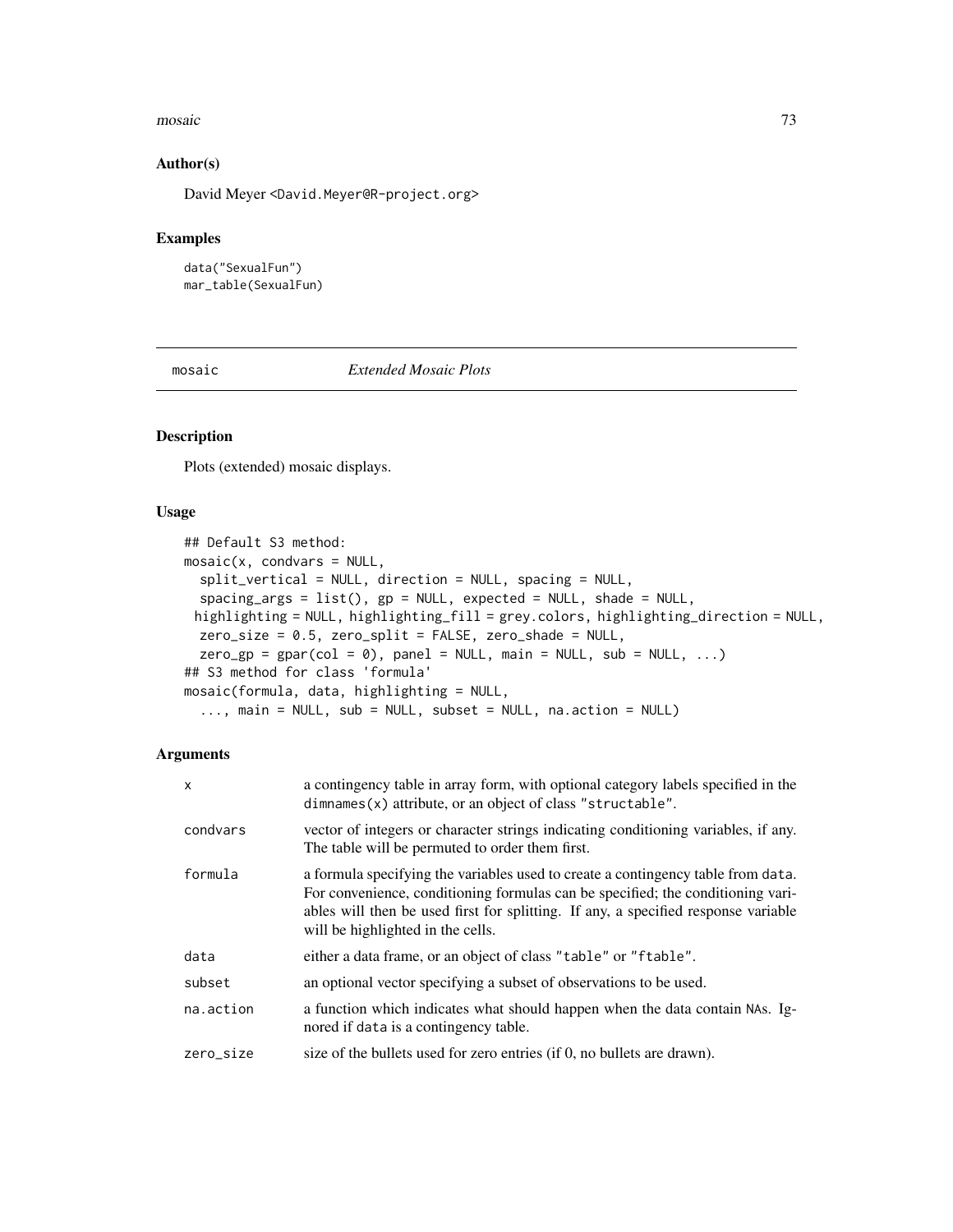| zero_split                        | logical controlling whether zero cells should be further split. If FALSE and<br>zero_shade is FALSE, only one bullet is drawn (centered) for unsplit zero cells.<br>If FALSE and zero_shade is TRUE, a bullet for each zero cell is drawn to allow,<br>e.g., residual-based shadings to be effective also for zero cells.                                    |
|-----------------------------------|--------------------------------------------------------------------------------------------------------------------------------------------------------------------------------------------------------------------------------------------------------------------------------------------------------------------------------------------------------------|
| zero_shade                        | logical controlling whether zero bullets should be shaded. The default is TRUE if<br>shade is TRUE or expected is not null or gp is not null, and FALSE otherwise.                                                                                                                                                                                           |
| zero_gp                           | object of class "gpar" used for zero bullets in case they are <i>not</i> shaded.                                                                                                                                                                                                                                                                             |
|                                   | split_vertical vector of logicals of length $k$ , where $k$ is the number of margins of $x$ (default:<br>FALSE). Values are recycled as needed. A TRUE component indicates that the<br>tile(s) of the corresponding dimension should be split vertically, FALSE means<br>horizontal splits. Ignored if direction is not NULL.                                |
| direction                         | character vector of length $k$ , where $k$ is the number of margins of $x$ (values<br>are recycled as needed). For each component, a value of "h" indicates that the<br>tile(s) of the corresponding dimension should be split horizontally, whereas " $v$ "<br>indicates vertical split(s).                                                                 |
| spacing                           | spacing object, spacing function, or corresponding generating function (see strucplot<br>for more information). The default is spacing equal if $x$ has two dimensions,<br>spacing_increase for more dimensions, and spacing_conditional if condi-<br>tioning variables are specified using condvars or the formula interface.                               |
| spacing_args                      | list of arguments for the generating function, if specified (see strucplot for<br>more information).                                                                                                                                                                                                                                                         |
| gp                                | object of class "gpar", shading function or a corresponding generating func-<br>tion (see details and shadings). Components of "gpar" objects are recycled as<br>needed along the last splitting dimension. Ignored if shade = FALSE.                                                                                                                        |
| shade                             | logical specifying whether gp should be used or not (see gp). If TRUE and<br>expected is unspecified, a default model is fitted: if condvars (see strucplot)<br>is specified, a corresponding conditional independence model, and else the total<br>independence model.                                                                                      |
| expected                          | optionally, an array of expected values of the same dimension as x, or alterna-<br>tively the corresponding independence model specification as used by loglin<br>or loglm (see strucplot).                                                                                                                                                                  |
| highlighting<br>highlighting_fill | character vector or integer specifying a variable to be highlighted in the cells.                                                                                                                                                                                                                                                                            |
|                                   | color vector or palette function used for a highlighted variable, if any.                                                                                                                                                                                                                                                                                    |
| highlighting_direction            |                                                                                                                                                                                                                                                                                                                                                              |
|                                   | Either "left", "right", "top", or "bottom" specifying the direction of high-<br>lighting in the cells.                                                                                                                                                                                                                                                       |
| panel                             | Optional function with arguments: residuals, observed, expected, index,<br>gp, and name called by the struc_mosaic workhorse for each tile that is drawn<br>in the mosaic. index is an integer vector with the tile's coordinates in the con-<br>tingency table, gp a gpar object for the tile, and name a label to be assigned to<br>the drawn grid object. |
| main, sub                         | either a logical, or a character string used for plotting the main (sub) title. If<br>logical and TRUE, the name of the data object is used.                                                                                                                                                                                                                 |
| $\cdots$                          | Other arguments passed to strucplot                                                                                                                                                                                                                                                                                                                          |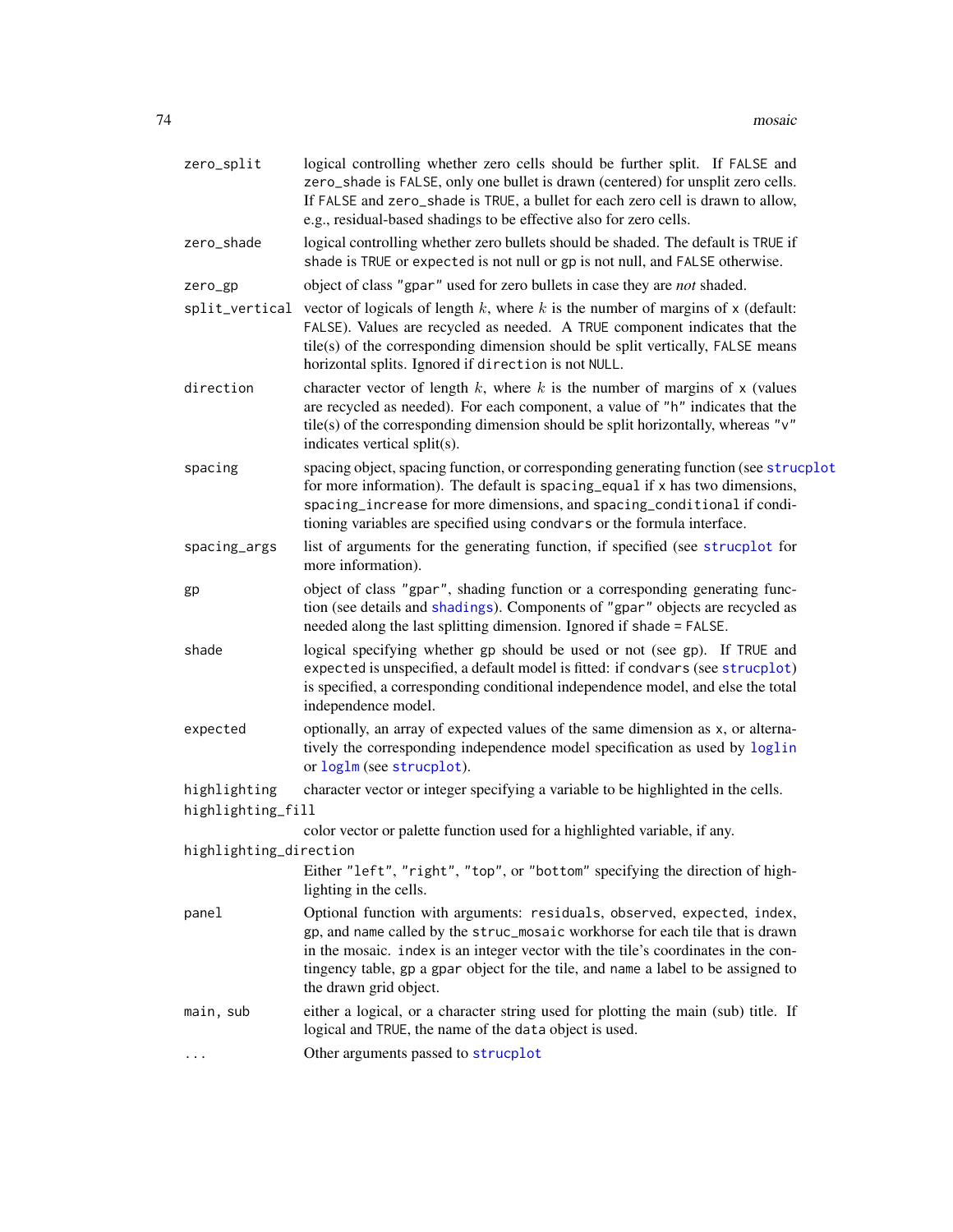#### mosaic 75

#### Details

Mosaic displays have been suggested in the statistical literature by Hartigan and Kleiner (1984) and have been extended by Friendly (1994). [mosaicplot](#page-0-0) is a base graphics implementation and mosaic is a much more flexible and extensible grid implementation.

mosaic is a generic function which currently has a default method and a formula interface. Both are high-level interfaces to the [strucplot](#page-114-0) function, and produce (extended) mosaic displays. Most of the functionality is described there, such as specification of the independence model, labeling, legend, spacing, shading, and other graphical parameters.

A mosaic plot is an area proportional visualization of a (possibly higher-dimensional) table of expected frequencies. It is composed of tiles (corresponding to the cells) created by recursive vertical and horizontal splits of a square. The area of each tile is proportional to the corresponding cell entry, *given* the dimensions of previous splits.

An *extended* mosaic plot, in addition, visualizes the fit of a particular log-linear model. Typically, this is done by residual-based shadings where color and/or outline of the tiles visualize sign, size and possibly significance of the corresponding residual.

The layout is very flexible: the specification of shading, labeling, spacing, and legend is modularized (see [strucplot](#page-114-0) for details).

In contrast to the [mosaicplot](#page-0-0) function in graphics, the splits start with the *horizontal* direction by default to match the printed output of [structable](#page-118-0).

#### Value

The "structable" visualized is returned invisibly.

## Author(s)

David Meyer <David.Meyer@R-project.org>

#### References

Hartigan, J.A., and Kleiner, B. (1984), A mosaic of television ratings. *The American Statistician*, 38, 32–35.

Emerson, J. W. (1998), Mosaic displays in S-PLUS: A general implementation and a case study. *Statistical Computing and Graphics Newsletter (ASA)*, 9, 1, 17–23.

Friendly, M. (1994), Mosaic displays for multi-way contingency tables. *Journal of the American Statistical Association*, 89, 190–200.

Meyer, D., Zeileis, A., and Hornik, K. (2006), The strucplot framework: Visualizing multi-way contingency tables with vcd. *Journal of Statistical Software*, 17(3), 1-48. URL [http://www.](http://www.jstatsoft.org/v17/i03/) [jstatsoft.org/v17/i03/](http://www.jstatsoft.org/v17/i03/) and available as vignette("strucplot",package = "vcd").

The home page of Michael Friendly (<http://datavis.ca>) provides information on various aspects of graphical methods for analyzing categorical data, including mosaic plots. In particular, there are many materials for his course "Visualizing Categorical Data with SAS and R" at [http://datavis.](http://datavis.ca/courses/VCD/) [ca/courses/VCD/](http://datavis.ca/courses/VCD/).

## See Also

[assoc](#page-6-0), [strucplot](#page-114-0), [mosaicplot](#page-0-0), [structable](#page-118-0), [doubledecker](#page-33-0)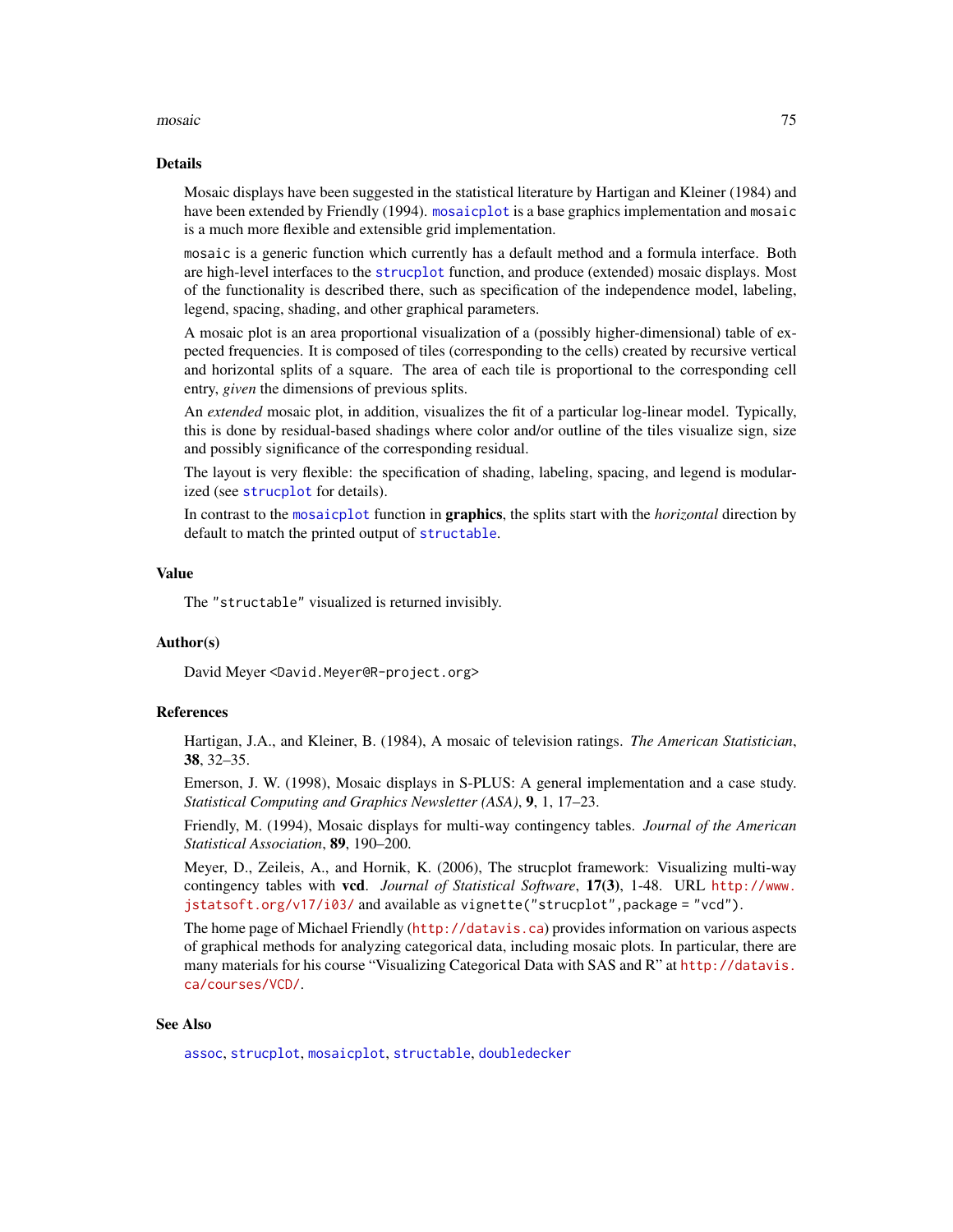## Examples

```
library(MASS)
data("Titanic")
mosaic(Titanic)
## Formula interface for tabulated data plus shading and legend:
mosaic(~ Sex + Age + Survived, data = Titanic,
  main = "Survival on the Titanic", shade = TRUE, legend = TRUE)
data("HairEyeColor")
mosaic(HairEyeColor, shade = TRUE)
## Independence model of hair and eye color and sex. Indicates that
## there are significantly more blue eyed blond females than expected
## in the case of independence (and too few brown eyed blond females).
mosaic(HairEyeColor, shade = TRUE, expected = list(c(1, 2), 3))## Model of joint independence of sex from hair and eye color. Males
## are underrepresented among people with brown hair and eyes, and are
## overrepresented among people with brown hair and blue eyes, but not
## "significantly".
## Formula interface for raw data: visualize crosstabulation of numbers
## of gears and carburettors in Motor Trend car data.
data("mtcars")
mosaic(\sim gear + carb, data = mtcars, shade = TRUE)
data("PreSex")
mosaic(PreSex, condvars = c(1,4))
mosaic(~ ExtramaritalSex + PremaritalSex | MaritalStatus + Gender,
       data = PreSex)
## Highlighting:
mosaic(Survived \sim ., data = Titanic)
data("Arthritis")
mosaic(Improved ~ Treatment ~ Sex, data = Arthritis, zero_size = 0)mosaic(Improved \sim Treatment | Sex, data = Arthritis, zero_size = 0,
       highlighting_direction = "right")
```
mplot *Multiple Grid plots*

#### Description

combines severals grid-based plots in a multi-panel-layout.

## Usage

 $mplot(..., .list = list(),$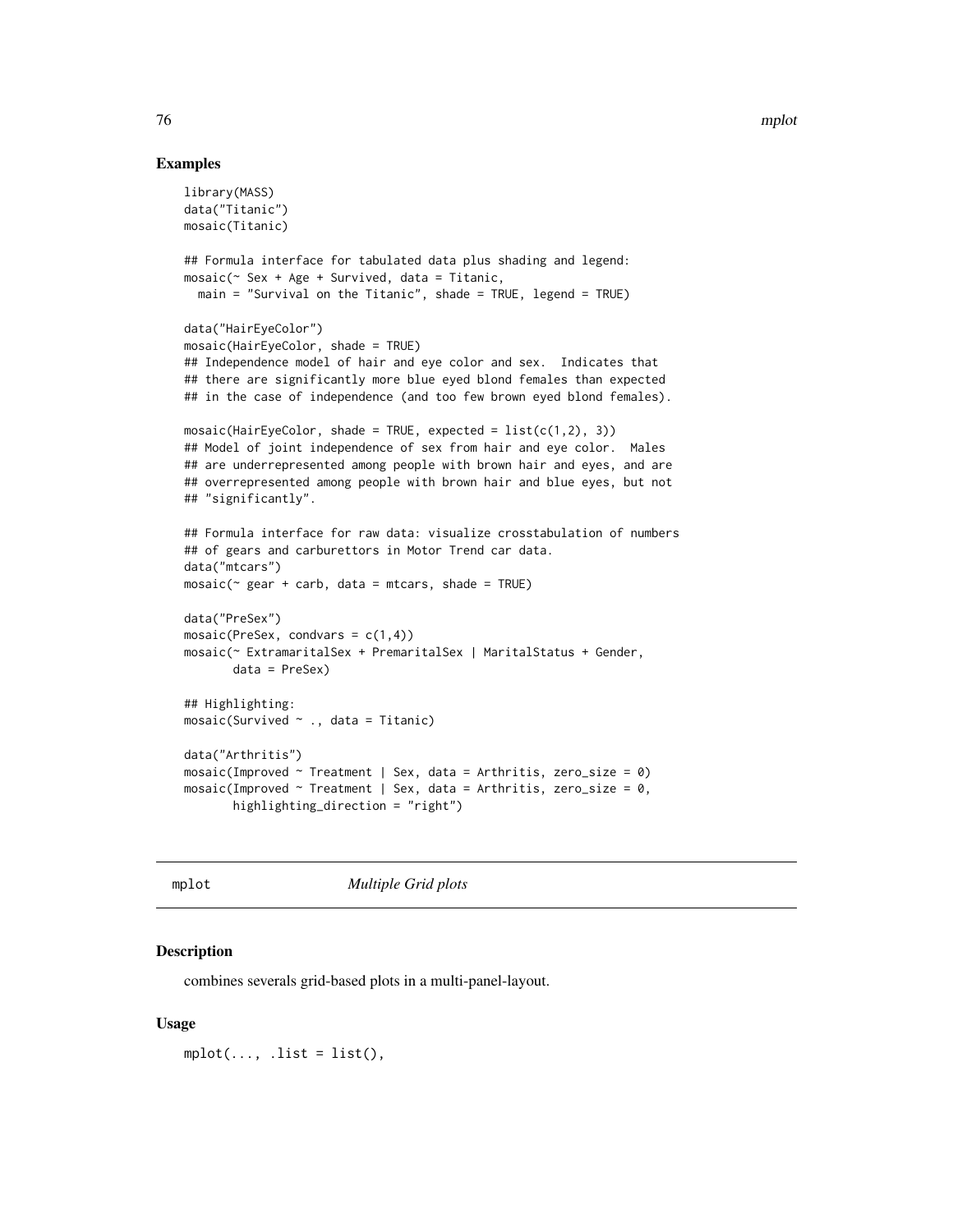#### mplot the contract of the contract of the contract of the contract of the contract of the contract of the contract of the contract of the contract of the contract of the contract of the contract of the contract of the cont

```
layout = NULL, cex = NULL,
main = NULL, gp\_main = gpar(fontsize = 20),
sub = NULL, gp_sub = gpar(fontsize = 15),
keep_aspect_ratio = TRUE)
```
## Arguments

| $\ldots$ , list   | A list of objects inheriting from class "grob", or having a "grob" attribute con-<br>taining such an object.                                                                     |
|-------------------|----------------------------------------------------------------------------------------------------------------------------------------------------------------------------------|
| layout            | integer vector of length 2 giving the number of rows and columns. If NULL,<br>the values will be guessed using some heuristics from the number of objects<br>supplied in $\dots$ |
| cex               | Scaling factor for the fonts in the subplots. If NULL, the value is calculated as the<br>inverse square root of the row number.                                                  |
| main, sub         | Optional main and sub title, respectively.                                                                                                                                       |
| gp_main, gp_sub   |                                                                                                                                                                                  |
|                   | Optional objects of class "gpar" specifying the graphical parameters for the<br>main and sub title, respectively.                                                                |
| keep_aspect_ratio |                                                                                                                                                                                  |
|                   | logicals chand the conset ratio of the plate he fired?                                                                                                                           |

logical; should the aspect ratio of the plots be fixed?

## Details

This is a convenience function for producing multi-panel plots from grid-based displays, especially those produced by the vcd methods. The layout (number of rows and columns) is guessed from the amount of supplied objects, if not supplied. Currently, the vcd plotting functions do not return grob objects by default—this might change in the future. Also, some of them will return the grob object as a "grob" attribute, attached to the currently returned object.

## Value

None.

## Author(s)

David Meyer <David.Meyer@R-project.org>

```
mplot(mosaic(Titanic, return_grob = TRUE),
      assoc(Titanic), return_grob = TRUE)
A = mosaic(Titanic, return_grob = TRUE)
B = \text{mosaic}(Titanic, type = "expected", return\_grob = TRUE)mplot(A, B)
mplot(sieve(SexualFun, return_grob = TRUE),
      agreementplot(SexualFun, return_grob = TRUE),
      main = "Sexual Fun")
```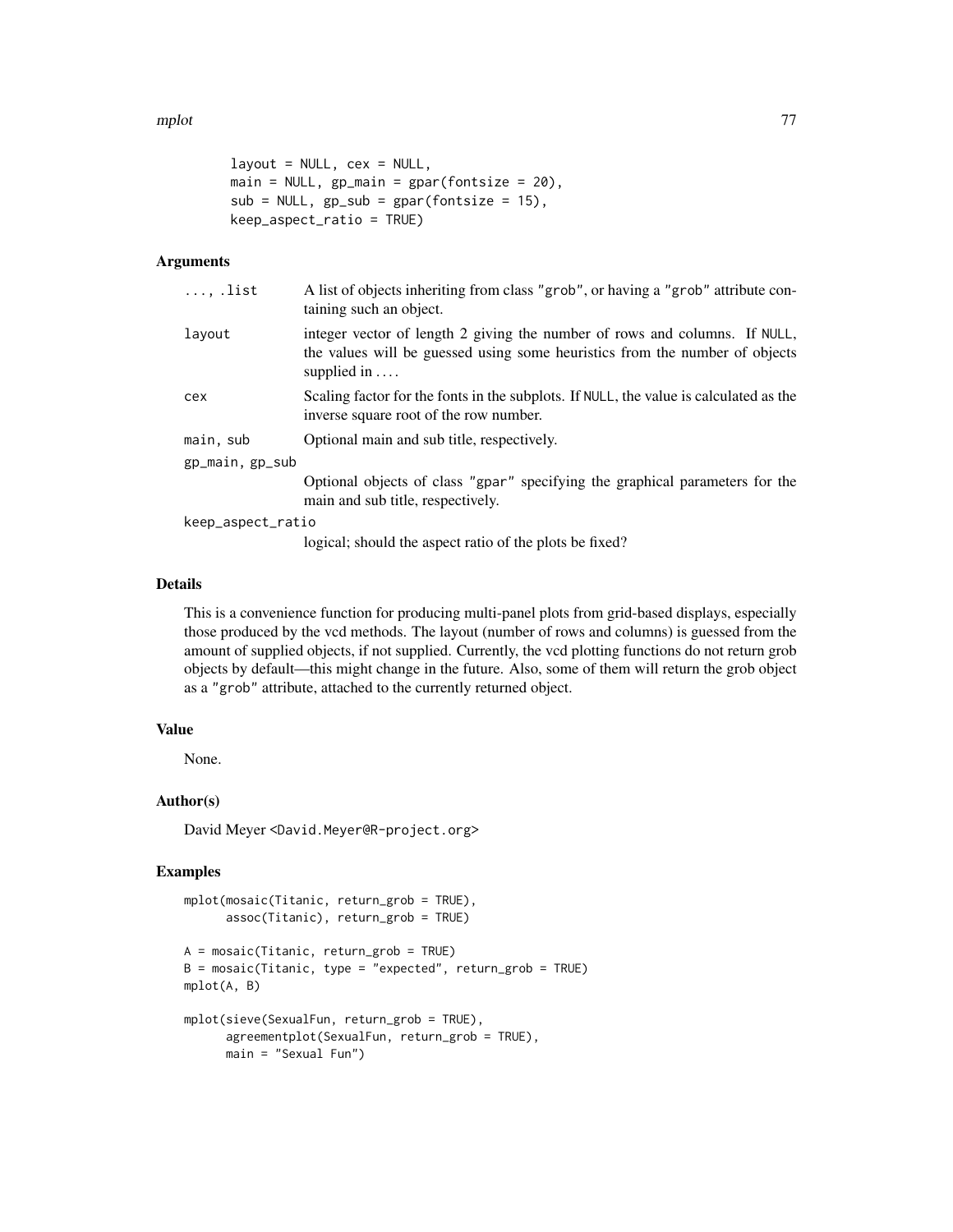```
mplot(A, grid.circle())
```
## MSPatients *Diagnosis of Multiple Sclerosis*

## Description

Data from Westlund \& Kurland (1953) on the diagnosis of multiple sclerosis (MS): two samples of patients, one from Winnipeg and one from New Orleans, were each rated by two neurologists (one from each city) in four diagnostic categories.

#### Usage

```
data("MSPatients")
```
## Format

A 3-dimensional array resulting from cross-tabulating 218 observations on 3 variables. The variables and their levels are as follows:

|               | No Name                 | Levels                                |
|---------------|-------------------------|---------------------------------------|
| $\mathbf{L}$  | New Orleans Neurologist | Certain, Probable, Possible, Doubtful |
| 2             | Winnipeg Neurologist    | Certain, Probable, Possible, Doubtful |
| $\mathcal{R}$ | <b>Patients</b>         | Winnipeg, New Orleans                 |

#### Source

M. Friendly (2000), Visualizing Categorical Data: [http://euclid.psych.yorku.ca/ftp/sas/](http://euclid.psych.yorku.ca/ftp/sas/vcd/catdata/msdiag.sas) [vcd/catdata/msdiag.sas](http://euclid.psych.yorku.ca/ftp/sas/vcd/catdata/msdiag.sas)

## References

K. B. Westlund \& L. T. Kurland (1953), Studies on multiple sclerosis in Winnipeg, Manitoba and New Orleans, Louisiana, *American Journal of Hygiene*, 57, 380–396.

M. Friendly (2000), *Visualizing Categorical Data*. SAS Institute, Cary, NC.

```
data("MSPatients")
## Not run:
## best visualized using a resized device, e.g. using:
## get(getOption("device"))(width = 12)
pushViewport(viewport(layout = grid.layout(ncol = 2)))
pushViewport(viewport(layout.pos.col = 1))
popViewport()
pushViewport(viewport(layout.pos.col = 2))
popViewport(2)
```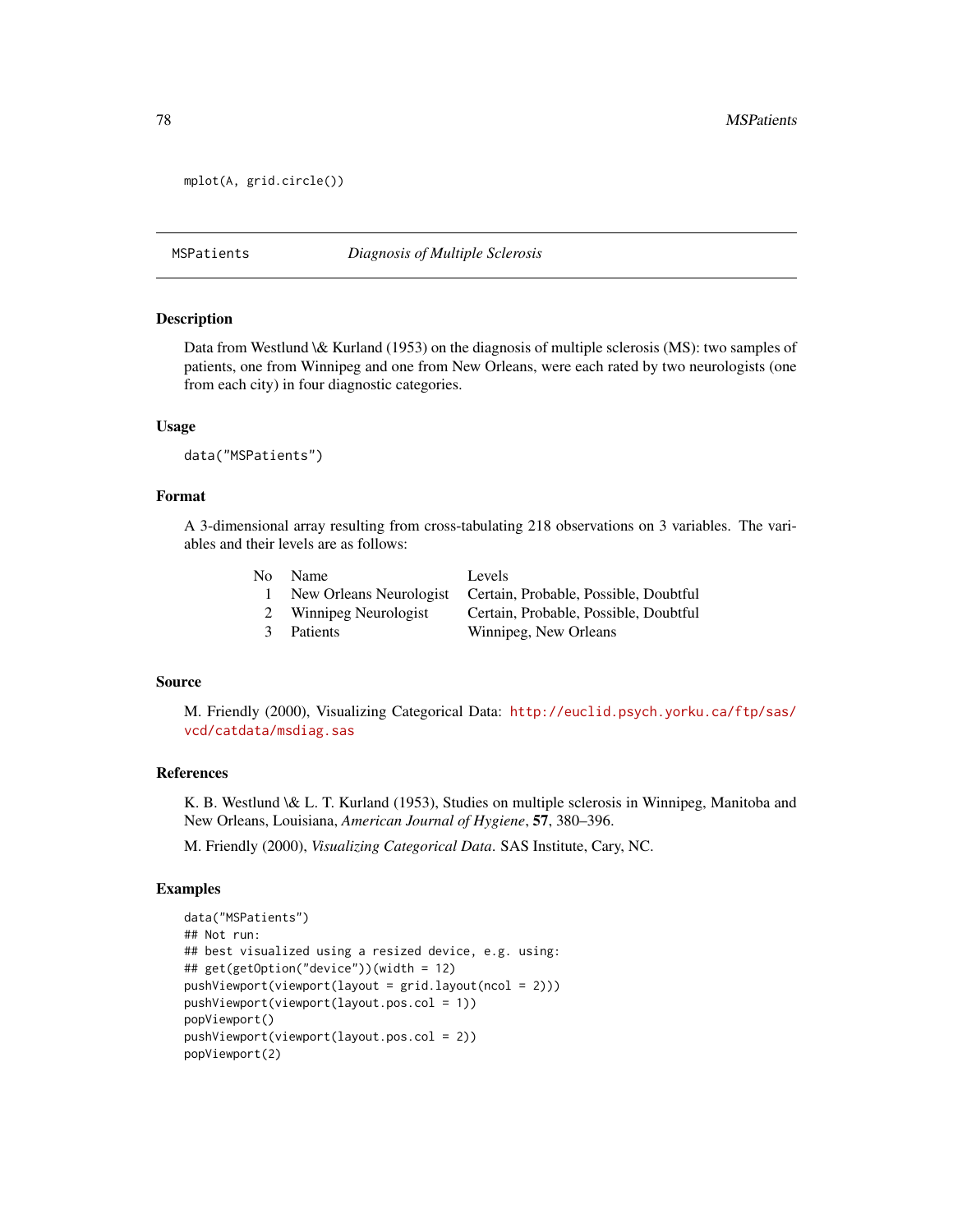## NonResponse 79

```
dev.off()
## End(Not run)
## alternative, more convenient way
mplot(
  agreementplot(t(MSPatients[,,1]), return_grob = TRUE,
   main = "Winnipeg Patients"),
  agreementplot(t(MSPatients[,,2]), return_grob = TRUE,
   main = "New Orleans Patients")
)
## alternatively, use cotabplot:
cotabplot(MSPatients, panel = cotab_agreementplot)
```
NonResponse *Non-Response Survey Data*

## Description

Data about non-response for a Danish survey in 1965.

## Usage

data("NonResponse")

## Format

A data frame with 12 observations and 4 variables.

Freq frequency.

residence factor indicating whether residence was in Copenhagen, in a city outside Copenhagen or at the countryside (Copenhagen, City, Country).

response factor indicating whether a response was given (yes, no).

gender factor indicating gender (male, female).

## Source

E. B. Andersen (1991), The Statistical Analysis of Categorical Data, Table 5.17.

# References

E. B. Andersen (1991), *The Statistical Analysis of Categorical Data*. 2nd edition. Springer-Verlag, Berlin.

```
data("NonResponse")
structable(~ ., data = NonResponse)
```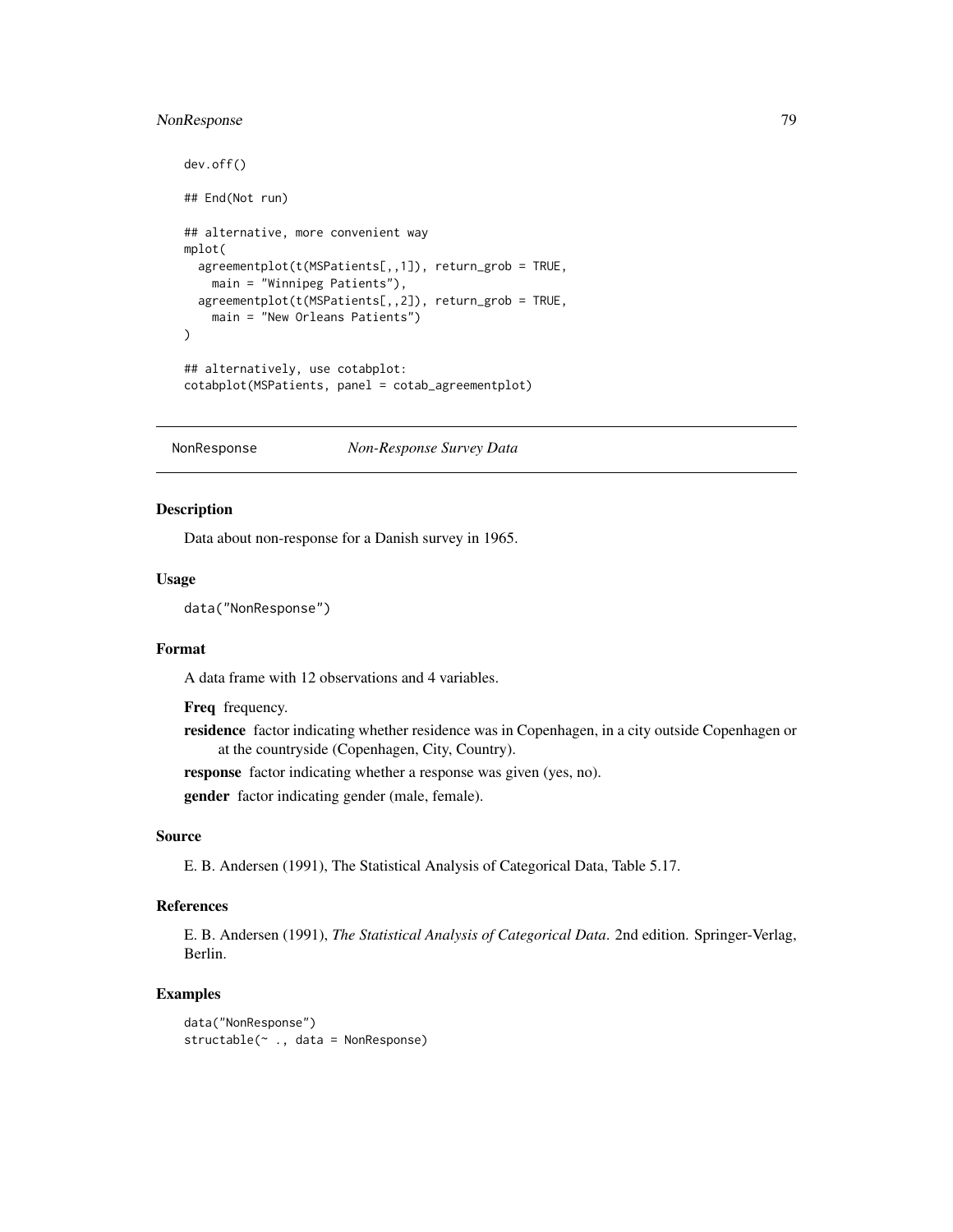# Description

Ord plots for diagnosing discrete distributions.

## Usage

```
Ord_plot(obj, legend = TRUE, estimate = TRUE, tol = 0.1, type = NULL,
 xlim = NULL, ylim = NULL, xlab = "Number of occurrences",
 ylab = "Frequency ratio", main = "Ord plot", gp = gpar(cex = 0.5),
  lwd = c(2,2), lty=c(2,1), col=c("black", "red"),name = "Ord_plot", newpage = TRUE, pop = TRUE,
  return\_grob = FALSE, ...)Ord_estimate(x, type = NULL, tol = 0.1)
```

| obj         | either a vector of counts, a 1-way table of frequencies of counts or a data frame<br>or matrix with frequencies in the first column and the corresponding counts in<br>the second column.                       |
|-------------|-----------------------------------------------------------------------------------------------------------------------------------------------------------------------------------------------------------------|
| legend      | logical. Should a legend be plotted?.                                                                                                                                                                           |
| estimate    | logical. Should the distribution and its parameters be estimated from the data?<br>See details.                                                                                                                 |
| tol         | tolerance for estimating the distribution. See details.                                                                                                                                                         |
| type        | a character string indicating the distribution, must be one of "poisson", "binomial",<br>"nbinomial" or "log-series" or NULL. In the latter case the distribution is es-<br>timated from the data. See details. |
| xlim        | limits for the x axis.                                                                                                                                                                                          |
| ylim        | limits for the y axis.                                                                                                                                                                                          |
| xlab        | a label for the x axis.                                                                                                                                                                                         |
| ylab        | a label for the y axis.                                                                                                                                                                                         |
| main        | a title for the plot.                                                                                                                                                                                           |
| gp          | a "gpar" object controlling the grid graphical parameters of the points.                                                                                                                                        |
| lwd, lty    | vectors of length 2, giving the line width and line type used for drawing the OLS<br>line and the WLS lines.                                                                                                    |
| col         | vector of length 2 giving the colors used for drawing the OLS and WLS lines.                                                                                                                                    |
| name        | name of the plotting viewport.                                                                                                                                                                                  |
| newpage     | logical. Should grid. newpage be called before plotting?                                                                                                                                                        |
| pop         | logical. Should the viewport created be popped?                                                                                                                                                                 |
| return_grob | logical. Should a snapshot of the display be returned as a grid grob?                                                                                                                                           |
| $\ddots$    | further arguments passed to grid.points.                                                                                                                                                                        |
| x           | a vector giving intercept and slope for the (fitted) line in the Ord plot.                                                                                                                                      |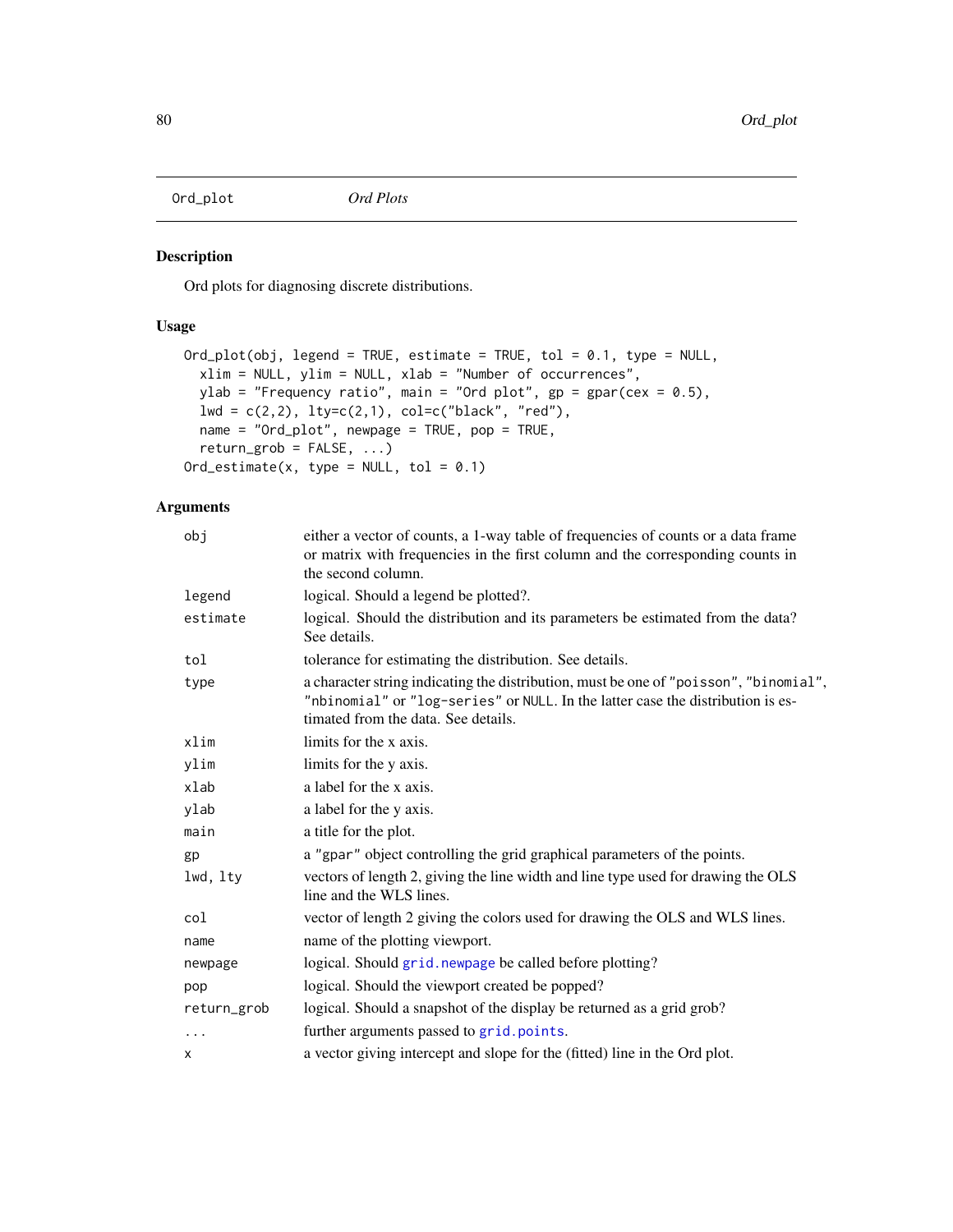## Ord\_plot 81

## Details

The Ord plot plots the number of occurrences against a certain frequency ratio (see Friendly (2000) for details) and should give a straight line if the data comes from a poisson, binomial, negative binomial or log-series distribution. The intercept and slope of this straight line conveys information about the underlying distribution.

Ord\_plot fits a usual OLS line (black) and a weighted OLS line (red). From the coefficients of the latter the distribution is estimated by Ord\_estimate as described in Table 2.10 in Friendly (2000). To judge whether a coefficient is positive or negative a tolerance given by tol is used. If none of the distributions fits well, no parameters are estimated. Be careful with the conclusions from Ord\_estimate as it implements just some simple heuristics!

## Value

A vector giving the intercept and slope of the weighted OLS line.

#### Author(s)

Achim Zeileis <Achim.Zeileis@R-project.org>

## **References**

J. K. Ord (1967), Graphical methods for a class of discrete distributions, *Journal of the Royal Statistical Society*, A 130, 232–238.

Michael Friendly (2000), *Visualizing Categorical Data*. SAS Institute, Cary, NC.

```
## Simulated data examples:
dummy \le rnbinom(1000, size = 1.5, prob = 0.8)
Ord_plot(dummy)
## Real data examples:
data("HorseKicks")
data("Federalist")
data("Butterfly")
data("WomenQueue")
## Not run:
grid.newpage()
pushViewport(viewport(layout = grid.layout(2, 2)))
pushViewport(viewport(layout.pos.col=1, layout.pos.row=1))
Ord_plot(HorseKicks, main = "Death by horse kicks", newpage = FALSE)
popViewport()
pushViewport(viewport(layout.pos.col=1, layout.pos.row=2))
Ord_plot(Federalist, main = "Instances of 'may' in Federalist papers", newpage = FALSE)
popViewport()
pushViewport(viewport(layout.pos.col=2, layout.pos.row=1))
```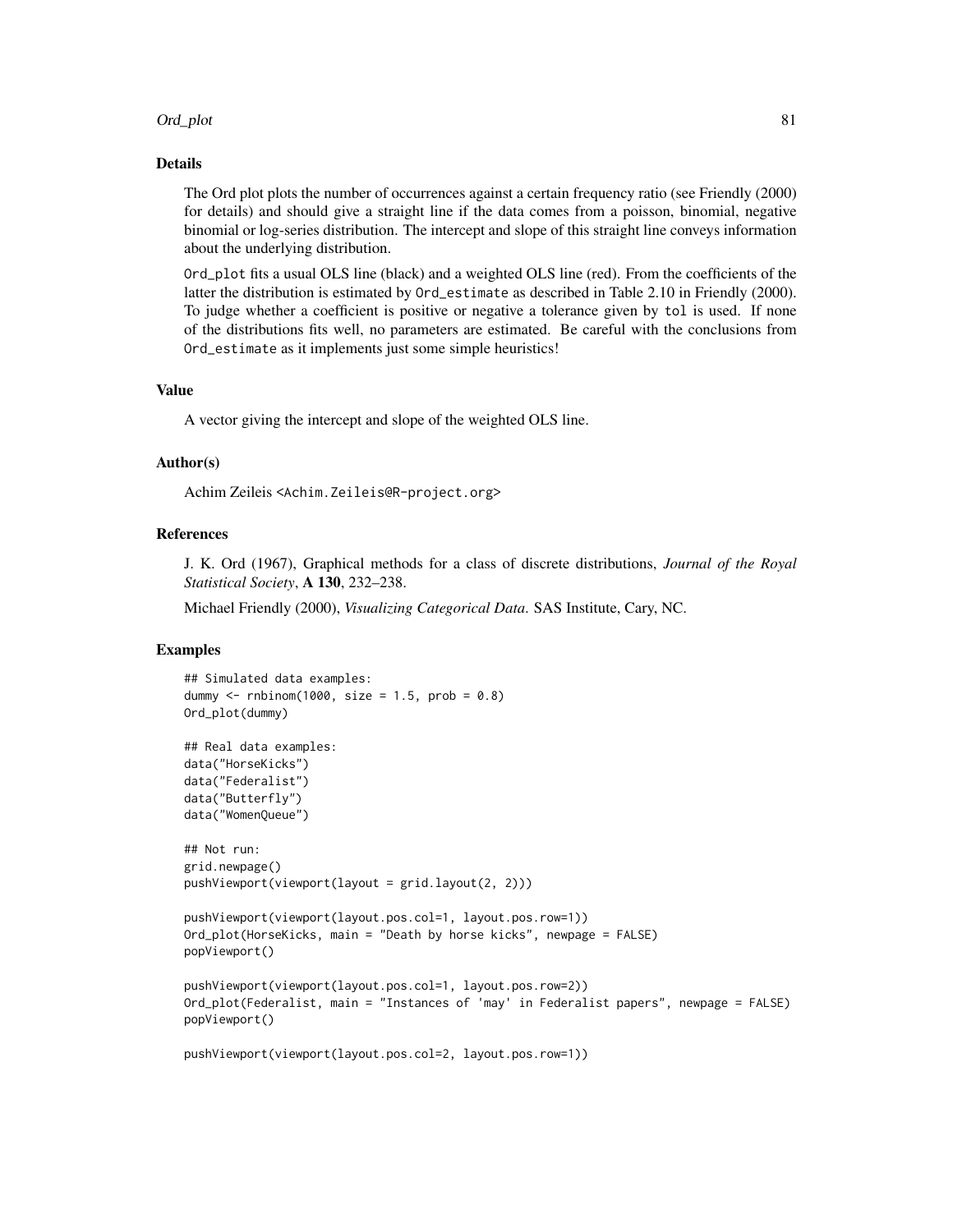```
Ord_plot(Butterfly, main = "Butterfly species collected in Malaya", newpage = FALSE)
popViewport()
pushViewport(viewport(layout.pos.col=2, layout.pos.row=2))
Ord_plot(WomenQueue, main = "Women in queues of length 10", newpage = FALSE)
popViewport(2)
## End(Not run)
## same
mplot(
 Ord_plot(HorseKicks, return_grob = TRUE, main = "Death by horse kicks"),
 Ord_plot(Federalist, return_grob = TRUE, main = "Instances of 'may' in Federalist papers"),
 Ord_plot(Butterfly, return_grob = TRUE, main = "Butterfly species collected in Malaya"),
 Ord_plot(WomenQueue, return_grob = TRUE, main = "Women in queues of length 10")
)
```
OvaryCancer *Ovary Cancer Data*

#### **Description**

Data from Obel (1975) about a retrospective study of ovary cancer carried out in 1973. Information was obtained from 299 women, who were operated for ovary cancer 10 years before.

#### Usage

```
data("OvaryCancer")
```
## Format

A data frame with 16 observations and 5 variables.

Freq frequency.

stage factor indicating the stage of the cancer at the time of operation (early, advanced).

operation factor indicating type of operation (radical, limited).

survival factor indicating survival status after 10 years (yes, no).

xray factor indicating whether X-ray treatment was received (yes, no).

## Source

E. B. Andersen (1991), The Statistical Analysis of Categorical Data, Table 6.4.

## References

E. B. Obel (1975), A Comparative Study of Patients with Cancer of the Ovary Who Have Survived More or Less Than 10 Years. *Acta Obstetricia et Gynecologica Scandinavica*, 55, 429-439. E. B. Andersen (1991), *The Statistical Analysis of Categorical Data*. 2nd edition. Springer-Verlag, Berlin.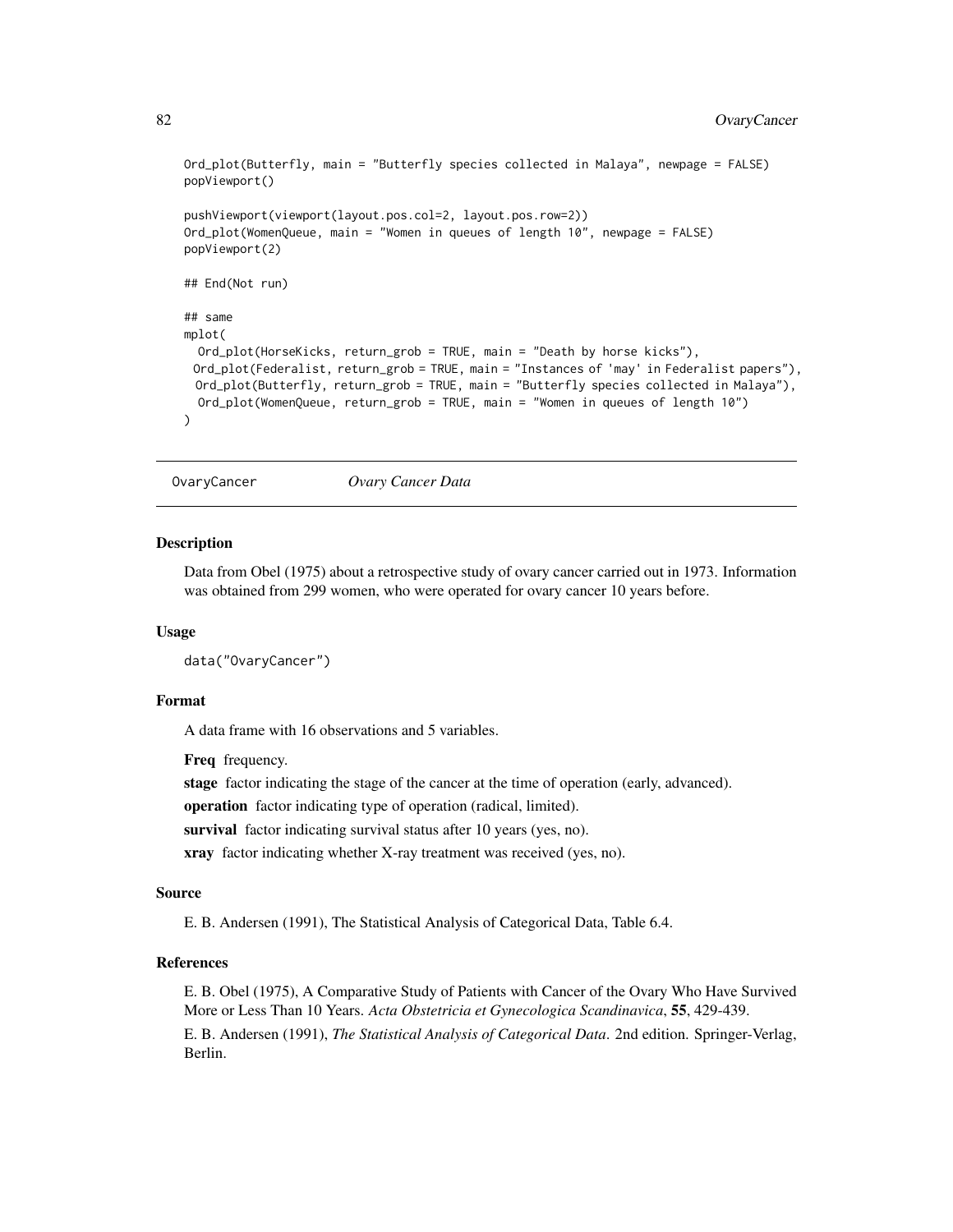## Examples

```
data("OvaryCancer")
tab \le xtabs(Freq \sim xray + survival + stage + operation, data = OvaryCancer)
ftable(tab, col.vars = "survival", row.vars = c("stage", "operation", "xray"))
## model: \sim xray * operation * stage + survival * stage
## interpretation: treat xray, operation, stage as fixed margins,
## the survival depends on stage, but not xray and operation.
doubledecker(survival \sim stage + operation + xray, data = tab)
mosaic(\sim stage + operation + xray + survival,
 split = c(FALSE, TRUE, TRUE, FALSE), data = tab, keep = FALSE,
 gp = gpar(fill = rev(grey.coolors(2))))mosaic(\sim stage + operation + xray + survival,
 split = c(FALSE, TRUE, TRUE, FALSE), data = tab, keep = FALSE,
 expected = \sim xray * operation * stage + survival*stage)
```
Pairs plot panel functions for diagonal cells *Diagonal Panel Functions for Table Pairs Plot*

## <span id="page-82-0"></span>**Description**

Diagonal panel functions for [pairs.table](#page-86-0).

#### Usage

```
pairs_barplot(gp_bars = NULL,
  gp-vartext = gpar(fontsize = 17),
  gp<sup>leveltext = gpar(),</sup>
  just_leveltext = c("center", "bottom"),
  just_vartext = c("center", "top"),
  rot = 0, abbreviate = FALSE, check_overlap = TRUE, fill = "grey",
  var_{offset} = unit(1, "npc"), ...pairs_text(dimnames = TRUE, gp_vartext = gpar(fontsize = 17),
  gp leveltext = gpar(), gp border = gpar(), ...)
pairs_diagonal_text(varnames = TRUE, gp_vartext = gpar(fontsize = 17, fontface = "bold"),
  gp_{\text{leveltext}} = gpar(), gp_{\text{border}} = gpar(), pos = c("right", "top"),distribute = c("equal", "margin"), rot = 0, ...)pairs_diagonal_mosaic(split_vertical = TRUE, margins = unit(0, "lines"),
  offset_labels = -0.4, offset_varnames = 0,
 gp = NULL, fill = "grey", labeling = labeling_values, alternate_labels = TRUE, ...)
```

| dimnames | vector of logicals indicating whether the factor levels should be displayed (only<br>used for pairs text).           |
|----------|----------------------------------------------------------------------------------------------------------------------|
| varnames | vector of logicals indicating whether the variable names should be displayed<br>(only used for pairs_text_diagonal). |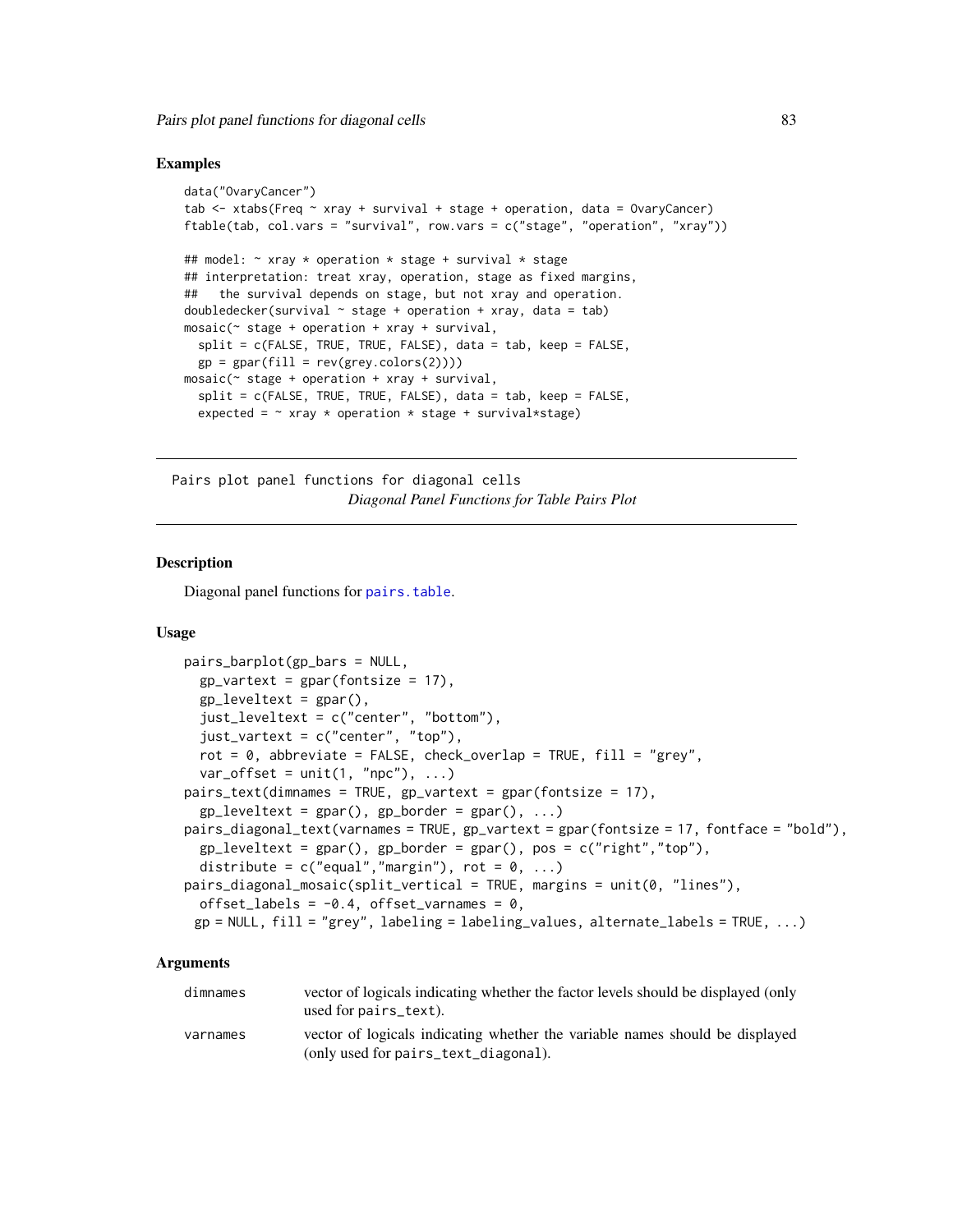| gp_bars                        | object of class "gpar" used for bars (only used for pairs_barplot). If un-<br>specified, the default is to set the fill component of this object to the fill<br>argument.                                                                                                                                                                                                                                                                                                                                                                                  |
|--------------------------------|------------------------------------------------------------------------------------------------------------------------------------------------------------------------------------------------------------------------------------------------------------------------------------------------------------------------------------------------------------------------------------------------------------------------------------------------------------------------------------------------------------------------------------------------------------|
| gp_vartext                     | object of class "gpar" used for the factor names.                                                                                                                                                                                                                                                                                                                                                                                                                                                                                                          |
| gp_leveltext                   | object of class "gpar" used for the factor levels.                                                                                                                                                                                                                                                                                                                                                                                                                                                                                                         |
| gp_border                      | object of class "gpar" used for the border (only used for pairs_text).                                                                                                                                                                                                                                                                                                                                                                                                                                                                                     |
| gp                             | object of class "gpar" used for the tiles (only used for pairs_diagonal_mosaic).<br>If unspecified, the default is to set the fill component of this object to the fill<br>argument.                                                                                                                                                                                                                                                                                                                                                                       |
| fill                           | color vector or palette function used for the fill colors of bars (for pairs_barplot)<br>or tiles (for pairs_diagonal_mosaic).                                                                                                                                                                                                                                                                                                                                                                                                                             |
| labeling                       | labeling function, passed to mosaic()                                                                                                                                                                                                                                                                                                                                                                                                                                                                                                                      |
| alternate_labels               |                                                                                                                                                                                                                                                                                                                                                                                                                                                                                                                                                            |
|                                | should labels alternate top/bottom?                                                                                                                                                                                                                                                                                                                                                                                                                                                                                                                        |
| just_leveltext, just_vartext   | character string indicating the justification for variable names and levels.                                                                                                                                                                                                                                                                                                                                                                                                                                                                               |
| pos                            | character string of length 2 controlling the horizontal and vertical position of the<br>variable names (only used for pairs_text_diagonal).                                                                                                                                                                                                                                                                                                                                                                                                                |
| rot                            | rotation angle for the variable levels.                                                                                                                                                                                                                                                                                                                                                                                                                                                                                                                    |
| distribute                     | character string indicating whether levels should be distributed equally or ac-<br>cording to the margins (only used for pairs_text_diagonal).                                                                                                                                                                                                                                                                                                                                                                                                             |
| abbreviate                     | integer or logical indicating the number of characters the labels should be ab-<br>breviated to. TRUE means 1 character, FALSE causes no abbreviation.                                                                                                                                                                                                                                                                                                                                                                                                     |
| check_overlap                  | If TRUE, some levels will suppressed to avoid overlapping, if any.                                                                                                                                                                                                                                                                                                                                                                                                                                                                                         |
| split_vertical                 | vector of logicals of length $k$ , where $k$ is the number of margins of $x$ (values<br>are recycled as needed). A TRUE component indicates that the tile(s) of the cor-<br>responding dimension should be split vertically, FALSE means horizontal splits.<br>Default is FALSE.                                                                                                                                                                                                                                                                           |
| margins                        | either an object of class "unit" of length 4, or a numeric vector of length 4.<br>The elements are recycled as needed. The four components specify the top,<br>right, bottom, and left margin of the plot, respectively. When a numeric vec-<br>tor is supplied, the numbers are interpreted as "lines" units. In addition, the<br>unit or numeric vector may have named arguments ('top', 'right', 'bottom',<br>and 'left'), in which case the non-named arguments specify the default values<br>(recycled as needed), overloaded by the named arguments. |
| offset_labels, offset_varnames |                                                                                                                                                                                                                                                                                                                                                                                                                                                                                                                                                            |
|                                | numeric vector of length 4 indicating the offset of the labels (variable names)<br>for each of the four sides of the plot.                                                                                                                                                                                                                                                                                                                                                                                                                                 |
| var_offset                     | object of class "unit" specifying the offset of variable names from the bottom<br>of the bar plots created by pairs_barplot. If numeric, the unit defaults to<br>"npc".                                                                                                                                                                                                                                                                                                                                                                                    |
| $\cdots$                       | other parameters passed to the underlying graphics functions.                                                                                                                                                                                                                                                                                                                                                                                                                                                                                              |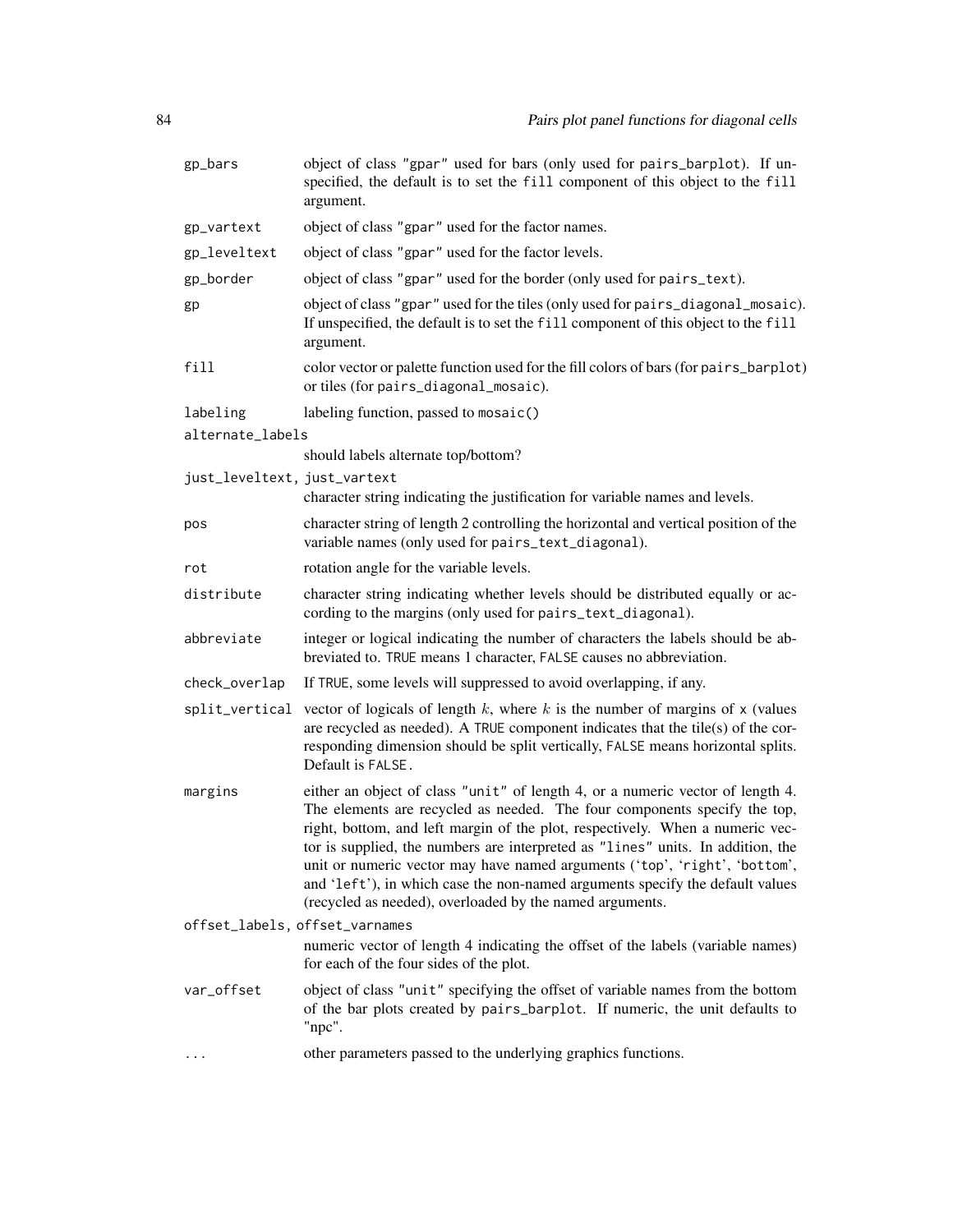## Details

In the diagonal cells, the pairsplot visualizes statistics or information for each dimension (that is: the single factors) alone. [pairs\\_text](#page-82-0) displays the factor's name, and optionally also the factor levels. [pairs\\_barplot](#page-82-0) produces a bar plot of the corresponding factor, along with the factor's name.

## Value

A function with one argument: the marginal table for the corresponding dimension.

## Author(s)

David Meyer <David.Meyer@R-project.org>

## See Also

[pairs.table](#page-86-0), [pairs\\_assoc](#page-84-0), [pairs\\_mosaic](#page-84-0)

#### Examples

data("UCBAdmissions")

```
pairs(UCBAdmissions) # pairs_barplot is default
pairs(UCBAdmissions, diag_panel = pairs_text)
pairs(UCBAdmissions, diag_panel = pairs_diagonal_text)
pairs(Titanic, diag_panel = pairs_diagonal_text)
pairs(Titanic, diag_panel = pairs_diagonal_text(distribute = "margin"))
pairs(Titanic,
      diag_panel = pairs_diagonal_text(distribute = "margin", rot = 45))
```
Pairs plot panel functions for off-diagonal cells *Off-diagonal Panel Functions for Table Pairs Plot*

## <span id="page-84-0"></span>Description

Off-diagonal panel functions for [pairs.table](#page-86-0).

## Usage

```
pairs_strucplot(panel = mosaic,
  type = c("pairwise", "total", "conditional", "joint"),
  legend = FALSE, margins = c(0, 0, 0, 0), labeling = NULL, ...)
pairs_assoc(...)
pairs_mosaic(...)
pairs_sieve(...)
```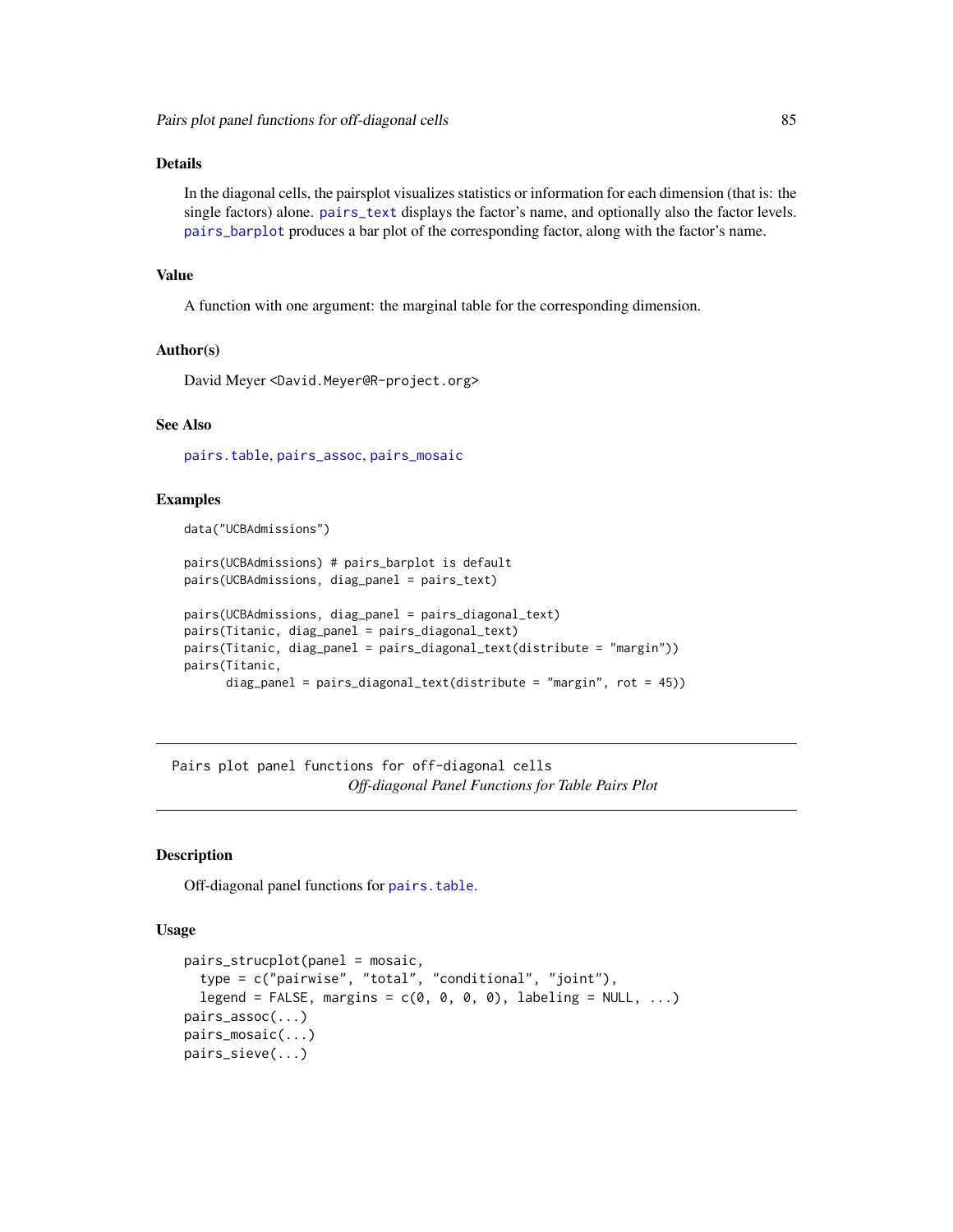## Arguments

| panel    | function to be used for the plots in each cell, such as pairs_assoc, pairs_mosaic,<br>and pairs_sieve.                                           |
|----------|--------------------------------------------------------------------------------------------------------------------------------------------------|
| type     | character string specifying the type of independence model visualized in the<br>cells.                                                           |
| legend   | logical specifying whether a legend should be displayed in the cells or not.                                                                     |
| margins  | margins inside each cell (see strucplot).                                                                                                        |
| labeling | labeling function or labeling-generating function (see strucplot).                                                                               |
| $\cdot$  | pairs_mosaic, pairs_assoc, and pairs_sieve: parameters passed to pairs_strucplot.<br>pairs_strucplot: other parameters passed to panel function. |

## Details

These functions really just wrap [assoc](#page-6-0), [sieve](#page-106-0), and [mosaic](#page-72-0) by basically inhibiting labeling and legend-drawing and setting the margins to 0.

#### Value

A function with arguments:

| x    | contingency table. |
|------|--------------------|
| i, j | cell coordinates.  |

## Author(s)

David Meyer <David.Meyer@R-project.org>

## References

Cohen, A. (1980), On the graphical display of the significant components in a two-way contingency table. *Communications in Statistics—Theory and Methods*, A9, 1025–1041.

Friendly, M. (1992), Graphical methods for categorical data. *SAS User Group International Conference Proceedings*, 17, 190–200. <http://datavis.ca/papers/sugi/sugi17.pdf>

## See Also

[pairs.table](#page-86-0), [pairs\\_text](#page-82-0), [pairs\\_barplot](#page-82-0), [assoc](#page-6-0), [mosaic](#page-72-0)

```
data("UCBAdmissions")
data("PreSex")
pairs(PreSex)
pairs(UCBAdmissions)
pairs(UCBAdmissions, upper_panel_args = list(shade = FALSE))
pairs(UCBAdmissions, lower_panel = pairs_mosaic(type = "conditional"))
pairs(UCBAdmissions, upper_panel = pairs_assoc)
```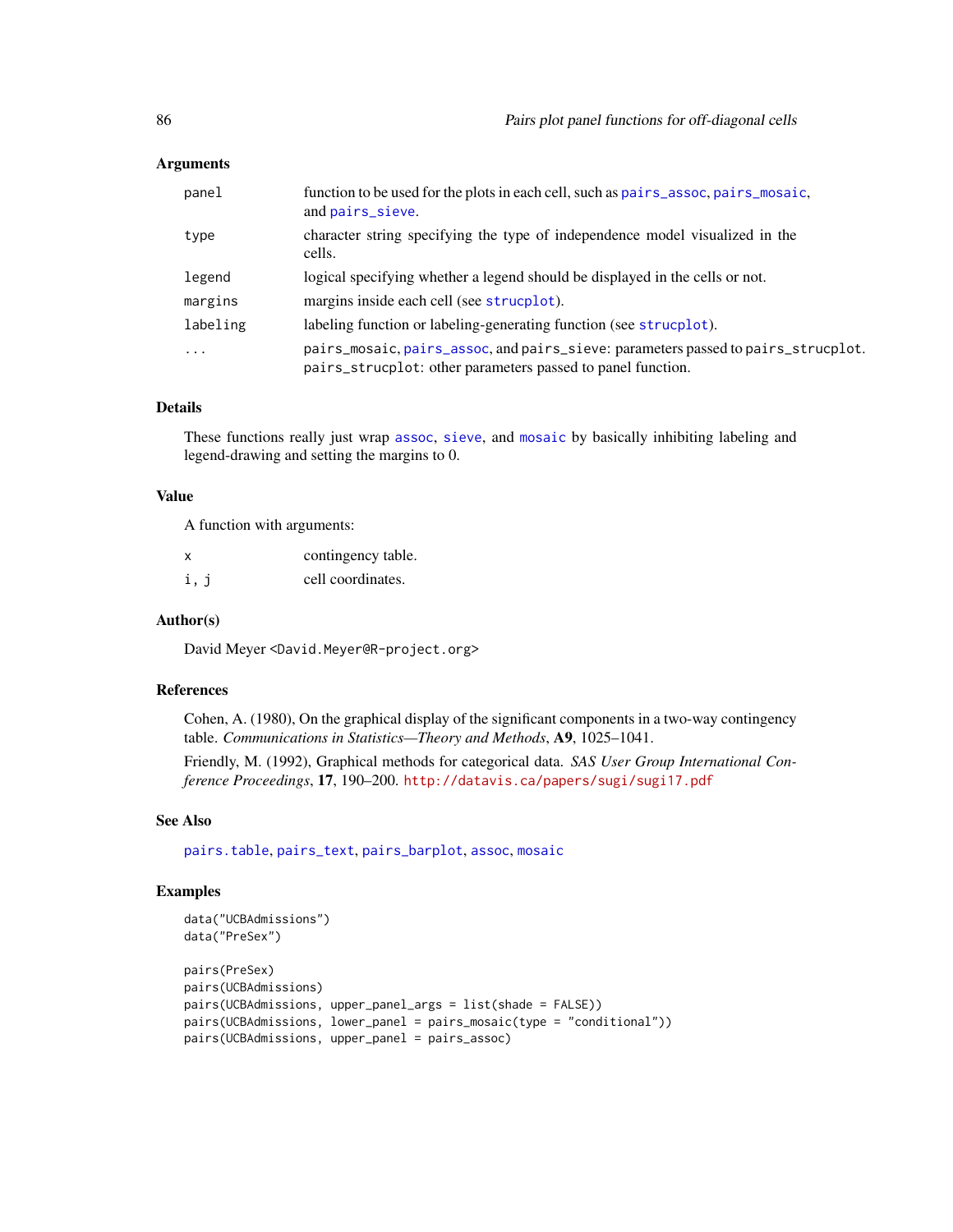<span id="page-86-0"></span>

## Description

Produces a matrix of strucplot displays.

# Usage

```
## S3 method for class 'table'
pairs(x, upper\_panel = pairs\_mosaic, upper\_panel\_args = list(),lower_panel = pairs_mosaic, lower_panel_args = list(),
 diag_panel = pairs_diagonal_mosaic, diag_panel_args = list(),
 main = NULL, sub = NULL, main_gp = gpar(fontsize = 20),
 sub_gp = gpar(fontsize = 15), space = 0.3,
 newpage = TRUE, pop = TRUE, return_grob = FALSE,
 margins = unit(1, 'lines"), ...)
```

| a contingency table in array form, with optional category labels specified in the<br>$dimnames(x)$ attribute.                                             |
|-----------------------------------------------------------------------------------------------------------------------------------------------------------|
| function for the upper triangle of the matrix, or corresponding generating func-<br>tion. If NULL, no panel is drawn.                                     |
| upper_panel_args                                                                                                                                          |
| list of arguments for the generating function, if specified.                                                                                              |
| function for the lower triangle of the matrix, or corresponding generating func-<br>tion. If NULL, no panel is drawn.                                     |
| lower_panel_args                                                                                                                                          |
| list of arguments for the panel-generating function, if specified.                                                                                        |
| function for the diagonal of the matrix, or corresponding generating function. If<br>NULL, no panel is drawn.                                             |
| diag_panel_args                                                                                                                                           |
| list of arguments for the generating function, if specified.                                                                                              |
| either a logical, or a character string used for plotting the main title. If main is a<br>logical and TRUE, the name of the object supplied as x is used. |
| a character string used for plotting the subtitle. If sub is a logical and TRUE and<br>main is unspecified, the name of the object supplied as x is used. |
|                                                                                                                                                           |
| object of class "gpar" containing the graphical parameters used for the main<br>(sub) title, if specified.                                                |
| double specifying the distance between the cells.                                                                                                         |
| logical controlling whether a new grid page should be created.                                                                                            |
|                                                                                                                                                           |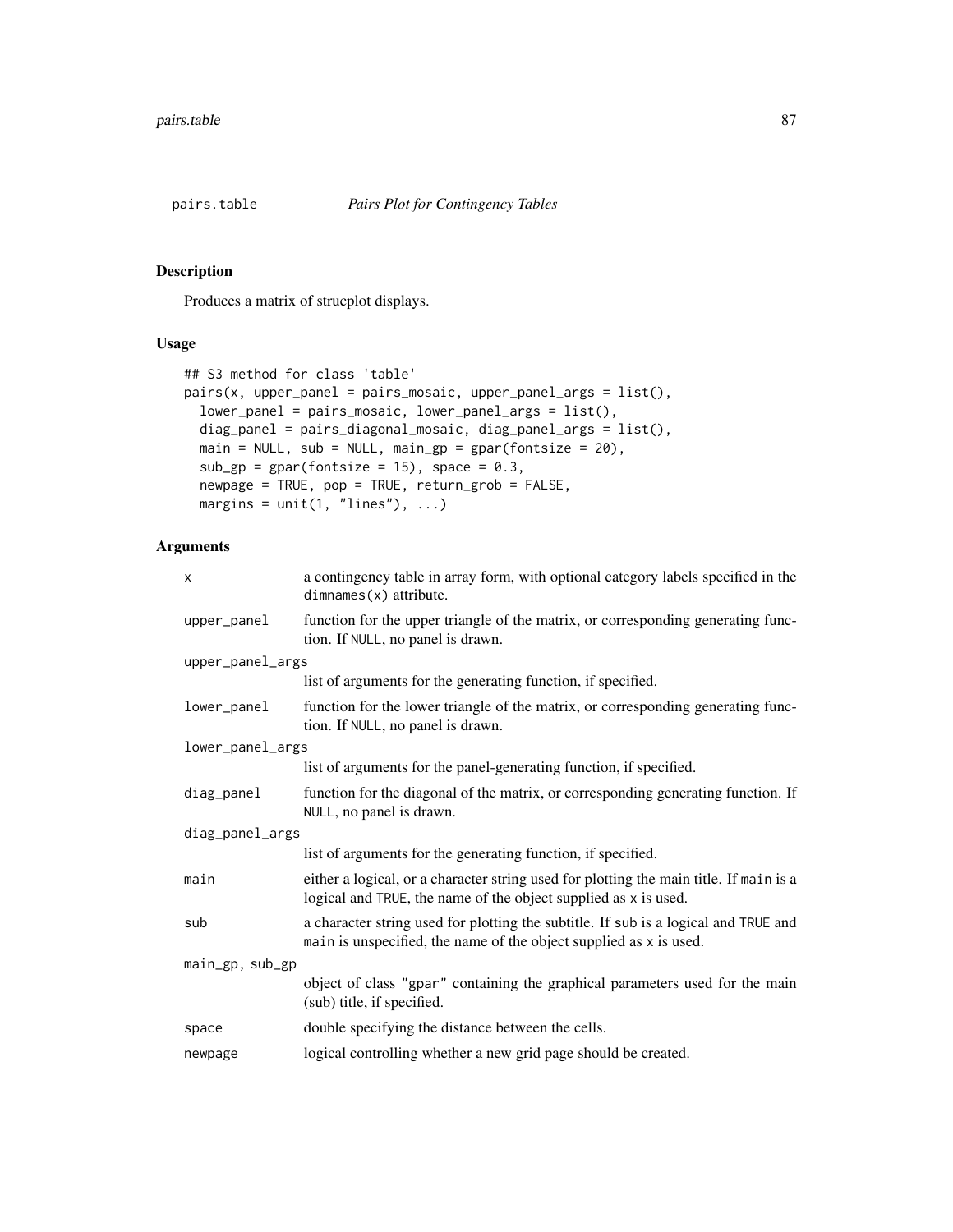| pop         | logical indicating whether all viewports should be popped after the plot has been<br>drawn.                                                                                                                                                                                                                                                                                                                                                                                                                                                                |
|-------------|------------------------------------------------------------------------------------------------------------------------------------------------------------------------------------------------------------------------------------------------------------------------------------------------------------------------------------------------------------------------------------------------------------------------------------------------------------------------------------------------------------------------------------------------------------|
| return_grob | logical. Should a snapshot of the display be returned as a grid grob?                                                                                                                                                                                                                                                                                                                                                                                                                                                                                      |
| margins     | either an object of class "unit" of length 4, or a numeric vector of length 4.<br>The elements are recycled as needed. The four components specify the top,<br>right, bottom, and left margin of the plot, respectively. When a numeric vec-<br>tor is supplied, the numbers are interpreted as "lines" units. In addition, the<br>unit or numeric vector may have named arguments ('top', 'right', 'bottom',<br>and 'left'), in which case the non-named arguments specify the default values<br>(recycled as needed), overloaded by the named arguments. |
| .           | For convenience, list of arguments for the panel-generating functions of upper<br>and lower panels, if specified.                                                                                                                                                                                                                                                                                                                                                                                                                                          |

## Details

This is a [pairs](#page-0-0) method for objects inheriting from class "table" or "structable". It plots a matrix of pairwise mosaic plots.

Four independence types are distinguished: "pairwise", "total", "conditional" and "joint". The pairwise mosaic matrix shows bivariate marginal relations, collapsed over all other variables. The total independence mosaic matrix shows mosaic plots for mutual independence, i.e., for marginal and conditional independence among all pairs of variables. The conditional independence mosaic matrix shows mosaic plots for conditional independence for each pair of variables, given all other variables. The joint independence mosaic matrix shows mosaic plots for joint independence of all pairs of variables from the others.

This method uses panel functions called for each cell of the matrix which can be different for upper matrix, lower matrix, and diagonal cells. Correspondingly, for each panel parameter foo (= 'upper', 'lower', or 'diag'), pairs.table takes two arguments: foo\ panel and foo\ panel\ args, which can be used to specify the parameters as follows:

- 1. Passing a suitable panel function to foo\\_panel which subsequently is called for each cell with the corresponding coordinates.
- 2. Passing a corresponding *generating function* (of class "panel\_generator") to foo\\_panel, along with parameters passed to fool\_panel\\_args, that generates such a function.

Hence, the second approach is equivalent to the first if  $foo\_\text{panel}(\foo\_\text{panel}\_\text{args})$  is passed to foo\\_panel.

## Author(s)

David Meyer <David.Meyer@R-project.org>

#### References

Cohen, A. (1980), On the graphical display of the significant components in a two-way contingency table. *Communications in Statistics—Theory and Methods*, A9, 1025–1041.

Friendly, M. (1992), Graphical methods for categorical data. *SAS User Group International Conference Proceedings*, 17, 190–200. <http://datavis.ca/papers/sugi/sugi17.pdf>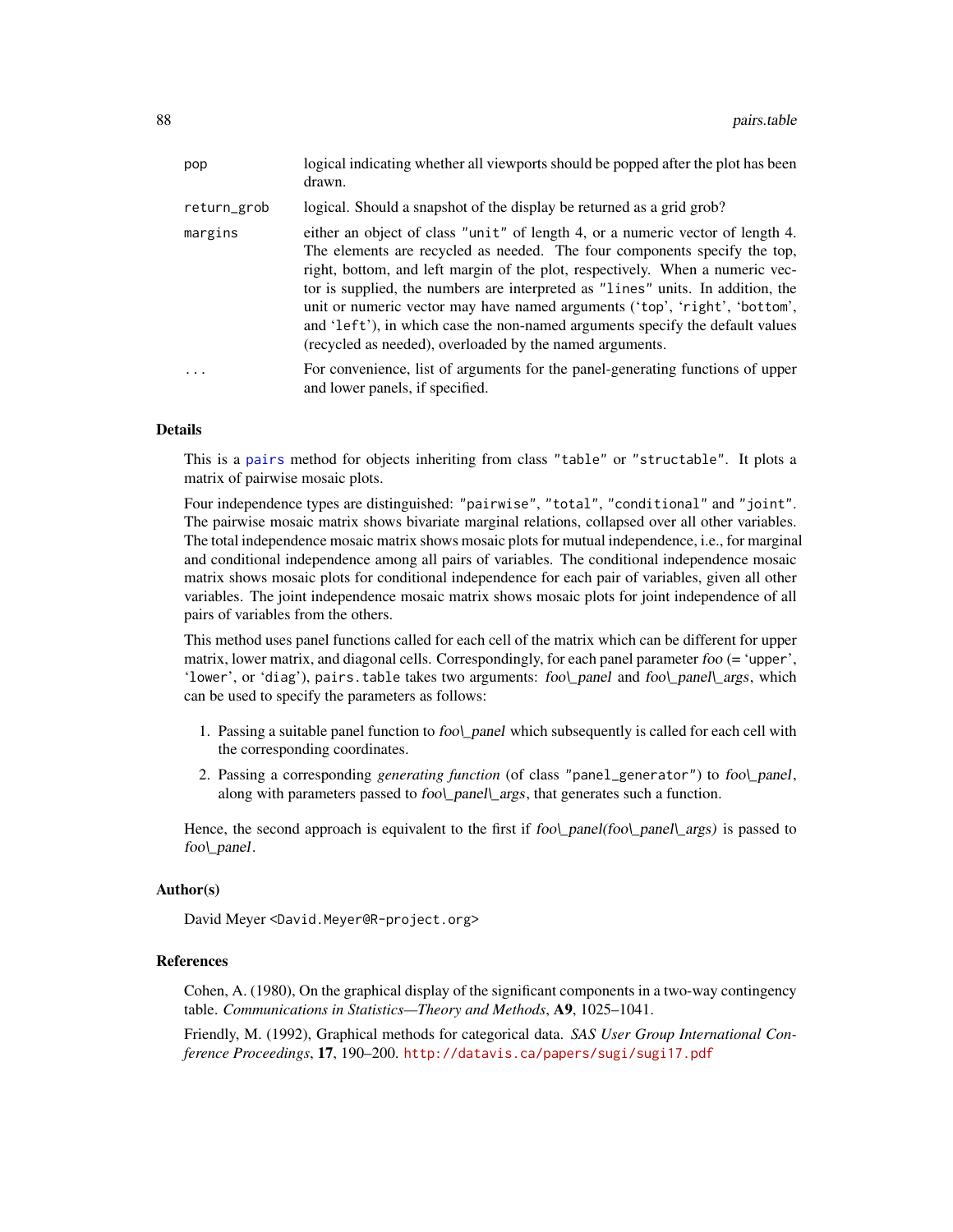## plot.loddsratio 89

Meyer, D., Zeileis, A., and Hornik, K. (2006), The strucplot framework: Visualizing multi-way contingency tables with vcd. *Journal of Statistical Software*, 17(3), 1-48. URL http://www.jstatsoft.org/v17/i03/ and available as vignette("strucplot").

## See Also

```
pairs_mosaic, pairs_assoc, pairs_sieve, pairs_diagonal_text, pairs_diagonal_mosaic,
pairs_text, pairs_barplot, assoc, sieve, mosaic
```
## Examples

```
data("UCBAdmissions")
data("PreSex")
data(HairEyeColor)
hec = structable(Eye \sim Sex + Hair, data = HairEyeColor)
pairs(PreSex)
pairs(UCBAdmissions)
pairs(UCBAdmissions, upper_panel_args = list(shade = TRUE))
pairs(UCBAdmissions, lower_panel = pairs_mosaic(type = "conditional"))
pairs(UCBAdmissions, diag_panel = pairs_text)
pairs(UCBAdmissions, upper_panel = pairs_assoc, shade = TRUE)
pairs(hec, highlighting = 2, diag_panel_args = list(fill = grey.colors))
pairs(hec, highlighting = 2, diag_panel = pairs_diagonal_mosaic,
           diag_panel_args = list(fill = grey.colors, alternate_labels =TRUE))
```
plot.loddsratio *Plotting (Log) Odds Ratios*

## **Description**

Produces a (conditional) line plot of extended (log) odds ratios.

## Usage

```
## S3 method for class 'loddsratio'
plot(x, baseline = TRUE, gp\_baseline = gap)(ly = 2)lines = TRUE, lwd_lines = 3,
     confidence = TRUE, conf_level = 0.95, lwd_confidence = 2,
     whiskers = 0, transpose = FALSE,
     col = NULL, cex = 0.8, pch = NULL,
     bars = NULL, gp\_bars = gpar(fill = "lightgray", alpha = 0.5),
     bar_wwidth = unit(0.05, "npc"),
     legend = TRUE, legend_pos = "topright", legend_inset = c(\theta, \theta),
     legend_vgap = unit(0.5, "lines"),gp_{\text{legend}\_frame} = gpar(\text{lwd} = 1, col = "black"),
     gp legend_title = gpar(fonfface = "bold"),
```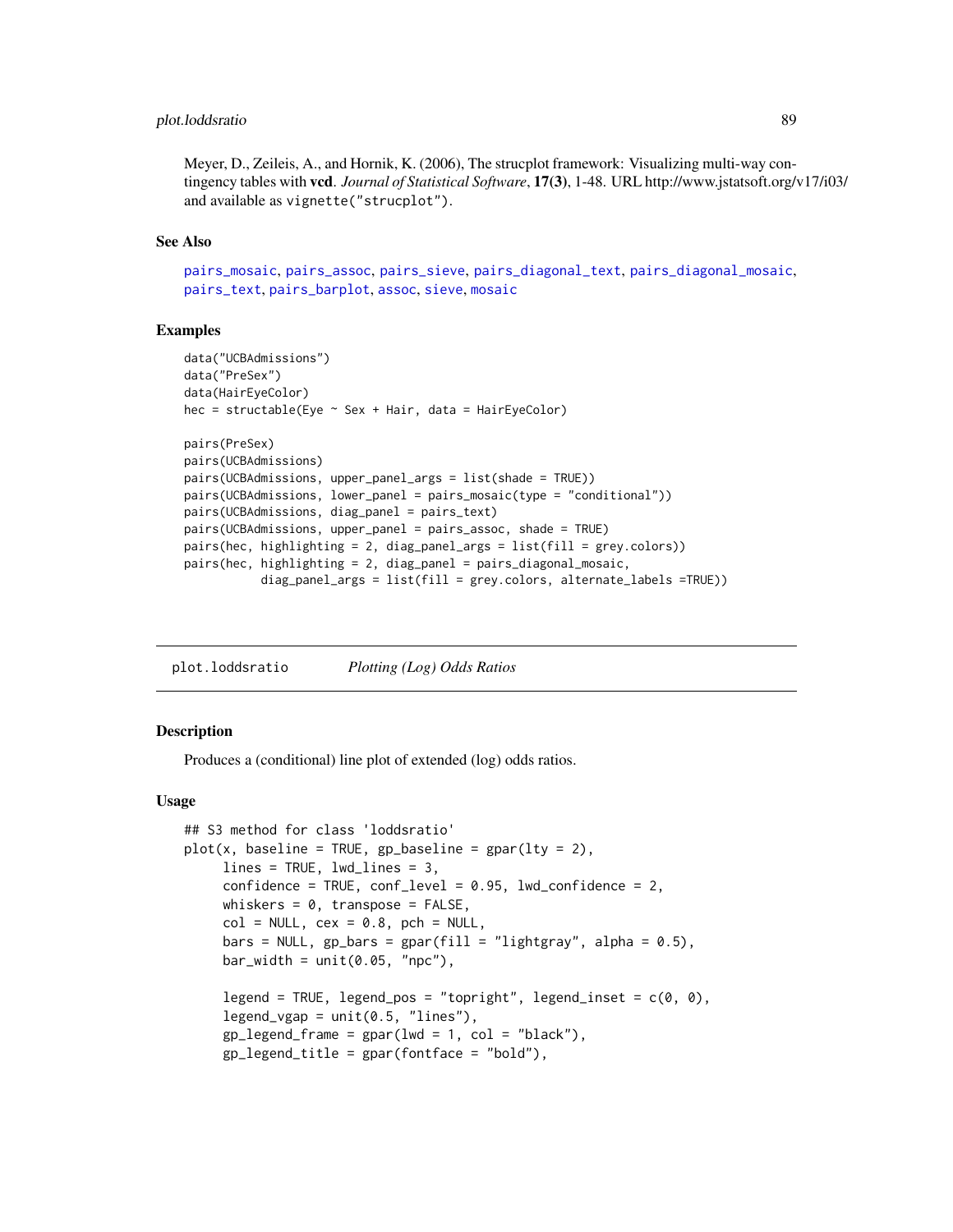```
gp legend = gpar(), legend lwd = 1, legend size = 1,
    xlab = NULL, ylab = NULL, xlim = NULL, ylim = NULL,
    main = NULL, gp_main = gpar(fontsize = 12, fontface = "bold"),
     newpage = TRUE, pop = FALSE, return_grob = FALSE,
     add = FALSE, prefix = "", ...)## S3 method for class 'loddsratio'
lines(x, legend = FALSE, confidence = FALSE, ces = 0, ...)
```

| Χ                              | an object of class loddsratio.                                                                                                                                                                                              |
|--------------------------------|-----------------------------------------------------------------------------------------------------------------------------------------------------------------------------------------------------------------------------|
| baseline                       | if TRUE, a dashed line is plotted at a value of $1$ (in case of odds) or $0$ (in case of<br>$log-odds$ ).                                                                                                                   |
| gp_baseline                    | object of class "gpar" used for the baseline.                                                                                                                                                                               |
| lines                          | if TRUE, the points are connected by lines (only sensible if the variable repre-<br>sented by the x-axis is ordinal).                                                                                                       |
| lwd_lines                      | Width of the connecting lines (in char units).                                                                                                                                                                              |
| confidence                     | logical; shall confindence intervals be plotted?                                                                                                                                                                            |
| conf_level                     | confidence level used for confidence intervals.                                                                                                                                                                             |
|                                | lwd_confidence Line width of the confidence interval bars (in char units).                                                                                                                                                  |
| whiskers                       | width of the confidence interval whiskers.                                                                                                                                                                                  |
| transpose                      | if TRUE, the plot is transposed.                                                                                                                                                                                            |
| col                            | character vector specifying the colors of the fitted lines, by default chosen with<br>rainbow hcl.                                                                                                                          |
| cex                            | size of the plot symbols (in lines).                                                                                                                                                                                        |
| pch                            | character or numeric vector of symbols used for plotting the (possibly condi-<br>tioned) observed values, recycled as needed.                                                                                               |
| bars                           | logical; shall bars be plotted additionally to the points? Defaults to TRUE in case<br>of only one conditioning variable.                                                                                                   |
| gp_bars                        | object of class "gpar" used for the bars.                                                                                                                                                                                   |
| bar_width                      | Width of the bars, if drawn.                                                                                                                                                                                                |
| legend                         | logical; if TRUE (default), a legend is drawn.                                                                                                                                                                              |
| legend_pos                     | numeric vector of length 2, specifying x and y coordinates of the legend, or a<br>character string (e.g., "topleft", "center" etc.). Defaults to "topleft" if the<br>fitted curve's slope is positive, and "topright" else. |
| legend_inset                   | numeric vector or length 2 specifying the inset from the legend's x and y coor-<br>dinates in npc units.                                                                                                                    |
| legend_vgap<br>gp_legend_frame | vertical space between the legend's line entries.                                                                                                                                                                           |
|                                | object of class "gpar" used for the legend frame.                                                                                                                                                                           |
| gp_legend_title                |                                                                                                                                                                                                                             |
|                                | object of class "gpar" used for the legend title.                                                                                                                                                                           |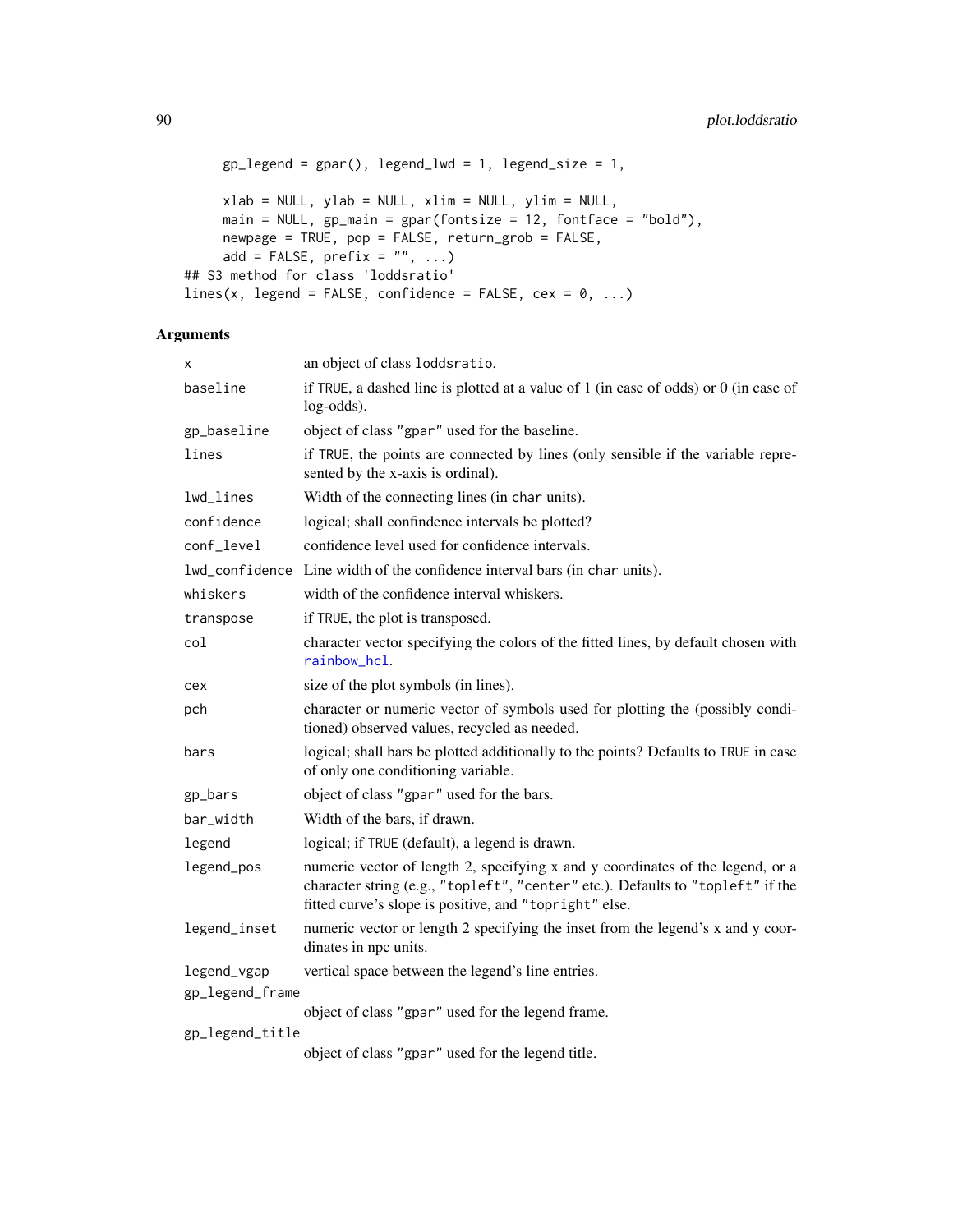## plot.loddsratio 91

| gp_legend   | object of class "gpar" used for the legend defaults.                       |
|-------------|----------------------------------------------------------------------------|
| legend_lwd  | line width used in the legend for the different groups.                    |
| legend_size | size used for the group symbols (in char units).                           |
| xlab        | label for the x-axis. Defaults to "Strata" if transpose is FALSE.          |
| ylab        | label for the y-axis. Defaults to "Strata" if transpose is TRUE.           |
| xlim        | x-axis limits. Ignored if transpose is FALSE.                              |
| ylim        | y-axis limits. Ignored if transpose is TRUE.                               |
| main        | user-specified main title.                                                 |
| gp_main     | object of class "gpar" used for the main title.                            |
| newpage     | logical; if TRUE, the plot is drawn on a new page.                         |
| pop         | logical; if TRUE, all newly generated viewports are popped after plotting. |
| return_grob | logical. Should a snapshot of the display be returned as a grid grob?      |
| add         | logical; should the plot added to an existing log odds ratio plot?         |
| prefix      | character string used as prefix for the viewport name.                     |
| $\cdots$    | other graphics parameters (see par).                                       |

## Details

The function basically produces conditioned line plots of the (log) odds ratios structure provided in x.

The lines method can be used to overlay different plots (for example, observed and expected values).

[cotabplot](#page-25-0) can be used for stratified analyses (see examples).

## Value

if return\_grob is TRUE, a grob object corresponding to the plot. NULL (invisibly) else.

## Author(s)

David Meyer <David.Meyer@R-project.org>

## References

M. Friendly (2000), *Visualizing Categorical Data*. SAS Institute, Cary, NC.

# See Also

[loddsratio](#page-67-0)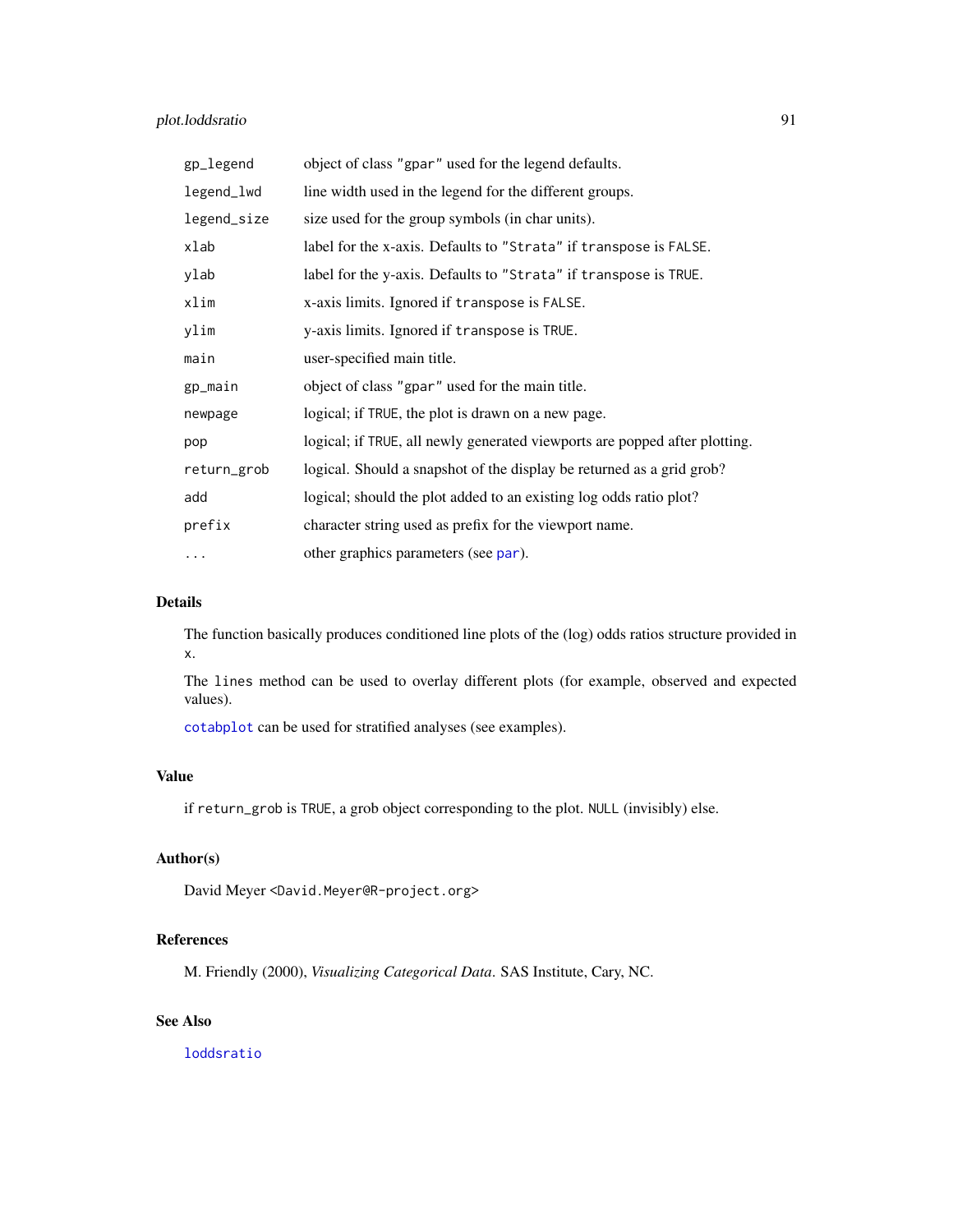#### Examples

```
## 2 x 2 x k cases
data(CoalMiners, package = "vcd")
lor_CM <- loddsratio(CoalMiners)
plot(lor_CM)
lor_CM_df <- as.data.frame(lor_CM)
# fit linear models using WLS
age \leq seq(20, 60, by = 5)
lmod \leq lm(LOR \sim age, weights = 1 / ASE\degree2, data = lor_CM_df)
grid.lines(seq_along(age), fitted(lmod), gp = gpar(col = "blue", lwd = 2), default.units = "native")
qmod <- lm(LOR \sim poly(age, 2), weights = 1 / ASE^22, data = lor\_CM_df)
grid.lines(seq_along(age), fitted(qmod), gp = gpar(col = "red", lwd = 2), default.units = "native")
## 2 x k x 2
lor_Emp <-loddsratio(Employment)
plot(lor_Emp)
## 4 way tables
data(Punishment, package = "vcd")
mosaic(attitude ~ age + education + memory, data = Punishment,
highlighting_direction="left", rep = c(attitude = FALSE))
# visualize the log odds ratios, by education
plot(lodsratio(~ attribute + memory | education, data = Punishment))# visualize the log odds ratios, by age
plot(lodsratio(\sim attribute + memory | age, data = Punishment))# visualize the log odds ratios, by age and education
plot(loddsratio(~ attitude + memory | age + education, data = Punishment))
# same, transposed
plot(loddsratio(~ attitude + memory | age + education, data = Punishment), transpose = TRUE)
# alternative visualization methods
image(loddsratio(Freq ~ ., data = Punishment))
tile(loddsratio(Freq ~ ., data = Punishment))
## cotabplots for more complex tables
cotabplot(Titanic, cond = c("Age","Sex"), panel = cotab_loddsratio)
cotabplot(Freq ~ opinion + grade + year | gender, data = JointSports, panel = cotab_loddsratio)
cotabplot(Freq ~ opinion + grade | year + gender, data = JointSports, panel = cotab_loddsratio)
```
plot.loglm *Visualize Fitted Log-linear Models*

## **Description**

Visualize fitted "loglm" objects by mosaic or association plots.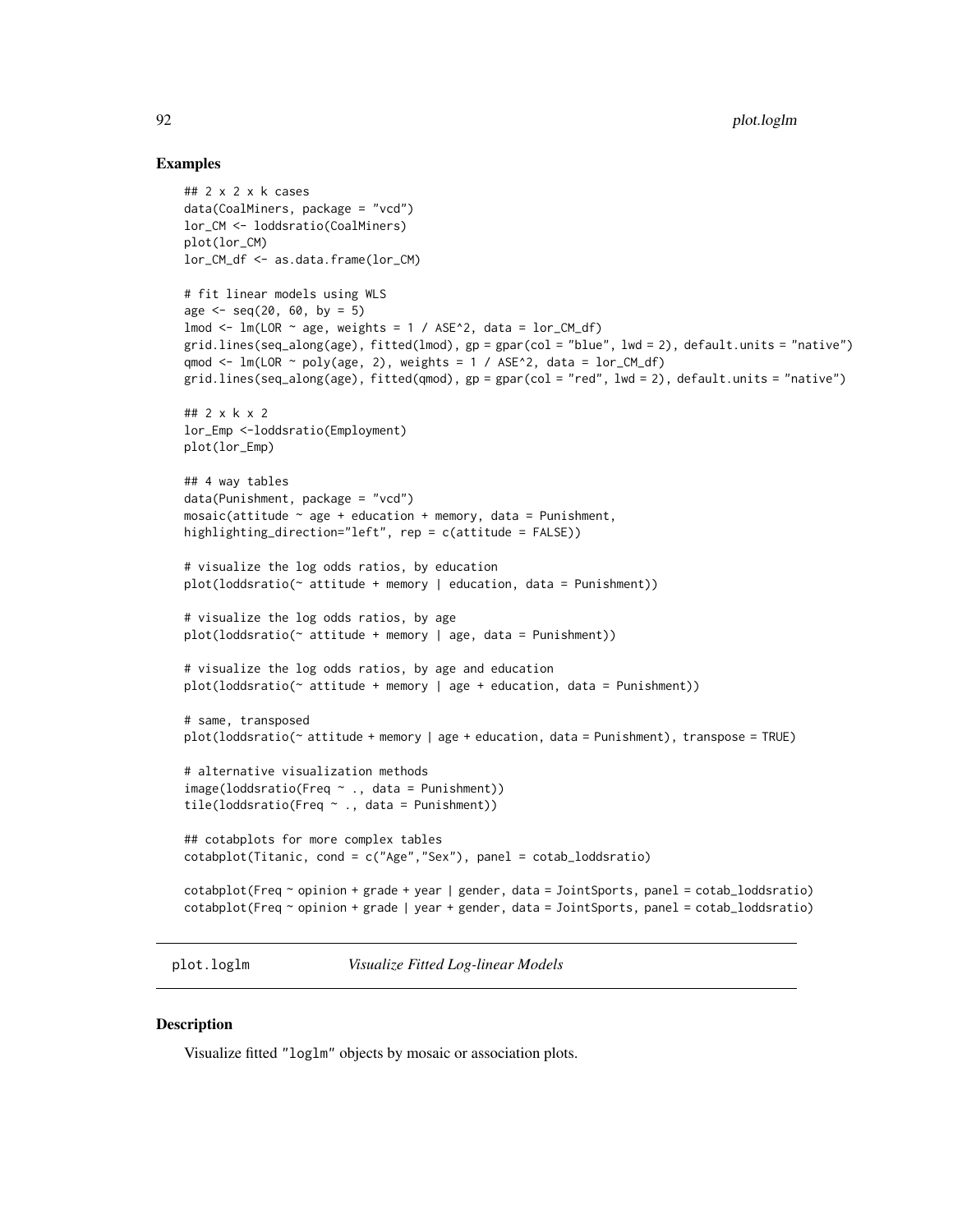## plot.loglm 93

## Usage

```
## S3 method for class 'loglm'
plot(x, panel = mosaic, type = c("observed", "expected"),residuals_type = c("pearson", "deviance"), gp = shading_hcl, gp_args = list(),
  ...)
```
## Arguments

| x        | a fitted "loglm" object, see loglm.                                                                                                      |
|----------|------------------------------------------------------------------------------------------------------------------------------------------|
| panel    | a panel function for visualizing the observed values, residuals and expected val-<br>ues. Currently, mosaic and assoc in vcd.            |
| type     | a character string indicating whether the observed or the expected values of the<br>table should be visualized.                          |
|          | residuals_type a character string indicating the type of residuals to be computed.                                                       |
| gp       | object of class "gpar", shading function or a corresponding generating function<br>(see details and shadings). Ignored if shade = FALSE. |
| gp_args  | list of arguments for the shading-generating function, if specified.                                                                     |
| $\cdots$ | Other arguments passed to the panel function.                                                                                            |

## Details

The plot method for "loglm" objects by default visualizes the model using a mosaic plot (can be changed to an association plot by setting panel = assoc) with a shading based on the residuals of this model. The legend also reports the corresponding p value of the associated goodness-of-fit test. The mosaic and assoc methods are simple convenience interfaces to this plot method, setting the panel argument accordingly.

## Value

The "structable" visualized is returned invisibly.

## Author(s)

Achim Zeileis <Achim.Zeileis@R-project.org>

## See Also

[loglm](#page-0-0), [assoc](#page-6-0), [mosaic](#page-72-0), [strucplot](#page-114-0)

```
library(MASS)
## mosaic display for PreSex model
data("PreSex")
fm <- loglm(~ PremaritalSex * ExtramaritalSex * (Gender + MaritalStatus),
  data = aperm(PreSex, c(3, 2, 4, 1)))
fm
## visualize Pearson statistic
```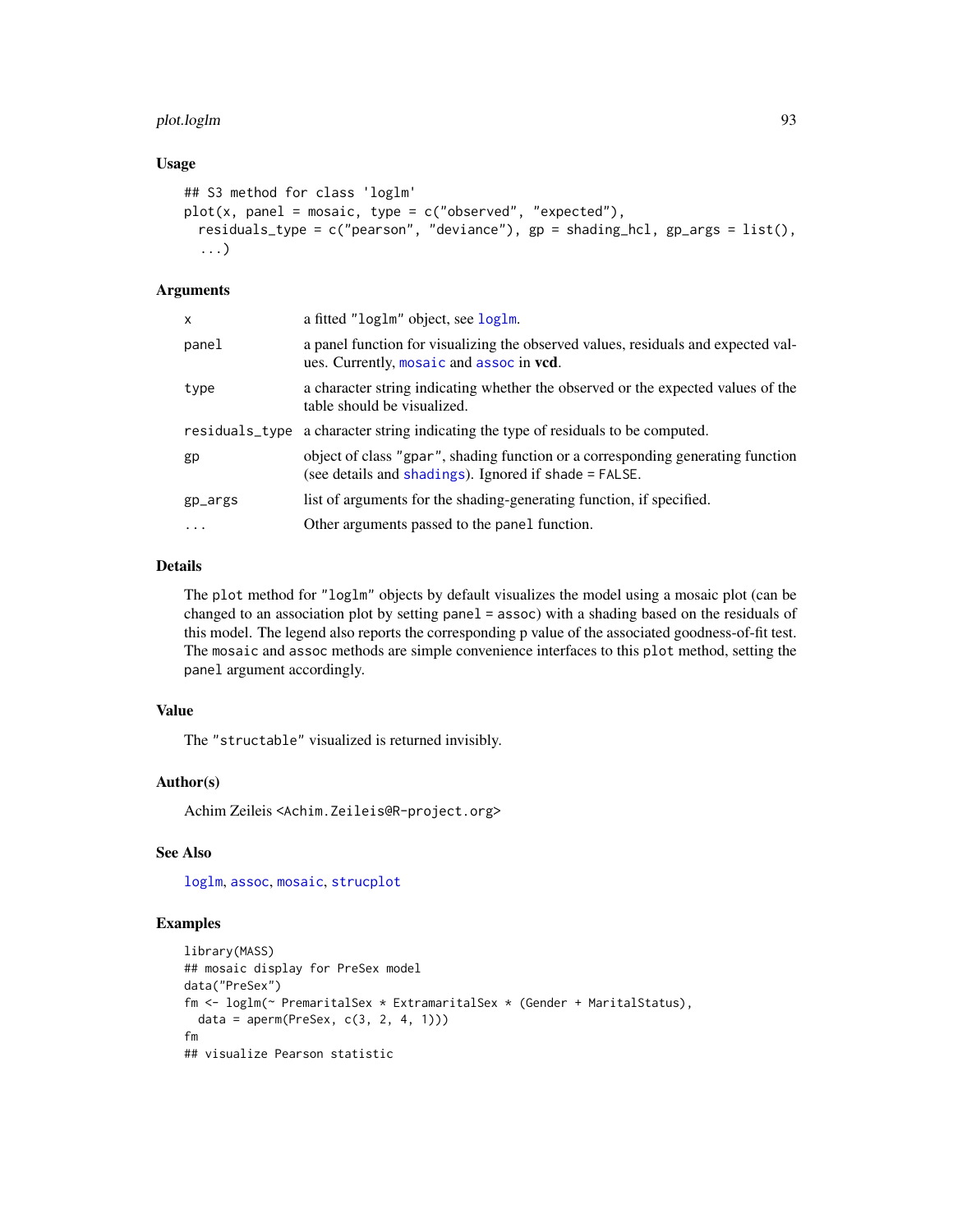#### 94 PreSex

```
plot(fm, split_vertical = TRUE)
## visualize LR statistic
plot(fm, split_vertical = TRUE, residuals_type = "deviance")
## conditional independence in UCB admissions data
data("UCBAdmissions")
fm <- loglm(~ Dept * (Gender + Admit), data = aperm(UCBAdmissions))
## use mosaic display
plot(fm, labeling_{args} = list(abbreviate = c(Admit = 3)))## and association plot
plot(fm, panel = assoc)
assoc(fm)
```
PreSex *Pre-marital Sex and Divorce*

#### Description

Data from Thornes \& Collard (1979), reported in Gilbert (1981), on pre- and extra-marital sex and divorce.

## Usage

data("PreSex")

#### Format

A 4-dimensional array resulting from cross-tabulating 1036 observations on 4 variables. The variables and their levels are as follows:

|               | No Name         | Levels            |
|---------------|-----------------|-------------------|
|               | 1 MaritalStatus | Divorced, Married |
| $\mathcal{D}$ | ExtramaritalSex | Yes, No           |
| 3             | PremaritalSex   | Yes, No           |
| 4             | Gender          | Women, Men        |

#### Source

Michael Friendly (2000), Visualizing Categorical Data: [http://euclid.psych.yorku.ca/ftp/](http://euclid.psych.yorku.ca/ftp/sas/vcd/catdata/marital.sas) [sas/vcd/catdata/marital.sas](http://euclid.psych.yorku.ca/ftp/sas/vcd/catdata/marital.sas)

## References

G. N. Gilbert (1981), *Modelling Society: An Introduction to Loglinear Analysis for Social Researchers*. Allen and Unwin, London.

B. Thornes \& J. Collard (1979), *Who Divorces?*. Routledge \& Kegan, London.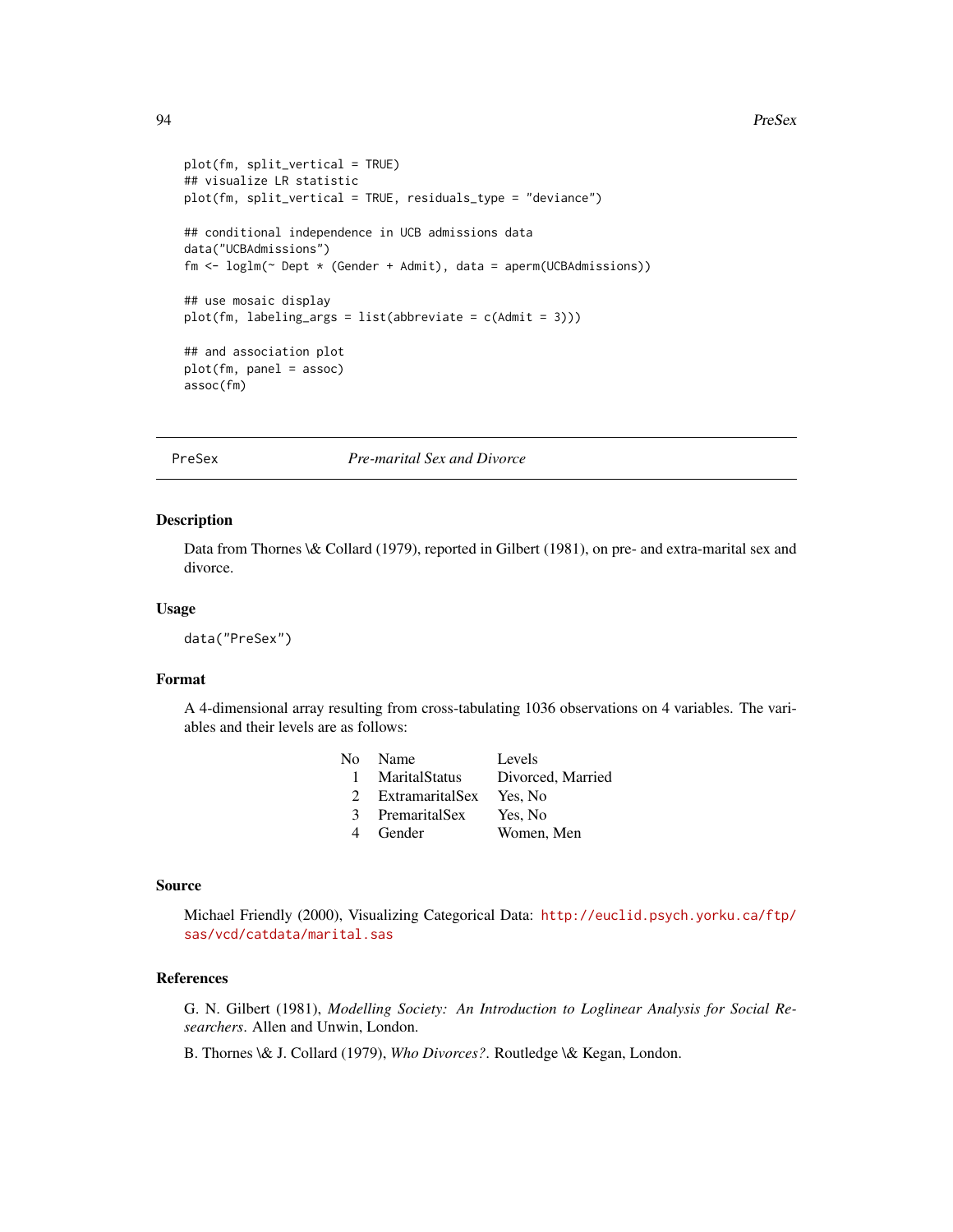#### Punishment 95

M. Friendly (2000), *Visualizing Categorical Data*. SAS Institute, Cary, NC.

## Examples

```
data("PreSex")
## Mosaic display for Gender and Premarital Sexual Experience
## (Gender Pre)
mosaic(margin.table(PreSex, c(3,4)),
               main = "Gender and Premarital Sex")
## (Gender Pre)(Extra)
mosaic(margin.table(PreSex, c(2,3,4)),
      expected = ~Gender * PremaritalSex + ExtramaritalSex ,
  main = "PreMaritalSex*Gender +Sex")
## (Gender Pre Extra)(Marital)
mosaic(PreSex,
      expected = ~Gender*PremaritalSex*ExtramaritalSex + MaritalStatus,
      main = "PreMarital*ExtraMarital + MaritalStatus")
## (GPE)(PEM)
mosaic(PreSex,
      expected = ~ Gender * PremaritalSex * ExtramaritalSex
                   + MaritalStatus * PremaritalSex * ExtramaritalSex,
      main = "G*P*E + P*E*M")
```
Punishment *Corporal Punishment Data*

## **Description**

Data from a study of the Gallup Institute in Denmark in 1979 about the attitude of a random sample of 1,456 persons towards corporal punishment of children.

## Usage

data("Punishment")

#### Format

A data frame with 36 observations and 5 variables.

Freq frequency.

attitude factor indicating attitude: (no, moderate) punishment of children.

memory factor indicating whether the person had memories of corporal punishment as a child (yes, no).

education factor indicating highest level of education (elementary, secondary, high).

age factor indicating age group in years (15-24, 25-39, 40-).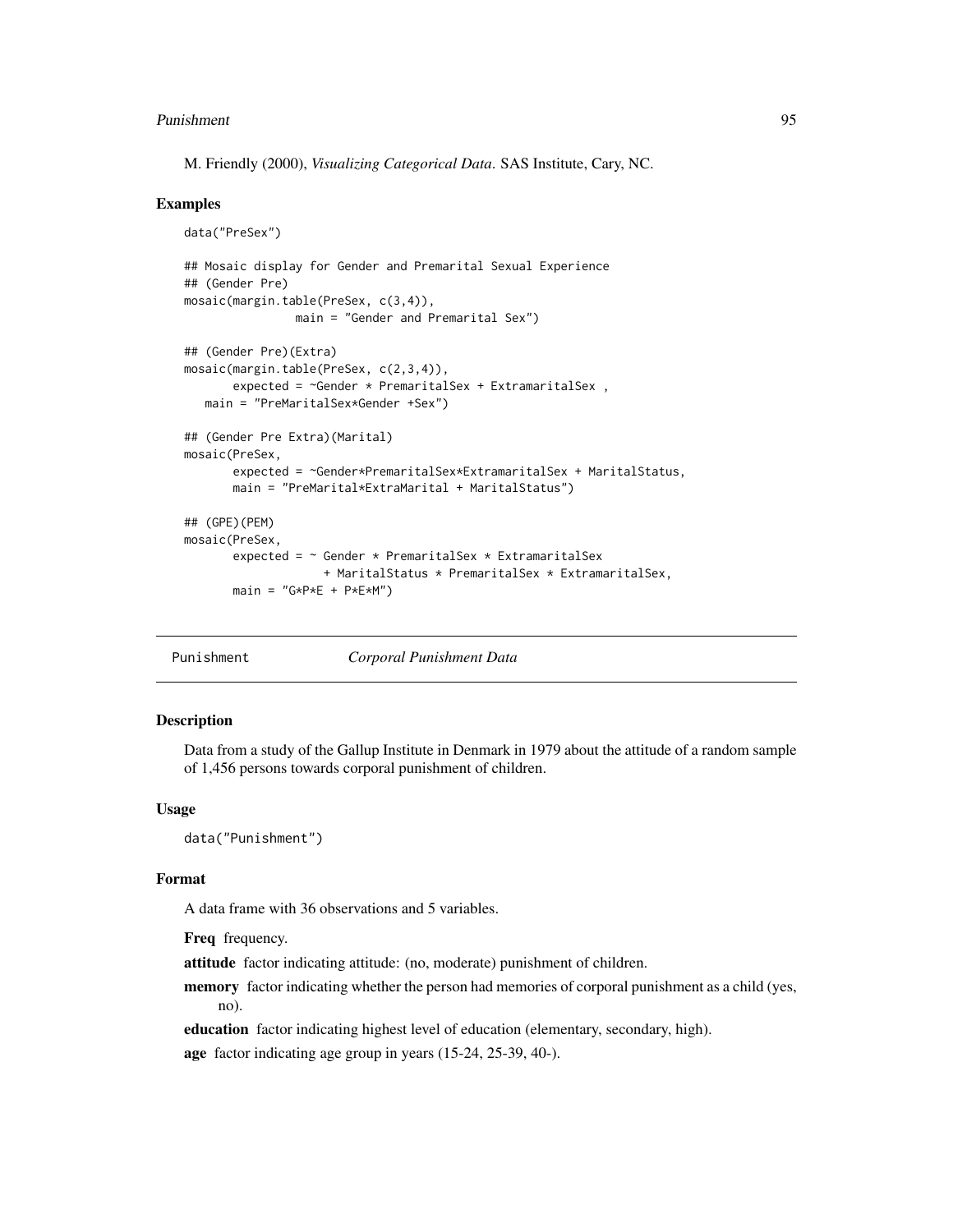Note

Anderson (1991) erroneously indicates the total sum of respondents to be 783.

## Source

E. B. Andersen (1991), The Statistical Analysis of Categorical Data, pages 207–208.

## References

E. B. Andersen (1991), *The Statistical Analysis of Categorical Data*. 2nd edition. Springer-Verlag, Berlin.

## Examples

```
data("Punishment", package = "vcd")
pun <- xtabs(Freq ~ memory + attitude + age + education, data = Punishment)
## model: ~ (memory + attitude) * age * education
## use maximum sum-of-squares test/shading
\cotabplot(\sim memory + attitude | age + education, data = pun, panel = \cotab_{\sim}coindep,
  n = 5000, type = "assoc", test = "maxchisq", interpolate = 1:2)
```

| RepVict | Repeat Victimization Data |
|---------|---------------------------|
|         |                           |

## Description

Data from Reiss (1980) given by Fienberg (1980) about instances of repeat victimization for households in the U.S. National Crime Survey.

#### Usage

data("RepVict")

## Format

A 2-dimensional array resulting from cross-tabulating victimization. The variables and their levels are as follows:

| No. | Name                       | Levels                                                |
|-----|----------------------------|-------------------------------------------------------|
|     | <b>First Victimization</b> | Rape, Assault, Robbery, Pickpocket, Personal Larceny, |
|     |                            | Burglary, Household Larceny, Auto Theft               |
|     | Second Victimization       | Rape, Assault, Robbery, Pickpocket, Personal Larceny, |
|     |                            | Burglary, Household Larceny, Auto Theft               |

## Source

Michael Friendly (2000), Visualizing Categorical Data, page 113.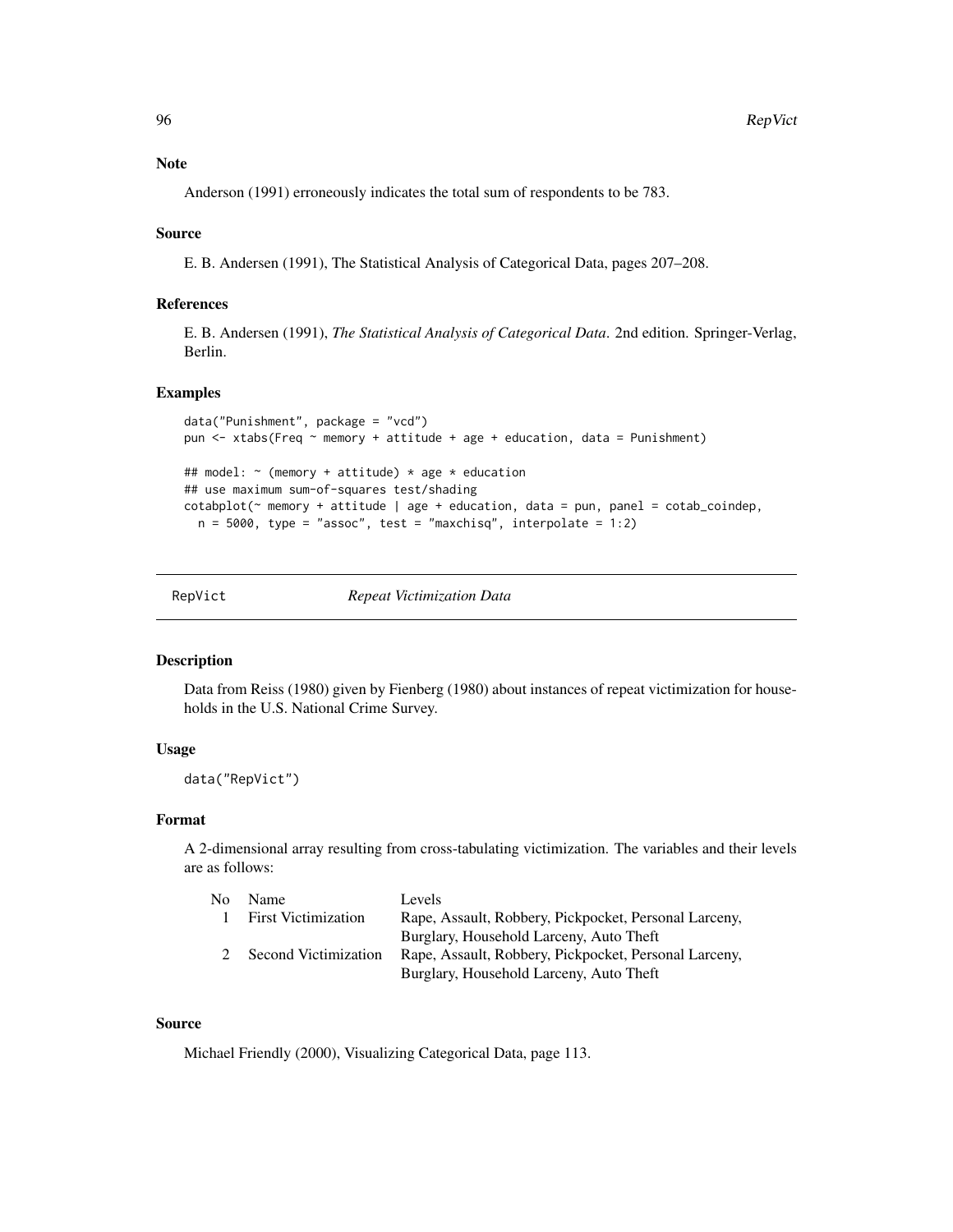#### Rochdale 97 and 2008 12:00 the state of the state of the state of the state of the state of the state of the state of the state of the state of the state of the state of the state of the state of the state of the state of

## References

S. E. Fienberg (1980), *The Analysis of Cross-Classified Categorical Data*, MIT Press, Cambridge, 2nd edition.

A. J. J. Reiss (1980), Victim proneness by type of crime in repeat victimization. In S. E. Fienberg & A. J. J. Reiss (eds.), *Indicators of Crime and Criminal Justice*. U.S. Government Printing Office, Washington, DC.

M. Friendly (2000), *Visualizing Categorical Data*. SAS Institute, Cary, NC.

## Examples

```
data("RepVict")
```

```
mosaic(RepVict[-c(4,7), -c(4,7)], gp = shading_max,main = "Repeat Victimization Data")
```
Rochdale *Rochdale Data*

## Description

Information on 665 households of Rochdale, Lancashire, UK. The study was conducted to identify influence factors on economical activity of wives.

## Usage

```
data("Rochdale")
```
## Format

A 8-dimensional array resulting from cross-tabulating 665 observations on 8 variables. The variables and their levels are as follows:

| N٥ | Name             | Levels         |
|----|------------------|----------------|
| 1  | EconActive       | yes, no        |
| 2  | Age              | $<$ 38, $>$ 38 |
| 3  | HusbandEmployed  | yes, no        |
| 4  | Child            | yes, no        |
| 5  | Education        | yes, no        |
| 6  | HusbandEducation | yes, no        |
| 7  | Asian            | yes, no        |
| 8  | HouseholdWorking | yes, no        |
|    |                  |                |

Note

Many observations are missing: only 91 out of all 256 combinations contain information.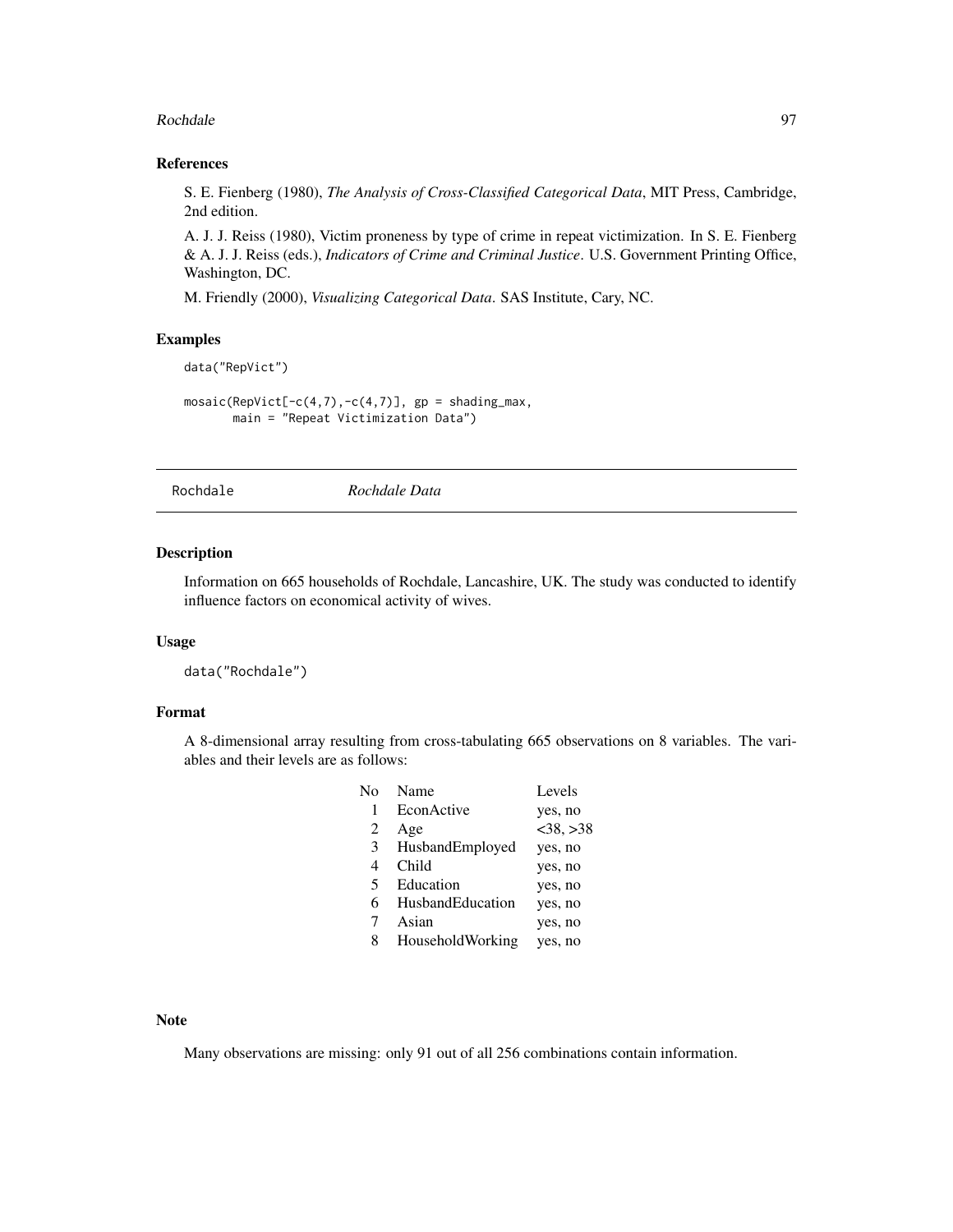## Source

Whittaker (1990).

#### References

H. Hofmann (2003). Constructing and reading mosaicplots. *Computational Statistics & Data Analysis*, 43, 4, 565–580.

J. Whittaker (1990), *Graphical Models on Applied Multivariate Statistics*, Wiley, New York.

## Examples

data("Rochdale") mosaic(Rochdale)

rootogram *Rootograms*

#### Description

Rootograms of observed and fitted values.

#### Usage

```
## Default S3 method:
rootogram(x, fitted, names = NULL, scale = c("sqrt", "raw"),type = c("hanging", "standing", "deviation"),
  shade = FALSE, legend = TRUE,
 legend_args = list(x = 0, y = 0.2, height = 0.6), df = NULL,
  rect\_gp = NULL, rect\_gp\_args = list(),lines_gp = gpar(col = "red", lwd = 2),
 points_gp = gpar(col = "red"), pch = 19,
 xlab = NULL, ylab = NULL, ylim = NULL,
 main = NULL, sub = NULL,
 margins = unit(0, "lines"),title_margins = NULL, legend_width = NULL,
 main\_gp = gpar(fontsize = 20),
  sub\_gp = gpar(fontsize = 15),
 name = "rootogram", prefix = "",
 keep_aspect_ratio = FALSE,
  newpage = TRUE, pop = TRUE,return\_grob = FALSE, ...
```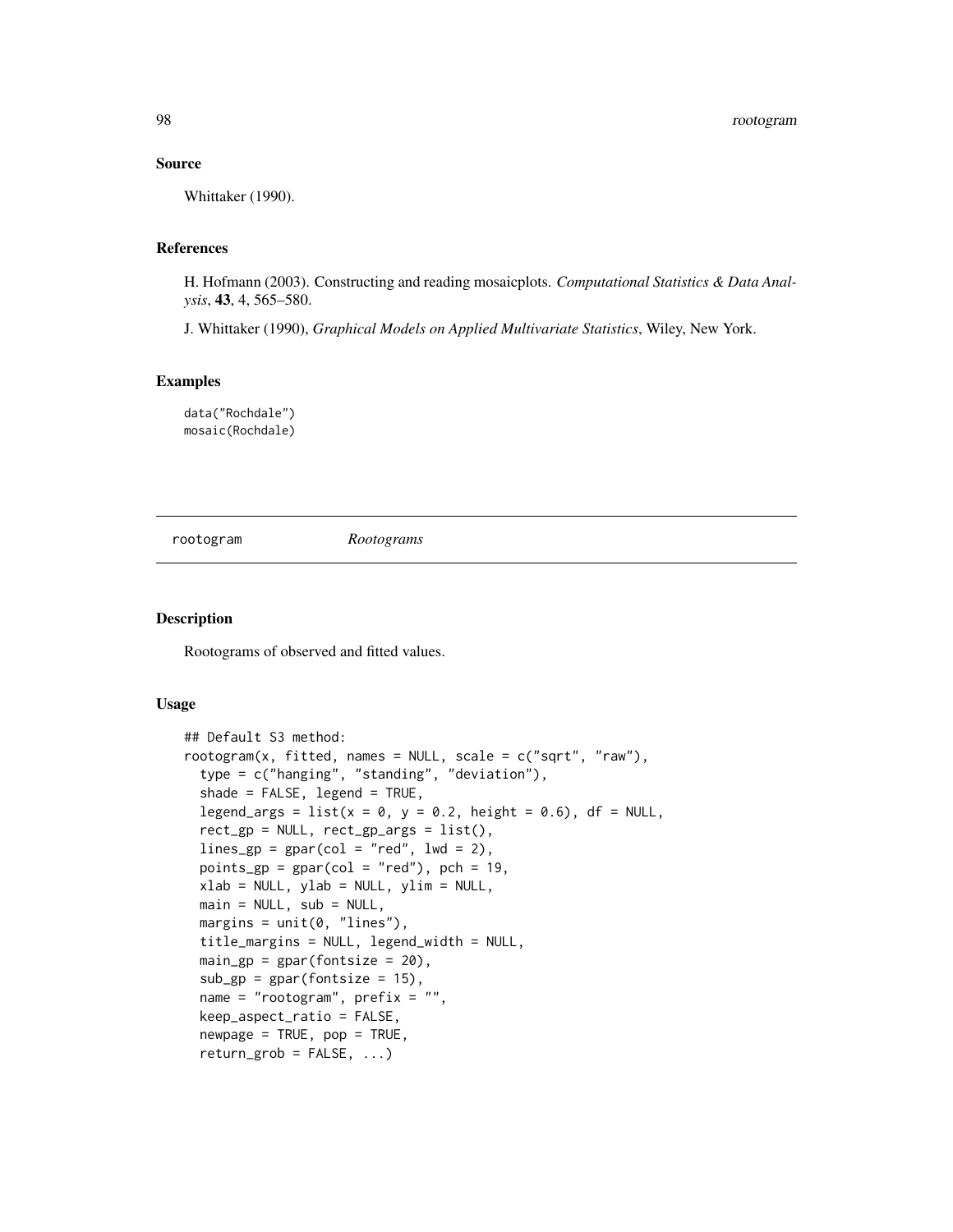# rootogram 99

| x             | either a vector or a 1-way table of frequencies.                                                                                                                                                                                                                                                                                                                                                                                                                                                                                                           |
|---------------|------------------------------------------------------------------------------------------------------------------------------------------------------------------------------------------------------------------------------------------------------------------------------------------------------------------------------------------------------------------------------------------------------------------------------------------------------------------------------------------------------------------------------------------------------------|
| fitted        | a vector of fitted frequencies.                                                                                                                                                                                                                                                                                                                                                                                                                                                                                                                            |
| names         | a vector of names passed to grid_barplot, if set to NULL the names of x are<br>used.                                                                                                                                                                                                                                                                                                                                                                                                                                                                       |
| scale         | a character string indicating whether the values should be plotted on the raw or<br>square root scale.                                                                                                                                                                                                                                                                                                                                                                                                                                                     |
| type          | a character string indicating if the bars for the observed frequencies should be<br>hanging or standing or indicate the deviation between observed and fitted<br>frequencies.                                                                                                                                                                                                                                                                                                                                                                              |
| shade         | logical specifying whether rect_gp should be set to colors corresponding to the<br>pearson residuals, i.e., if a residual-based shading should be applied to the bars.                                                                                                                                                                                                                                                                                                                                                                                     |
| legend        | either a legend-generating function, or a legend function (see details and legends),<br>or a logical. If legend is NULL or TRUE and gp is a function, legend defaults to<br>legend_resbased.                                                                                                                                                                                                                                                                                                                                                               |
| legend_args   | list of arguments for the legend-generating function, if specified.                                                                                                                                                                                                                                                                                                                                                                                                                                                                                        |
| df            | degrees of freedom passed to the shading functions used for inference.                                                                                                                                                                                                                                                                                                                                                                                                                                                                                     |
| rect_gp       | a "gpar" object controlling the grid graphical parameters of the rectangles,<br>shading function or a corresponding generating function (see shadings). If<br>unspecified and no shading is applied, defaults to light grey fill color for the<br>bars.                                                                                                                                                                                                                                                                                                    |
| rect_gp_args  | list of arguments for the shading-generating function, if specified for rect_gp.                                                                                                                                                                                                                                                                                                                                                                                                                                                                           |
| lines_gp      | a "gpar" object controlling the grid graphical parameters of the lines.                                                                                                                                                                                                                                                                                                                                                                                                                                                                                    |
| points_gp     | a "gpar" object controlling the grid graphical parameters of the points.                                                                                                                                                                                                                                                                                                                                                                                                                                                                                   |
| pch           | plotting character for the points.                                                                                                                                                                                                                                                                                                                                                                                                                                                                                                                         |
| xlab          | a label for the x axis.                                                                                                                                                                                                                                                                                                                                                                                                                                                                                                                                    |
| ylab          | a label for the y axis.                                                                                                                                                                                                                                                                                                                                                                                                                                                                                                                                    |
| ylim          | limits for the y axis.                                                                                                                                                                                                                                                                                                                                                                                                                                                                                                                                     |
| main          | either a logical, or a character string used for plotting the main title. If main is a<br>logical and TRUE, the name of the object supplied as x is used.                                                                                                                                                                                                                                                                                                                                                                                                  |
| sub           | a character string used for plotting the subtitle. If sub is a logical and TRUE and<br>main is unspecified, the name of the object supplied as x is used.                                                                                                                                                                                                                                                                                                                                                                                                  |
| margins       | either an object of class "unit" of length 4, or a numeric vector of length 4.<br>The elements are recycled as needed. The four components specify the top,<br>right, bottom, and left margin of the plot, respectively. When a numeric vec-<br>tor is supplied, the numbers are interpreted as "lines" units. In addition, the<br>unit or numeric vector may have named arguments ('top', 'right', 'bottom',<br>and 'left'), in which case the non-named arguments specify the default values<br>(recycled as needed), overloaded by the named arguments. |
| title_margins | either an object of class "unit" of length 2, or a numeric vector of length 2. The<br>elements are recycled as needed. The two components specify the top and bot-<br>tom title margin of the plot, respectively. The default for each specified title are                                                                                                                                                                                                                                                                                                 |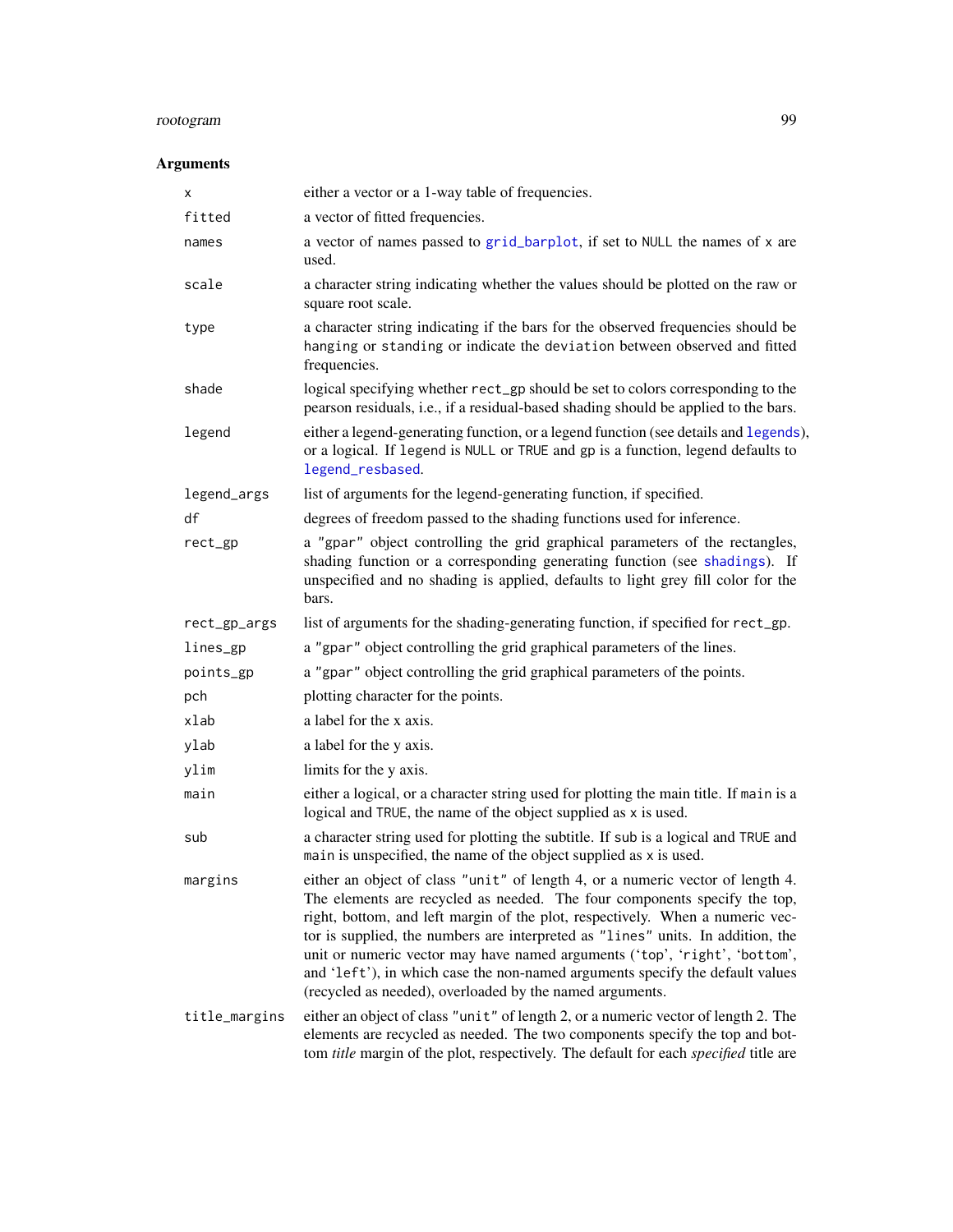|                   | 2 lines (and 0 else), except when a legend is plotted and keep_aspect_ratio<br>is TRUE: in this case, the default values of both margins are set as to align the<br>heights of legend and actual plot. When a numeric vector is supplied, the num-<br>bers are interpreted as "lines" units. In addition, the unit or numeric vector may<br>have named arguments ('top' and 'bottom'), in which case the non-named ar-<br>gument specify the default value (recycled as needed), overloaded by the named<br>arguments. |
|-------------------|------------------------------------------------------------------------------------------------------------------------------------------------------------------------------------------------------------------------------------------------------------------------------------------------------------------------------------------------------------------------------------------------------------------------------------------------------------------------------------------------------------------------|
| legend_width      | An object of class "unit" of length 1 specifying the width of the legend (if any).<br>Default: 5 lines.                                                                                                                                                                                                                                                                                                                                                                                                                |
| main_gp, sub_gp   |                                                                                                                                                                                                                                                                                                                                                                                                                                                                                                                        |
|                   | object of class "gpar" containing the graphical parameters used for the main<br>(sub) title, if specified.                                                                                                                                                                                                                                                                                                                                                                                                             |
| name              | name of the plotting viewport.                                                                                                                                                                                                                                                                                                                                                                                                                                                                                         |
| keep_aspect_ratio |                                                                                                                                                                                                                                                                                                                                                                                                                                                                                                                        |
|                   | logical indicating whether the aspect ratio should be fixed or not.                                                                                                                                                                                                                                                                                                                                                                                                                                                    |
| prefix            | optional character string used as a prefix for the generated viewport and grob<br>names.                                                                                                                                                                                                                                                                                                                                                                                                                               |
| newpage           | logical. Should grid. newpage be called before plotting?                                                                                                                                                                                                                                                                                                                                                                                                                                                               |
| pop               | logical. Should the viewport created be popped?                                                                                                                                                                                                                                                                                                                                                                                                                                                                        |
| return_grob       | logical. Should a snapshot of the display be returned as a grid grob?                                                                                                                                                                                                                                                                                                                                                                                                                                                  |
| .                 | further arguments passed to grid_barplot.                                                                                                                                                                                                                                                                                                                                                                                                                                                                              |

## Details

The observed frequencies are displayed as bars and the fitted frequencies as a line. By default a sqrt scale is used to make the smaller frequencies more visible.

## Author(s)

Achim Zeileis <Achim.Zeileis@R-project.org>, David Meyer <David.Meyer@R-project.org>

## References

J. W. Tukey (1977), *Exploratory Data Analysis*. Addison Wesley, Reading, MA.

M. Friendly (2000), *Visualizing Categorical Data*. SAS Institute, Cary, NC.

#### See Also

[grid\\_barplot](#page-41-0)

```
## Simulated data examples:
dummy \le- rnbinom(200, size = 1.5, prob = 0.8)
observed <- table(dummy)
fitted1 <- dnbinom(as.numeric(names(observed)),
                   size = 1.5, prob = 0.8) * sum(observed)
```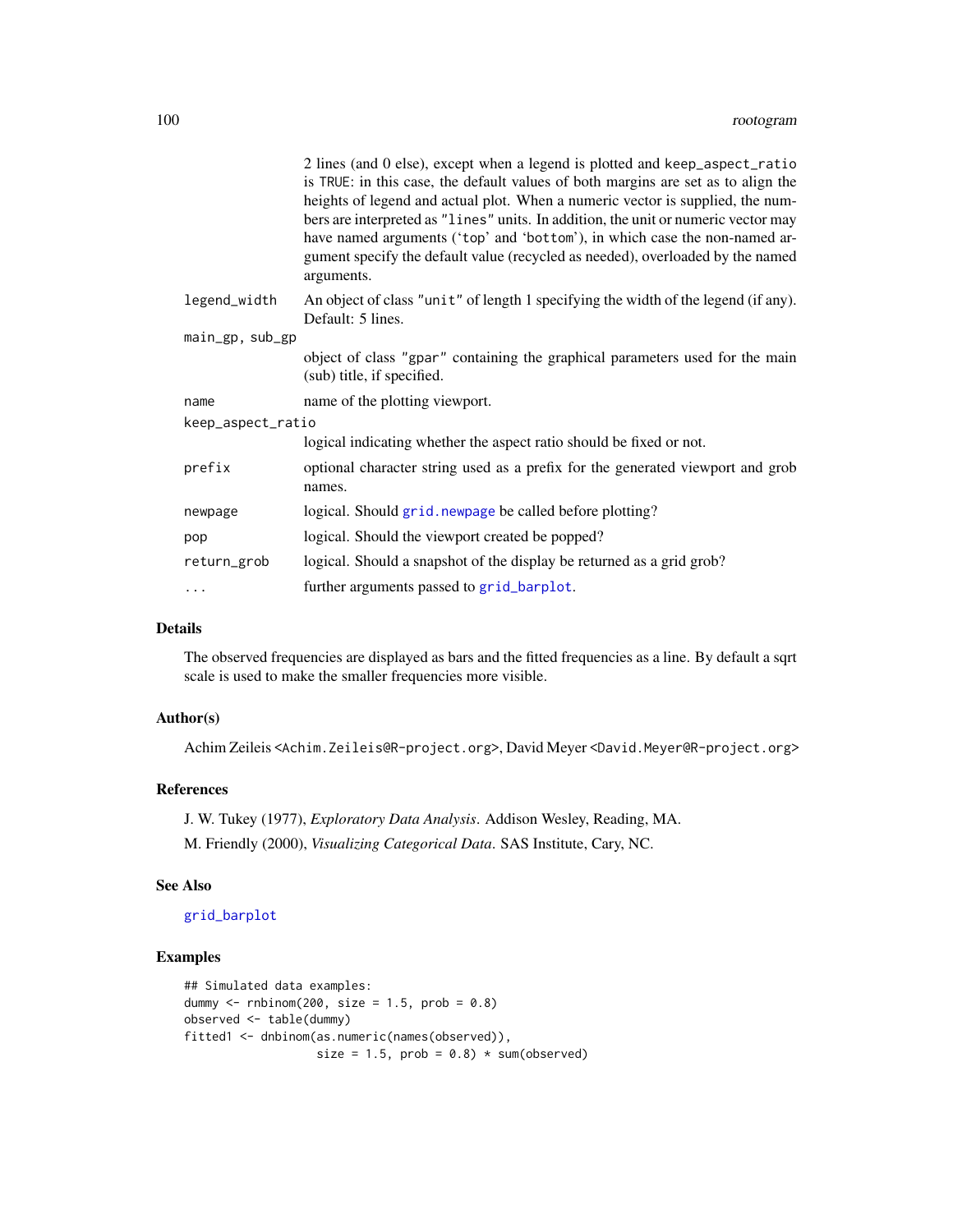#### Saxony 101

```
fitted2 <- dnbinom(as.numeric(names(observed)),
                   size = 2, prob = 0.6) * sum(observed)
rootogram(observed, fitted1)
rootogram(observed, fitted2)
## Real data examples:
data("HorseKicks")
HK.fit <- goodfit(HorseKicks)
summary(HK.fit)
plot(HK.fit)
## or equivalently
rootogram(HK.fit)
data("Federalist")
F.fit <- goodfit(Federalist, type = "nbinomial")
summary(F.fit)
plot(F.fit)
## (Pearson) residual-based shading
data("Federalist")
Fed_fit0 <- goodfit(Federalist, type = "poisson")
plot(Fed_fit0, shade = TRUE)
```
Saxony *Families in Saxony*

## Description

Data from Geissler, cited in Sokal & Rohlf (1969) and Lindsey (1995) on gender distributions in families in Saxony in the 19th century.

## Usage

data("Saxony")

#### Format

A 1-way table giving the number of male children in 6115 families of size 12. The variable and its levels are

```
No Name Levels
 1 nMales 0, 1, ..., 12
```
## Source

M. Friendly (2000), Visualizing Categorical Data, pages 40–42.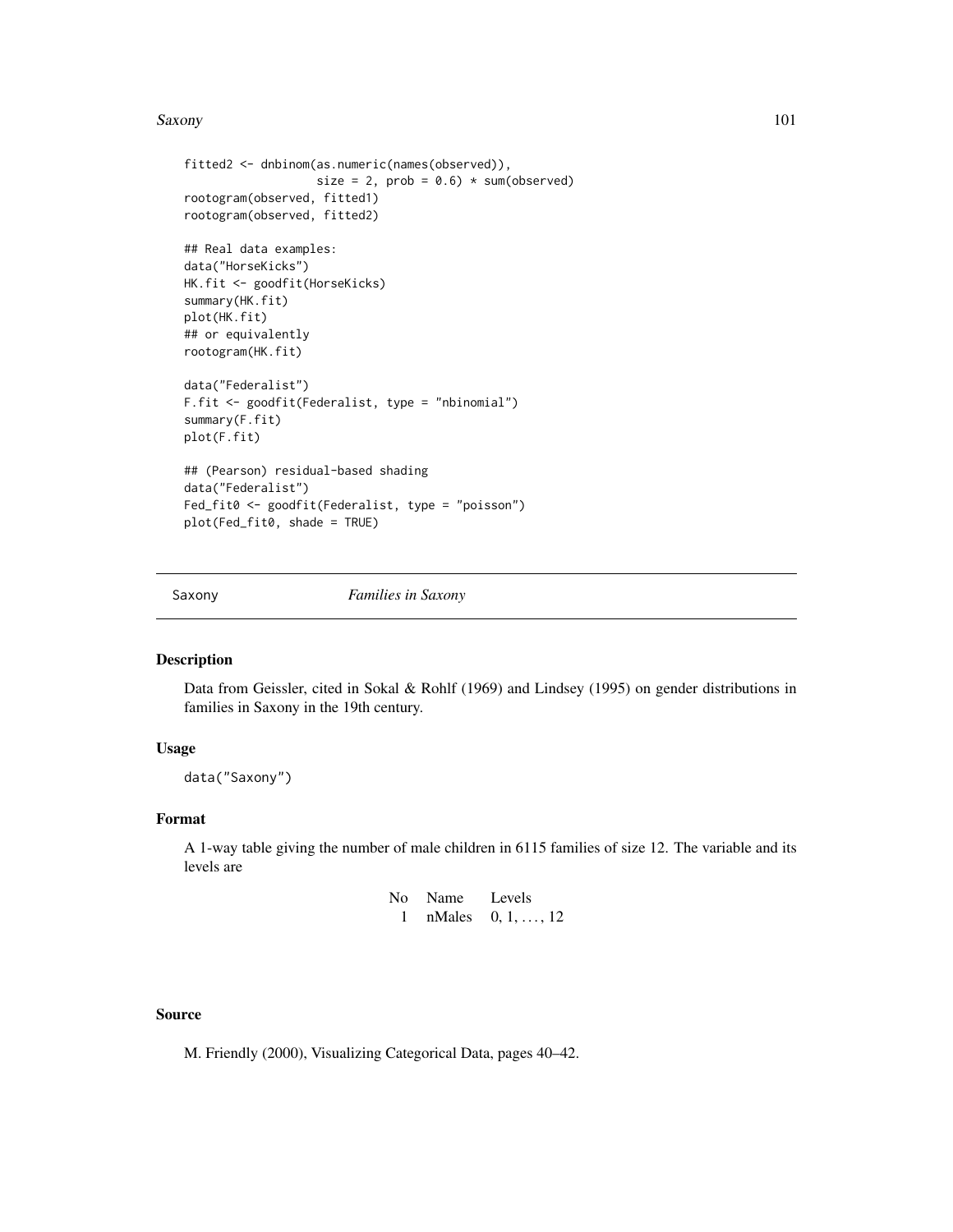## References

J. K. Lindsey (1995), *Analysis of Frequency and Count Data*. Oxford University Press, Oxford, UK.

R. R. Sokal & F. J. Rohlf (1969), *Biometry. The Principles and Practice of Statistics*. W. H. Freeman, San Francisco, CA.

M. Friendly (2000), *Visualizing Categorical Data*. SAS Institute, Cary, NC.

## Examples

```
data("Saxony")
gf <- goodfit(Saxony, type = "binomial")
summary(gf)
plot(gf)
```
SexualFun *Sex is Fun*

#### **Description**

Data from Hout et al. (1987) given by Agresti (1990) summarizing the responses of married couples to the questionnaire item: Sex is fun for me and my partner: (a) never or occasionally, (b) fairly often, (c) very often, (d) almost always.

## Usage

```
data("SexualFun")
```
#### Format

A 2-dimensional array resulting from cross-tabulating the ratings of 91 married couples. The variables and their levels are as follows:

|  | No | Name | Levels |  |
|--|----|------|--------|--|
|  |    |      |        |  |
|  |    |      |        |  |
|  |    |      |        |  |
|  |    |      |        |  |
|  |    |      |        |  |
|  |    |      |        |  |
|  |    |      |        |  |
|  |    |      |        |  |
|  |    |      |        |  |
|  |    |      |        |  |
|  |    |      |        |  |
|  |    |      |        |  |
|  |    |      |        |  |
|  |    |      |        |  |
|  |    |      |        |  |
|  |    |      |        |  |
|  |    |      |        |  |
|  |    |      |        |  |
|  |    |      |        |  |
|  |    |      |        |  |
|  |    |      |        |  |
|  |    |      |        |  |
|  |    |      |        |  |
|  |    |      |        |  |

- 1 Husband Never Fun, Fairly Often, Very Often, Always Fun
- 2 Wife Never Fun, Fairly Often, Very Often, Always Fun

## Source

M. Friendly (2000), Visualizing Categorical Data, page 91.

## References

A. Agresti (1990), *Categorical Data Analysis*. Wiley-Interscience, New York.

M. Hout, O. D. Duncan, M. E. Sobel (1987), Association and heterogeneity: Structural models of similarities and differences, *Sociological Methodology*, 17, 145-184.

M. Friendly (2000), *Visualizing Categorical Data*. SAS Institute, Cary, NC.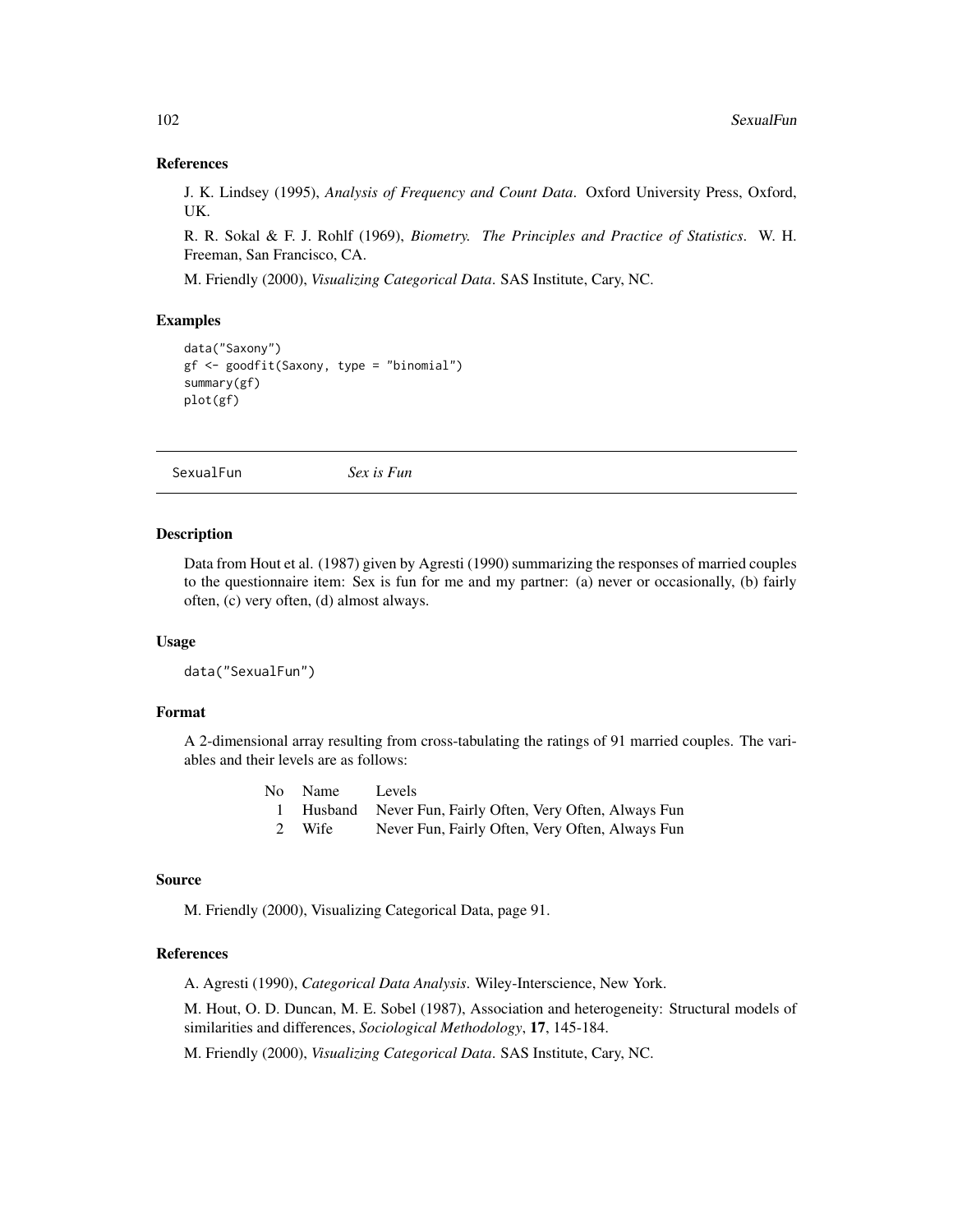#### shadings the contract of the contract of the contract of the contract of the contract of the contract of the contract of the contract of the contract of the contract of the contract of the contract of the contract of the c

## Examples

data("SexualFun")

```
## Kappa statistics
Kappa(SexualFun)
## Agreement Chart
agreementplot(t(SexualFun), weights = 1)
## Partial Agreement Chart and B-Statistics
agreementplot(t(SexualFun),
              xlab = "Husband's Rating",
              ylab = "Wife's Rating",
              main = "Husband's and Wife's Sexual Fun")
```

```
shadings Shading-generating Functions for Residual-based Shadings
```
#### <span id="page-102-1"></span>**Description**

Shading-generating functions for computing residual-based shadings for mosaic and association plots.

## Usage

```
shading_hcl(observed, residuals = NULL, expected = NULL, df = NULL,
 h = NULL, c = NULL, l = NULL, interpolate = c(2, 4), lty = 1,
 eps = NULL, line_col = "black", p.value = NULL, level = 0.95, ...)shading_hsv(observed, residuals = NULL, expected = NULL, df = NULL,
 h = c(2/3, 0), s = c(1, 0), v = c(1, 0.5),interpolate = c(2, 4), lty = 1, eps = NULL, line_col = "black",p.value = NULL, level = 0.95, ...)shading_max(observed = NULL, residuals = NULL, expected = NULL, df = NULL,
 h = NULL, c = NULL, l = NULL, lty = 1, eps = NULL, line_col = "black",level = c(0.9, 0.99), n = 1000, ...shading_Friendly(observed = NULL, residuals = NULL, expected = NULL, df = NULL,
 h = c(2/3, 0), lty = 1:2, interpolate = c(2, 4),eps = 0.01, line_col = "black", ...)
shading_Friendly2(observed = NULL, residuals = NULL,expected = NULL, df = NULL, lty = 1:2, interpolate = c(2, 4), eps =
 0.01, line_col = "black", ...)
shading_sieve(observed = NULL, residuals = NULL, expected = NULL, df = NULL,
 h = c(260, 0), lty = 1:2, interpolate = c(2, 4),
```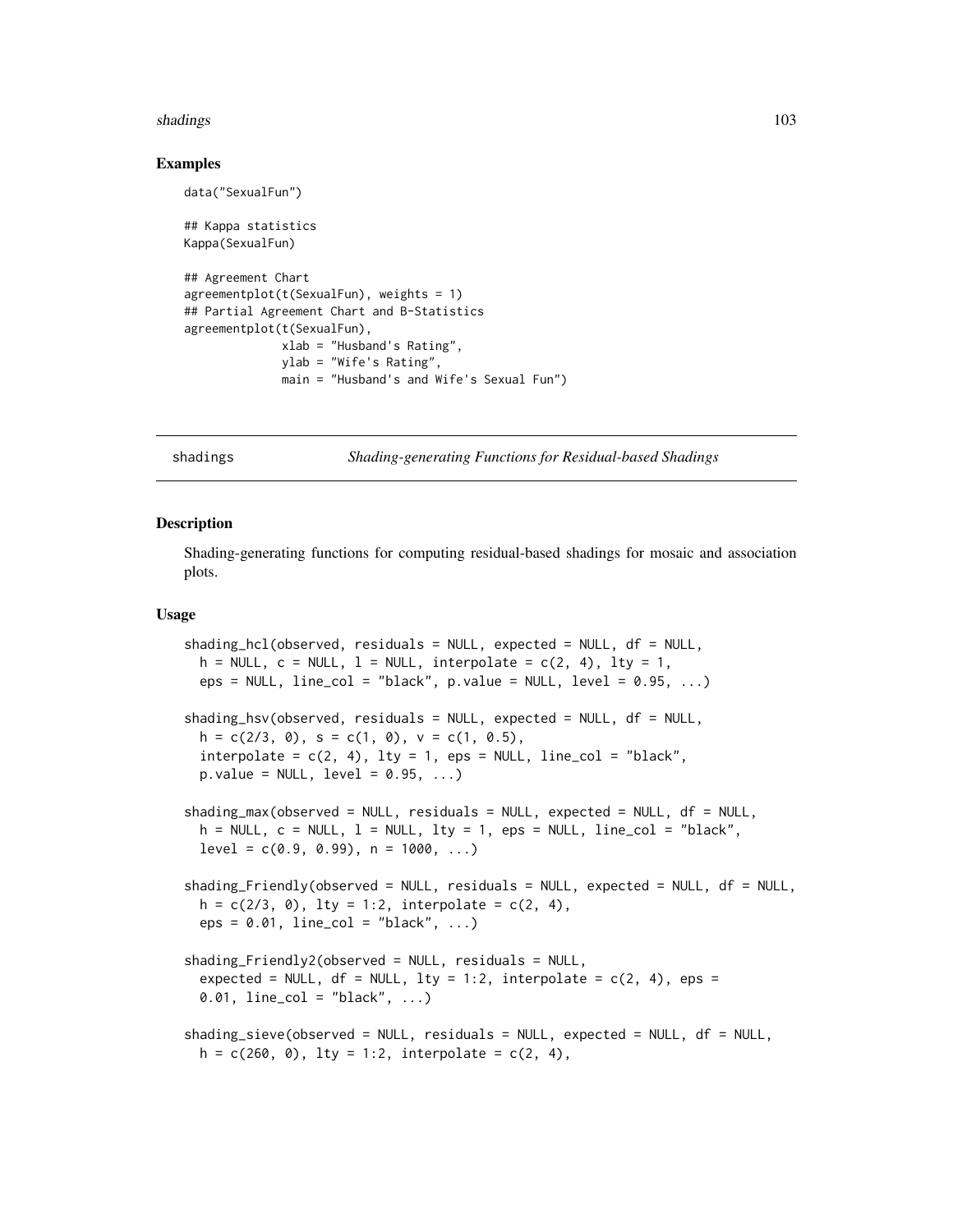```
eps = 0.01, line_col = "black", ...)
shading_binary(observed = NULL, residuals = NULL, expected = NULL, df = NULL,
 col = NULLshading_Marimekko(x, fill = NULL, byrow = FALSE)shading_diagonal(x, fill = NULL)
hcl2hex(h = 0, c = 35, l = 85, fixup = TRUE)
```

| observed    | contingency table of observed values                                                                                                                                                                                                                                                                                                                                                                                                                                                                                                                   |
|-------------|--------------------------------------------------------------------------------------------------------------------------------------------------------------------------------------------------------------------------------------------------------------------------------------------------------------------------------------------------------------------------------------------------------------------------------------------------------------------------------------------------------------------------------------------------------|
| residuals   | contingency table of residuals                                                                                                                                                                                                                                                                                                                                                                                                                                                                                                                         |
| expected    | contingency table of expected values                                                                                                                                                                                                                                                                                                                                                                                                                                                                                                                   |
| df          | degrees of freedom of the associated independence model.                                                                                                                                                                                                                                                                                                                                                                                                                                                                                               |
| h           | hue value in the HCL or HSV color description, has to be in [0, 360] for HCL<br>and in $[0, 1]$ for HSV colors. The default is to use blue and red for positive<br>and negative residuals respectively. In the HCL specification it is $c(260, 0)$ by<br>default and for HSV $c(2/3, \emptyset)$ .                                                                                                                                                                                                                                                     |
| C           | chroma value in the HCL color description. This controls the maximum chroma<br>for significant and non-significant results respectively and defaults to c(100,20).                                                                                                                                                                                                                                                                                                                                                                                     |
| 1           | luminance value in the HCL color description. Defaults to c(90,50) for small<br>and large residuals respectively.                                                                                                                                                                                                                                                                                                                                                                                                                                      |
| s           | saturation value in the HSV color description. Defaults to $c(1, \theta)$ for large and<br>small residuals respectively.                                                                                                                                                                                                                                                                                                                                                                                                                               |
| V           | saturation value in the HSV color description. Defaults to $c(1, 0.5)$ for signifi-<br>cant and non-significant results respectively.                                                                                                                                                                                                                                                                                                                                                                                                                  |
| interpolate | a specification for mapping the absolute size of the residuals to a value in [0,<br>1]. This can be either a function or a numeric vector. In the latter case, a step<br>function with steps of equal size going from $0$ to $1$ is used.                                                                                                                                                                                                                                                                                                              |
| lty         | a vector of two line types for positive and negative residuals respectively. Recy-<br>cled if necessary.                                                                                                                                                                                                                                                                                                                                                                                                                                               |
| eps         | numeric tolerance value below which absolute residuals are considered to be<br>zero, which is used for coding the border color and line type. If set to NULL<br>(default), all borders have the default color specified by line_col. If set to<br>a numeric value, all border colors corresponding to residuals with a larger ab-<br>solute value are set to the full positive or negative color, respectively; borders<br>corresponding to smaller residuals are are drawn with line_col and lty[1].<br>This is used principally in shading_Friendly. |
| line_col    | default border color (for shading_sieve: default sieve color).                                                                                                                                                                                                                                                                                                                                                                                                                                                                                         |
| p.value     | the $p$ value associated with the independence model. By default, this is com-<br>puted from a Chi-squared distribution with df degrees of freedom. p.value<br>can be either a scalar or a function (observed, residuals, expected, df) that<br>computes the $p$ value from the data. If set to NA no inference is performed.                                                                                                                                                                                                                          |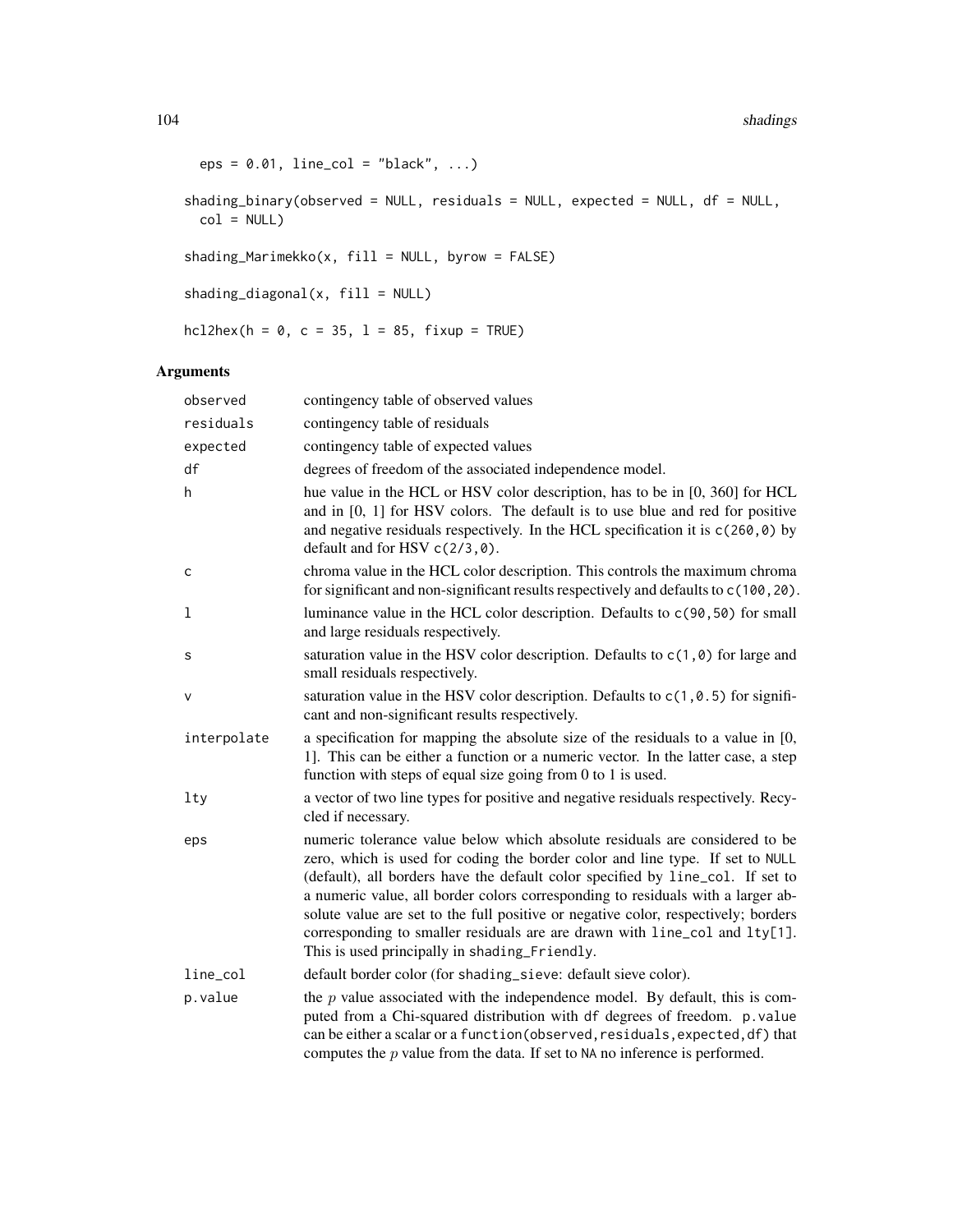#### shadings the control of the control of the control of the control of the control of the control of the control of the control of the control of the control of the control of the control of the control of the control of the

| level | confidence level of the test used. If p. value is smaller than 1-level, bright<br>colors are used, otherwise dark colors are employed. For shading_max a vector<br>of levels can be supplied. The corresponding critical values are then used as<br>interpolate cut-offs. |
|-------|---------------------------------------------------------------------------------------------------------------------------------------------------------------------------------------------------------------------------------------------------------------------------|
| n     | number of permutations used in the call to coindep_test.                                                                                                                                                                                                                  |
| col   | a vector of two colors for positive and negative residuals respectively.                                                                                                                                                                                                  |
| fixup | logical. Should the color be corrected to a valid RGB value before correction?                                                                                                                                                                                            |
| X     | object of class table used to determine the dimension.                                                                                                                                                                                                                    |
| fill  | Either a character vector of color codes, or a palette function that generates such<br>a vector. Defaults to rainbow_hcl                                                                                                                                                  |
| byrow | logical; shall tiles be filled by row or by column?                                                                                                                                                                                                                       |
| .     | Other arguments passed to hcl2hex or hsv, respectively.                                                                                                                                                                                                                   |

## **Details**

These shading-generating functions can be passed to strucplot to generate residual-based shadings for contingency tables. strucplot calls these functions with the arguments observed, residuals, expected, df which give the observed values, residuals, expected values and associated degrees of freedom for a particular contingency table and associated independence model.

The shadings shading\_hcl and shading\_hsv do the same thing conceptually, but use HCL or HSV colors respectively. The former is usually preferred because they are perceptually based. Both shadings visualize the *sign* of the residuals of an independence model using two hues (by default: blue and red). The *absolute size* of the residuals is visualized by the colorfulness and the amount of grey, by default in three categories: very colorful for large residuals (> 4), less colorful for medium sized residuals ( $\lt 4$  and  $\gt 2$ ), grey/white for small residuals ( $\lt 2$ ). More categories or a continuous scale can be specified by setting interpolate. Furthermore, the result of a significance test can be visualized by the amount of grey in the colors. If significant, a colorful palette is used, if not, the amount of color is reduced. See Zeileis, Meyer, and Hornik (2007) and [diverge\\_hcl](#page-0-0) for more details.

The shading shading\_max is applicable in 2-way contingency tables and uses a similar strategy as shading\_hcl. But instead of using the cut-offs 2 and 4, it employs the critical values for the maximum statistic (by default at 90% and 99%). Consequently, color in the plot signals a significant result at 90% or 99% significance level, respectively. The test is carried out by calling [coindep\\_test](#page-23-0).

The shading shading\_Friendly is very similar to shading\_hsv, but additionally codes the sign of the residuals by different line types. See Friendly (1994) for more details. shading\_Friendly2 and shading\_sieve are similar, but use HCL colors.

The shading shading\_binary just visualizes the sign of the residuals by using two different colors (default: blue HCL(260, 50, 70) and red HCL(0, 50, 70)).

shading\_Marimekko is a simple generating function for producing, in conjunction with [mosaic](#page-72-0), so-called *Marimekko-charts*, which paint the tiles of each columns of a mosaic display in the same color to better display departures from independence.

shading\_diagonal generates a color shading for basically square matrices (or arrays having the first two dimensons of same length) visualizing the diagonal cells, and the off-diagonal cells 1, 2, . . . steps removed.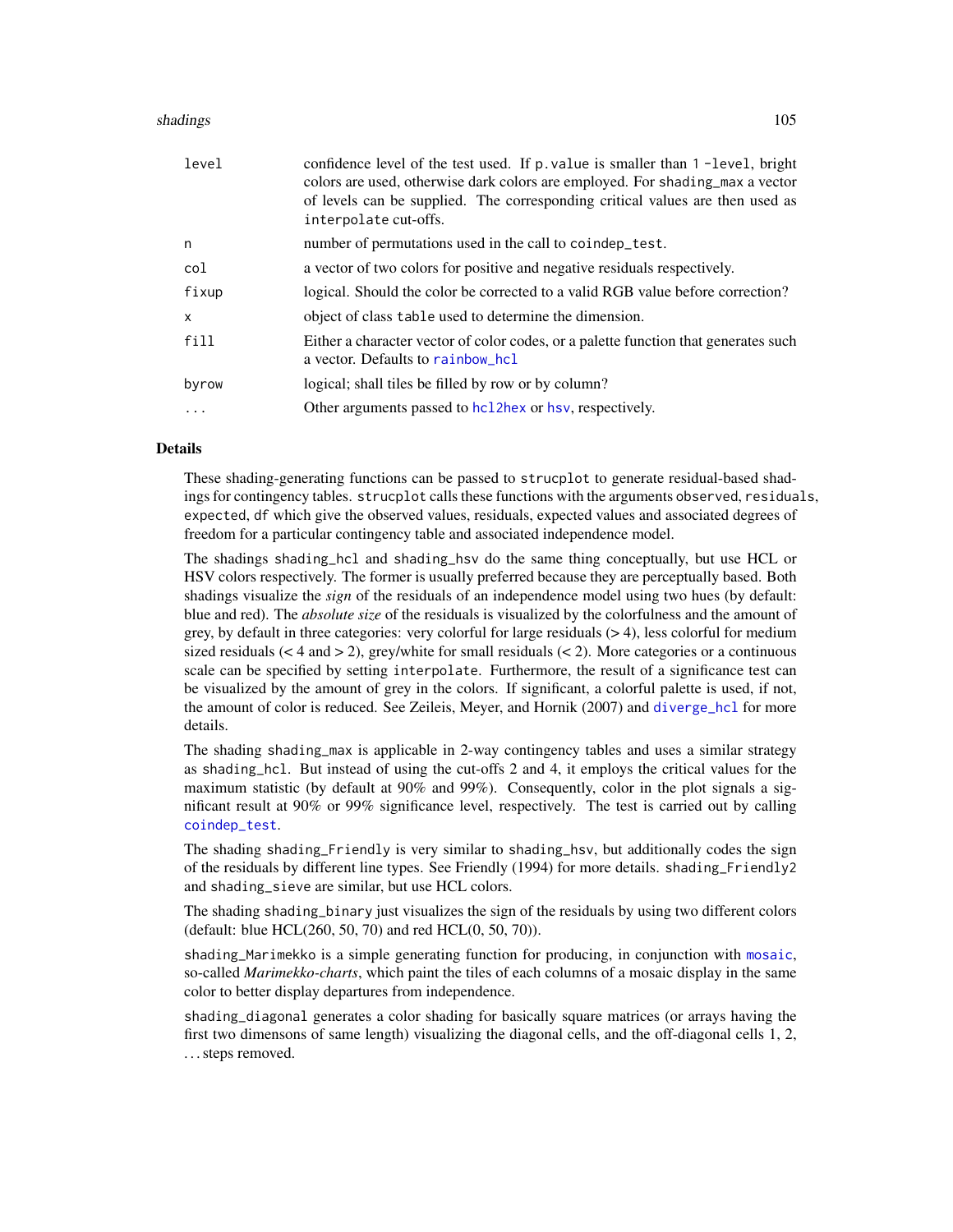The color implementations employed are [hsv](#page-0-0) from base R and [polarLUV](#page-0-0) from the **colorspace** package, respectively. To transform the HCL coordinates to a hexadecimal color string (as returned by hsv), the function [hex](#page-0-0) is employed. A convenience wrapper hcl2hex is provided.

## Value

A shading function which takes only a single argument, interpreted as a vector/table of residuals, and returns a "gpar" object with the corresponding vector(s)/table(s) of graphical parameter(s).

## Author(s)

Achim Zeileis <Achim.Zeileis@R-project.org>

## References

Friendly M. (1994), Mosaic Displays for Multi-Way Contingency Tables. *Journal of the American Statistical Association*, 89, 190–200.

Meyer D., Zeileis A., and Hornik K. (2006), The Strucplot Framework: Visualizing Multi-Way Contingency Tables with vcd. *Journal of Statistical Software*, 17(3), 1–48. URL http://www.jstatsoft.org/v17/i03/. See also vignette("strucplot",package = "vcd").

Zeileis A., Meyer D., Hornik K. (2007), Residual-Based Shadings for Visualizing (Conditional) Independence. *Journal of Computational and Graphical Statistics*, 16, 507–525.

Zeileis A., Hornik K. and Murrell P. (2008), Escaping RGBland: Selecting Colors for Statistical Graphics. *Computational Statistics & Data Analysis*, 53, 3259–3270. Preprint available from <https://eeecon.uibk.ac.at/~zeileis/papers/Zeileis+Hornik+Murrell-2009.pdf>.

## See Also

[hex](#page-0-0), [polarLUV](#page-0-0), [hsv](#page-0-0), [mosaic](#page-72-0), [assoc](#page-6-0), [strucplot](#page-114-0), [diverge\\_hcl](#page-0-0)

```
## load Arthritis data
data("Arthritis")
art <- xtabs(~Treatment + Improved, data = Arthritis)
## plain mosaic display without shading
mosaic(art)
## with shading for independence model
mosaic(art, shade = TRUE)
## which uses the HCL shading
mosaic(art, gp = shading_hcl)## the residuals are too small to have color,
## hence the cut-offs can be modified
mosaic(art, gp = shading_hcl, gp_args = list(interpolate = c(1, 1.8)))
## the same with the Friendly palette
## (without significance testing)
mosaic(art, gp = shading_Friendly, gp_qrgs = list(interpolate = c(1, 1.8)))
```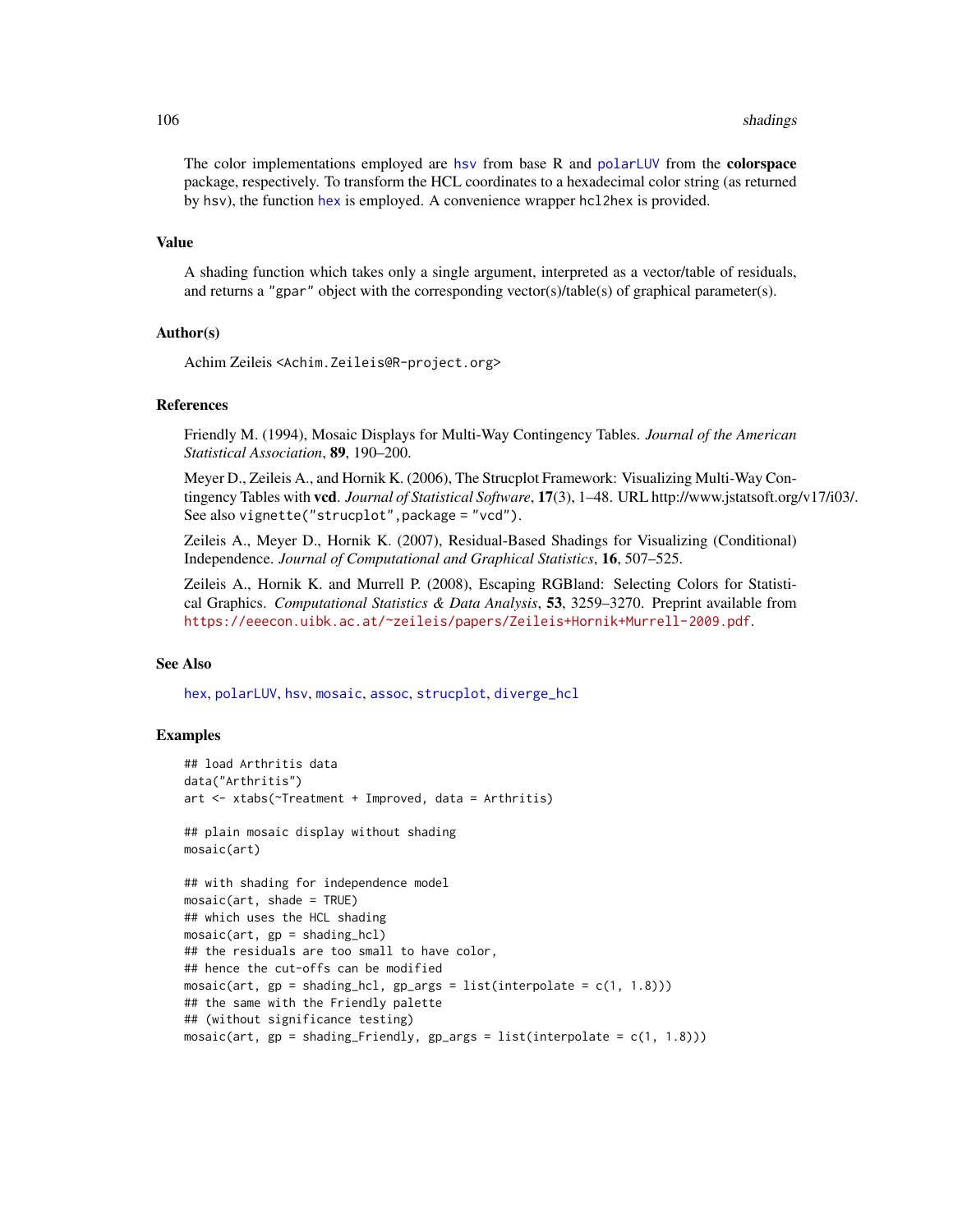sieve 107

```
## assess independence using the maximum statistic
## cut-offs are now critical values for the test statistic
mosaic(art, gp = shading_max)
## association plot with shading as in base R
assoc(art, gp = shading\_binary(col = c(1, 2)))## Marimekko Chart
hec <- margin.table(HairEyeColor, 1:2)
mosaic(hec, gp = shading_Marimekko(hec))
mosaic(HairEyeColor, gp = shading_Marimekko(HairEyeColor))
## Diagonal cells shading
ac <- xtabs(VisualAcuity)
mosaic(ac, gp = shading_diagonal(ac))
```
<span id="page-106-0"></span>

sieve *Extended Sieve Plots*

#### Description

(Extended) sieve displays for n-way contingency tables: plots rectangles with areas proportional to the expected cell frequencies and filled with a number of squares equal to the observed frequencies. Thus, the densities visualize the deviations of the observed from the expected values.

#### Usage

```
## Default S3 method:
sieve(x, condvars = NULL, gp = NULL, shade = NULL,legend = FALSE, split_vertical = NULL, direction = NULL, spacing = NULL,
  spacing_args = list(), sievetype = c("observed","expected"),
  gp<sub>tile</sub> = gpar(), scale = 1, main = NULL, sub = NULL, ...)
## S3 method for class 'formula'
sieve(formula, data, ..., main = NULL, sub = NULL, subset = NULL)
```

| x        | a contingency table in array form, with optional category labels specified in the<br>$dimnames(x)$ attribute.                                                                                                                                                                                                        |
|----------|----------------------------------------------------------------------------------------------------------------------------------------------------------------------------------------------------------------------------------------------------------------------------------------------------------------------|
| condvars | vector of integers or character strings indicating conditioning variables, if any.<br>The table will be permuted to order them first.                                                                                                                                                                                |
| formula  | a formula specifying the variables used to create a contingency table from data.<br>For convenience, conditioning formulas can be specified; the conditioning vari-<br>ables will then be used first for splitting. Formulas for sieve displays (unlike<br>those for doubled ecker plots) have no response variable. |
| data     | either a data frame, or an object of class "table" or "ftable".                                                                                                                                                                                                                                                      |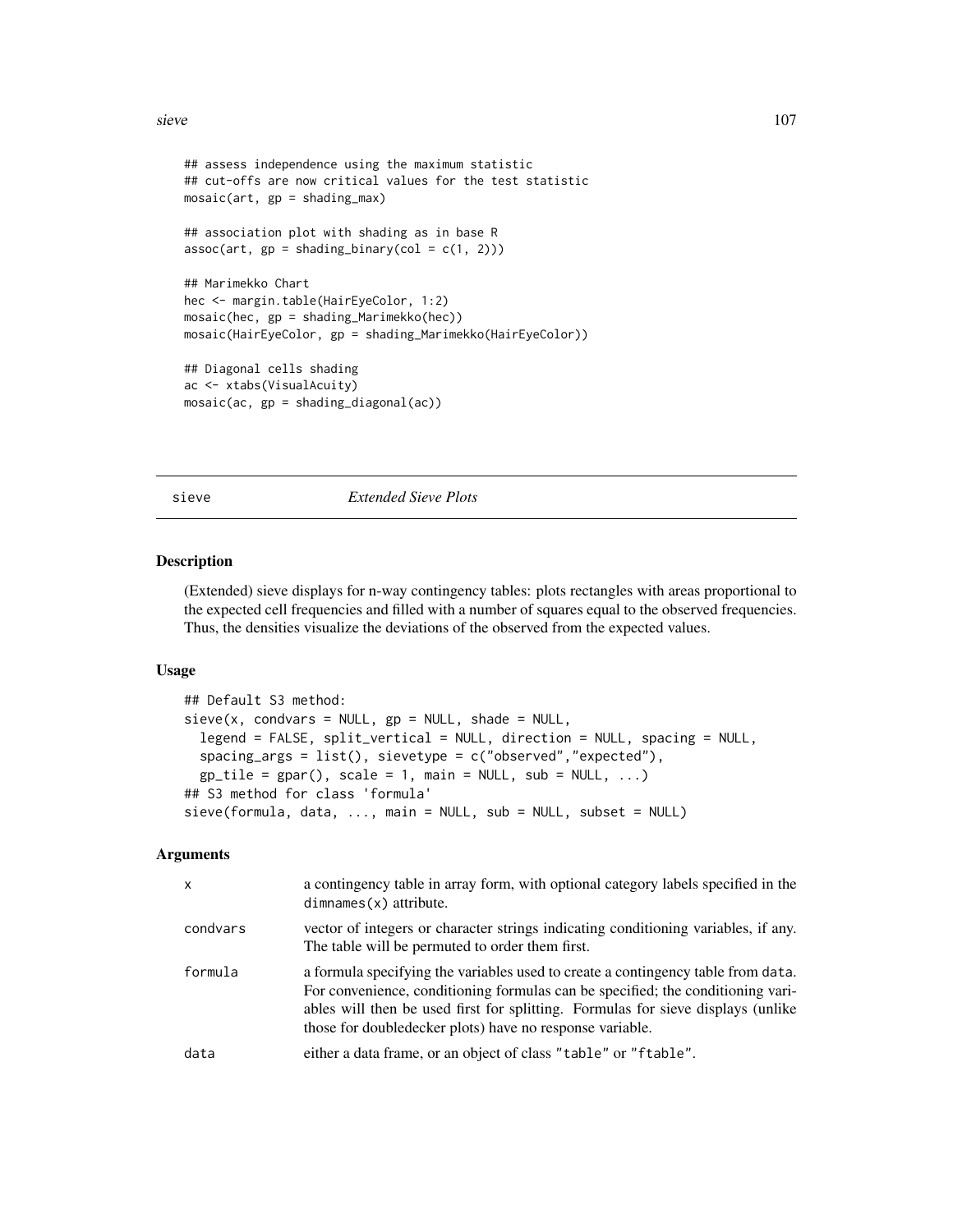| subset         | an optional vector specifying a subset of observations to be used.                                                                                                                                                                                                                                                                                                                                                                                                                                                      |
|----------------|-------------------------------------------------------------------------------------------------------------------------------------------------------------------------------------------------------------------------------------------------------------------------------------------------------------------------------------------------------------------------------------------------------------------------------------------------------------------------------------------------------------------------|
| shade          | logical specifying whether gp should be used or not (see gp). If TRUE and<br>expected is unspecified, a default model is fitted: if condvars is specified, a<br>corresponding conditional independence model, and else the total independence<br>model. If shade is NULL (default), gp is used if specified.                                                                                                                                                                                                            |
| sievetype      | logical indicating whether rectangles should be filled according to observed or<br>expected frequencies.                                                                                                                                                                                                                                                                                                                                                                                                                |
| gp             | object of class "gpar", shading function or a corresponding generating function<br>(see details of strucplot and shadings). Components of "gpar" objects are<br>recycled as needed along the last splitting dimension. The default is a modified<br>version of shading_Friendly: if sievetype is "observed", cells with positive<br>residuals are painted with a red sieve, and cells with negative residuals with a<br>blue one. If sievetype is "expected", the sieves' color is gray. Ignored if<br>$shade = FALSE.$ |
| gp_tile        | object of class "gpar", controlling the appearance of all static elements of the<br>cells (e.g., border and fill color).                                                                                                                                                                                                                                                                                                                                                                                                |
| scale          | scaling factor for the sieve.                                                                                                                                                                                                                                                                                                                                                                                                                                                                                           |
| legend         | either a legend-generating function, a legend function (see details of strucplot<br>and legends), or a logical value. If legend is NULL or TRUE and gp is a function,<br>legend defaults to legend_resbased.                                                                                                                                                                                                                                                                                                            |
| split_vertical | vector of logicals of length $k$ , where $k$ is the number of margins of $x$ (default:<br>FALSE). Values are recycled as needed. A TRUE component indicates that the<br>tile(s) of the corresponding dimension should be split vertically, FALSE means<br>horizontal splits. Ignored if direction is not NULL.                                                                                                                                                                                                          |
| direction      | character vector of length $k$ , where $k$ is the number of margins of $x$ (values<br>are recycled as needed). For each component, a value of "h" indicates that the<br>tile(s) of the corresponding dimension should be split horizontally, whereas " $v$ "<br>indicates vertical split(s).                                                                                                                                                                                                                            |
| spacing        | spacing object, spacing function, or corresponding generating function (see strucplot<br>for more information). The default is no spacing at all if x has two dimensions,<br>and spacing_increase for more dimensions.                                                                                                                                                                                                                                                                                                  |
| spacing_args   | list of arguments for the generating function, if specified (see strucplot for<br>more information).                                                                                                                                                                                                                                                                                                                                                                                                                    |
| main, sub      | either a logical, or a character string used for plotting the main (sub) title. If<br>logical and TRUE, the name of the data object is used.                                                                                                                                                                                                                                                                                                                                                                            |
| .              | Other arguments passed to strucplot                                                                                                                                                                                                                                                                                                                                                                                                                                                                                     |

# Details

sieve is a generic function which currently has a default method and a formula interface. Both are high-level interfaces to the [strucplot](#page-114-0) function, and produce (extended) sieve displays. Most of the functionality is described there, such as specification of the independence model, labeling, legend, spacing, shading, and other graphical parameters.

The layout is very flexible: the specification of shading, labeling, spacing, and legend is modularized (see [strucplot](#page-114-0) for details).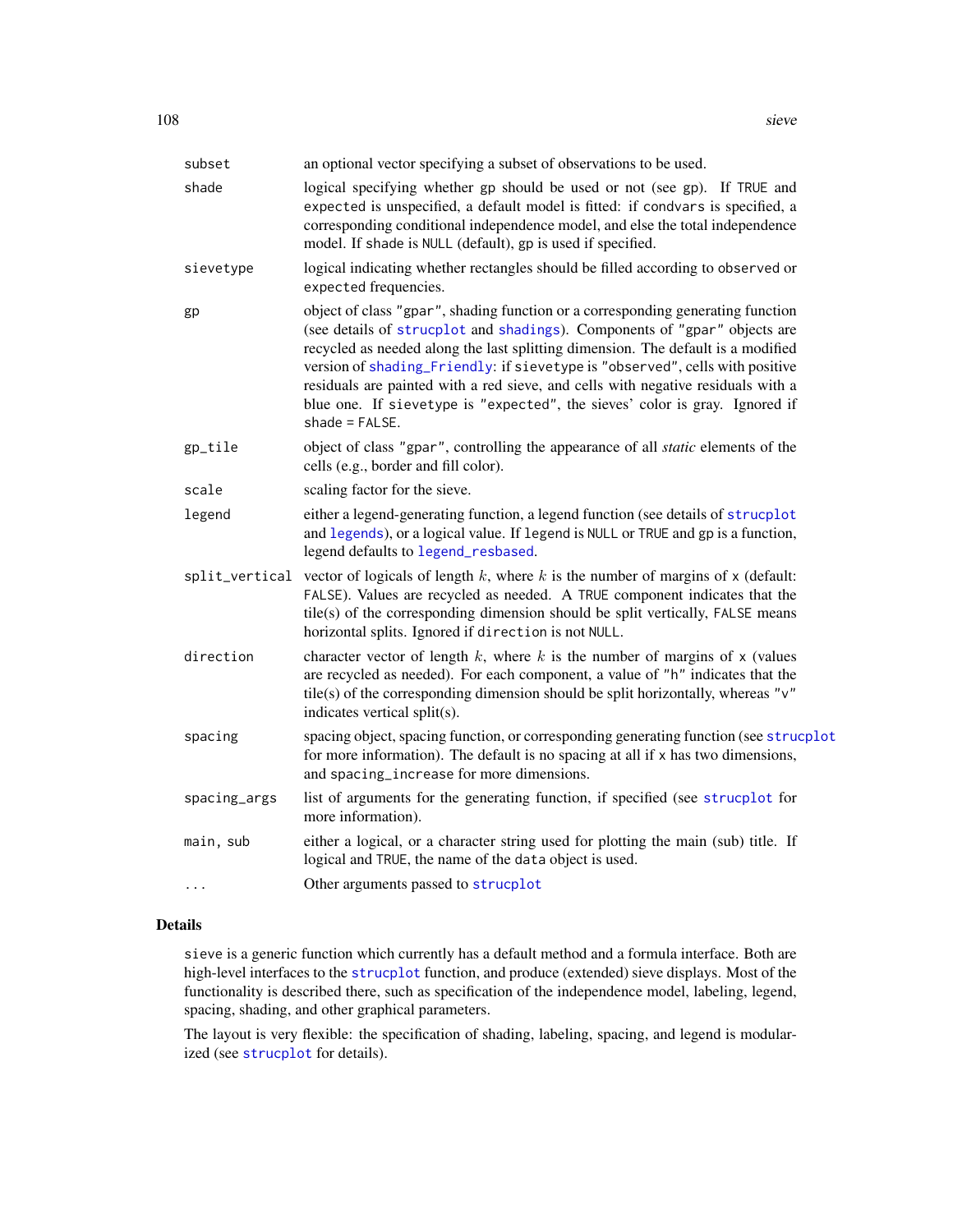<span id="page-108-0"></span>sieve the state of the state of the state of the state of the state of the state of the state of the state of the state of the state of the state of the state of the state of the state of the state of the state of the stat

# Value

The "structable" visualized is returned invisibly.

## Note

To be faithful to the original definition by Riedwyl & Schüpbach, the default is to have no spacing between the tiles for two-way tables.

## Author(s)

David Meyer <David.Meyer@R-project.org>

## References

H. Riedwyl & M. Schüpbach (1994), Parquet diagram to plot contingency tables. In F. Faulbaum (ed.), *Softstat '93: Advances in Statistical Software*, 293–299. Gustav Fischer, New York.

M. Friendly (2000), Visualizing Categorical Data, SAS Institute, Cary, NC.

David Meyer, Achim Zeileis, and Kurt Hornik (2006). The strucplot framework: Visualizing multiway contingency tables with vcd. *Journal of Statistical Software*, 17(3), 1-48. URL http://www.jstatsoft.org/v17/i03/ and available as vignette("strucplot").

#### See Also

[assoc](#page-6-0), [strucplot](#page-114-0), [mosaic](#page-72-0), [structable](#page-118-0), [doubledecker](#page-33-0)

## Examples

```
data("HairEyeColor")
## aggregate over 'sex':
(haireye <- margin.table(HairEyeColor, c(2,1)))
```
## plot expected values: sieve(haireye, sievetype = "expected", shade = TRUE)

## plot observed table: sieve(haireye, shade = TRUE)

```
## plot complete diagram:
sieve(HairEyeColor, shade = TRUE)
```

```
## example with observed values in the cells:
sieve(haireye, shade = TRUE, labeling = labeling_values,
              gp_{text} = gpar(fontface = 2)
```

```
## example with expected values in the cells:
sieve(haireye, shade = TRUE, labeling = labeling_values,
               value_type = "expected", gp_{text} = gpar(fontface = 2))
```
## an example for the formula interface: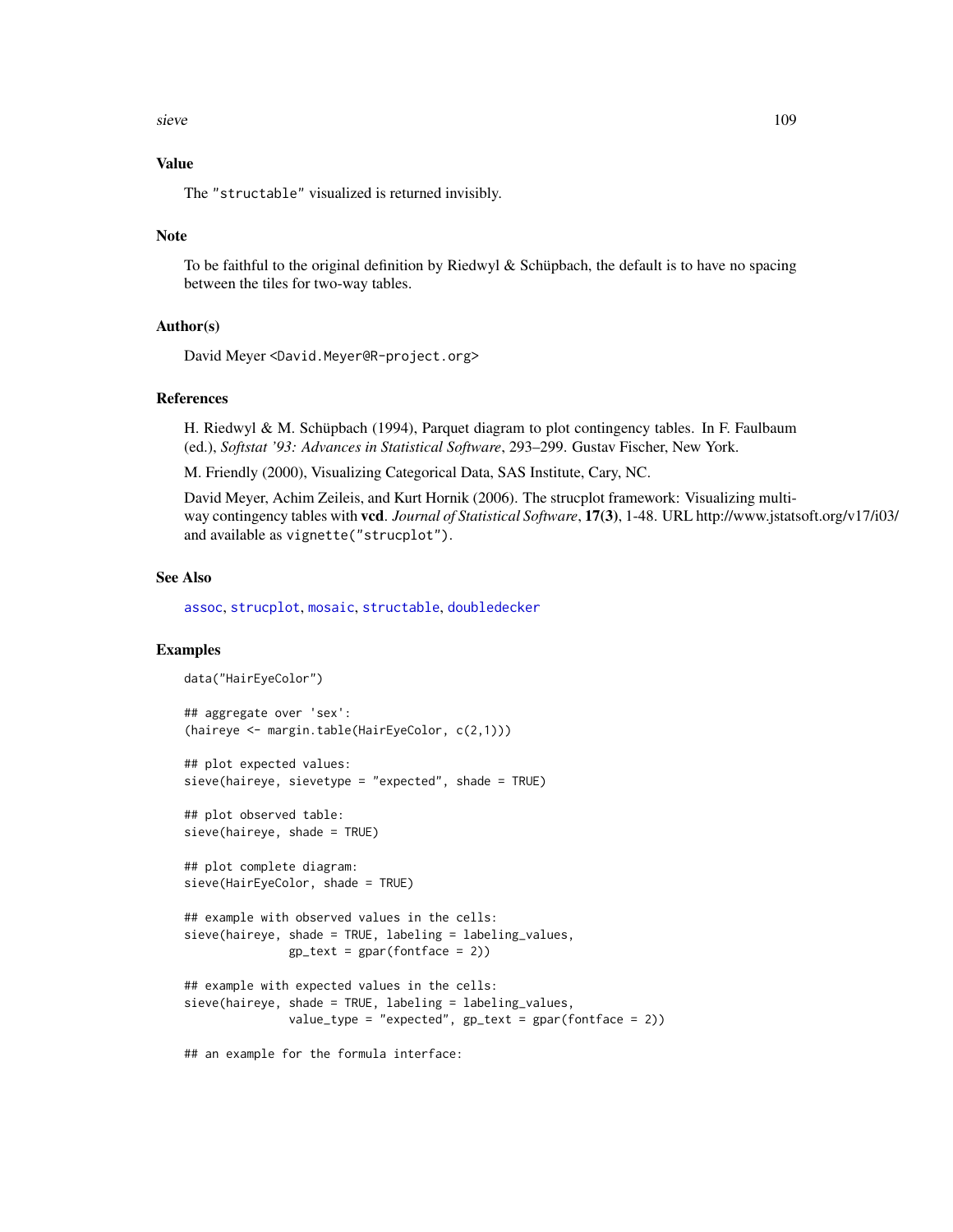```
data("VisualAcuity")
sieve(Freq \sim right + left, data = VisualAcuity)
```
#### SpaceShuttle *Space Shuttle O-ring Failures*

# Description

Data from Dalal et al. (1989) about O-ring failures in the NASA space shuttle program. The damage index comes from a discussion of the data by Tufte (1997).

#### Usage

data("SpaceShuttle")

# Format

A data frame with 24 observations and 6 variables.

FlightNumber Number of space shuttle flight.

Temperature temperature during start (in degrees F).

Pressure pressure.

Fail did any O-ring failures occur? (no, yes).

nFailures how many (of six) 0-rings failed?.

Damage damage index.

#### Source

Michael Friendly (2000), Visualizing Categorical Data: [http://euclid.psych.yorku.ca/ftp/](http://euclid.psych.yorku.ca/ftp/sas/vcd/catdata/orings.sas) [sas/vcd/catdata/orings.sas](http://euclid.psych.yorku.ca/ftp/sas/vcd/catdata/orings.sas)

#### References

S. Dalal, E. B. Fowlkes, B. Hoadly (1989), Risk analysis of the space shuttle: Pre-Challenger prediction of failure, *Journal of the American Statistical Association*, 84, 945–957.

E. R. Tufte (1997), *Visual Explanations: Images and Quantities, Evidence and Narrative*. Graphics Press, Cheshire, CT.

M. Friendly (2000), *Visualizing Categorical Data*. SAS Institute, Cary, NC.

<span id="page-109-0"></span>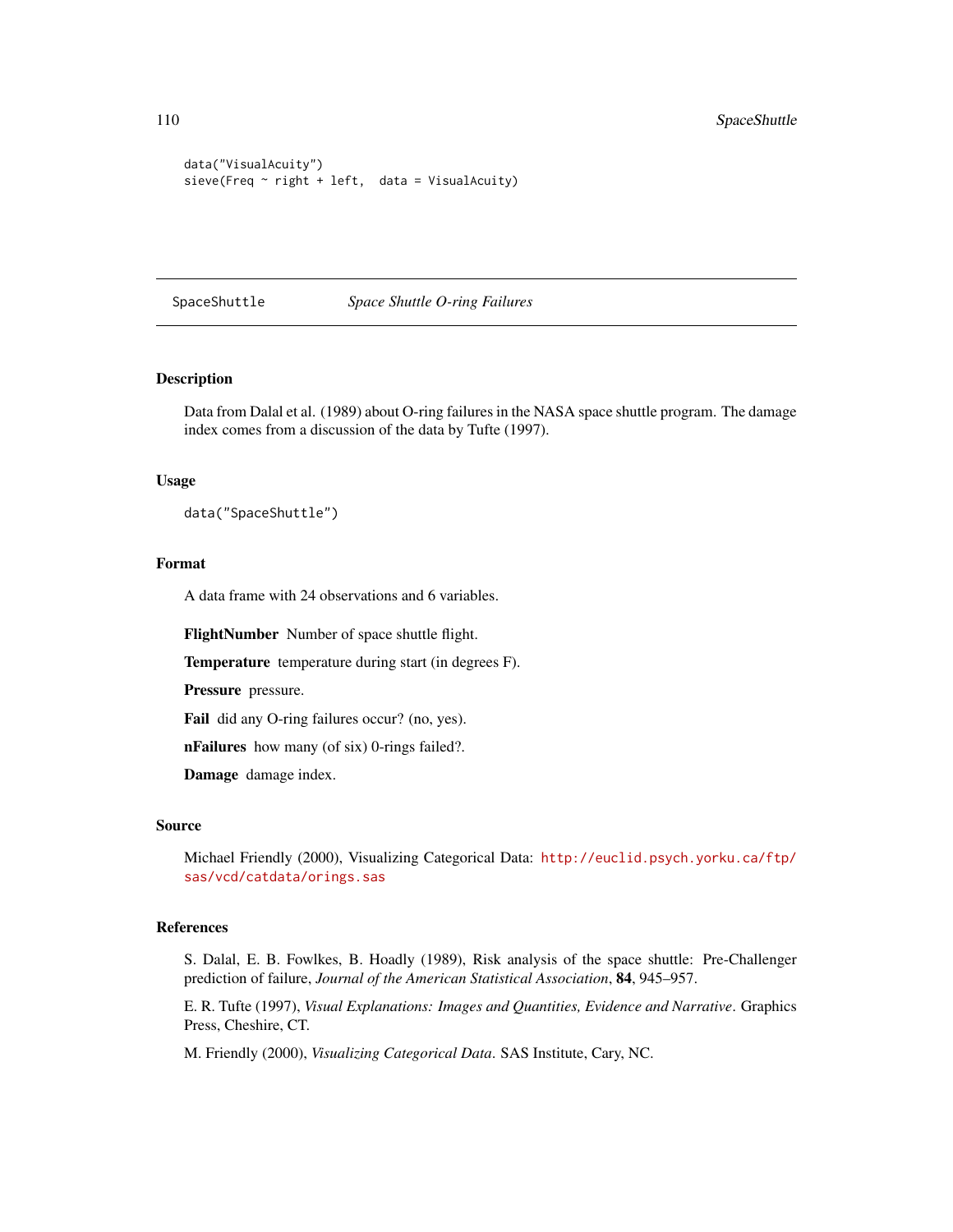#### <span id="page-110-1"></span>spacings and the spacing spacing spacing spacing spacing spacing spacing spacing spacing spacing spacing spacing spacing spacing spacing spacing spacing spacing spacing spacing spacing spacing spacing spacing spacing spaci

## Examples

```
data("SpaceShuttle")
plot(nFailures/6 ~ Temperature, data = SpaceShuttle,
    xlim = c(30, 81), ylim = c(0,1),main = "NASA Space Shuttle O-Ring Failures",
    ylab = "Estimated failure probability",
    pch = 19, col = 4)
fm <- glm(cbind(nFailures, 6 - nFailures) ~ Temperature,
         data = SpaceShuttle,
         family = binomial)
lines(30 : 81,
      predict(fm, data.frame(Temperature = 30 : 81), type = "re"),
      1wd = 2abline(v = 31, lty = 3)
```
<span id="page-110-0"></span>spacings *Spacing-generating Functions*

#### Description

These functions generate spacing functions to be used with [strucplot](#page-114-0) to obtain customized spaces between the elements of a strucplot.

#### Usage

```
spacing\_equal(sp = unit(0.3, 'lines'))spacing_dimequal(sp)
spacing_increase(start = unit(0.3, "lines"), rate = 1.5)
spacing_conditional(sp = unit(0.3, "lines"), start = unit(2, "lines"), rate = 1.8)
spacing_highlighting(start = unit(0.2, "lines"), rate = 1.5)
```
#### Arguments

| start | object of class "unit" indicating the start value for increasing spacings. |
|-------|----------------------------------------------------------------------------|
| rate  | increase rate for spacings.                                                |
| - SD  | object of class "unit" specifying a fixed spacing.                         |

# Details

These generating functions return a function used by [strucplot](#page-114-0) to generate appropriate spaces between tiles of a strucplot, using the dimnames information of the visualized table.

spacing\_equal allows to specify one fixed space for *all* dimensions.

spacing\_dimequal allows to specify a fixed space for *each* dimension.

spacing\_increase creates increasing spaces for all dimensions, based on a starting value and an increase rate.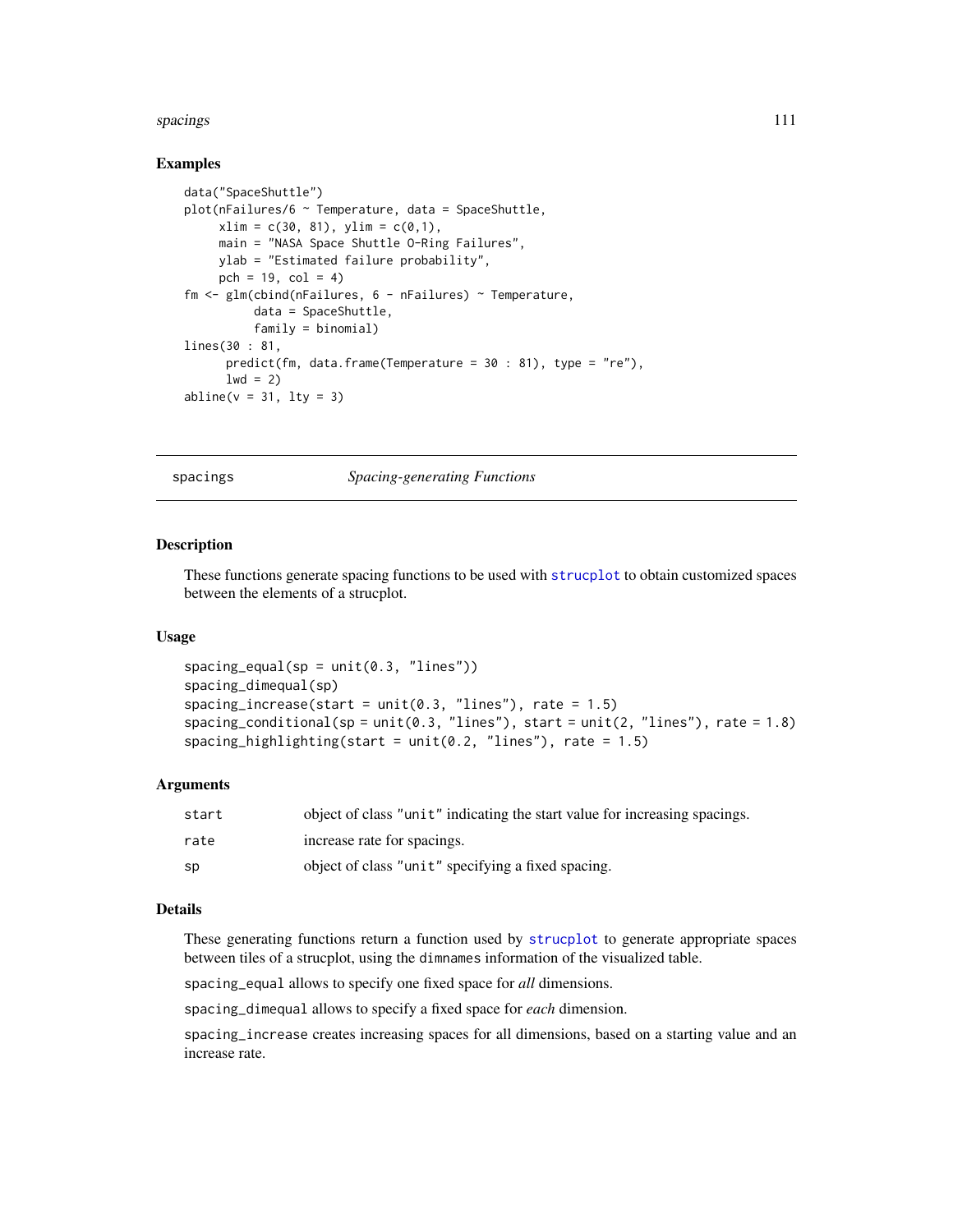spacing\_conditional combines spacing\_equal and spacing\_increase to create fixed spaces for conditioned dimensions, and increasing spaces for conditioning dimensions.

spacing\_highlighting is essentially spacing\_conditional but with the space of the last dimension set to 0. With a corresponding color scheme, this gives the impression of the last class being 'highlighted' in the penultimate class (as, e.g., in [doubledecker](#page-33-0) plots).

## Value

A spacing function with arguments:

|          | "dim" attribute of a contingency table.                                               |
|----------|---------------------------------------------------------------------------------------|
| condvars | index vector of conditioning dimensions (currently only used by spacing_conditional). |

This function computes a list of objects of class "unit". Each list element contains the spacing information for the corresponding dimension of the table. The length of the "unit" objects is  $k - 1$ , k number of levels of the corresponding factor.

#### Author(s)

David Meyer <David.Meyer@R-project.org>

#### References

Meyer, D., Zeileis, A., and Hornik, K. (2006), The strucplot framework: Visualizing multi-way contingency tables with vcd. *Journal of Statistical Software*, 17(3), 1-48. URL http://www.jstatsoft.org/v17/i03/ and available as vignette("strucplot").

## See Also

[strucplot](#page-114-0), [doubledecker](#page-33-0)

```
data("Titanic")
strucplot(Titanic, spacing = spacing_increase(start = 0.5, rate = 1.5))
strucplot(Titanic, spacing = spacing_equal(1))
strucplot(Titanic, spacing = spacing_dimequal(1:4 / 4))
strucplot(Titanic, spacing = spacing_highlighting,
                   gp = gpar(fill = c("light gray", "dark gray"))data("PreSex")
strucplot(aperm(PreSex, c(1,4,2,3)), spacing = spacing_conditional,
         condvars = 2)
```
<span id="page-111-0"></span>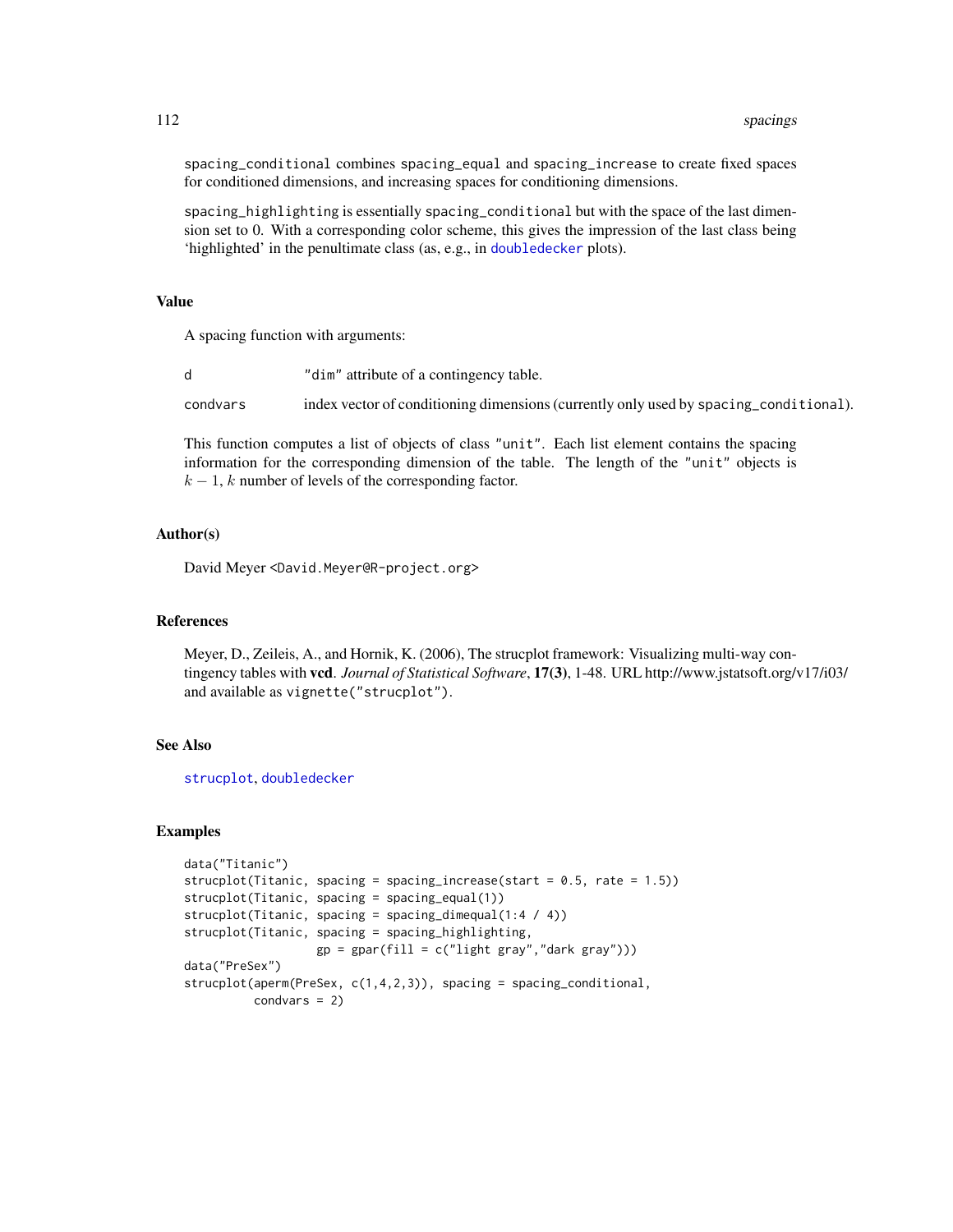Spine plots are a special cases of mosaic plots, and can be seen as a generalization of stacked (or highlighted) bar plots. Analogously, spinograms are an extension of histograms.

## Usage

```
spine(x, ...)
## Default S3 method:
spine(x, y = NULL,breaks = NULL, ylab_to1 = 0.05, off = NULL,main = "", xlab = NULL, ylab = NULL, ylim = c(0, 1), margins = c(5.1, 4.1, 4.1, 3.1),gp = gpar(), name = "spineplot", newpage = TRUE, pop = TRUE,
  ...)
## S3 method for class 'formula'
spine(formula, data = list(),
 breaks = NULL, ylab_to1 = 0.05, off = NULL,main = "", xlab = NULL, ylab = NULL, ylim = c(0, 1), margins = c(5.1, 4.1, 4.1, 3.1),gp = gpar(), name = "spineplot", newpage = TRUE, pop = TRUE,
  ...)
```
# Arguments

| $\times$         | an object, the default method expects either a single variable (interpreted to be<br>the explanatory variable) or a 2-way table. See details.                                                                       |  |
|------------------|---------------------------------------------------------------------------------------------------------------------------------------------------------------------------------------------------------------------|--|
| У                | a "factor" interpreted to be the dependent variable                                                                                                                                                                 |  |
| formula          | a "formula" of type $y \sim x$ with a single dependent "factor" and a single ex-<br>planatory variable.                                                                                                             |  |
| data             | an optional data frame.                                                                                                                                                                                             |  |
| breaks           | if the explanatory variable is numeric, this controls how it is discretized. breaks<br>is passed to hist and can be a list of arguments.                                                                            |  |
| ylab_tol         | convenience tolerance parameter for y-axis annotation. If the distance between<br>two labels drops under this threshold, they are plotted equidistantly.                                                            |  |
| off              | vertical offset between the bars (in per cent). It is fixed to $\theta$ for spinograms and<br>defaults to 2 for spine plots.                                                                                        |  |
| main, xlab, ylab |                                                                                                                                                                                                                     |  |
|                  | character strings for annotation                                                                                                                                                                                    |  |
| ylim             | limits for the y axis                                                                                                                                                                                               |  |
| margins          | margins when calling plotViewport                                                                                                                                                                                   |  |
| gp               | a "gpar" object controlling the grid graphical parameters of the rectangles.<br>It should specify in particular a vector of fill colors of the same length as<br>$levels(y)$ . The default is to call gray. colors. |  |

<span id="page-112-0"></span>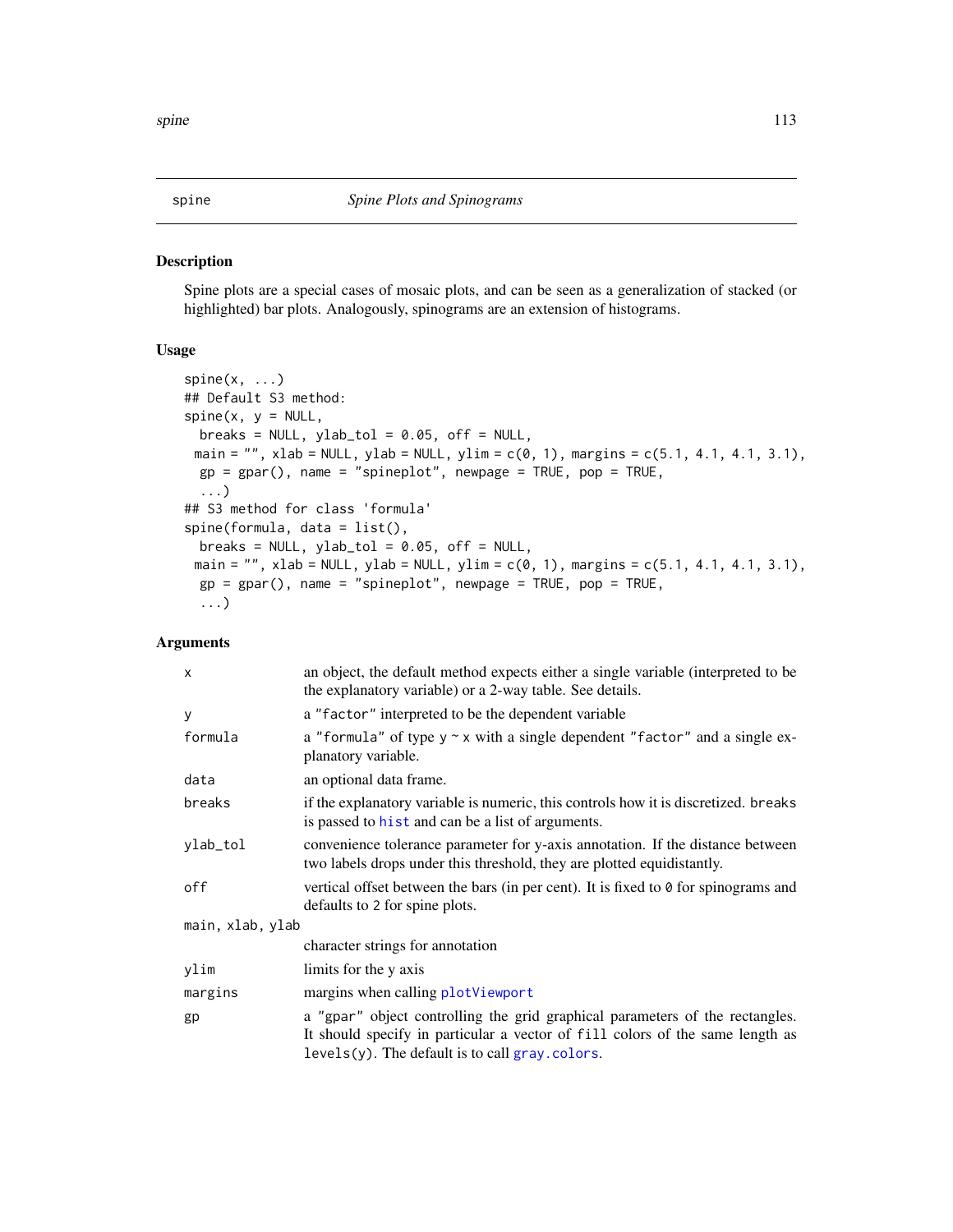<span id="page-113-0"></span>

| name      | name of the plotting viewport.                           |
|-----------|----------------------------------------------------------|
| newpage   | logical. Should grid. newpage be called before plotting? |
| pop       | logical. Should the viewport created be popped?          |
| $\ddotsc$ | additional arguments passed to plotViewport.             |
|           |                                                          |

#### Details

spine creates either a spinogram or a spine plot. It can be called via spine(x,y) or spine(y  $\sim$  x) where y is interpreted to be the dependent variable (and has to be categorical) and x the explanatory variable. x can be either categorical (then a spine plot is created) or numerical (then a spinogram is plotted). Additionally, spine can also be called with only a single argument which then has to be a 2-way table, interpreted to correspond to  $table(x, y)$ .

Spine plots are a generalization of stacked bar plots where not the heights but the widths of the bars corresponds to the relative frequencies of x. The heights of the bars then correspond to the conditional relative frequencies of y in every x group. This is a special case of a mosaic plot with specific spacing and shading.

Analogously, spinograms extend stacked histograms. As for the histogram, x is first discretized (using [hist](#page-0-0)) and then for the discretized data a spine plot is created.

# Value

The table visualized is returned invisibly.

## Author(s)

Achim Zeileis <Achim.Zeileis@R-project.org>

#### References

Hummel, J. (1996), Linked bar charts: Analysing categorical data graphically. *Computational Statistics*, 11, 23–33.

Hofmann, H., Theus, M. (2005), *Interactive graphics for visualizing conditional distributions*, Unpublished Manuscript.

## See Also

[cd\\_plot](#page-20-0), [mosaic](#page-72-0), [hist](#page-0-0)

```
## Arthritis data (dependence on a categorical variable)
data("Arthritis")
(spine(Improved ~ Treatment, data = Arthritis))
## Arthritis data (dependence on a numerical variable)
(spine(Improved ~ Age, data = Arthuritis, breaks = 5))(spine(Improved ~ Age, data = Arthritis, breaks = quantile(Arthritis$Age)))
(spine(Improved ~ Age, data = Arthritis, breaks = "Scott"))
```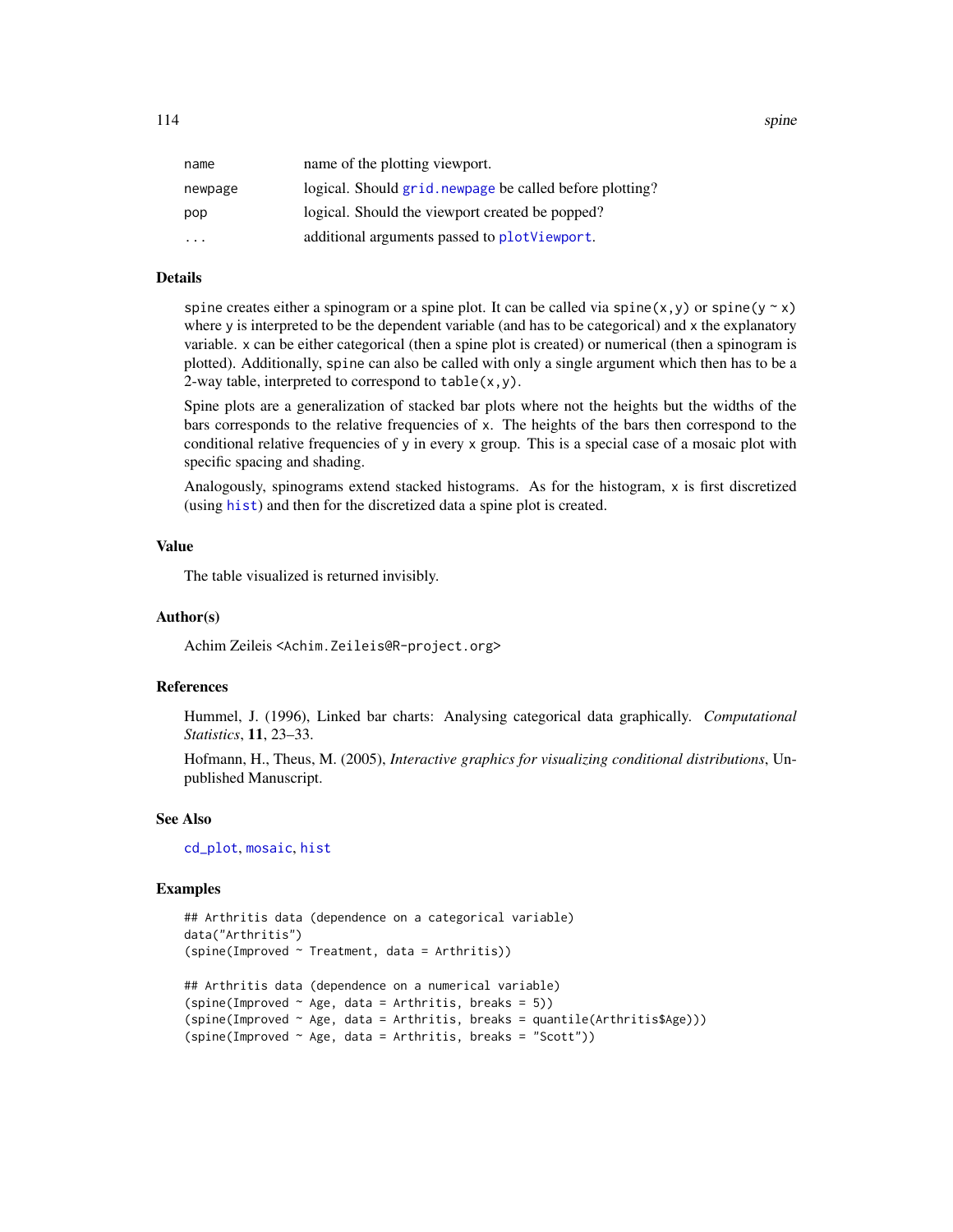#### <span id="page-114-1"></span>strucplot the contract of the contract of the contract of the contract of the contract of the contract of the contract of the contract of the contract of the contract of the contract of the contract of the contract of the

```
## Space shuttle data (dependence on a numerical variable)
data("SpaceShuttle")
(spine(Fail ~ Temperature, data = SpaceShuttle, breaks = 3))
```
#### <span id="page-114-0"></span>strucplot *Structured Displays of Contingency Tables*

# Description

This modular function visualizes certain aspects of high-dimensional contingency tables in a hierarchical way.

#### Usage

```
struct(x, residuals = NULL, expected = NULL,condvars = NULL, shade = NULL, type = c("observed", "expected"),
  residuals_type = NULL, df = NULL, split_vertical = NULL,
  spacing = spacing_equal, spacing_args = list(),
  gp = NULL, gp\text{-}args = list(),labeling = labeling_border, labeling_args = list(),
  core = struc_mosaic, core_args = list(),
  legend = NULL, legend_args = list(),
 main = NULL, sub = NULL, margins = unit(3, 'lines''),
  title_margins = NULL, legend_width = NULL,
 main\_gp = gpar(fontsize = 20), sub\_gp = gpar(fontsize = 15),
  newpage = TRUE, pop = TRUE, return_grob = FALSE,
  keep\_aspect\_ratio = NULL, prefix = "", ...)
```
## Arguments

| x         | a contingency table in array form, with optional category labels specified in the<br>dimnames attribute.                                                                                                                                                |
|-----------|---------------------------------------------------------------------------------------------------------------------------------------------------------------------------------------------------------------------------------------------------------|
| residuals | optionally, an array of residuals of the same dimension as x (see details).                                                                                                                                                                             |
| expected  | optionally, an array of expected values of the same dimension as x, or alterna-<br>tively the corresponding independence model specification as used by loglin<br>or loglm (see details).                                                               |
| df        | degrees of freedom passed to the shading functions used for inference. Will be<br>calculated (and overwritten if specified) if both expected and residuals are<br>NULL, or if expected is given a formula.                                              |
| condvars  | number of conditioning variables, if any; those are expected to be ordered first<br>in the table. This information is used for computing the expected values, and is<br>also passed to the spacing functions (see spacings).                            |
| shade     | logical specifying whether gp should be used or not (see gp). If TRUE and<br>expected is unspecified, a default model is fitted: if condvars is specified, a<br>corresponding conditional independence model, and else the total independence<br>model. |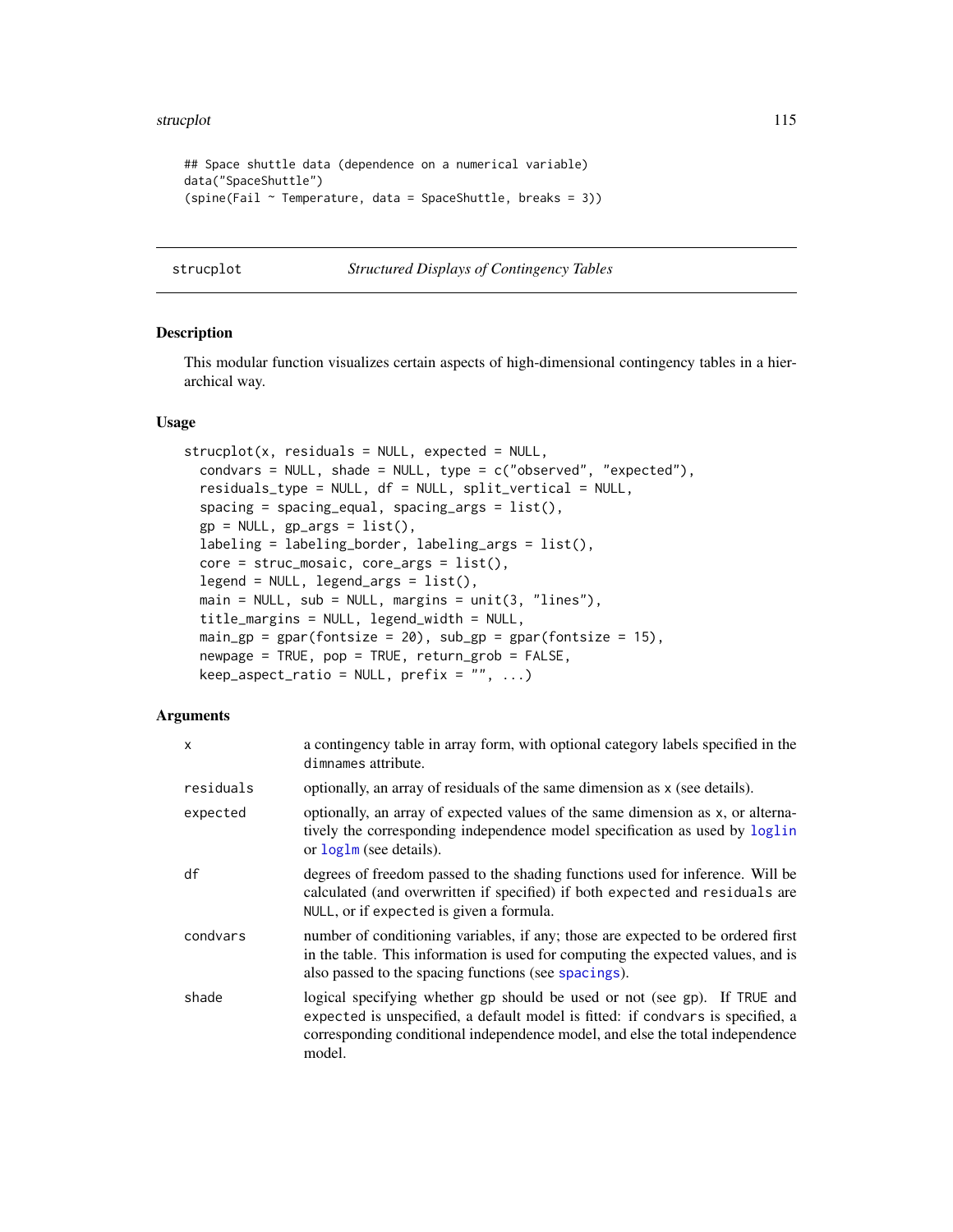<span id="page-115-0"></span>

|               | residuals_type a character string indicating the type of residuals to be computed when none are<br>supplied. If residuals is NULL, residuals_type must be one of "pearson"<br>(default; giving components of Pearson's chi-squared), "deviance" (giving com-<br>ponents of the likelihood ratio chi-squared), or "FT" for the Freeman-Tukey<br>residuals. The value of this argument can be abbreviated. If residuals are<br>specified, the value of residuals_type is just passed "as is" to the legend func-<br>tion.                                    |
|---------------|------------------------------------------------------------------------------------------------------------------------------------------------------------------------------------------------------------------------------------------------------------------------------------------------------------------------------------------------------------------------------------------------------------------------------------------------------------------------------------------------------------------------------------------------------------|
| type          | a character string indicating whether the observed or the expected values of the<br>table should be visualized.                                                                                                                                                                                                                                                                                                                                                                                                                                            |
|               | split_vertical vector of logicals of length $k$ , where $k$ is the number of margins of $x$ (values<br>are recycled as needed). A TRUE component indicates that the tile(s) of the cor-<br>responding dimension should be split vertically, FALSE means horizontal splits.<br>Default is FALSE.                                                                                                                                                                                                                                                            |
| spacing       | spacing object, spacing function, or a corresponding generating function (see<br>details and spacings).                                                                                                                                                                                                                                                                                                                                                                                                                                                    |
| spacing_args  | list of arguments for the spacing-generating function, if specified.                                                                                                                                                                                                                                                                                                                                                                                                                                                                                       |
| gp            | object of class "gpar", shading function or a corresponding generating func-<br>tion (see details and shadings). Components of "gpar" objects are recycled as<br>needed along the last splitting dimension. Ignored if shade = FALSE.                                                                                                                                                                                                                                                                                                                      |
| gp_args       | list of arguments for the shading-generating function, if specified.                                                                                                                                                                                                                                                                                                                                                                                                                                                                                       |
| labeling      | either a logical, or a labeling function, or a corresponding generating function<br>(see details and labelings. If FALSE or NULL, no labeling is produced.                                                                                                                                                                                                                                                                                                                                                                                                 |
| labeling_args | list of arguments for the labeling-generating function, if specified.                                                                                                                                                                                                                                                                                                                                                                                                                                                                                      |
| core          | either a core function, or a corresponding generating function (see details). Cur-<br>rently, generating functions for mosaic plots (struc_mosaic), association plots<br>(struc_assoc), and sieve plots (struc_sieve) are provided.                                                                                                                                                                                                                                                                                                                        |
| core_args     | list of arguments for the core-generating function, if specified.                                                                                                                                                                                                                                                                                                                                                                                                                                                                                          |
| legend        | either a legend-generating function, or a legend function (see details and legends),<br>or a logical. If legend is NULL or TRUE and gp is a function, legend defaults to<br>legend_resbased.                                                                                                                                                                                                                                                                                                                                                               |
| legend_args   | list of arguments for the legend-generating function, if specified.                                                                                                                                                                                                                                                                                                                                                                                                                                                                                        |
| main          | either a logical, or a character string used for plotting the main title. If main is a<br>logical and TRUE, the name of the object supplied as x is used.                                                                                                                                                                                                                                                                                                                                                                                                  |
| sub           | a character string used for plotting the subtitle. If sub is a logical and TRUE and<br>main is unspecified, the name of the object supplied as x is used.                                                                                                                                                                                                                                                                                                                                                                                                  |
| margins       | either an object of class "unit" of length 4, or a numeric vector of length 4.<br>The elements are recycled as needed. The four components specify the top,<br>right, bottom, and left margin of the plot, respectively. When a numeric vec-<br>tor is supplied, the numbers are interpreted as "lines" units. In addition, the<br>unit or numeric vector may have named arguments ('top', 'right', 'bottom',<br>and 'left'), in which case the non-named arguments specify the default values<br>(recycled as needed), overloaded by the named arguments. |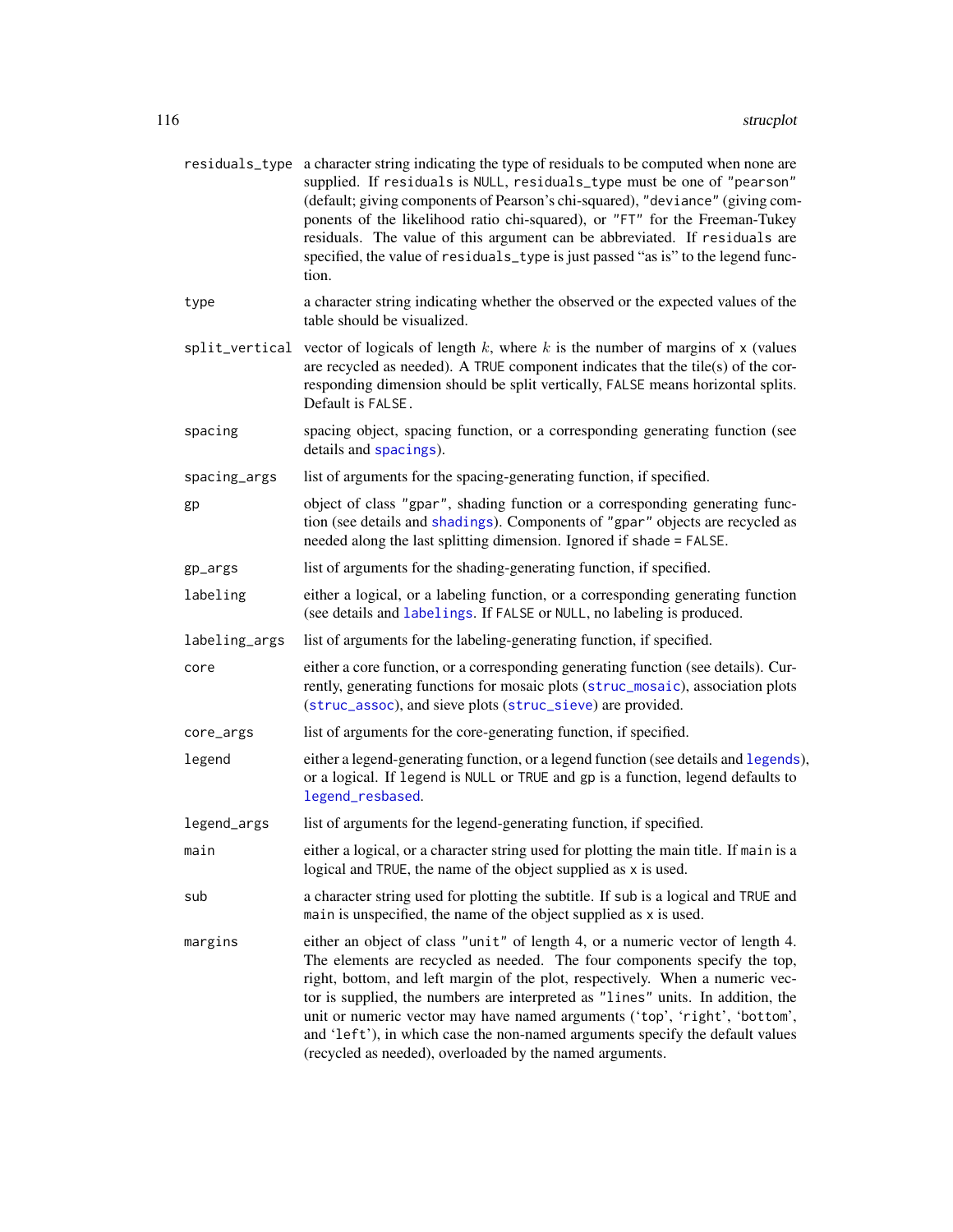#### <span id="page-116-0"></span>strucplot the contract of the contract of the contract of the contract of the contract of the contract of the contract of the contract of the contract of the contract of the contract of the contract of the contract of the

| title_margins     | either an object of class "unit" of length 2, or a numeric vector of length 2. The<br>elements are recycled as needed. The two components specify the top and bot-<br>tom title margin of the plot, respectively. The default for each specified title are<br>2 lines (and 0 else), except when a legend is plotted and keep_aspect_ratio<br>is TRUE: in this case, the default values of both margins are set as to align the<br>heights of legend and actual plot. When a numeric vector is supplied, the num-<br>bers are interpreted as "lines" units. In addition, the unit or numeric vector may<br>have named arguments ('top' and 'bottom'), in which case the non-named ar-<br>gument specify the default value (recycled as needed), overloaded by the named<br>arguments. |  |
|-------------------|--------------------------------------------------------------------------------------------------------------------------------------------------------------------------------------------------------------------------------------------------------------------------------------------------------------------------------------------------------------------------------------------------------------------------------------------------------------------------------------------------------------------------------------------------------------------------------------------------------------------------------------------------------------------------------------------------------------------------------------------------------------------------------------|--|
| legend_width      | An object of class "unit" of length 1 specifying the width of the legend (if any).<br>Default: 5 lines.                                                                                                                                                                                                                                                                                                                                                                                                                                                                                                                                                                                                                                                                              |  |
| pop               | logical indicating whether the generated viewport tree should be removed at the<br>end of the drawing or not.                                                                                                                                                                                                                                                                                                                                                                                                                                                                                                                                                                                                                                                                        |  |
| main_gp, sub_gp   |                                                                                                                                                                                                                                                                                                                                                                                                                                                                                                                                                                                                                                                                                                                                                                                      |  |
|                   | object of class "gpar" containing the graphical parameters used for the main<br>(sub) title, if specified.                                                                                                                                                                                                                                                                                                                                                                                                                                                                                                                                                                                                                                                                           |  |
| newpage           | logical indicating whether a new page should be created for the plot or not.                                                                                                                                                                                                                                                                                                                                                                                                                                                                                                                                                                                                                                                                                                         |  |
| return_grob       | logical. Should a snapshot of the display be returned as a grid grob?                                                                                                                                                                                                                                                                                                                                                                                                                                                                                                                                                                                                                                                                                                                |  |
| keep_aspect_ratio |                                                                                                                                                                                                                                                                                                                                                                                                                                                                                                                                                                                                                                                                                                                                                                                      |  |
|                   | logical indicating whether the aspect ratio should be fixed or not. If unspecified,<br>the default is TRUE for two-dimensional tables and FALSE otherwise.                                                                                                                                                                                                                                                                                                                                                                                                                                                                                                                                                                                                                           |  |
| prefix            | optional character string used as a prefix for the generated viewport and grob<br>names.                                                                                                                                                                                                                                                                                                                                                                                                                                                                                                                                                                                                                                                                                             |  |
| .                 | For convenience, list of arguments passed to the labeling-generating function<br>used.                                                                                                                                                                                                                                                                                                                                                                                                                                                                                                                                                                                                                                                                                               |  |

## Details

This function—usually called by higher-level functions such as [assoc](#page-6-0) and [mosaic](#page-72-0)—generates conditioning plots of contingency tables. First, it sets up a set of viewports for main- and subtitles, legend, and the actual plot region. Then, residuals are computed as needed from observed and expected frequencies, where the expected frequencies are optionally computed for a specified independence model. Finally, the specified functions for spacing, gp, main plot, legend, and labeling are called to produce the plot. The function invisibly returns the "structable" object visualized.

Most elements of the plot, such as the core function, the spacing between the tiles, the shading of the tiles, the labeling, and the legend, are modularized in graphical appearance control ("grapcon") functions and specified as parameters. For each element *foo* (= spacing, labeling, core, or legend), strucplot takes two arguments: foo and fool\_args, which can be used to specify the parameters in the following alternative ways:

- 1. Passing a suitable function to foo which subsequently will be called from strucplot to compute shadings, labelings, etc.
- 2. Passing a corresponding *generating* function to foo, along with parameters passed to foo\\_args, that generates such a function. Generating functions must inherit from classes "grapcon\_generator" and "}foo\code{".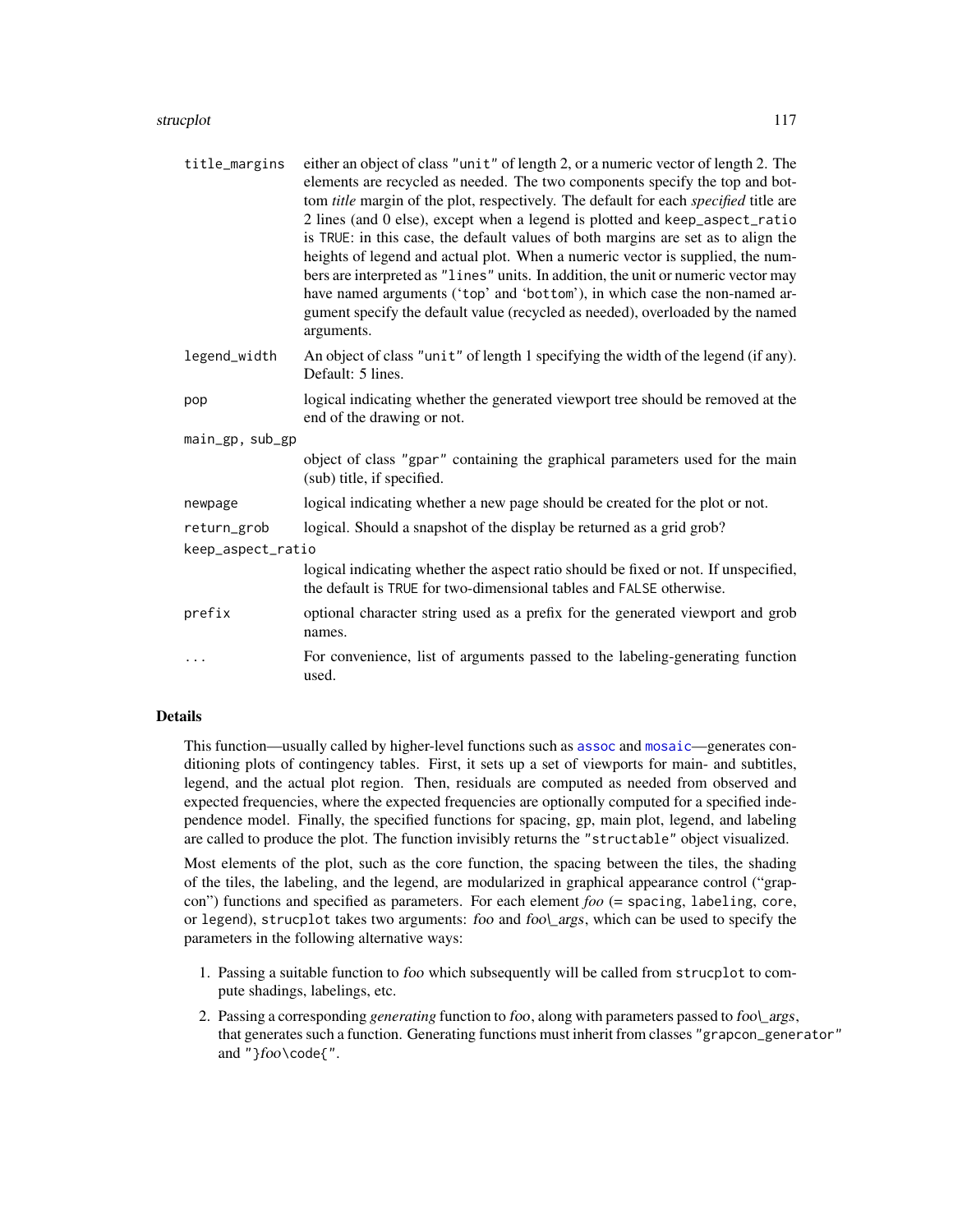- <span id="page-117-0"></span>3. Except for the shading functions (shading\\_bar), passing foo(foo\\_args) to the foo argument.
- 4. For shadings and spacings, passing the final parameter object itself; see the corresponding help pages for more details on the data structures.

If legends are drawn, a 'cinemascope'-like layout is used for the plot to preserve the 1:1 aspect ratio. If type = "expected", the expected values are passed to the observed argument of the core function, and the observed values to the expected argument.

Although the gp argument is typically used for shading, it can be used for arbitrary modifications of the tiles' graphics parameters (e.g., for highlighting particular cells, etc.).

#### Value

Invisibly, an object of class "structable" corresponding to the plot. If return\_grob is TRUE, additionally, the plot as a grob object is returned in a grob attribute.

#### Note

The created viewports, as well as the tiles and bullets, are named and thus can conveniently modified after a plot has been drawn (and pop = FALSE).

## Author(s)

David Meyer <David.Meyer@R-project.org>

## References

Meyer D., Zeileis A., and Hornik K. (2006), The strucplot framework: Visualizing multi-way contingency tables with vcd. *Journal of Statistical Software*, 17(3), 1-48. URL http://www.jstatsoft.org/v17/i03/ and available as vignette("strucplot").

## See Also

[assoc](#page-6-0), [mosaic](#page-72-0), [sieve](#page-106-0), [struc\\_assoc](#page-120-0), [struc\\_sieve](#page-123-0), [struc\\_mosaic](#page-122-0), [structable](#page-118-0), [doubledecker](#page-33-0), [labelings](#page-54-0), [shadings](#page-102-0), [legends](#page-60-0), [spacings](#page-110-0)

```
data("Titanic")
strucplot(Titanic)
strucplot(Titanic, core = struc_assoc)
strucplot(Titanic, spacing = spacing_increase,
                   spacing_args = list(start = 0.5, rate = 1.5))strucplot(Titanic, spacing = spacing_increase(start = 0.5, rate = 1.5))
## modify a tile's color
strucplot(Titanic, pop = FALSE)
grid.edit("rect:Class=1st,Sex=Male,Age=Adult,Survived=Yes",
          gp = gpar(fill = "red")
```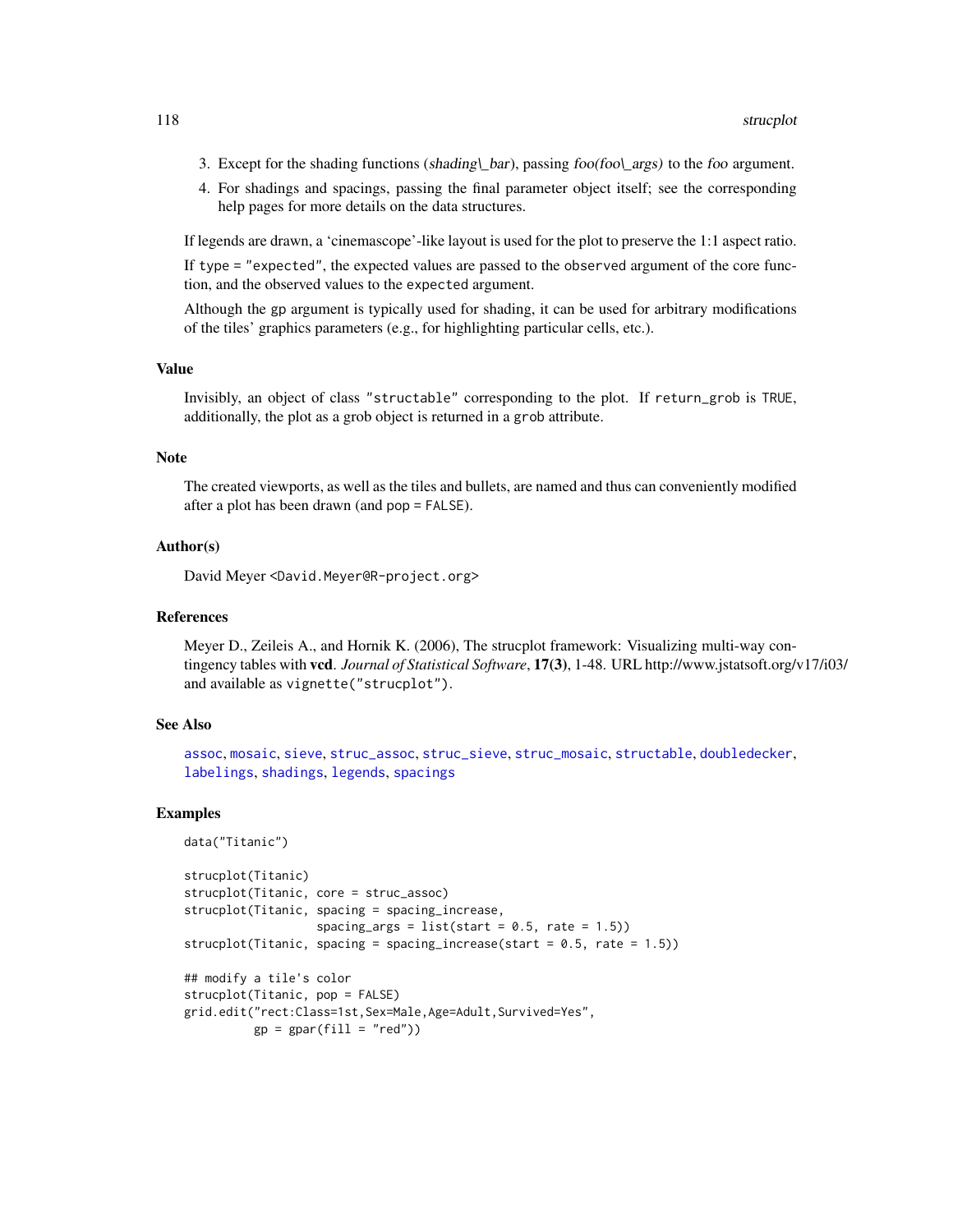<span id="page-118-1"></span><span id="page-118-0"></span>

This function produces a 'flat' representation of a high-dimensional contingency table constructed by recursive splits (similar to the construction of mosaic displays).

# Usage

```
## S3 method for class 'formula'
structable(formula, data,
direction = NULL, split_vertical = NULL, ..., subset, na.action)
## Default S3 method:
structable(..., direction = NULL, split_vertical = FALSE)
```
# Arguments

| formula   | a formula object with possibly both left and right hand sides specifying the col-<br>umn and row variables of the flat table.                                                                                                                                                        |
|-----------|--------------------------------------------------------------------------------------------------------------------------------------------------------------------------------------------------------------------------------------------------------------------------------------|
| data      | a data frame, list or environment containing the variables to be cross-tabulated,<br>or an object inheriting from class table.                                                                                                                                                       |
| subset    | an optional vector specifying a subset of observations to be used. Ignored if<br>data is a contingency table.                                                                                                                                                                        |
| na.action | a function which indicates what should happen when the data contain NAs. Ig-<br>nored if data is a contingency table                                                                                                                                                                 |
| $\ddots$  | R objects which can be interpreted as factors (including character strings), or a<br>list (or data frame) whose components can be so interpreted, or a contingency<br>table object of class "table" or "ftable".                                                                     |
|           | split_vertical logical vector indicating, for each dimension, whether it should be split verti-<br>cally or not (default: FALSE). Values are recycled as needed. If the argument is<br>of length 1, the value is alternated for all dimensions. Ignored if direction is<br>provided. |
| direction | character vector alternatively specifying the splitting direction ("h" for horizon-<br>tal and "v" for vertical splits). Values are recycled as needed. If the argument is<br>of length 1, the value is alternated for all dimensions.                                               |

# Details

This function produces textual representations of mosaic displays, and thus 'flat' contingency tables. The formula interface is quite similar to the one of [ftable](#page-0-0), but also accepts the [mosaic](#page-72-0)-like formula interface (empty left-hand side). Note that even if the [ftable](#page-0-0) interface is used, the split\_vertical or direction argument is needed to specify the *order* of the horizontal and vertical splits. If pretabulated data with a Freq column is used, than the left-hand side should be left empty—the Freq column will be handled correctly.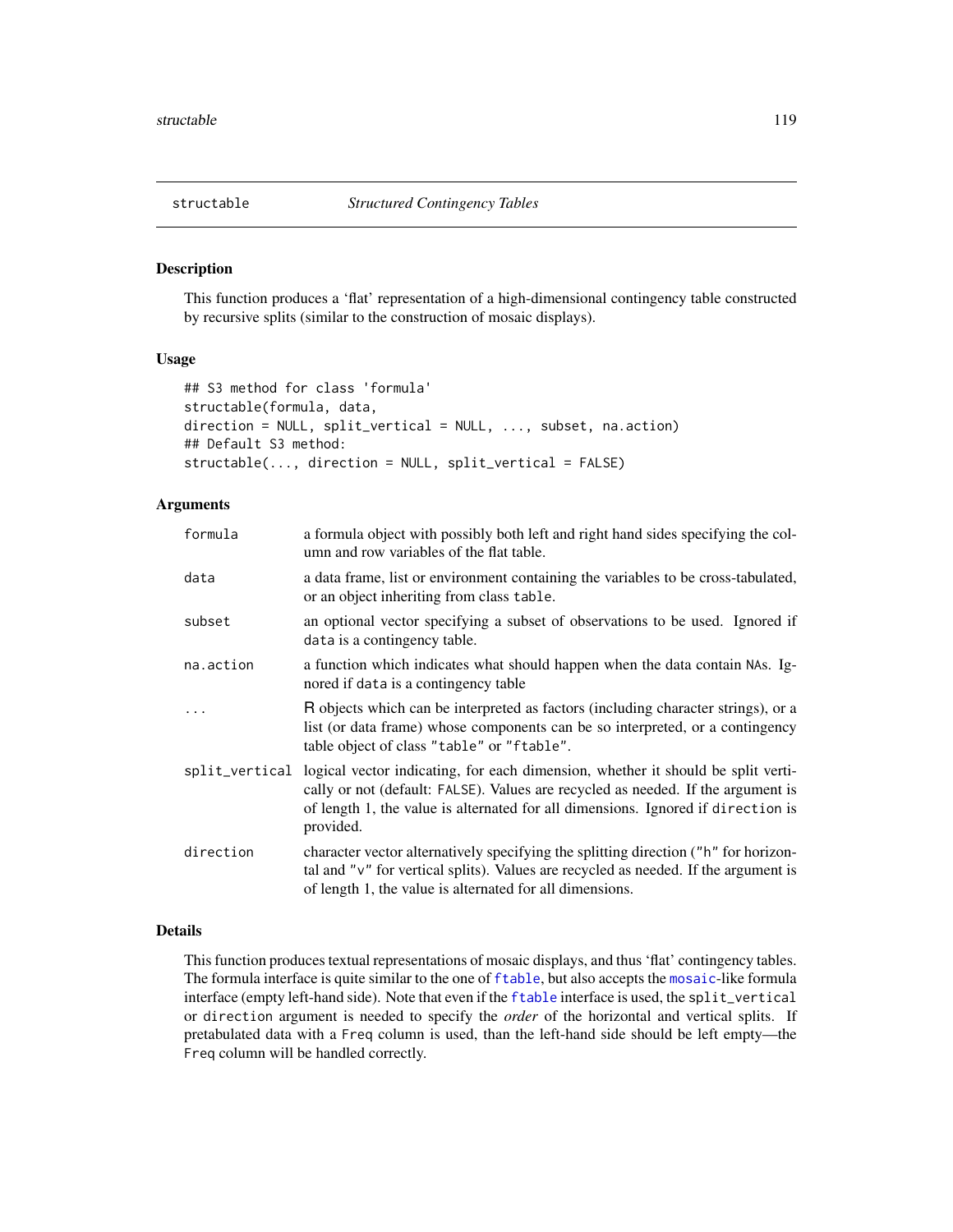<span id="page-119-0"></span>"structable" objects can be subset using the [ and [[ operators, using either level indices or names (see examples). The corresponding replacement functions are available as well. In addition, appropriate [aperm](#page-0-0), [cbind](#page-0-0), [rbind](#page-0-0), [length](#page-0-0), [dim](#page-0-0), and [is.na](#page-0-0) methods do exist.

#### Value

An object of class "structable", inheriting from class "ftable", with the splitting information ("split\_vertical") as additional attribute.

#### Author(s)

David Meyer <David.Meyer@R-project.org>

# References

Meyer, D., Zeileis, A., and Hornik, K. (2006), The strucplot framework: Visualizing multi-way contingency tables with vcd. *Journal of Statistical Software*, 17(3), 1-48. URL http://www.jstatsoft.org/v17/i03/ and available as vignette("strucplot").

## See Also

[strucplot](#page-114-0), [mosaic](#page-72-0), [ftable](#page-0-0)

```
structable(Titanic)
structable(Titanic, split_vertical = c(TRUE, TRUE, FALSE, FALSE))
structable(Titanic, direction = c("h","h","v","v"))
structable(Sex + Class ~ Survived + Age, data = Titanic)
## subsetting of structable objects
(hec <- structable(aperm(HairEyeColor)))
## The "[" operator treats structables as a block-matrix and selects parts of the matrix:
hec[1]
hec[2]
hec[1,c(2,4)]hec["Male",c("Blue","Green")]
## replacement funcion:
tmp <- hec
(tmp[1,2:3] <- tmp[2,c(1,4)])
## In contrast, the "[[" operator treats structables as two-dimensional
## lists. Indexing conditions on specified levels and thus reduces the dimensionality:
## seek subtables conditioning on levels of the first dimension:
hec[[1]]
hec[[2]]
## Seek subtable from the first two dimensions, given the level "Male"
## of the first variable, and "Brown" from the second
```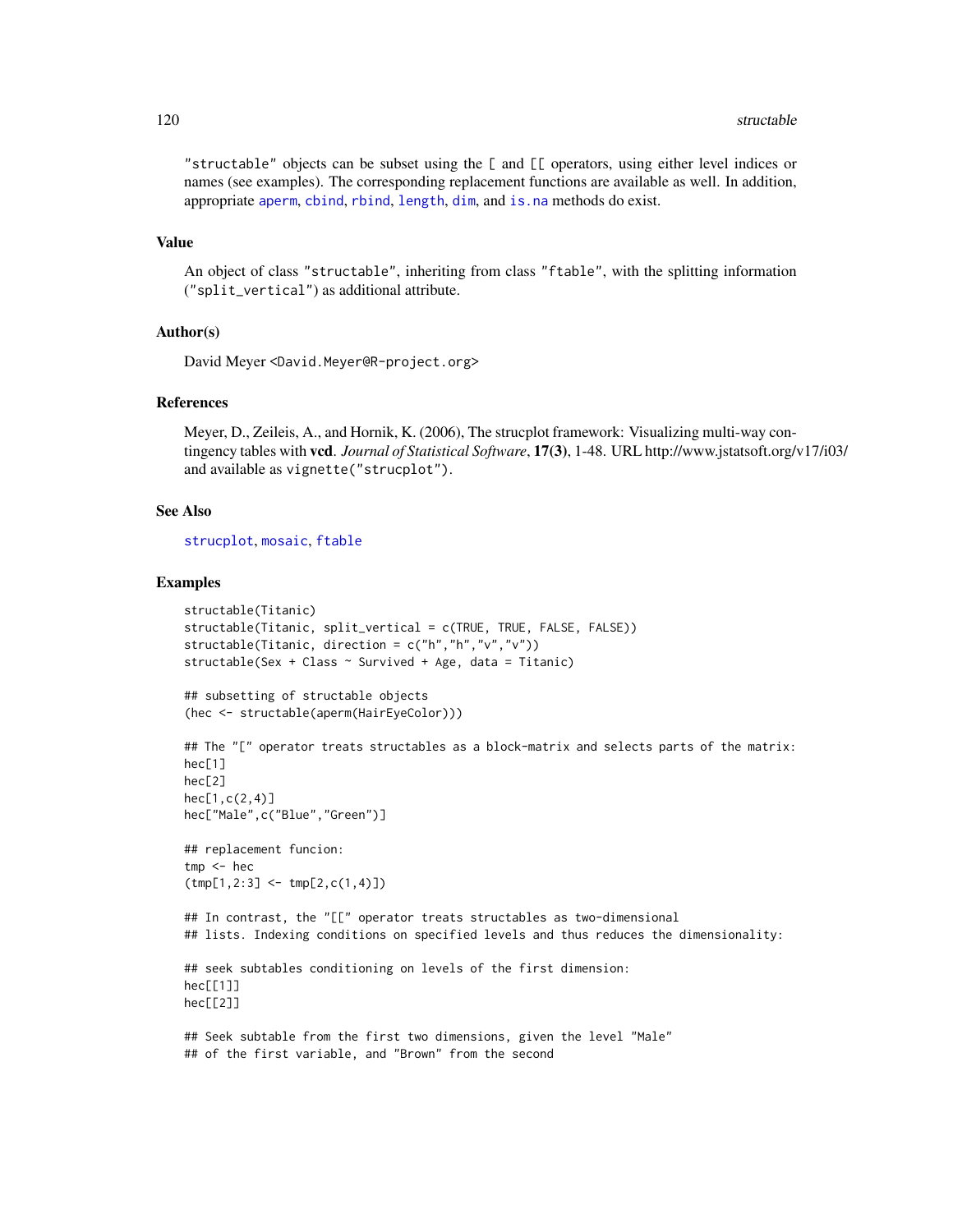# <span id="page-120-1"></span>struc\_assoc 121

```
## (the following two commands are equivalent):
hec[["Male"]][["Brown"]]
hec[[c("Male","Brown")]]
## Seeking subtables by conditioning on row and/or column variables:
hec[["Male","Hazel"]]
hec[[c("Male","Brown"),]]
hec[[c("Male","Brown"),"Hazel"]]
## a few other operations
t(hec)
dim(hec)
dimnames(hec)
as.matrix(hec)
length(hec)
cbind(hec[,1],hec[,3])
as.vector(hec) ## computed on the _multiway_ table
as.vector(unclass(hec))
```
<span id="page-120-0"></span>struc\_assoc *Core-generating Function for Association Plots*

## Description

Core-generating function for strucplot returning a function producing association plots.

#### Usage

```
struc_assoc(compress = TRUE, xlim = NULL, ylim = NULL,
 yspace = unit(0.5, "lines"), xscale = 0.9, gp_axis = gpar(lty = 3))
```
# Arguments

| compress | logical; if FALSE, the space between the rows (columns) are chosen such that<br>the <i>total</i> heights (widths) of the rows (column) are all equal. If TRUE, the space<br>between the rows and columns is fixed and hence the plot is more "compressed".                                                                                                                                                                                                                                                                   |
|----------|------------------------------------------------------------------------------------------------------------------------------------------------------------------------------------------------------------------------------------------------------------------------------------------------------------------------------------------------------------------------------------------------------------------------------------------------------------------------------------------------------------------------------|
| xlim     | either a 2 $\times$ k matrix of doubles, k the number of total columns of the plot, or<br>a recycled vector from which such a matrix will be constructed. The columns<br>of x1im correspond to the columns of the association plot, the rows describe<br>the column ranges (minimums in the first row, maximums in the second row).<br>If x1im is NULL, the ranges are determined from the residuals according to<br>compress (if TRUE: widest range from each column, if FALSE: from the whole<br>association plot matrix). |
| vlim     | either a 2 $\times$ k matrix of doubles, k the number of total rows of the plot, or a<br>recycled vector from which such a matrix will be constructed. The columns of<br>ylim correspond to the rows of the association plot, the rows describe the col-<br>umn ranges (minimums in the first row, maximums in the second row). If ylim                                                                                                                                                                                      |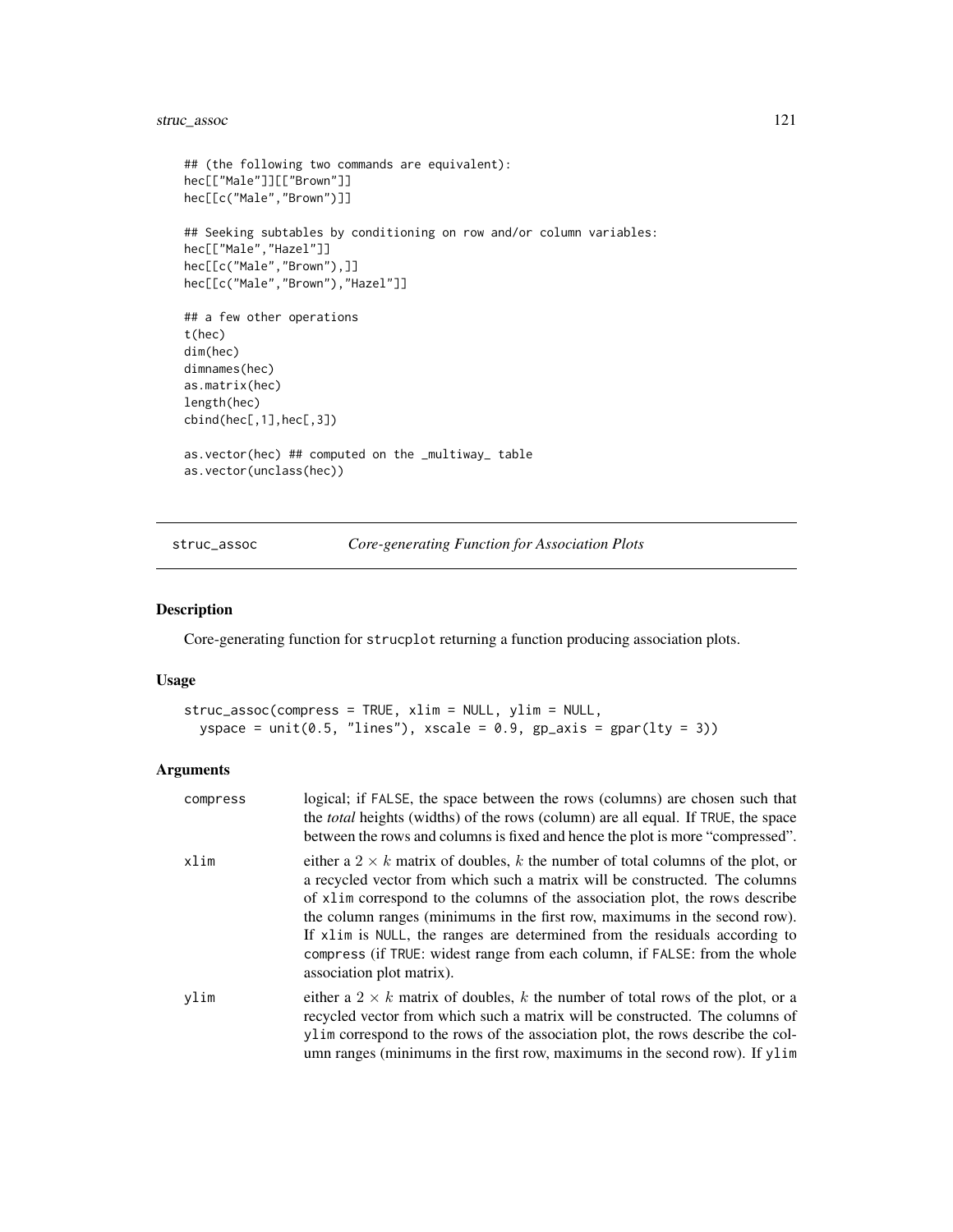<span id="page-121-0"></span>

|         | is NULL, the ranges are determined from the residuals according to compress (if<br>TRUE: widest range from each row, if FALSE: from the whole association plot<br>matrix). |
|---------|----------------------------------------------------------------------------------------------------------------------------------------------------------------------------|
| xscale  | scale factor resizing the tile's width, thus adding additional space between the<br>tiles.                                                                                 |
| yspace  | object of class "unit" specifying additional space separating the rows.                                                                                                    |
| gp_axis | object of class "gpar" specifying the visual aspects of the tiles' baseline.                                                                                               |

## Details

This function is usually called by strucplot (typically when called by assoc) and returns a function used by strucplot to produce association plots.

## Value

A function with arguments:

| residuals | table of residuals.                                                                                 |
|-----------|-----------------------------------------------------------------------------------------------------|
| observed  | not used by struc_assoc.                                                                            |
| expected  | table of expected frequencies.                                                                      |
| spacing   | object of class "unit" specifying the space between the tiles.                                      |
| gp        | list of gpar objects used for the drawing the tiles.                                                |
|           | split_vertical vector of logicals indicating, for each dimension of the table, the split direction. |

## Author(s)

David Meyer <David.Meyer@R-project.org>

## References

Cohen, A. (1980), On the graphical display of the significant components in a two-way contingency table. *Communications in Statistics—Theory and Methods*, A9, 1025–1041.

Friendly, M. (1992), Graphical methods for categorical data. *SAS User Group International Conference Proceedings*, 17, 190–200. <http://datavis.ca/papers/sugi/sugi17.pdf>

Meyer, D., Zeileis, A., and Hornik, K. (2006), The strucplot framework: Visualizing multi-way contingency tables with vcd. *Journal of Statistical Software*, 17(3), 1-48. URL http://www.jstatsoft.org/v17/i03/ and available as vignette("strucplot").

# See Also

[assoc](#page-6-0), [strucplot](#page-114-0), [structable](#page-118-0)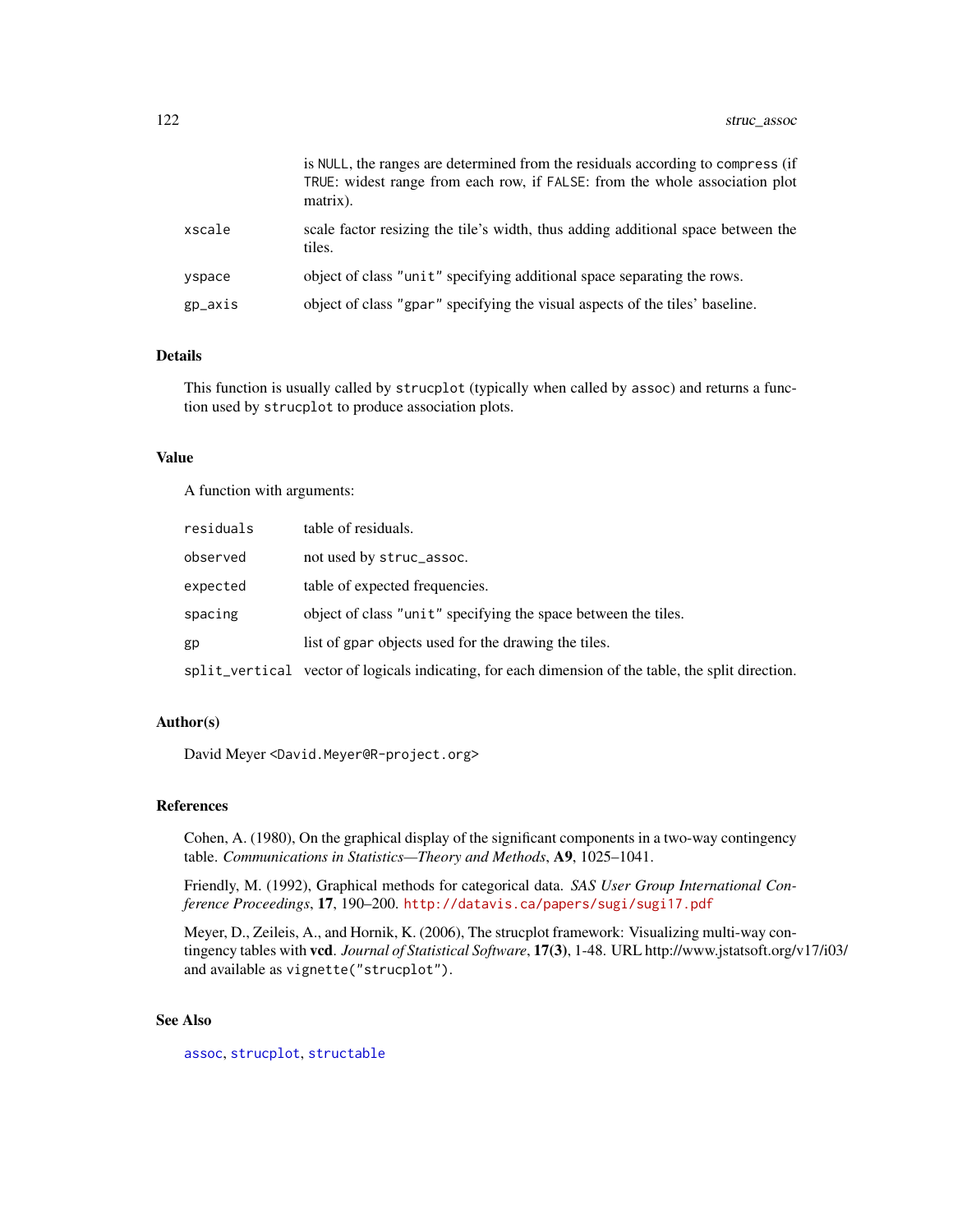# <span id="page-122-1"></span>struc\_mosaic 123

# Examples

```
## UCB Admissions
data("UCBAdmissions")
ucb <- aperm(UCBAdmissions)
## association plot for conditional independence
strucplot(ucb, expected = \sim Dept \star (Admit + Gender),
  core = struc_assoc(ylim = c(-4, 4)), labeling_args = list(abbreviate = c(Admit = 3)))
```
<span id="page-122-0"></span>struc\_mosaic *Core-generating Function for Mosaic Plots*

## Description

Core-generating function for strucplot returning a function producing mosaic plots.

#### Usage

struc\_mosaic(zero\_size = 0.5, zero\_split = FALSE, zero\_shade = TRUE,  $zero\_gp = gpar(col = 0)$ ,  $panel = NULL$ 

# Arguments

| zero_size  | size of the bullets used for zero-entries in the contingency table (if 0, no bullets<br>are drawn).                                                                                                                                                                                                                                                          |
|------------|--------------------------------------------------------------------------------------------------------------------------------------------------------------------------------------------------------------------------------------------------------------------------------------------------------------------------------------------------------------|
| zero_split | logical controlling whether zero cells should be further split. If FALSE and<br>zero_shade is FALSE, only one bullet is drawn (centered) for unsplit zero cells.<br>If FALSE and zero_shade is TRUE, a bullet for each zero cell is drawn to allow,<br>e.g., residual-based shadings to be effective also for zero cells.                                    |
| zero_shade | logical controlling whether zero bullets should be shaded.                                                                                                                                                                                                                                                                                                   |
| zero_gp    | object of class "gpar" used for zero bullets in case they are <i>not</i> shaded.                                                                                                                                                                                                                                                                             |
| panel      | Optional function with arguments: residuals, observed, expected, index,<br>gp, and name called by the struc_mosaic workhorse for each tile that is drawn<br>in the mosaic. index is an integer vector with the tile's coordinates in the con-<br>tingency table, gp a gpar object for the tile, and name a label to be assigned to<br>the drawn grid object. |

## Details

This function is usually called by [strucplot](#page-114-0) (typically when called by [mosaic](#page-72-0)) and returns a function used by [strucplot](#page-114-0) to produce mosaic plots.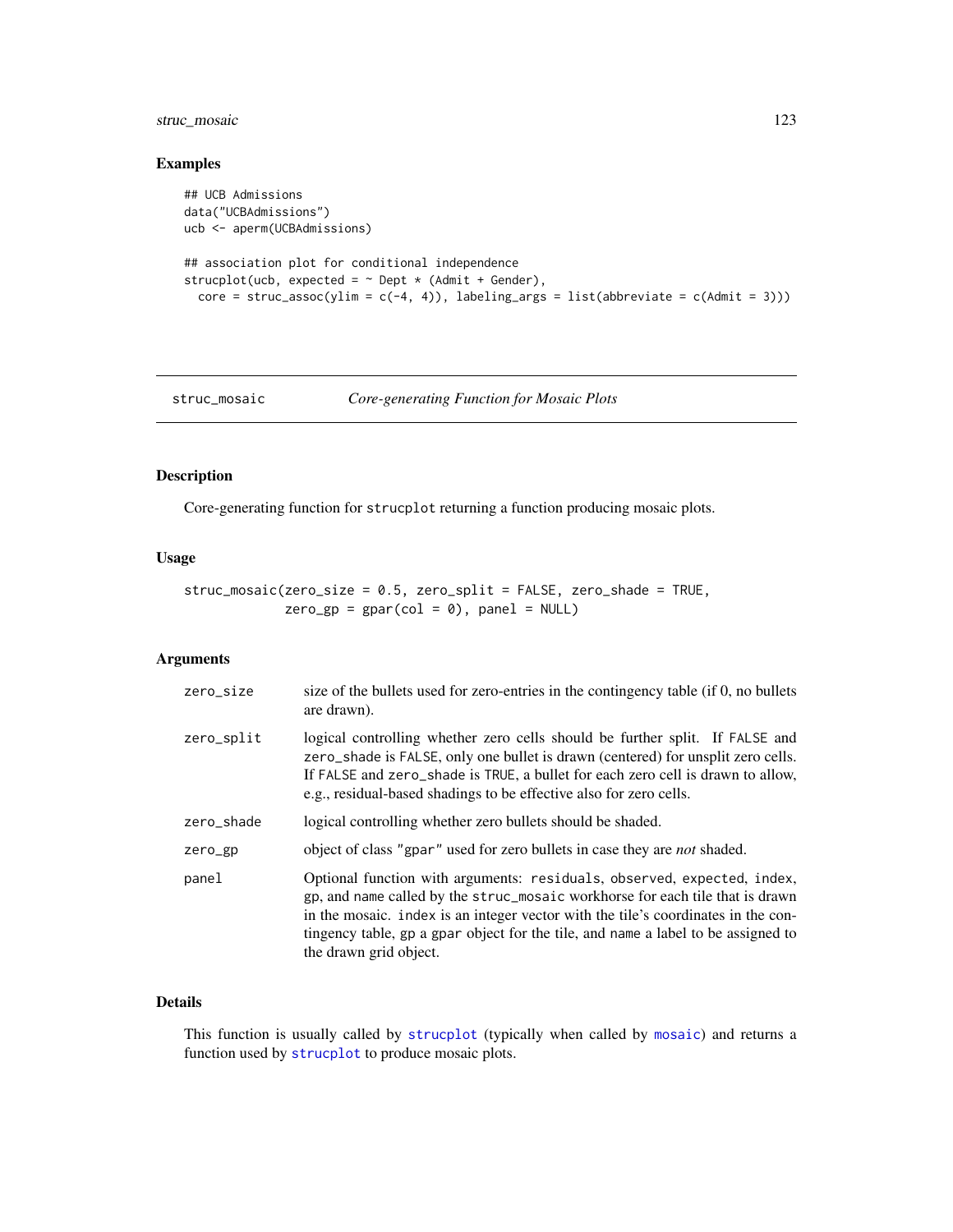## Value

A function with arguments:

| residuals | table of residuals.                                                                                 |
|-----------|-----------------------------------------------------------------------------------------------------|
| observed  | table of observed values.                                                                           |
| expected  | not used by struc_mosaic.                                                                           |
| spacing   | object of class "unit" specifying the space between the tiles.                                      |
| gp        | list of gpar objects used for the drawing the tiles.                                                |
|           | split_vertical vector of logicals indicating, for each dimension of the table, the split direction. |

# Author(s)

David Meyer <David.Meyer@R-project.org>

## References

Cohen, A. (1980), On the graphical display of the significant components in a two-way contingency table. *Communications in Statistics—Theory and Methods*, A9, 1025–1041.

Friendly, M. (1992), Graphical methods for categorical data. *SAS User Group International Conference Proceedings*, 17, 190–200. <http://datavis.ca/papers/sugi/sugi17.pdf>

Meyer, D., Zeileis, A., and Hornik, K. (2006), The strucplot framework: Visualizing multi-way contingency tables with vcd. *Journal of Statistical Software*, 17(3), 1-48. URL http://www.jstatsoft.org/v17/i03/ and available as vignette("strucplot").

# See Also

[mosaic](#page-72-0), [strucplot](#page-114-0), [structable](#page-118-0)

# Examples

```
## Titanic data
data("Titanic")
## mosaic plot with large zeros
strucplot(Titanic, core = struc_mosaic(zero_size = 1))
```
<span id="page-123-0"></span>struc\_sieve *Core-generating Function for Sieve Plots*

## **Description**

Core-generating function for strucplot returning a function producing sieve plots.

#### Usage

```
struc_sieve(sievetype = c("observed","expected"), gp_tile = gpar(),
scale = 1)
```
<span id="page-123-1"></span>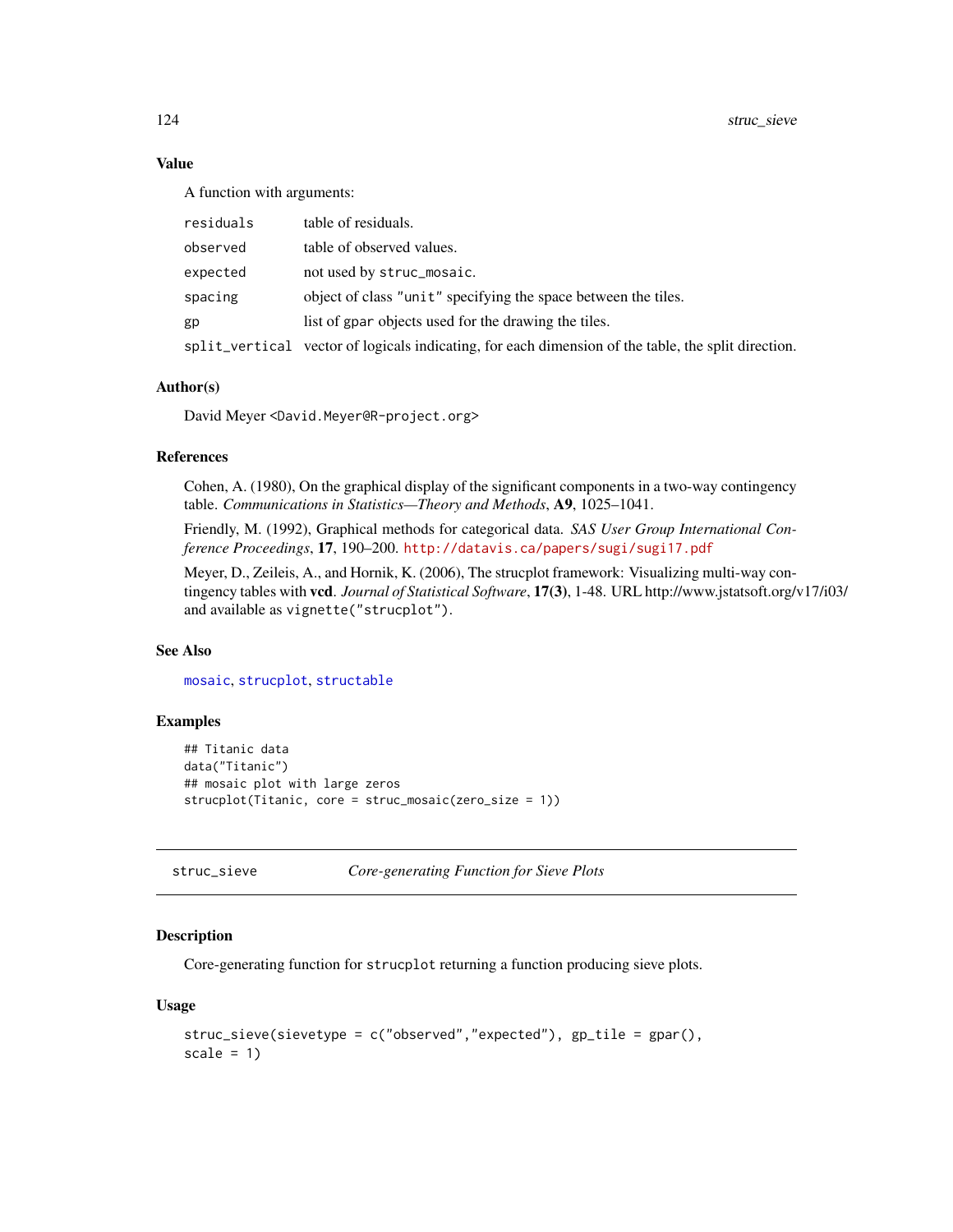# <span id="page-124-0"></span>struc\_sieve 125

#### Arguments

| sievetype | logical indicating whether rectangles should be filled according to observed or<br>expected frequencies.                        |
|-----------|---------------------------------------------------------------------------------------------------------------------------------|
| gp_tile   | object of class "gpar", controlling the appearance of all <i>static</i> elements of the<br>cells (e.g., border and fill color). |
| scale     | Scaling factor for the sieve.                                                                                                   |

# Details

This function is usually called by [strucplot](#page-114-0) (typically when called by [sieve](#page-106-0)) and returns a function used by [strucplot](#page-114-0) to produce sieve plots.

## Value

A function with arguments:

| residuals | table of residuals.                                                                                 |
|-----------|-----------------------------------------------------------------------------------------------------|
| observed  | table of observed values.                                                                           |
| expected  | not used by struc_sieve.                                                                            |
| spacing   | object of class "unit" specifying the space between the tiles.                                      |
| gp        | list of gpar objects used for the drawing the tiles.                                                |
|           | split_vertical vector of logicals indicating, for each dimension of the table, the split direction. |

# Author(s)

David Meyer <David.Meyer@R-project.org>

#### References

Riedwyl, H., and Schüpbach, M. (1994), Parquet diagram to plot contingency tables. In F. Faulbaum (ed.), *Softstat '93: Advances in Statistical Software*, 293–299. Gustav Fischer, New York.

Friendly, M. (2000), Visualizing Categorical Data, SAS Institute, Cary, NC.

Meyer, D., Zeileis, A., and Hornik, K. (2006), The strucplot framework: Visualizing multi-way contingency tables with vcd. *Journal of Statistical Software*, 17(3), 1-48. URL http://www.jstatsoft.org/v17/i03/ and available as vignette("strucplot").

# See Also

[sieve](#page-106-0), [strucplot](#page-114-0), [structable](#page-118-0)

```
## Titanic data
data("Titanic")
strucplot(Titanic, core = struc_sieve)
```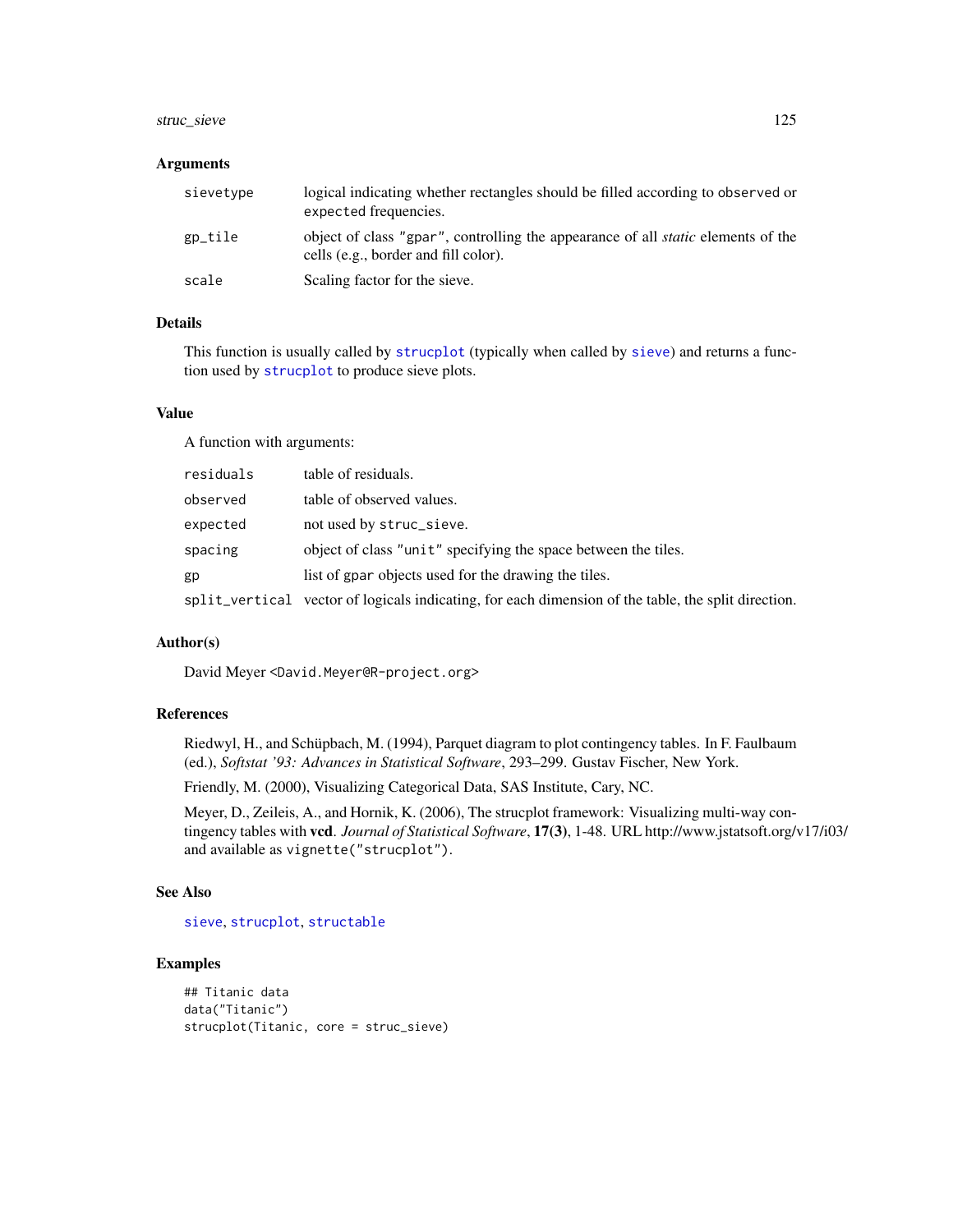<span id="page-125-0"></span>

Data from Heuer (1979) on suicide rates in West Germany classified by age, sex, and method of suicide.

## Usage

data("Suicide")

#### Format

A data frame with 306 observations and 6 variables.

Freq frequency of suicides.

sex factor indicating sex (male, female).

method factor indicating method used.

age age (rounded).

age.group factor. Age classified into 5 groups.

method2 factor indicating method used (same as method but some levels are merged).

# Source

Michael Friendly (2000), Visualizing Categorical Data: [http://euclid.psych.yorku.ca/ftp/](http://euclid.psych.yorku.ca/ftp/sas/vcd/catdata/suicide.sas) [sas/vcd/catdata/suicide.sas](http://euclid.psych.yorku.ca/ftp/sas/vcd/catdata/suicide.sas)

# References

J. Heuer (1979), *Selbstmord bei Kindern und Jugendlichen*. Ernst Klett Verlag, Stuttgart.

M. Friendly (2000), *Visualizing Categorical Data*. SAS Institute, Cary, NC.

```
data("Suicide")
structable(~ sex + method2 + age.group, data = Suicide)
```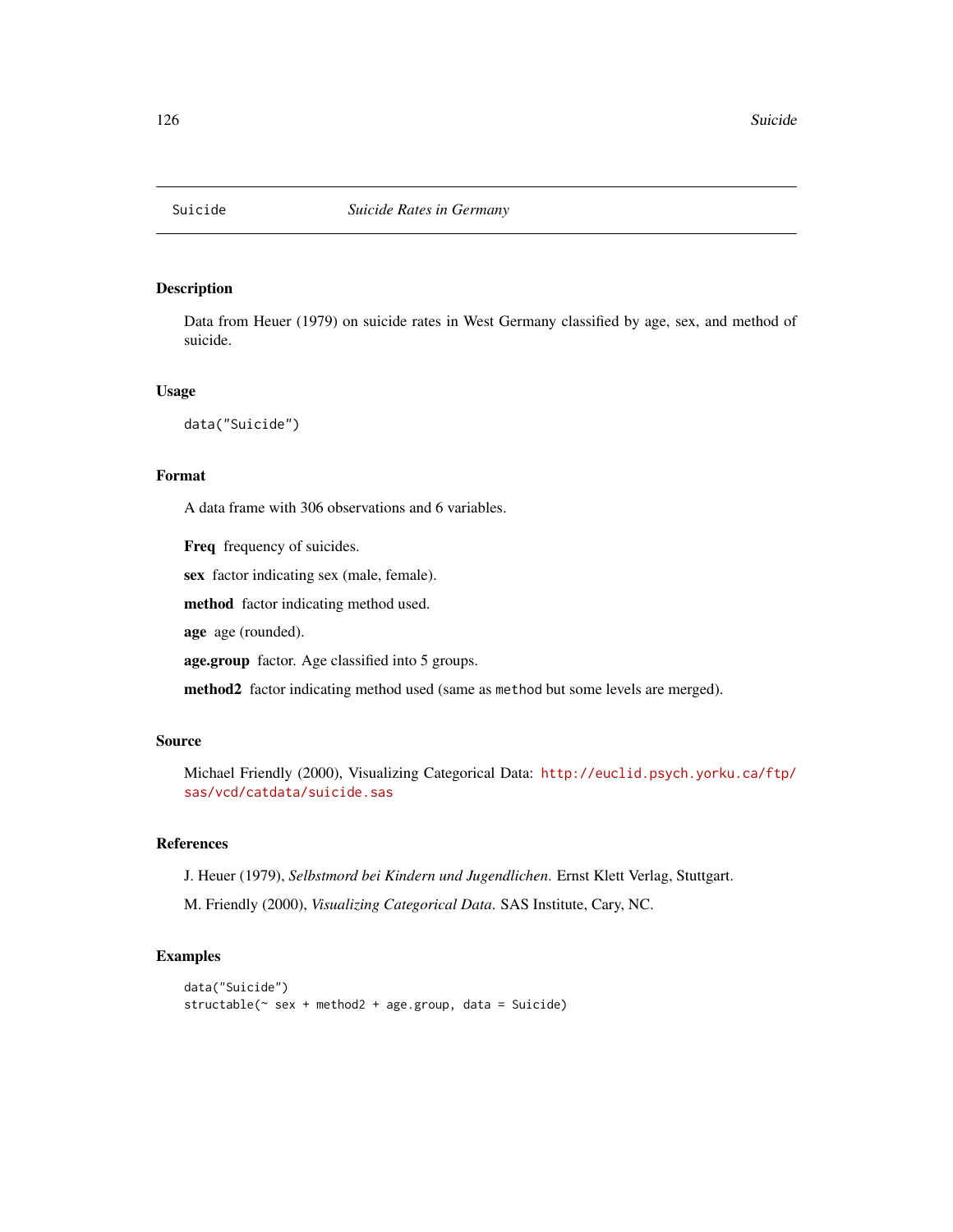<span id="page-126-0"></span>Prints a 2-way contingency table along with percentages, marginal, and conditional distributions.

## Usage

```
table2d_summary(object, margins = TRUE, percentages = FALSE,
 conditionals = c("none", "row", "column"), chisq.test = TRUE, ...)
```
# Arguments

| object       | a $r \times c$ -contingency table                                                           |
|--------------|---------------------------------------------------------------------------------------------|
| margins      | if TRUE, marginal distributions are computed.                                               |
| percentages  | if TRUE, relative frequencies are computed.                                                 |
| conditionals | if not "none", the conditional distributions, given the row/column factor, are<br>computed. |
| chisg.test   | if TRUE, a chi-squared test of independence is carried out.                                 |
| $\cdots$     | currently not used.                                                                         |

# Value

Returns invisibly a  $r \times c \times k$  table, k depending on the amount of choices (at most 3).

# Author(s)

David Meyer <David.Meyer@R-project.org>

## See Also

[mar\\_table](#page-71-0), [prop.table](#page-0-0), [independence\\_table](#page-49-0)

```
data("UCBAdmissions")
table2d_summary(margin.table(UCBAdmissions, 1:2))
```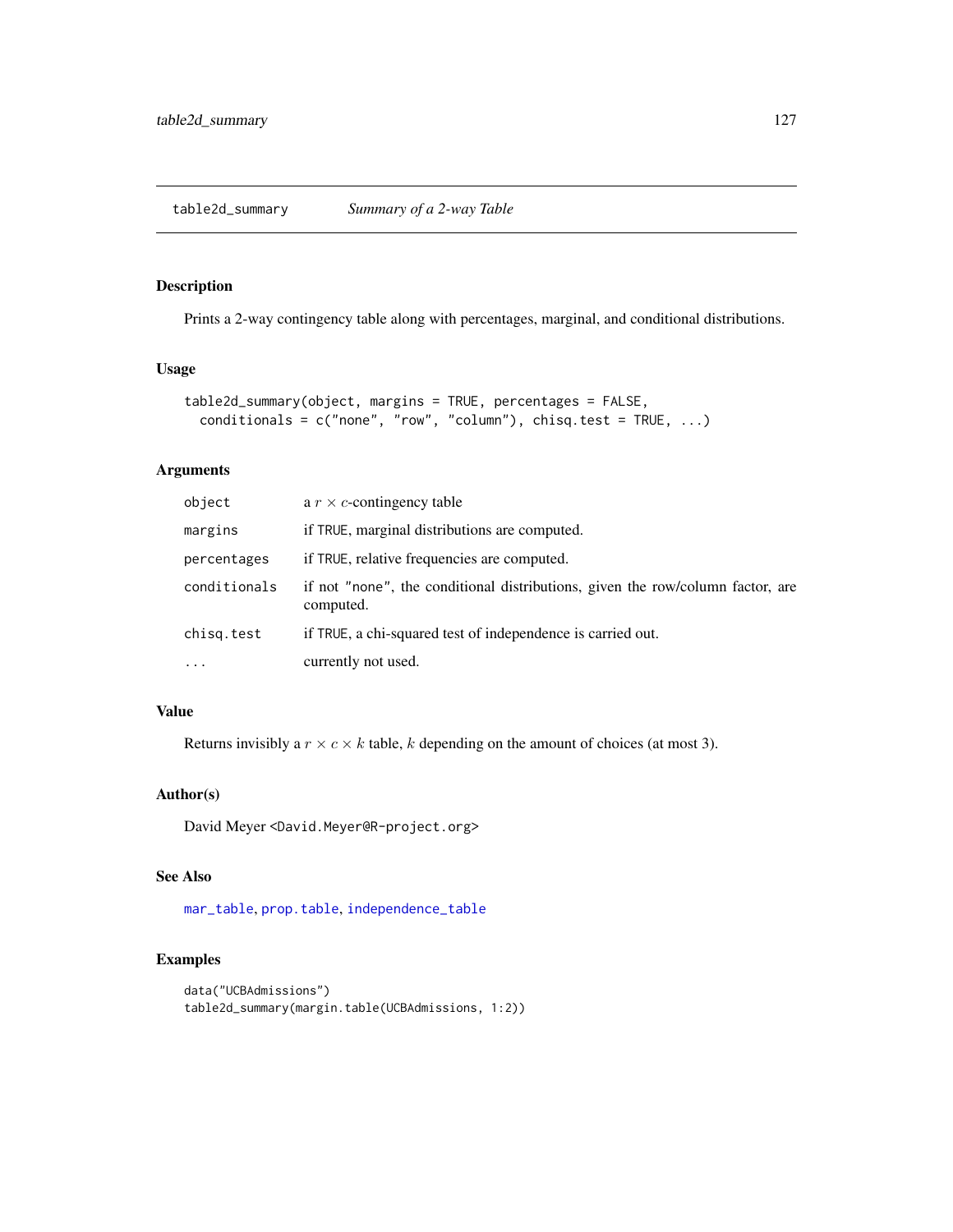<span id="page-127-0"></span>

Visualizes compositional, 3-dimensional data in an equilateral triangle.

## Usage

```
ternaryplot(x, scale = 1, dimnames = NULL,dimnames_position = c("corner","edge","none"),
 dimnames_color = "black", dimnames_rot = c(-60, 60, 0),
  id = NULL, id_color = "black",
 id_just = c("center", "center"),
 coordinates = FALSE, grid = TRUE, grid_color = "gray",
  labels = c("inside", "outside", "none"),
  labels\_color = "darkgray", labels\_rot = c(120, -120, 0),border = "black", bg = "white",pch = 19, cex = 1, prop\_size = FALSE, col = "red",main = "ternary plot", newpage = TRUE, pop = TRUE,return\_grob = FALSE, ...)
```
## Arguments

| X                    | a matrix with three columns.                                                                               |  |
|----------------------|------------------------------------------------------------------------------------------------------------|--|
| scale                | row sums scale to be used.                                                                                 |  |
| dimnames             | dimension labels (defaults to the column names of x).                                                      |  |
|                      | dimnames_position, dimnames_color                                                                          |  |
|                      | position and color of dimension labels.                                                                    |  |
| dimnames_rot         | Numeric vector of length 3, specifying the angle of the dimension labels.                                  |  |
| id                   | optional labels to be plotted below the plot symbols. coordinates and id are<br>mutual exclusive.          |  |
| id_color             | color of these labels.                                                                                     |  |
| id_just              | character vector of length 1 or 2 indicating the justification of these labels.                            |  |
| coordinates          | if TRUE, the coordinates of the points are plotted below them. coordinates and<br>id are mutual exclusive. |  |
| grid                 | if TRUE, a grid is plotted. May optionally be a string indicating the line type<br>(default: "dotted").    |  |
| grid_color           | grid color.                                                                                                |  |
| labels, labels_color |                                                                                                            |  |
|                      | position and color of the grid labels.                                                                     |  |
| labels_rot           | Numeric vector of length 3, specifying the angle of the grid labels.                                       |  |
| border               | color of the triangle border.                                                                              |  |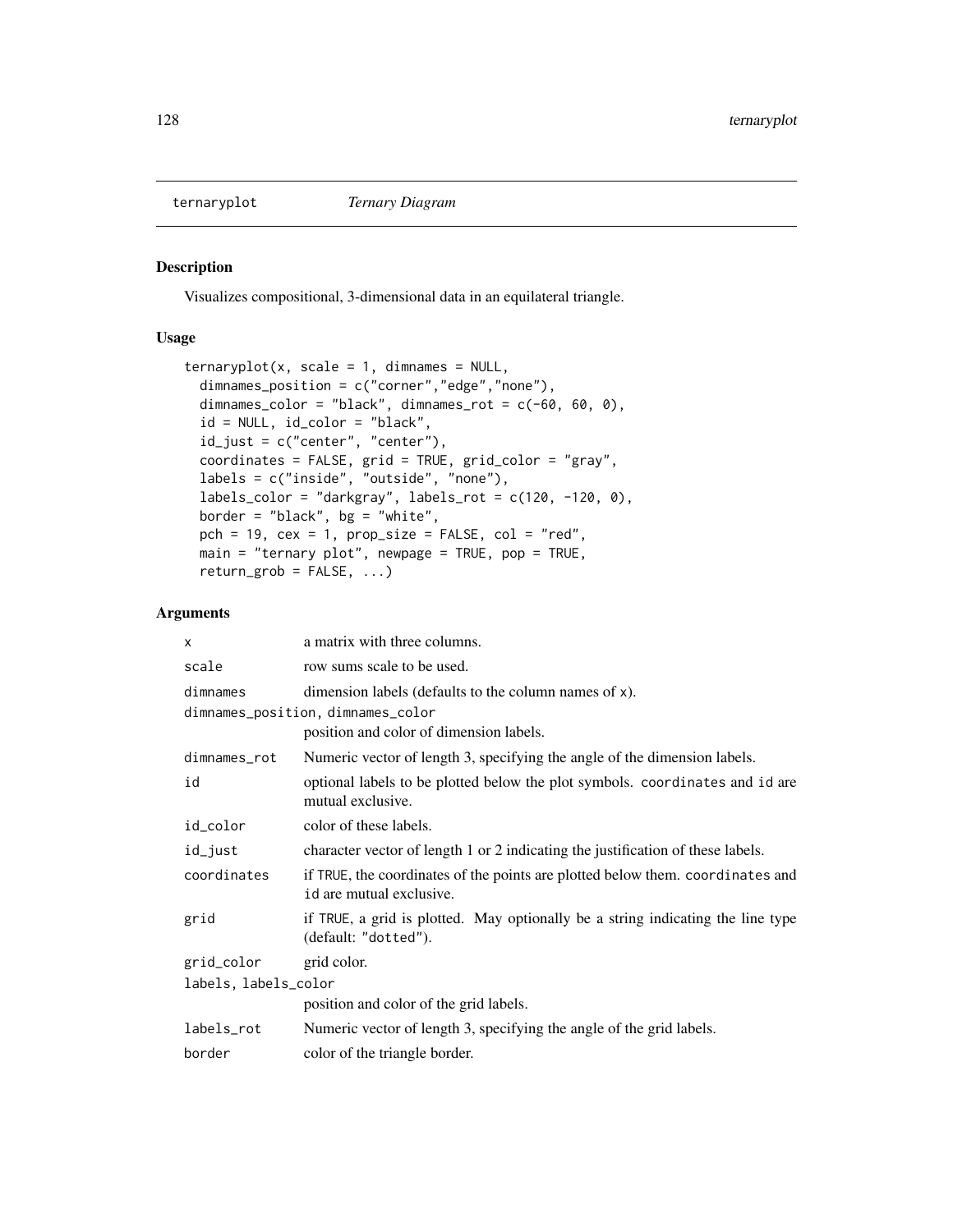# ternaryplot 129

| bg          | triangle background.                                                                                                                                                          |
|-------------|-------------------------------------------------------------------------------------------------------------------------------------------------------------------------------|
| pch         | plotting character. Defaults to filled dots.                                                                                                                                  |
| cex         | a numerical value giving the amount by which plotting text and symbols should<br>be scaled relative to the default. Ignored for the symbol size if prop_size is not<br>FALSE. |
| prop_size   | if TRUE, the symbol size is plotted proportional to the row sum of the three<br>variables, <i>i.e.</i> , represents the weight of the observation.                            |
| col         | plotting color.                                                                                                                                                               |
| main        | main title.                                                                                                                                                                   |
| newpage     | if TRUE, the plot will appear on a new graphics page.                                                                                                                         |
| pop         | logical; if TRUE, all newly generated viewports are popped after plotting.                                                                                                    |
| return_grob | logical. Should a snapshot of the display be returned as a grid grob?                                                                                                         |
| .           | additional graphics parameters (see par)                                                                                                                                      |

## Details

A points' coordinates are found by computing the gravity center of mass points using the data entries A points coordinates are found by computing the gravity center of mass points using the data ent<br>as weights. Thus, the coordinates of a point  $P(a, b, c)$ ,  $a + b + c = 1$ , are:  $P(b + c/2, c\sqrt{3}/2)$ .

# Author(s)

David Meyer <David.Meyer@R-project.org>

#### References

M. Friendly (2000), *Visualizing Categorical Data*. SAS Institute, Cary, NC.

```
data("Arthritis")
## Build table by crossing Treatment and Sex
tab <- as.table(xtabs(~ I(Sex:Treatment) + Improved, data = Arthritis))
## Mark groups
col <- c("red", "red", "blue", "blue")
pch <- c(1, 19, 1, 19)
## plot
ternaryplot(
            tab,
            col = col,pch = pch,
            prop_size = TRUE,
            bg = "lightgray",
            grid_color = "white",
            labels_color = "white",
            main = "Arthritis Treatment Data"
```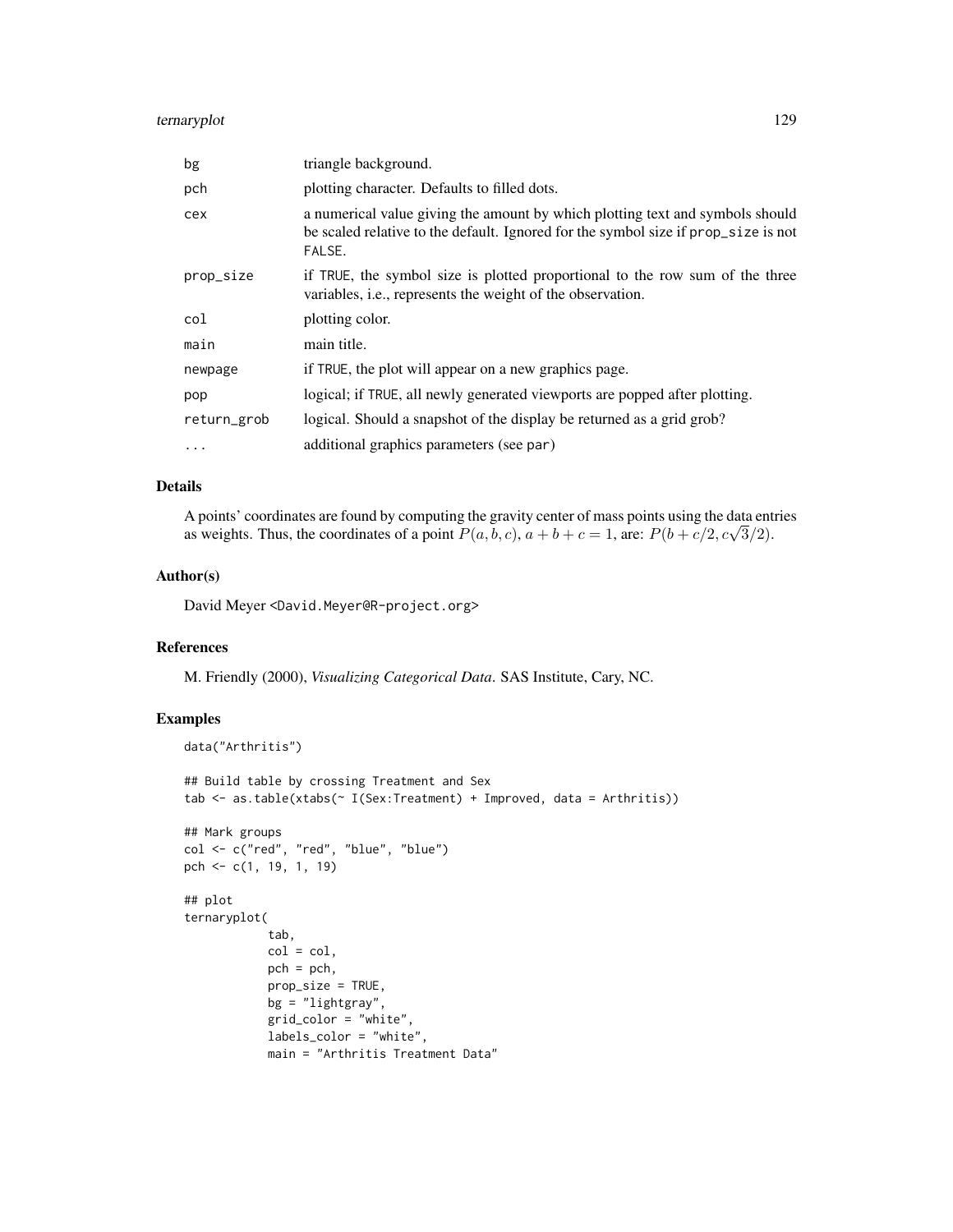```
)
## legend
grid_legend(0.8, 0.7, pch, col, rownames(tab), title = "GROUP")
## Titanic
data("Lifeboats")
attach(Lifeboats)
ternaryplot(
 Lifeboats[,4:6],
  pch = ifelse(side == "Port", 1, 19),
  col = ifelse(side == "Port", "red", "blue"),id = ifelse(men / total > 0.1, as. character(boat), NA),prop\_size = 2,
  dimnames_position = "edge",
  main = "Lifeboats on Titanic"
)
grid_legend(0.8, 0.9, c(1, 19),
  c("red", "blue"), c("Port", "Starboard"),
  title = "SIDE")
## Hitters
data("Hitters")
attach(Hitters)
colors <- c("black","red","green","blue","red","black","blue")
pch <- substr(levels(Positions), 1, 1)
ternaryplot(
 Hitters[,2:4],
  pch = as.character(Positions),
 col = colors[as.numeric(Positions)],
  main = "Baseball Hitters Data"
\mathcal{L}grid_legend(0.8, 0.9, pch, colors, levels(Positions),
  title = "POSITION(S)")
```
## tile *Tile Plot*

#### Description

Plots a tile display.

# Usage

```
## Default S3 method:
tile(x,
         tile_type = c("area", "squaredarea", "height", "width"),
         halign = c("left", "center", "right"),
        valign = c("bottom", "center", "top"),
```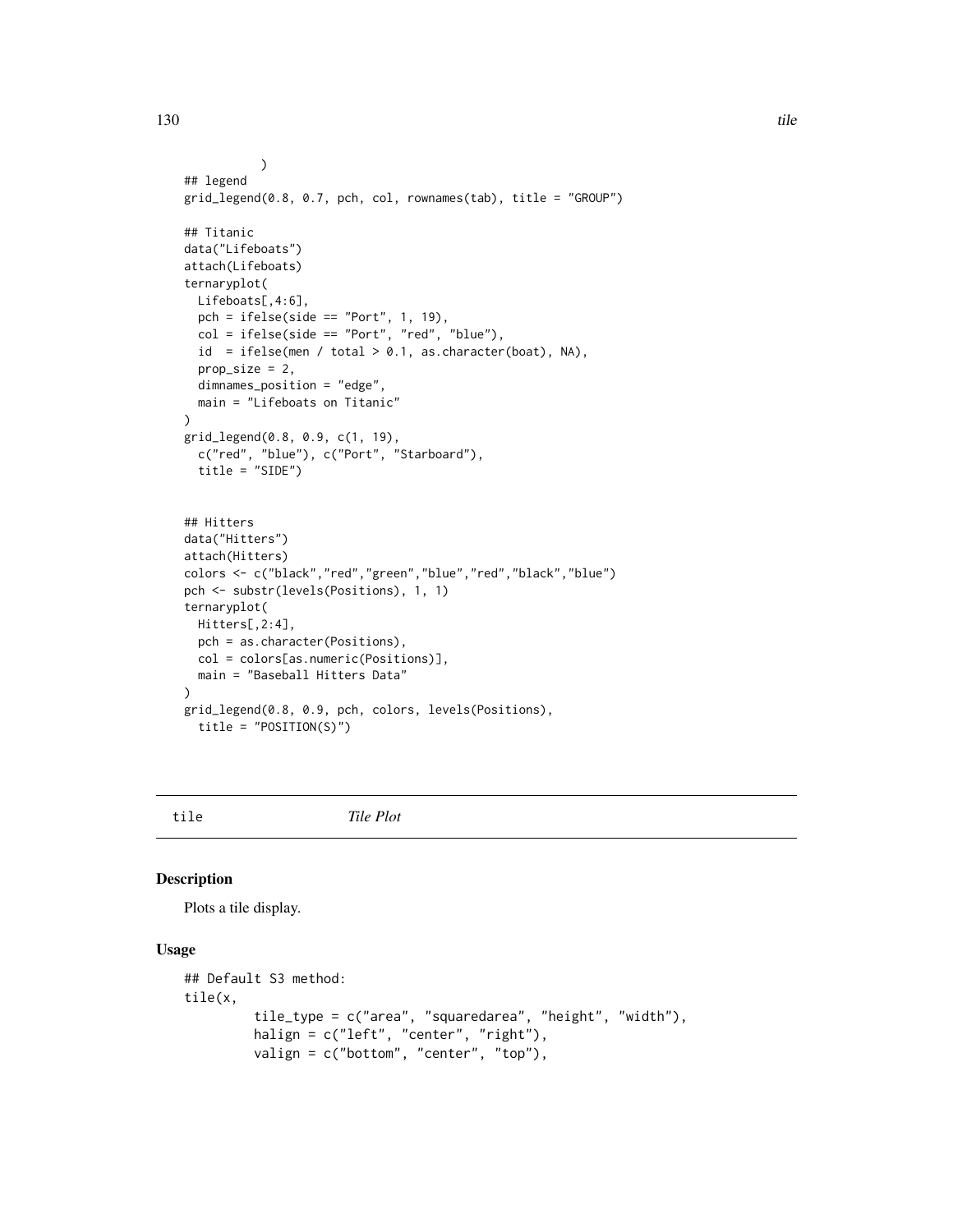```
split_vertical = NULL,
         shade = FALSE,
         spacing = spacing_equal(unit(1, "lines")),
         set_labels = NULL,
        margins = unit(3, '''lines''),
         keep_aspect_ratio = FALSE,
         legend = NULL,
         legend_width = NULL,
         squared_tiles = TRUE,
         main = NULL, sub = NULL, ...)## S3 method for class 'formula'
tile(formula, data,
  ..., main = NULL, sub = NULL, subset = NULL, na.action = NULL)
```
# Arguments

| X              | a contingency table, or an object coercible to one.                                                                                                                                                                                                                                                                                                                                                                                                                                                                                                        |
|----------------|------------------------------------------------------------------------------------------------------------------------------------------------------------------------------------------------------------------------------------------------------------------------------------------------------------------------------------------------------------------------------------------------------------------------------------------------------------------------------------------------------------------------------------------------------------|
| formula        | a formula specifying the variables used to create a contingency table from data.                                                                                                                                                                                                                                                                                                                                                                                                                                                                           |
| data           | either a data frame, or an object of class "table" or "ftable".                                                                                                                                                                                                                                                                                                                                                                                                                                                                                            |
| subset         | an optional vector specifying a subset of observations to be used.                                                                                                                                                                                                                                                                                                                                                                                                                                                                                         |
| na.action      | a function which indicates what should happen when the data contain NAs. Ig-<br>nored if data is a contingency table.                                                                                                                                                                                                                                                                                                                                                                                                                                      |
| tile_type      | character string indicating how the tiles should reflect the table frequencies (see<br>details).                                                                                                                                                                                                                                                                                                                                                                                                                                                           |
| halign, valign | character string specifying the horizontal and vertical alignment of the tiles.                                                                                                                                                                                                                                                                                                                                                                                                                                                                            |
|                | split_vertical vector of logicals of length $k$ , where $k$ is the number of margins of $x$ (values<br>are recycled as needed). A TRUE component indicates that the tile(s) of the cor-<br>responding dimension should be split vertically, FALSE means horizontal splits.<br>Default is FALSE.                                                                                                                                                                                                                                                            |
| spacing        | spacing object, spacing function, or corresponding generating function (see strucplot<br>for more information).                                                                                                                                                                                                                                                                                                                                                                                                                                            |
| set_labels     | An optional character vector with named components replacing the so-specified<br>variable names. The component names must exactly match the variable names<br>to be replaced.                                                                                                                                                                                                                                                                                                                                                                              |
| shade          | logical specifying whether shading should be enabled or not (see strucplot).                                                                                                                                                                                                                                                                                                                                                                                                                                                                               |
| margins        | either an object of class "unit" of length 4, or a numeric vector of length 4.<br>The elements are recycled as needed. The four components specify the top,<br>right, bottom, and left margin of the plot, respectively. When a numeric vec-<br>tor is supplied, the numbers are interpreted as "lines" units. In addition, the<br>unit or numeric vector may have named arguments ('top', 'right', 'bottom',<br>and 'left'), in which case the non-named arguments specify the default values<br>(recycled as needed), overloaded by the named arguments. |
| legend         | either a legend-generating function, or a legend function (see details and legends),<br>or a logical. If legend is NULL or TRUE and gp is a function or missing, legend<br>defaults to legend_resbased.                                                                                                                                                                                                                                                                                                                                                    |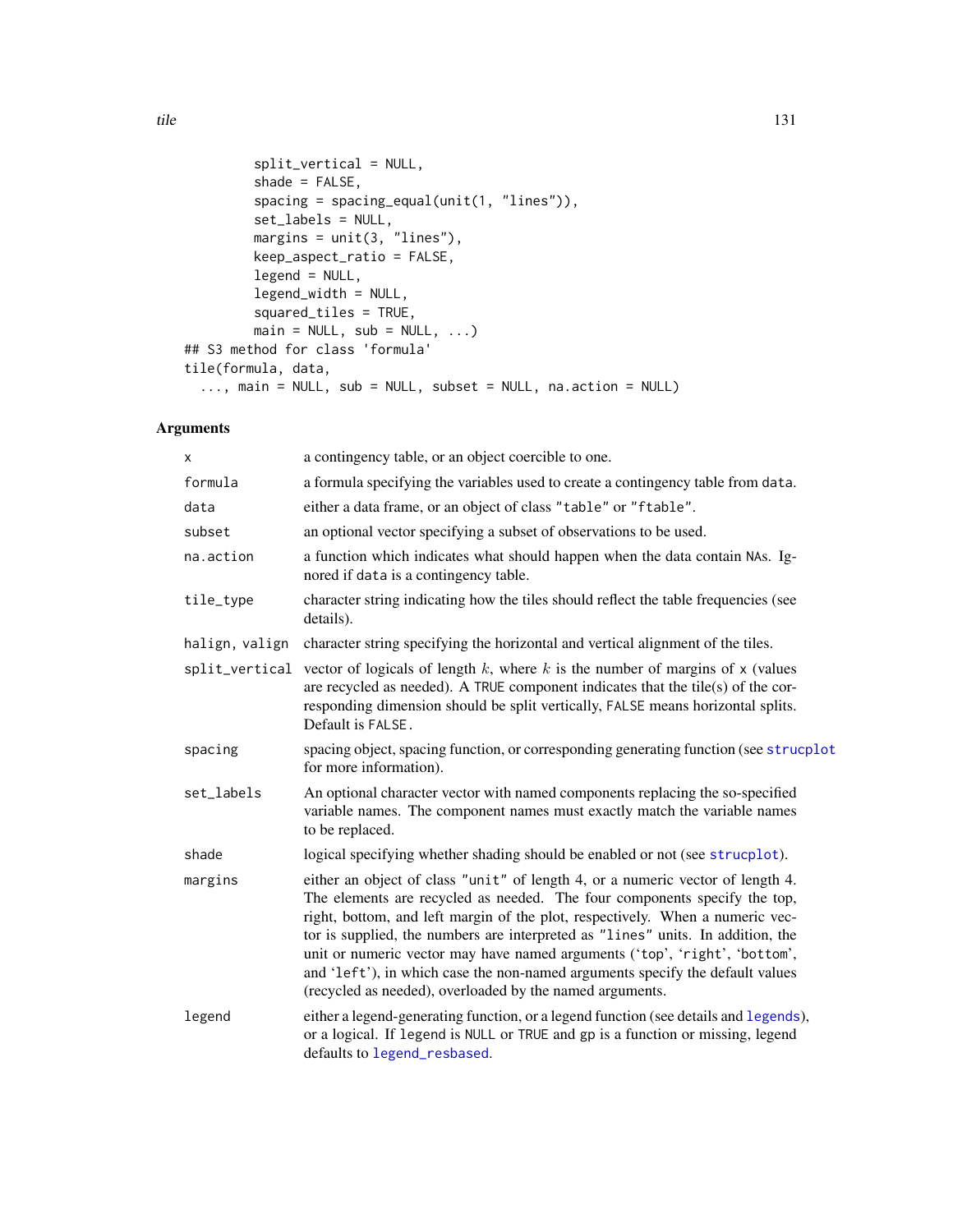<span id="page-131-0"></span>

| legend_width      | An object of class "unit" of length 1 specifying the width of the legend (if any).<br>Default: 5 lines.                                                                  |
|-------------------|--------------------------------------------------------------------------------------------------------------------------------------------------------------------------|
| keep_aspect_ratio |                                                                                                                                                                          |
|                   | logical indicating whether the aspect ratio should be fixed or not. The default is<br>FALSE to enable the creation of squared tiles.                                     |
| squared_tiles     | logical indicating whether white space should be added as needed to rows or<br>columns to obtain squared tiles in case of an unequal number of row and column<br>labels. |
| main, sub         | either a logical, or a character string used for plotting the main (sub) title. If<br>logical and TRUE, the name of the data object is used.                             |
| $\ddots$ .        | Other arguments passed to strucplot                                                                                                                                      |

# Details

A tile plot is a matrix of tiles. For each tile, either the "width", "height", "area", or squared area is proportional to the corresponding entry. The first three options allow column-wise, row-wise and overall comparisons, respectively. The last variant allows to compare the tiles both column-wise and row-wise, considering either the width or the height, respectively.

In contrast to other high-level strucplot functions, tile also accepts a table with duplicated levels (see examples). In this case, artificial dimnames will be created, and the actual ones are drawn using set\_labels.

Note that multiway-tables are first "flattened" using structable.

## Value

The "structable" visualized is returned invisibly.

#### Author(s)

David Meyer <David.Meyer@R-project.org>

#### See Also

[assoc](#page-6-0), [strucplot](#page-114-0), [mosaic](#page-72-0), [structable](#page-118-0),

```
data("Titanic")
```

```
## default plot
tile(Titanic)
tile(Titanic, type = "expected")
tile(Titanic, shade = TRUE)
## some variations
tile(Titanic, tile_type = "squaredarea")
tile(Titanic, tile_type = "width", squared_tiles = FALSE)
tile(Titanic, tile_type = "height", squared_tiles = FALSE)
tile(Titanic, tile_type = "area", halign = "center", valign = "center")
```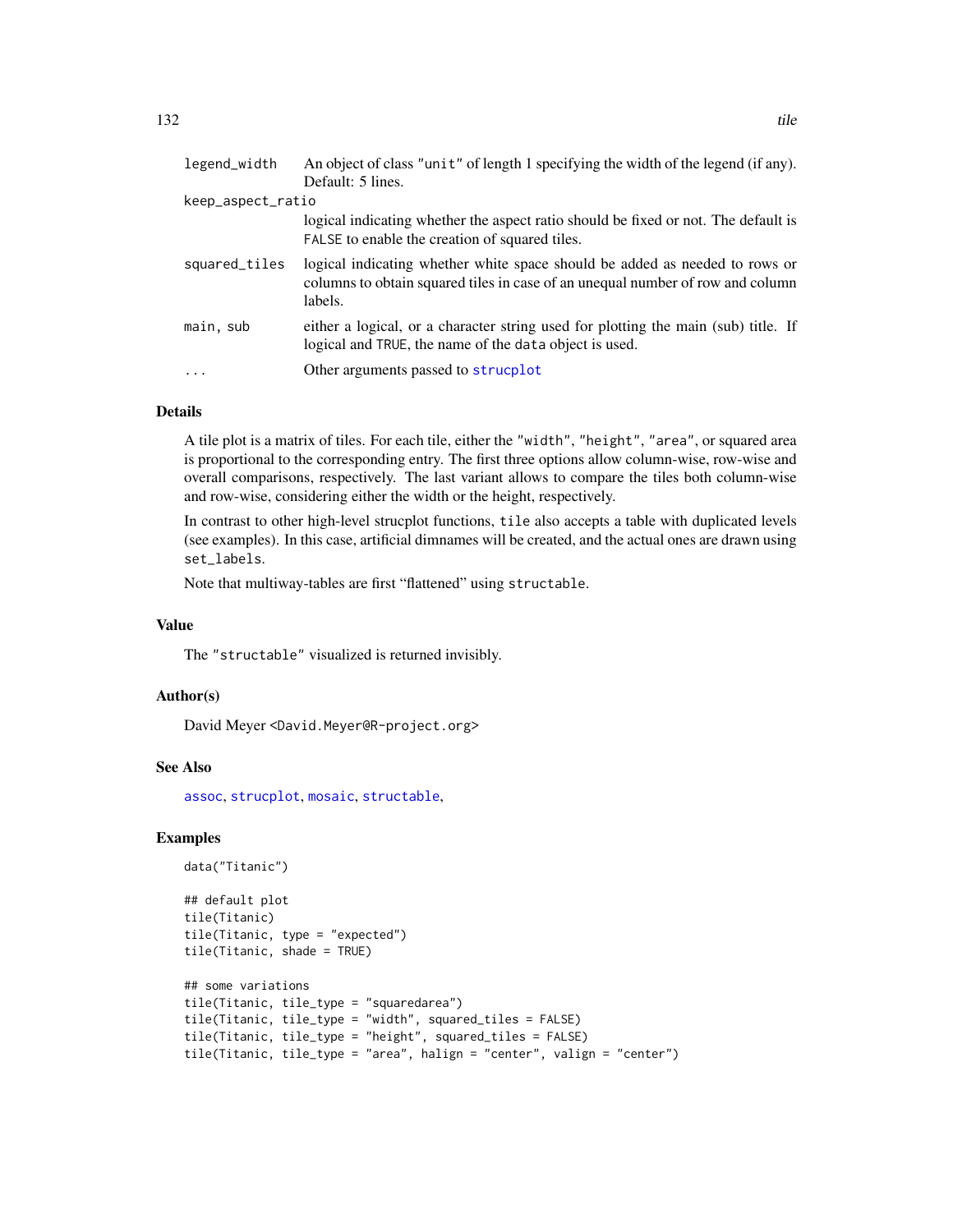#### <span id="page-132-0"></span>Trucks and the contract of the contract of the contract of the contract of the contract of the contract of the contract of the contract of the contract of the contract of the contract of the contract of the contract of the

```
## repeat levels
tile(Titanic[,,,c(1,2,1,2)])
```
Trucks *Truck Accidents Data*

#### Description

Data from a study in England in two periods from November 1969 to October 1971 and November 1971 to October 1973. A new compulsory safety measure for trucks was introduced in October 1971. Therefore, the question is whether the safety measure had an effect on the number of accidents and on the point of collision on the truck.

#### Usage

data("Trucks")

#### Format

A data frame with 24 observations on 5 variables.

Freq frequency of accidents involving trucks.

period factor indicating time period (before, after) 1971-11-01.

collision factor indicating whether the collision was in the back or forward (including the front and the sides) of the truck (back, forward).

parked factor indicating whether the truck was parked (yes, no).

light factor indicating light conditions: day light (daylight), night on an illuminated road (night, illuminate), night on a dark road (night, dark).

#### Source

E. B. Andersen (1991), The Statistical Analysis of Categorical Data, Table 6.8.

#### References

E. B. Andersen (1991), *The Statistical Analysis of Categorical Data*. 2nd edition. Springer-Verlag, Berlin.

```
library(MASS)
data("Trucks")
tab \le xtabs(Freq \sim period + collision + light + parked, data = Trucks)
loglm(\sim (collision + period) * parked * light, data = tab)
doubledecker(collision \sim parked + light + period, data = tab)
cotabplot(tab, panel = cotab_coindep)
```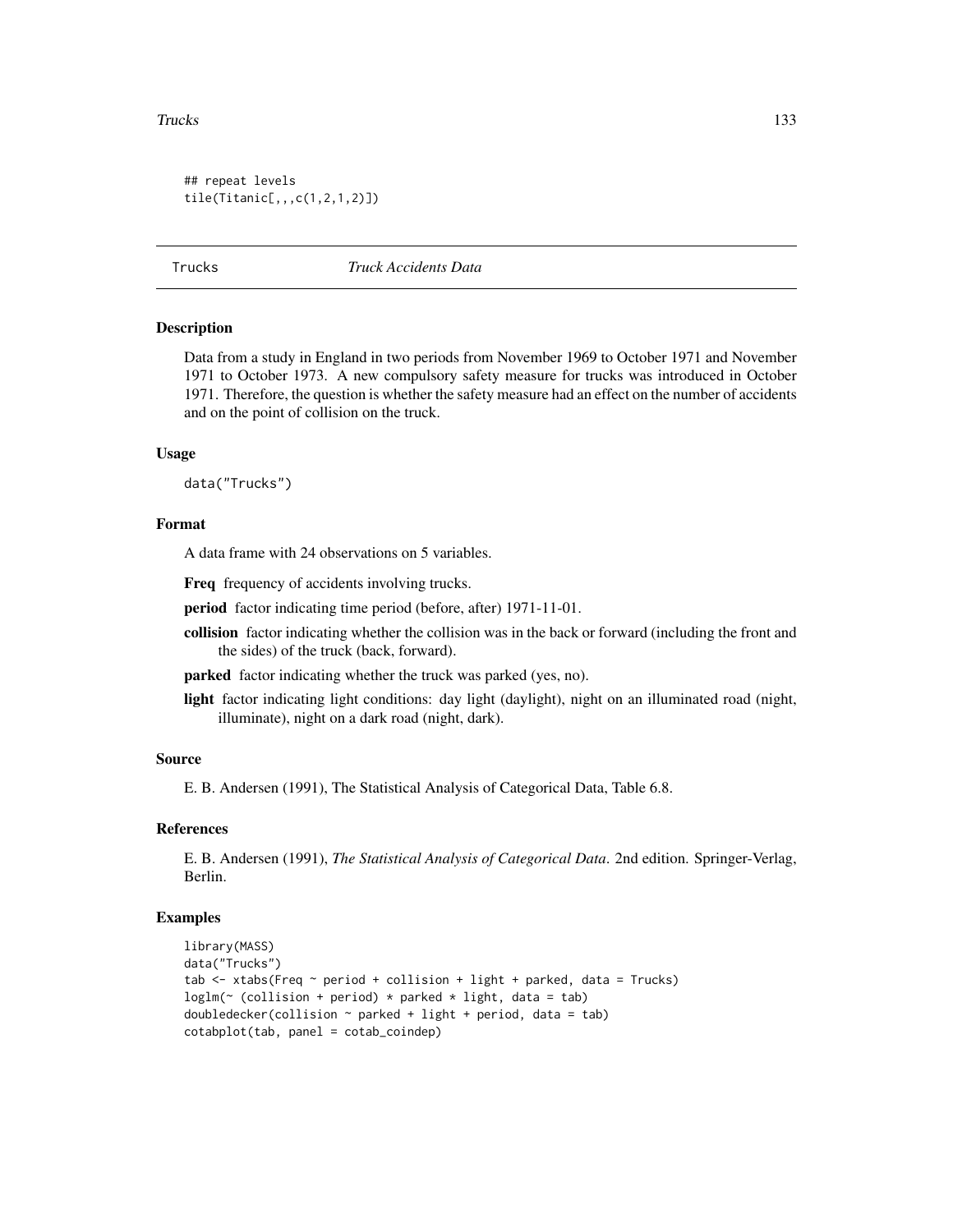<span id="page-133-0"></span>

Data from Lee (1997), on the goals scored by Home and Away teams in the Premier Football League, 1995/6 season.

#### Usage

```
data("UKSoccer")
```
## Format

A 2-dimensional array resulting from cross-tabulating the number of goals scored in 380 games. The variables and their levels are as follows:

| No Name Levels |                    |
|----------------|--------------------|
|                | 1 Home $0, 1, , 4$ |
|                | 2 Away $0, 1, , 4$ |

#### Source

M. Friendly (2000), Visualizing Categorical Data, page 27.

## References

A. J. Lee (1997), Modelling scores in the Premier League: Is Manchester United really the best?, *Chance*, 10(1), 15–19.

M. Friendly (2000), *Visualizing Categorical Data*. SAS Institute, Cary, NC.

#### See Also

[Bundesliga](#page-16-0)

## Examples

```
data("UKSoccer")
mosaic(UKSoccer, gp = shading_max, main = "UK Soccer Scores")
```
VisualAcuity *Visual Acuity in Left and Right Eyes*

#### Description

Data from Kendall & Stuart (1961) on unaided vision among 3,242 men and 7,477 women, all aged 30-39 and employed in the U.K. Royal Ordnance factories 1943-1946.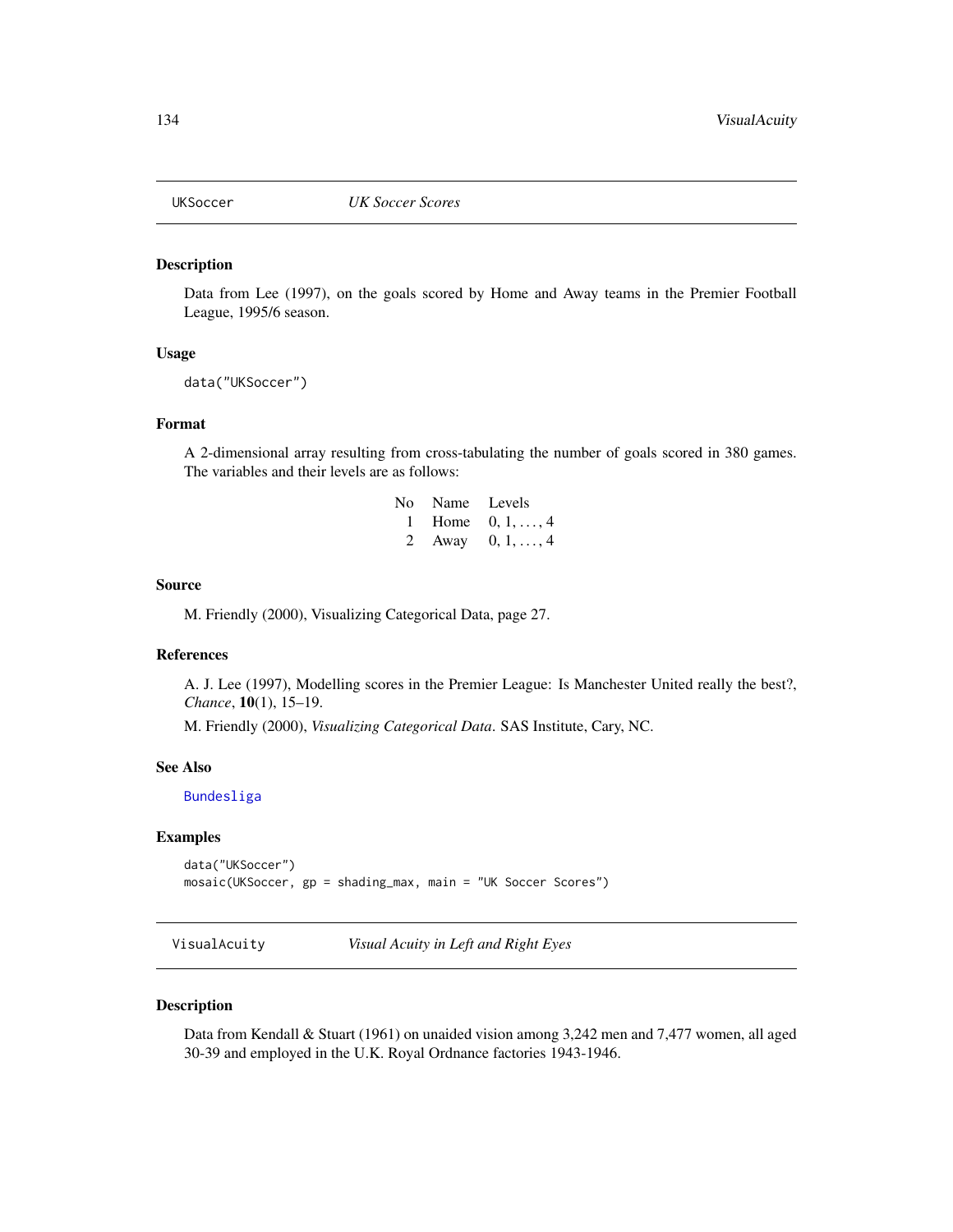#### <span id="page-134-0"></span>VonBort 135

# Usage

data("VisualAcuity")

## Format

A data frame with 32 observations and 4 variables.

Freq frequency of visual acuity measurements.

right visual acuity on right eye.

left visual acuity on left eye.

gender factor indicating gender of patient.

# Source

M. Friendly (2000), Visualizing Categorical Data: [http://euclid.psych.yorku.ca/ftp/sas/](http://euclid.psych.yorku.ca/ftp/sas/vcd/catdata/vision.sas) [vcd/catdata/vision.sas](http://euclid.psych.yorku.ca/ftp/sas/vcd/catdata/vision.sas)

# References

M. G. Kendall & A. Stuart (1961), *The Advanced Theory of Statistics*, Vol. 2. Griffin, London.

M. Friendly (2000), *Visualizing Categorical Data*. SAS Institute, Cary, NC.

# Examples

```
data("VisualAcuity")
structable(~ gender + left + right, data = VisualAcuity)
sieve(Freq ~ left + right | gender, data = VisualAcuity, shade = TRUE)
cotabplot(Freq \sim left + right | gender, data = VisualAcuity,
          panel = cotab_agreementplot)
```
VonBort *Von Bortkiewicz Horse Kicks Data*

# Description

Data from von Bortkiewicz (1898), given by Andrews \& Herzberg (1985), on number of deaths by horse or mule kicks in 14 corps of the Prussian army.

#### Usage

data("VonBort")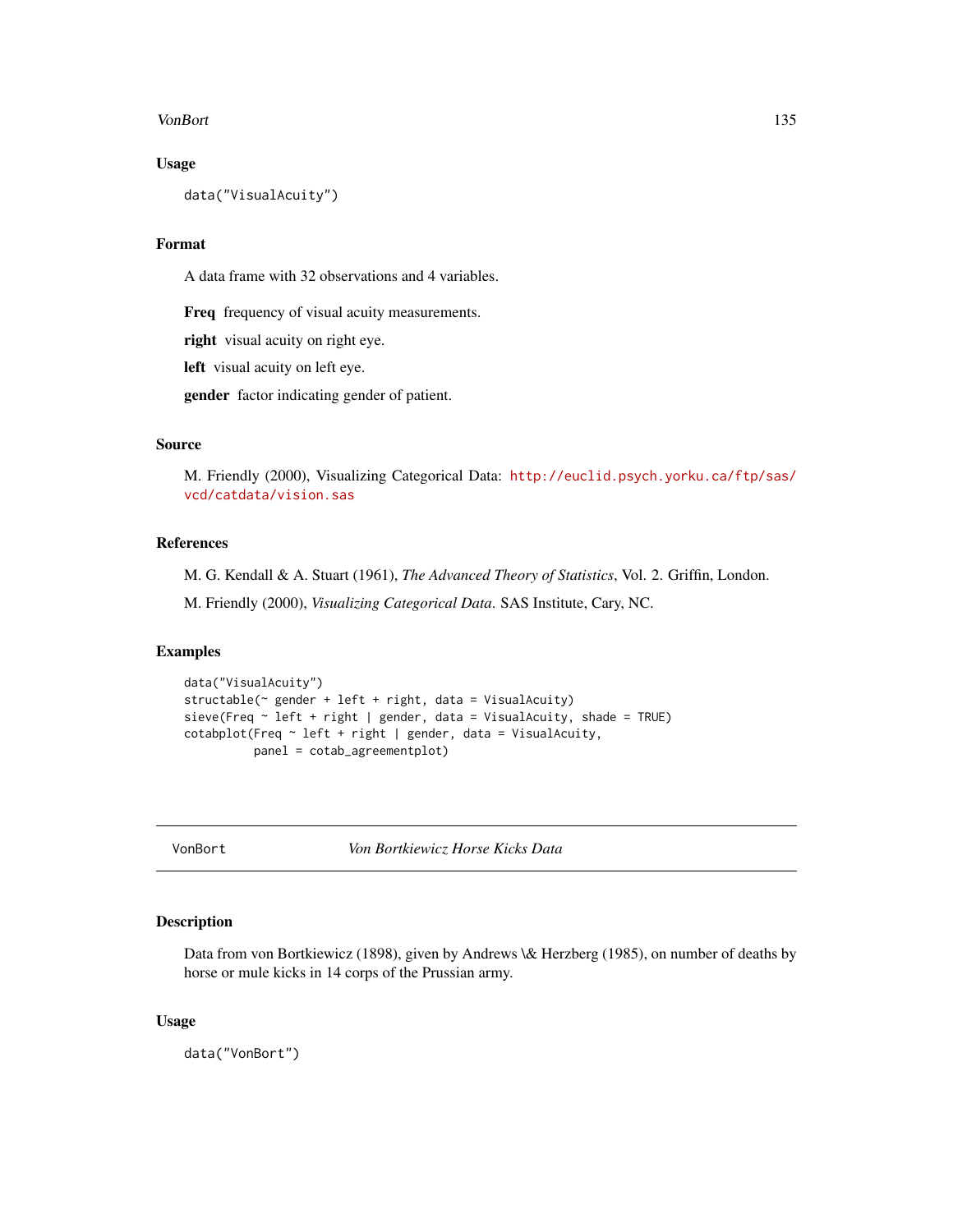#### 136 WeldonDice

# Format

A data frame with 280 observations and 4 variables.

deaths number of deaths.

year year of the deaths.

corps factor indicating the corps.

fisher factor indicating whether the corresponding corps was considered by Fisher (1925) or not.

## Source

Michael Friendly (2000), Visualizing Categorical Data: [http://euclid.psych.yorku.ca/ftp/](http://euclid.psych.yorku.ca/ftp/sas/vcd/catdata/vonbort.sas) [sas/vcd/catdata/vonbort.sas](http://euclid.psych.yorku.ca/ftp/sas/vcd/catdata/vonbort.sas)

# References

D. F. Andrews \& A. M. Herzberg (1985), *Data: A Collection of Problems from Many Fields for the Student and Research Worker*. Springer-Verlag, New York, NY.

R. A. Fisher (1925), *Statistical Methods for Research Workers*. Oliver & Boyd, London.

L. von Bortkiewicz (1898), *Das Gesetz der kleinen Zahlen*. Teubner, Leipzig.

M. Friendly (2000), *Visualizing Categorical Data*. SAS Institute, Cary, NC.

## See Also

[HorseKicks](#page-47-0) for a popular subsample.

# Examples

data("VonBort") ## HorseKicks data xtabs( $\sim$  deaths, data = VonBort, subset = fisher == "yes")

WeldonDice *Weldon's Dice Data*

#### Description

Data from Pearson (1900) about the frequency of 5s and 6s in throws of 12 dice. Weldon tossed the dice 26,306 times and reported his results in a letter to Francis Galton on 1894-02-02.

## Usage

data("WeldonDice")

#### Format

A 1-way table giving the frequency of a 5 or a 6 in 26,306 throws of 12 dice where 10 indicates '10 or more' 5s or 6s. The variable and its levels are

<span id="page-135-0"></span>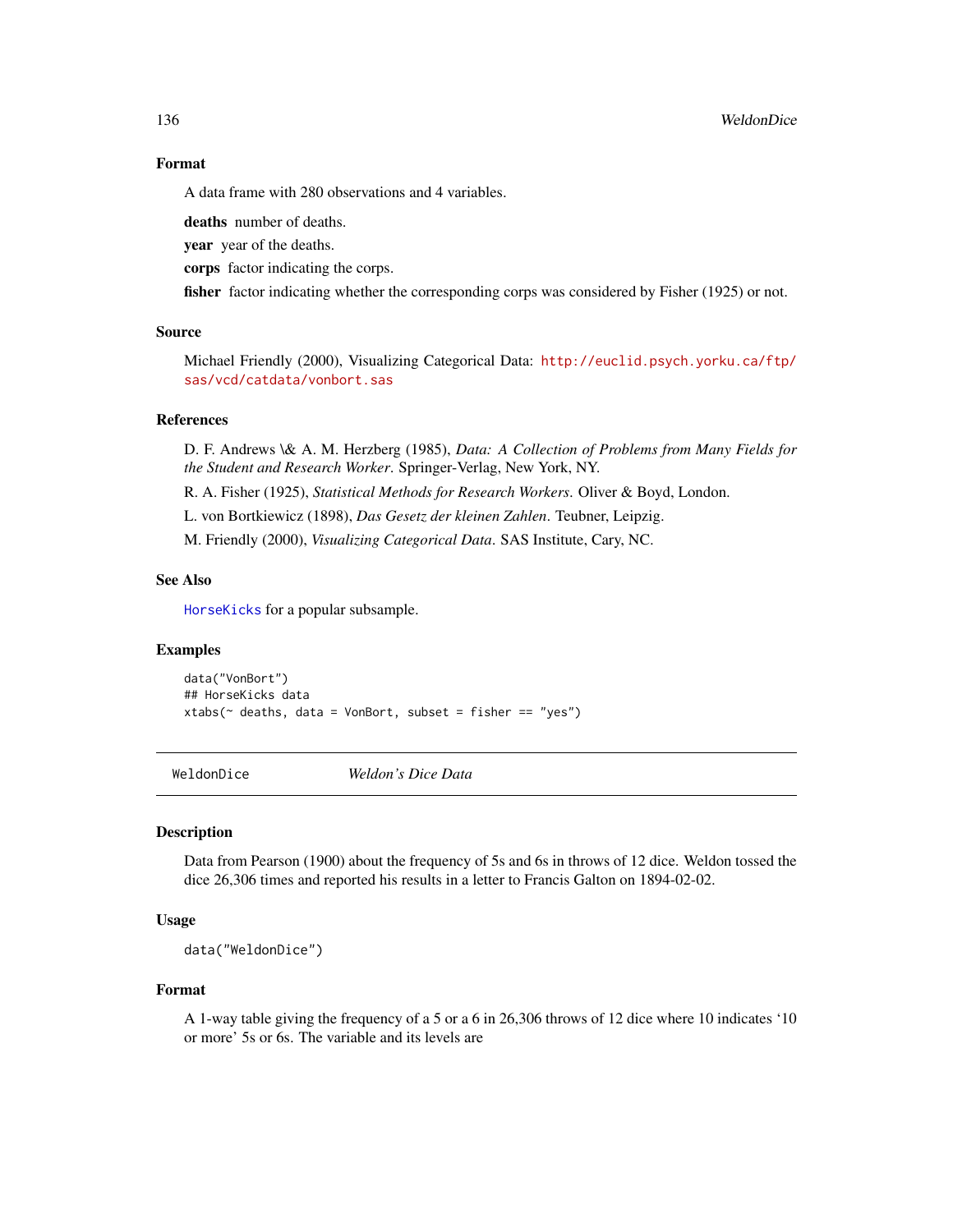# <span id="page-136-0"></span>WomenQueue 137

| No Name Levels |                    |
|----------------|--------------------|
| n 56           | $0, 1, \ldots, 10$ |

#### Source

M. Friendly (2000), Visualizing Categorical Data, pages 20–21.

## References

K. Pearson (1900), On the criterion that a given system of deviations from the probable in the case of a correlated system of variables is such that it can be reasonably supposed to have arisen by random sampling, *Philosophical Magazine*, 50 (5th series), 157–175.

M. Friendly (2000), *Visualizing Categorical Data*. SAS Institute, Cary, NC.

# Examples

```
data("WeldonDice")
gf <- goodfit(WeldonDice, type = "binomial")
summary(gf)
plot(gf)
```
WomenQueue *Women in Queues*

## Description

Data from Jinkinson \& Slater (1981) and Hoaglin \& Tukey (1985) reporting the frequency distribution of females in 100 queues of length 10 in a London Underground station.

## Usage

data("WomenQueue")

#### Format

A 1-way table giving the number of women in 100 queues of length 10. The variable and its levels are

| No – | <b>Name</b> | Levels              |
|------|-------------|---------------------|
|      |             | nWomen $0, 1, , 10$ |

#### Source

M. Friendly (2000), Visualizing Categorical Data, pages 19–20.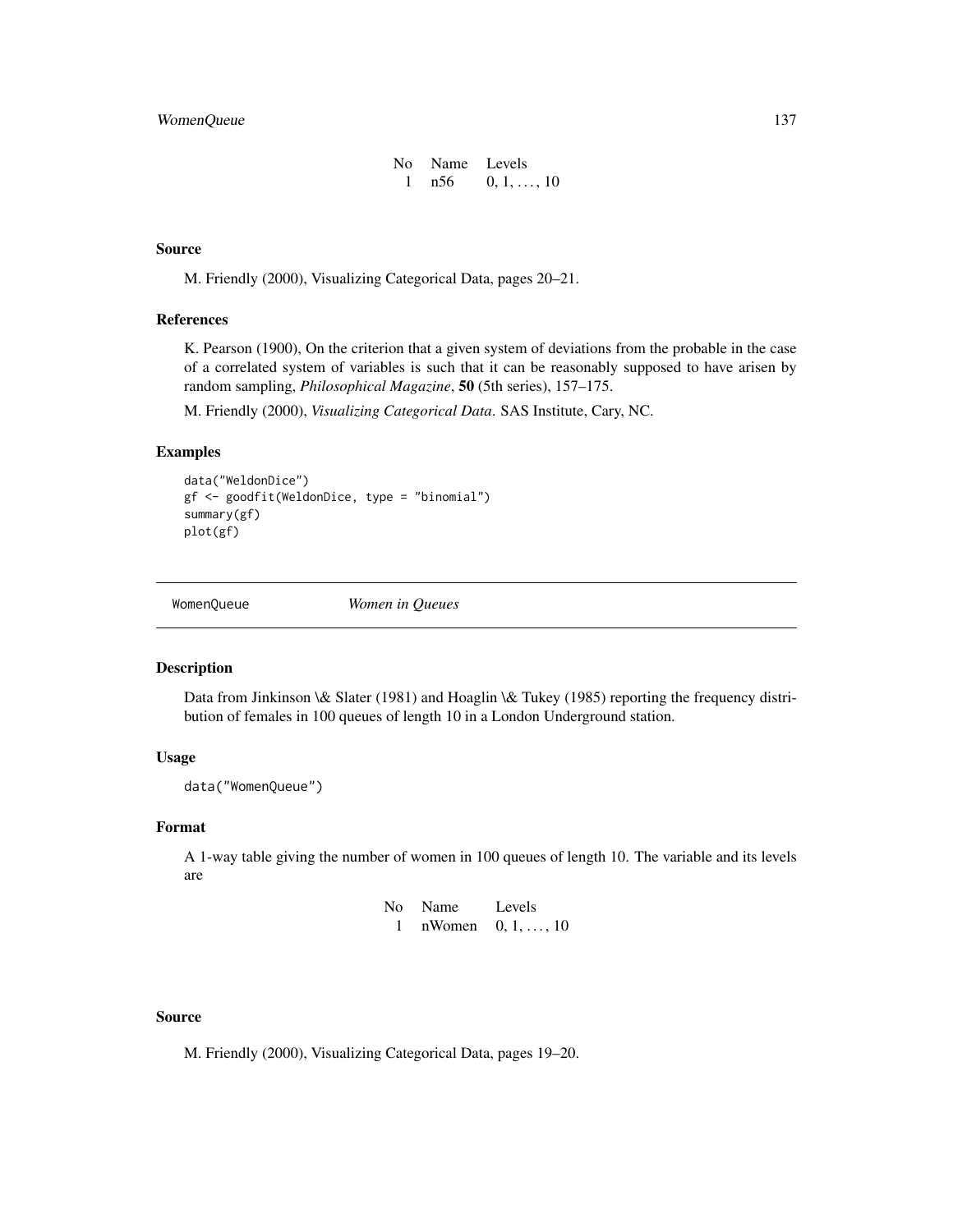# References

D. C. Hoaglin \& J. W. Tukey (1985), Checking the shape of discrete distributions. In D. C. Hoaglin, F. Mosteller, J. W. Tukey (eds.), *Exploring Data Tables, Trends and Shapes*, chapter 9. John Wiley \& Sons, New York.

R. A. Jinkinson \& M. Slater (1981), Critical discussion of a graphical method for identifying discrete distributions, *The Statistician*, 30, 239–248.

M. Friendly (2000), *Visualizing Categorical Data*. SAS Institute, Cary, NC.

# Examples

```
data("WomenQueue")
gf <- goodfit(WomenQueue, type = "binomial")
summary(gf)
plot(gf)
```
woolf\_test *Woolf Test*

## Description

Test for homogeneity on  $2 \times 2 \times k$  tables over strata (i.e., whether the log odds ratios are the same in all strata).

## Usage

woolf\_test(x)

# Arguments

x  $A 2 \times 2 \times k$  table.

#### Value

A list of class "htest" containing the following components:

| statistic | the chi-squared test statistic.                                                            |
|-----------|--------------------------------------------------------------------------------------------|
| parameter | degrees of freedom of the approximate chi-squared distribution of the test statis-<br>tic. |
| p.value   | <i>p</i> -value for the test.                                                              |
| method    | a character string indicating the type of test performed.                                  |
| data.name | a character string giving the name(s) of the data.                                         |
| observed  | the observed counts.                                                                       |
| expected  | the expected counts under the null hypothesis.                                             |
|           |                                                                                            |

<span id="page-137-0"></span>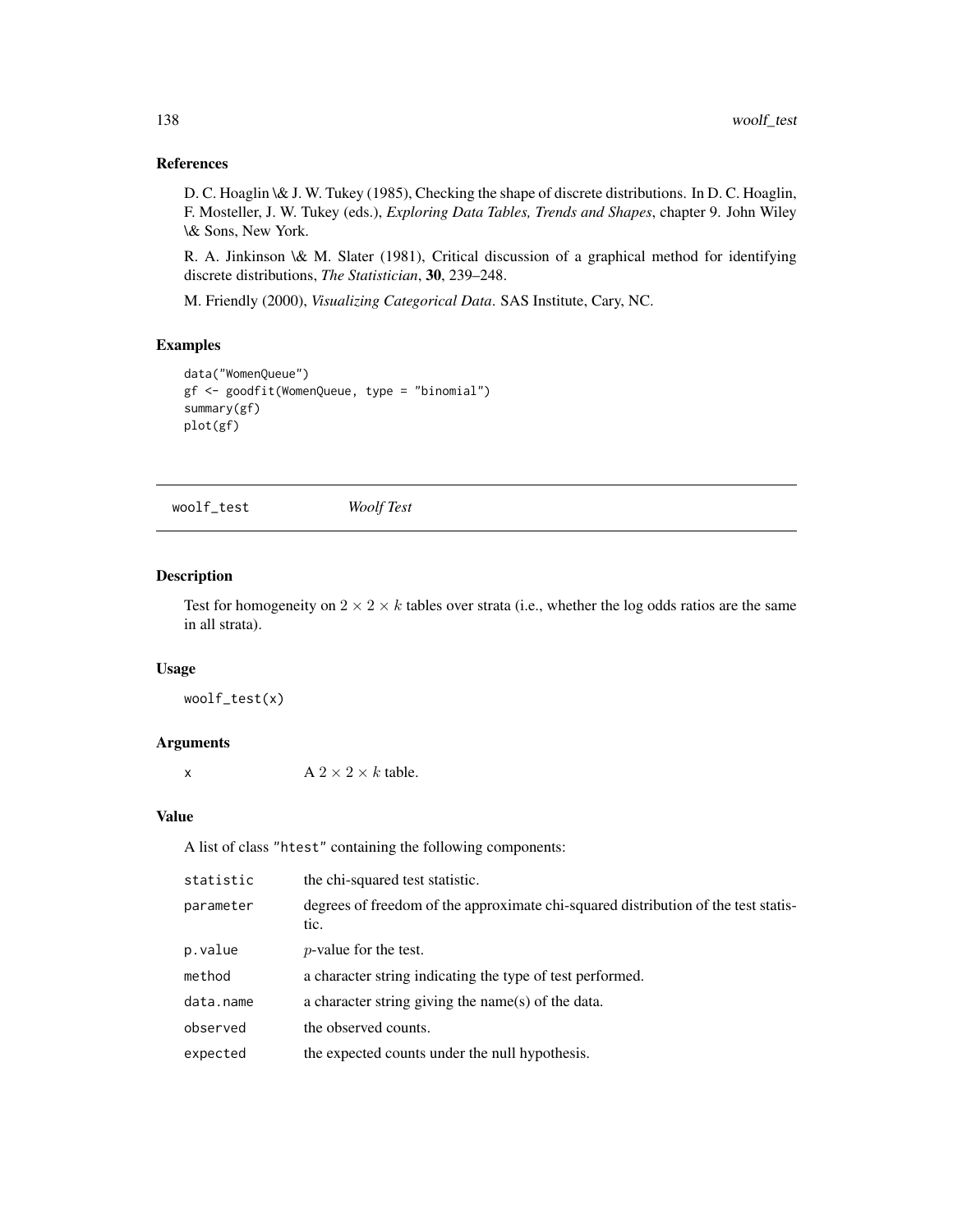# <span id="page-138-0"></span>woolf\_test 139

# References

Woolf, B. 1955. On estimating the relation between blood group and disease. *Ann. Human Genet.* (London) 19, 251-253.

# See Also

[mantelhaen.test](#page-0-0)

```
data("CoalMiners")
woolf_test(CoalMiners)
```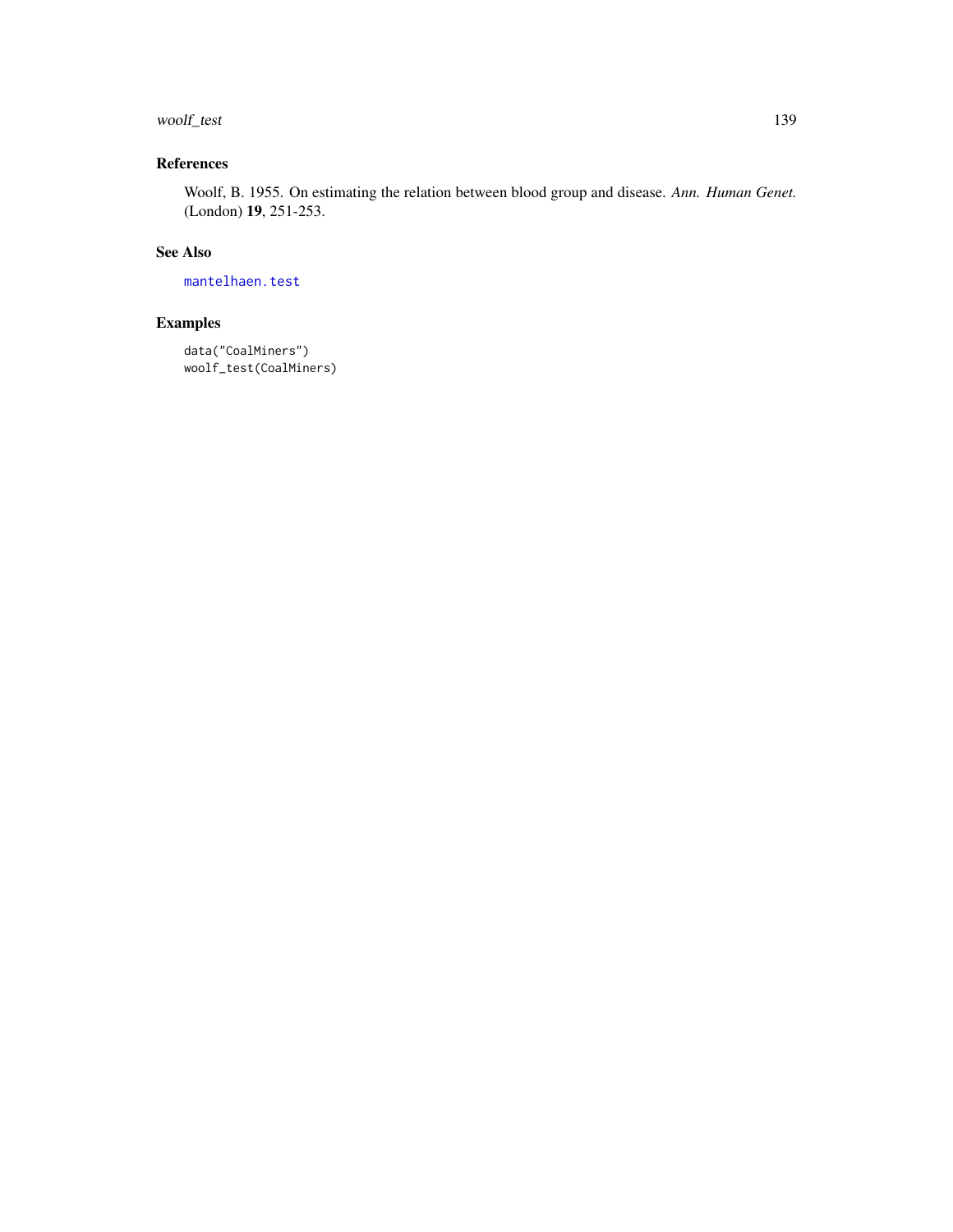# Index

∗Topic array co\_table, [30](#page-29-0) independence\_table, [50](#page-49-1) ∗Topic category agreementplot, [3](#page-2-0) assocstats, [10](#page-9-0) binreg\_plot, [13](#page-12-0) distplot, [32](#page-31-0) goodfit, [40](#page-39-0) independence\_table, [50](#page-49-1) Kappa, [53](#page-52-0) lodds, [64](#page-63-0) loddsratio, [68](#page-67-0) mar\_table, [72](#page-71-1) Ord\_plot, [80](#page-79-0) plot.loddsratio, [89](#page-88-0) table2d\_summary, [127](#page-126-0) ∗Topic datasets Arthritis, [6](#page-5-0) Baseball, [11](#page-10-0) BrokenMarriage, [16](#page-15-0) Bundesliga, [17](#page-16-1) Bundestag2005, [18](#page-17-0) Butterfly, [20](#page-19-0) CoalMiners, [23](#page-22-0) DanishWelfare, [31](#page-30-0) Employment, [35](#page-34-0) Federalist, [37](#page-36-0) Hitters, [46](#page-45-0) HorseKicks, [48](#page-47-1) Hospital, [49](#page-48-0) JobSatisfaction, [51](#page-50-0) JointSports, [52](#page-51-0) Lifeboats, [63](#page-62-0) MSPatients, [78](#page-77-0) NonResponse, [79](#page-78-0) OvaryCancer, [82](#page-81-0) PreSex, [94](#page-93-0) Punishment, [95](#page-94-0)

RepVict, [96](#page-95-0) Rochdale, [97](#page-96-0) Saxony, [101](#page-100-0) SexualFun, [102](#page-101-0) SpaceShuttle, [110](#page-109-0) Suicide, [126](#page-125-0) Trucks, [133](#page-132-0) UKSoccer, [134](#page-133-0) VisualAcuity, [134](#page-133-0) VonBort, [135](#page-134-0) WeldonDice, [136](#page-135-0) WomenQueue, [137](#page-136-0) ∗Topic hplot agreementplot, [3](#page-2-0) assoc, [7](#page-6-1) binreg\_plot, [13](#page-12-0) cd\_plot, [21](#page-20-1) cotab\_panel, [28](#page-27-0) cotabplot, [26](#page-25-0) doubledecker, [34](#page-33-1) fourfold, [37](#page-36-0) grid\_barplot, [42](#page-41-0) grid\_legend, [44](#page-43-0) hls, [48](#page-47-1) labeling\_border, [55](#page-54-1) labeling\_cells\_list, [59](#page-58-0) legends, [61](#page-60-2) mosaic, [73](#page-72-1) Pairs plot panel functions for diagonal cells, [83](#page-82-0) Pairs plot panel functions for off-diagonal cells, [85](#page-84-0) pairs.table, [87](#page-86-0) plot.loglm, [92](#page-91-0) rootogram, [98](#page-97-0) shadings, [103](#page-102-1) sieve, [107](#page-106-1) spacings, [111](#page-110-1) spine, [113](#page-112-0)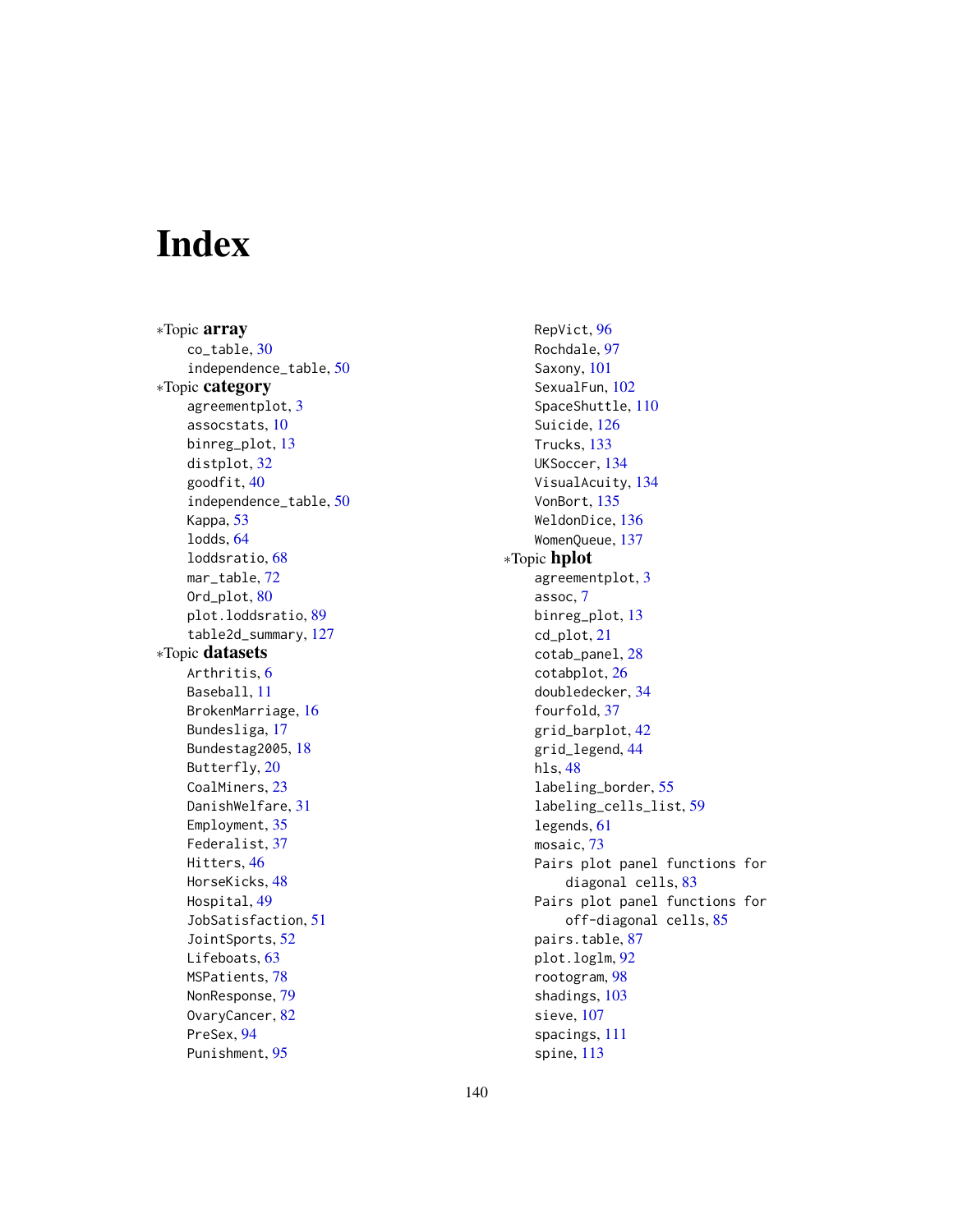#### INDEX 141

```
struc_assoc, 121
    struc_mosaic, 123
    struc_sieve, 124
    strucplot, 115
    structable, 119
    ternaryplot, 128
    tile, 130
∗Topic htest
    coindep_test, 24
    woolf_test, 138
[, 30
abline, 15
agreementplot, 3, 54
aperm, 120
aperm.lodds (lodds), 64
aperm.loddsratio (loddsratio), 68
aperm.structable (structable), 119
Arthritis, 6
as.array.lodds (lodds), 64
as.array.loddsratio (loddsratio), 68
as.data.frame.lodds (lodds), 64
as.data.frame.loddsratio (loddsratio),
        68
as.matrix.lodds (lodds), 64
as.matrix.loddsratio (loddsratio), 68
as.matrix.structable (structable), 119
as.table.structable (structable), 119
as.vector.structable (structable), 119
assoc, 7, 29, 39, 75, 86, 89, 93, 106, 109, 117,
         118, 122, 132
assoc.loglm (plot.loglm), 92
assocplot, 9
assocstats, 10
barplot, 43
Baseball, 11, 46
binreg_plot, 13
BrokenMarriage, 16
Bundesliga, 17, 134
Bundestag2005, 18
Butterfly, 20
cbind, 120
cbind.structable (structable), 119
cd_plot, 21, 114
chisq.test, 25
co_table, 28, 29, 30
CoalMiners, 23
```
coef, *[15](#page-14-0)* coef.lodds *(*lodds*)*, [64](#page-63-0) coef.loddsratio *(*loddsratio*)*, [68](#page-67-0) coeftest, *[67](#page-66-0)*, *[71](#page-70-0)* coindep\_test, [24,](#page-23-0) *[28,](#page-27-0) [29](#page-28-0)*, *[105](#page-104-0)* confint, *[54](#page-53-0)*, *[67](#page-66-0)*, *[71](#page-70-0)* confint.Kappa *(*Kappa*)*, [53](#page-52-0) confint.lodds *(*lodds*)*, [64](#page-63-0) confint.loddsratio *(*loddsratio*)*, [68](#page-67-0) coplot, *[27](#page-26-0)* cotab\_agreementplot *(*cotab\_panel*)*, [28](#page-27-0) cotab\_assoc *(*cotab\_panel*)*, [28](#page-27-0) cotab\_coindep, *[28](#page-27-0)* cotab\_coindep *(*cotab\_panel*)*, [28](#page-27-0) cotab\_fourfold *(*cotab\_panel*)*, [28](#page-27-0) cotab\_loddsratio *(*cotab\_panel*)*, [28](#page-27-0) cotab\_mosaic, *[27,](#page-26-0) [28](#page-27-0)* cotab\_mosaic *(*cotab\_panel*)*, [28](#page-27-0) cotab\_panel, [28](#page-27-0) cotab\_sieve *(*cotab\_panel*)*, [28](#page-27-0) cotabplot, *[4](#page-3-0)*, [26,](#page-25-0) *[29](#page-28-0)*, *[91](#page-90-0)*

DanishWelfare, [31](#page-30-0) density, *[21,](#page-20-1) [22](#page-21-0)* dim, *[120](#page-119-0)* dim.lodds *(*lodds*)*, [64](#page-63-0) dim.loddsratio *(*loddsratio*)*, [68](#page-67-0) dim.structable *(*structable*)*, [119](#page-118-1) dimnames.lodds *(*lodds*)*, [64](#page-63-0) dimnames.loddsratio *(*loddsratio*)*, [68](#page-67-0) dimnames.structable *(*structable*)*, [119](#page-118-1) distplot, [32](#page-31-0) diverge\_hcl, *[105,](#page-104-0) [106](#page-105-0)* doubledecker, [34,](#page-33-1) *[75](#page-74-0)*, *[109](#page-108-0)*, *[112](#page-111-0)*, *[118](#page-117-0)*

Employment, [35](#page-34-0) Extract.structable *(*structable*)*, [119](#page-118-1)

Federalist, [37](#page-36-0) fisher.test, *[25](#page-24-0)* fitted.coindep\_test *(*coindep\_test*)*, [24](#page-23-0) fitted.goodfit *(*goodfit*)*, [40](#page-39-0) fourfold, [37](#page-36-0) ftable, *[119,](#page-118-1) [120](#page-119-0)*

glm, *[13](#page-12-0)*, *[15](#page-14-0)* goodfit, [40](#page-39-0) gray.colors, *[21](#page-20-1)*, *[113](#page-112-0)* grid.abline, *[15](#page-14-0)*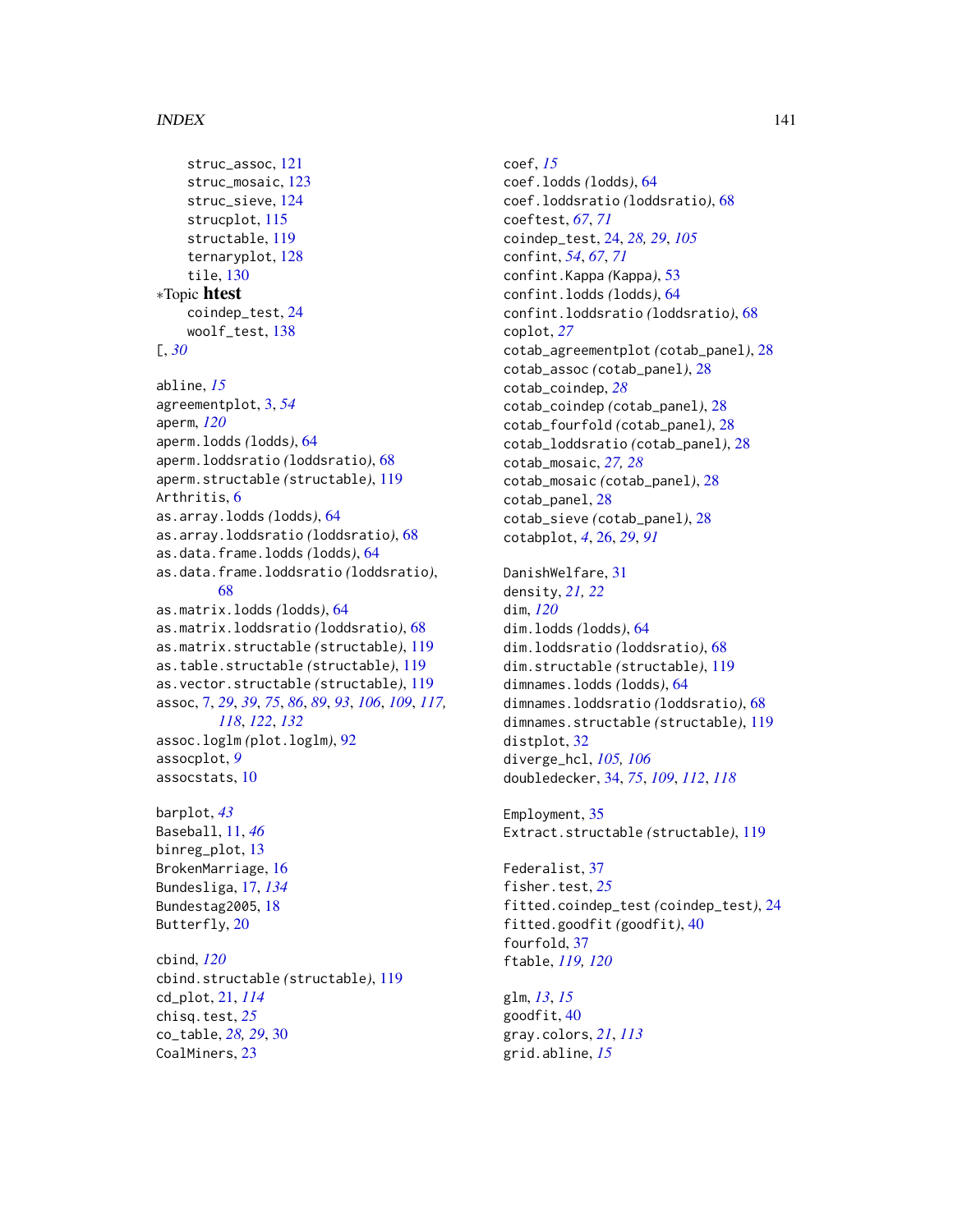```
grid.newpage, 21, 32, 43, 80, 100, 114
grid.points, 33, 80
grid.text, 14, 58, 61
grid_abline (binreg_plot), 13
grid_barplot, 42, 99, 100
grid_legend, 44
```
hcl2hex, *[48](#page-47-1)*, *[105](#page-104-0)* hcl2hex *(*shadings*)*, [103](#page-102-1) hex, *[106](#page-105-0)* hist, *[113,](#page-112-0) [114](#page-113-0)* Hitters, *[12](#page-11-0)*, [46](#page-45-0) hls, [48](#page-47-1) HorseKicks, [48,](#page-47-1) *[136](#page-135-0)* Hospital, [49](#page-48-0) hsv, *[48](#page-47-1)*, *[105,](#page-104-0) [106](#page-105-0)*

independence\_table, [50,](#page-49-1) *[127](#page-126-0)* is.na, *[120](#page-119-0)* is.na.structable *(*structable*)*, [119](#page-118-1) is.structable *(*structable*)*, [119](#page-118-1)

jitter, *[14](#page-13-0)* JobSatisfaction, [51](#page-50-0) JointSports, [52](#page-51-0)

Kappa, [53](#page-52-0)

```
labeling_border, 55, 60, 61
labeling_cboxed (labeling_border), 55
labeling_cells, 57, 58
labeling_cells (labeling_cells_list), 59
labeling_cells_list, 59
labeling_conditional (labeling_border),
        55
labeling_doubledecker
        (labeling_border), 55
labeling_lboxed (labeling_border), 55
labeling_left (labeling_border), 55
labeling_left2 (labeling_border), 55
labeling_list, 57, 58
labeling_list (labeling_cells_list), 59
labeling_residuals (labeling_border), 55
labeling_values (labeling_border), 55
labelings, 116, 118
labelings (labeling_border), 55
legend, 45
legend_fixed (legends), 61
legend_resbased, 99, 108, 116, 131
```
legend\_resbased *(*legends*)*, [61](#page-60-2) legends, [61,](#page-60-2) *[99](#page-98-0)*, *[108](#page-107-0)*, *[116](#page-115-0)*, *[118](#page-117-0)*, *[131](#page-130-0)* length, *[120](#page-119-0)* length.structable *(*structable*)*, [119](#page-118-1) Lifeboats, [63](#page-62-0) lines.loddsratio *(*plot.loddsratio*)*, [89](#page-88-0) lodds, [64](#page-63-0) loddsratio, *[67](#page-66-0)*, [68,](#page-67-0) *[91](#page-90-0)* loglin, *[74](#page-73-0)*, *[115](#page-114-1)* loglm, *[74](#page-73-0)*, *[93](#page-92-0)*, *[115](#page-114-1)* mantelhaen.test, *[139](#page-138-0)* mar\_table, [72,](#page-71-1) *[127](#page-126-0)* mosaic, *[9](#page-8-0)*, *[29](#page-28-0)*, *[35](#page-34-0)*, *[39](#page-38-0)*, [73,](#page-72-1) *[86](#page-85-0)*, *[89](#page-88-0)*, *[93](#page-92-0)*, *[105,](#page-104-0) [106](#page-105-0)*, *[109](#page-108-0)*, *[114](#page-113-0)*, *[117](#page-116-0)[–120](#page-119-0)*, *[123,](#page-122-1) [124](#page-123-1)*, *[132](#page-131-0)* mosaic.loglm *(*plot.loglm*)*, [92](#page-91-0) mosaicplot, *[62](#page-61-0)*, *[75](#page-74-0)* mplot, [76](#page-75-0) MSPatients, [78](#page-77-0) NonResponse, [79](#page-78-0) odds *(*lodds*)*, [64](#page-63-0) oddsratio *(*loddsratio*)*, [68](#page-67-0) Ord\_estimate *(*Ord\_plot*)*, [80](#page-79-0) Ord\_plot, [80](#page-79-0) OvaryCancer, [82](#page-81-0) pairs, *[88](#page-87-0)* Pairs plot panel functions for diagonal cells, [83](#page-82-0) Pairs plot panel functions for off-diagonal cells, [85](#page-84-0) pairs.structable *(*pairs.table*)*, [87](#page-86-0) pairs.table, *[83](#page-82-0)*, *[85,](#page-84-0) [86](#page-85-0)*, [87](#page-86-0) pairs\_assoc, *[85,](#page-84-0) [86](#page-85-0)*, *[89](#page-88-0)* pairs\_assoc *(*Pairs plot panel functions for off-diagonal cells*)*, [85](#page-84-0) pairs\_barplot, *[85,](#page-84-0) [86](#page-85-0)*, *[89](#page-88-0)* pairs\_barplot *(*Pairs plot panel functions for diagonal cells*)*, [83](#page-82-0) pairs\_diagonal\_mosaic, *[89](#page-88-0)* pairs\_diagonal\_mosaic *(*Pairs plot panel functions for diagonal cells*)*, [83](#page-82-0) pairs\_diagonal\_text, *[89](#page-88-0)* pairs\_diagonal\_text *(*Pairs plot panel functions for diagonal cells*)*, [83](#page-82-0)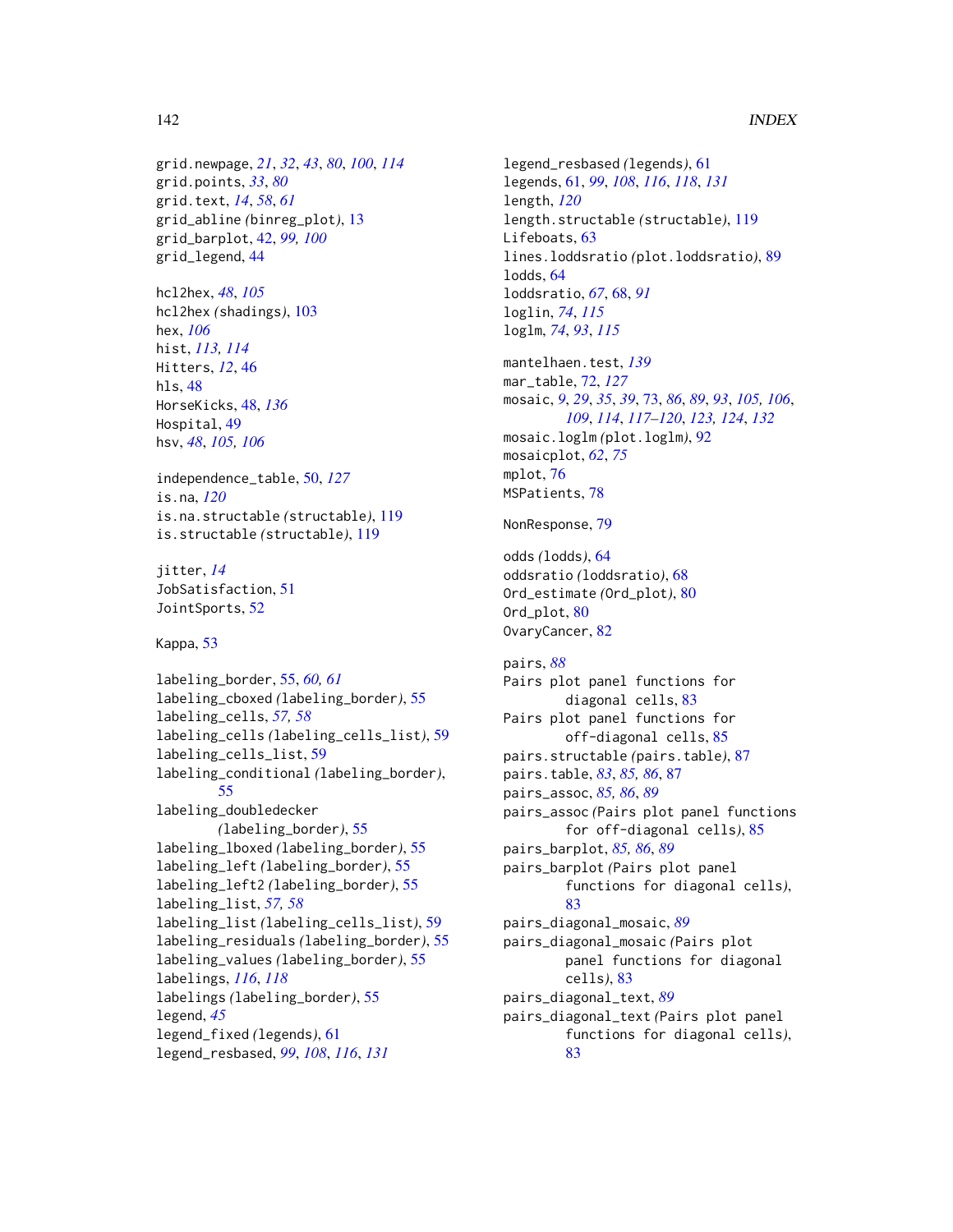## INDEX 143

pairs\_mosaic, *[85,](#page-84-0) [86](#page-85-0)*, *[89](#page-88-0)* pairs\_mosaic *(*Pairs plot panel functions for off-diagonal cells*)*, [85](#page-84-0) pairs\_sieve, *[86](#page-85-0)*, *[89](#page-88-0)* pairs\_sieve *(*Pairs plot panel functions for off-diagonal cells*)*, [85](#page-84-0) pairs\_strucplot *(*Pairs plot panel functions for off-diagonal cells*)*, [85](#page-84-0) pairs\_text, *[85,](#page-84-0) [86](#page-85-0)*, *[89](#page-88-0)* pairs\_text *(*Pairs plot panel functions for diagonal cells*)*, [83](#page-82-0) par, *[4](#page-3-0)*, *[91](#page-90-0)* plot.goodfit *(*goodfit*)*, [40](#page-39-0) plot.loddsratio, *[66](#page-65-0)*, *[70,](#page-69-0) [71](#page-70-0)*, [89](#page-88-0) plot.loglm, [92](#page-91-0) plotViewport, *[21](#page-20-1)*, *[113,](#page-112-0) [114](#page-113-0)* polarLUV, *[48](#page-47-1)*, *[106](#page-105-0)* POSIXt, *[63](#page-62-0)* predict.goodfit *(*goodfit*)*, [40](#page-39-0) PreSex, [94](#page-93-0) print.assocstats *(*assocstats*)*, [10](#page-9-0) print.goodfit *(*goodfit*)*, [40](#page-39-0) print.Kappa *(*Kappa*)*, [53](#page-52-0) print.lodds *(*lodds*)*, [64](#page-63-0) print.loddsratio *(*loddsratio*)*, [68](#page-67-0) print.summary.assocstats *(*assocstats*)*, [10](#page-9-0) print.summary.Kappa *(*Kappa*)*, [53](#page-52-0) print.table2d\_summary *(*table2d\_summary*)*, [127](#page-126-0) prop.table, *[127](#page-126-0)* Punishment, [95](#page-94-0)

r2dtable, *[25](#page-24-0)* rainbow\_hcl, *[14](#page-13-0)*, *[90](#page-89-0)*, *[105](#page-104-0)* rbind, *[120](#page-119-0)* rbind.structable *(*structable*)*, [119](#page-118-1) RepVict, [96](#page-95-0) residuals.goodfit *(*goodfit*)*, [40](#page-39-0) Rochdale, [97](#page-96-0) rootogram, *[41,](#page-40-0) [42](#page-41-0)*, [98](#page-97-0)

Saxony, [101](#page-100-0) SexualFun, [102](#page-101-0) shading\_binary *(*shadings*)*, [103](#page-102-1) shading\_diagonal *(*shadings*)*, [103](#page-102-1) shading\_Friendly, *[108](#page-107-0)*

shading\_Friendly *(*shadings*)*, [103](#page-102-1) shading\_Friendly2 *(*shadings*)*, [103](#page-102-1) shading\_hcl, *[29](#page-28-0)* shading\_hcl *(*shadings*)*, [103](#page-102-1) shading\_hsv *(*shadings*)*, [103](#page-102-1) shading\_Marimekko *(*shadings*)*, [103](#page-102-1) shading\_max *(*shadings*)*, [103](#page-102-1) shading\_sieve *(*shadings*)*, [103](#page-102-1) shadings, *[29](#page-28-0)*, *[62,](#page-61-0) [63](#page-62-0)*, *[74](#page-73-0)*, *[93](#page-92-0)*, *[99](#page-98-0)*, [103,](#page-102-1) *[108](#page-107-0)*, *[116](#page-115-0)*, *[118](#page-117-0)* sieve, *[29](#page-28-0)*, *[86](#page-85-0)*, *[89](#page-88-0)*, [107,](#page-106-1) *[118](#page-117-0)*, *[125](#page-124-0)* SpaceShuttle, [110](#page-109-0) spacing\_conditional, *[8](#page-7-0)* spacing\_conditional *(*spacings*)*, [111](#page-110-1) spacing\_dimequal *(*spacings*)*, [111](#page-110-1) spacing\_equal *(*spacings*)*, [111](#page-110-1) spacing\_highlighting *(*spacings*)*, [111](#page-110-1) spacing\_increase *(*spacings*)*, [111](#page-110-1) spacings, [111,](#page-110-1) *[115,](#page-114-1) [116](#page-115-0)*, *[118](#page-117-0)* spine, *[22](#page-21-0)*, [113](#page-112-0) struc\_assoc, *[116](#page-115-0)*, *[118](#page-117-0)*, [121](#page-120-1) struc\_mosaic, *[116](#page-115-0)*, *[118](#page-117-0)*, [123](#page-122-1) struc\_sieve, *[116](#page-115-0)*, *[118](#page-117-0)*, [124](#page-123-1) strucplot, *[8,](#page-7-0) [9](#page-8-0)*, *[34,](#page-33-1) [35](#page-34-0)*, *[57](#page-56-0)*, *[60](#page-59-0)*, *[74,](#page-73-0) [75](#page-74-0)*, *[86](#page-85-0)*, *[93](#page-92-0)*, *[106](#page-105-0)*, *[108,](#page-107-0) [109](#page-108-0)*, *[111,](#page-110-1) [112](#page-111-0)*, [115,](#page-114-1) *[120](#page-119-0)*, *[122](#page-121-0)[–125](#page-124-0)*, *[131,](#page-130-0) [132](#page-131-0)* structable, *[9](#page-8-0)*, *[58](#page-57-0)*, *[61](#page-60-2)*, *[63](#page-62-0)*, *[75](#page-74-0)*, *[109](#page-108-0)*, *[118](#page-117-0)*, [119,](#page-118-1) *[122](#page-121-0)*, *[124,](#page-123-1) [125](#page-124-0)*, *[132](#page-131-0)* Suicide, [126](#page-125-0) summary.assocstats *(*assocstats*)*, [10](#page-9-0) summary.goodfit *(*goodfit*)*, [40](#page-39-0) summary.Kappa *(*Kappa*)*, [53](#page-52-0)

t.lodds *(*lodds*)*, [64](#page-63-0) t.loddsratio *(*loddsratio*)*, [68](#page-67-0) t.structable *(*structable*)*, [119](#page-118-1) table2d\_summary, [127](#page-126-0) ternaryplot, [128](#page-127-0) tile, [130](#page-129-0) Trucks, [133](#page-132-0)

UKSoccer, *[18](#page-17-0)*, [134](#page-133-0)

vcov.lodds *(*lodds*)*, [64](#page-63-0) vcov.loddsratio *(*loddsratio*)*, [68](#page-67-0) VisualAcuity, [134](#page-133-0) VonBort, *[48,](#page-47-1) [49](#page-48-0)*, [135](#page-134-0)

WeldonDice, [136](#page-135-0)